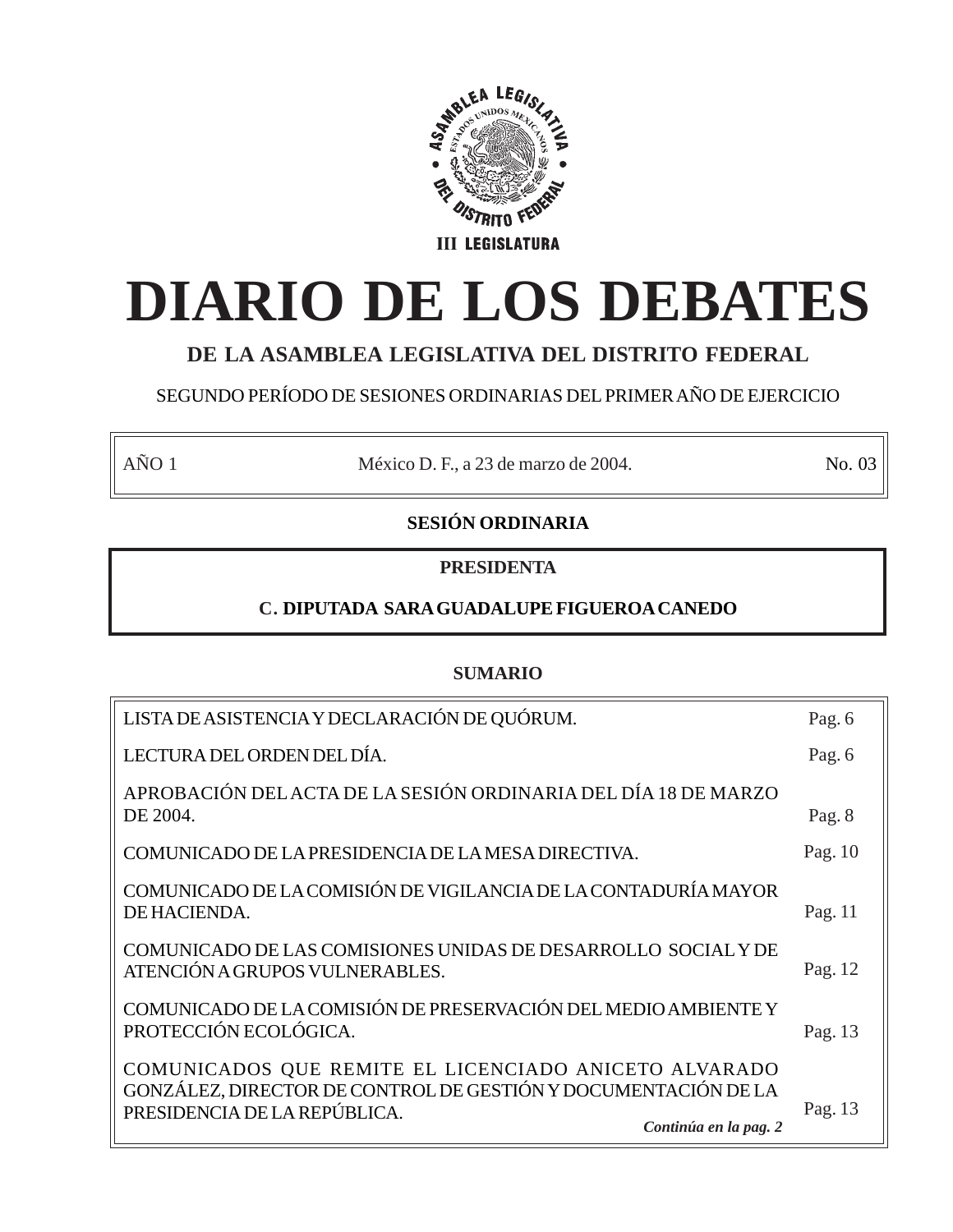| COMUNICADO DEL LICENCIADO HUMBERTO AGUILAR CORONADO,<br>SUBSECRETARIO DE ENLACE LEGISLATIVO DE LA SECRETARÍA DE<br>GOBERNACIÓN, POR EL QUE REMITE OFICIO SUSCRITO POR EL<br>ADMINISTRADOR CENTRAL DE FISCALIZACIÓN ADUANERA DE LA<br>ADMINISTRACIÓN GENERAL DE ADUANAS DE LA SECRETARÍA DE HACIENDA<br>Y CRÉDITO PÚBLICO.                                                                                                       | Pag. 14 |
|---------------------------------------------------------------------------------------------------------------------------------------------------------------------------------------------------------------------------------------------------------------------------------------------------------------------------------------------------------------------------------------------------------------------------------|---------|
| COMUNICADO DE LA CONTADORA PÚBLICA BERTHA ELENA LUJÁN URANGA,<br>CONTRALORA GENERAL DEL GOBIERNO DEL DISTRITO FEDERAL.                                                                                                                                                                                                                                                                                                          | Pag. 15 |
| INICIATIVA CON PROYECTO DE DECRETO DE REFORMAS Y ADICIONES A LA<br>LEY ORGÁNICA DEL TRIBUNAL SUPERIOR DE JUSTICIA DEL DISTRITO FEDERAL<br>YALALEY DE DEFENSORÍA DE OFICIO DEL DISTRITO FEDERAL, QUE PRESENTA<br>EL PARTIDO ACCIÓN NACIONAL, POR CONDUCTO DEL DIPUTADO JESÚS<br>LÓPEZ SANDOVAL.                                                                                                                                  | Pag. 16 |
| INICIATIVA DE DECRETO POR EL QUE SE INSCRIBE CON LETRAS DE ORO EN<br>EL MURO DE HONOR DEL RECINTO LEGISLATIVO DE DONCELES EL NOMBRE<br>DE "LUIS DONALDO COLOSIO MURRIETA", QUE PRESENTA LA DIPUTADA<br>NORMA GUTIÉRREZ DE LA TORRE, DEL PARTIDO REVOLUCIONARIO<br><b>INSTITUCIONAL.</b>                                                                                                                                         | Pag. 20 |
| ACUERDO DE LA COMISIÓN DE GOBIERNO MEDIANTE EL CUAL SE CREA UNA<br>COMISIÓN ESPECIAL PARA LA GESTIÓN INTEGRAL DEL AGUA.                                                                                                                                                                                                                                                                                                         | Pag. 22 |
| ACUERDO DE LA COMISIÓN DE GOBIERNO PARA CONSTITUIR LA COMISIÓN<br>ESPECIAL PARA LA GESTIÓN INTEGRAL DEL AGUA DE LA ASAMBLEA<br>LEGISLATIVA DEL DISTRITO FEDERAL, III LEGISLATURA.                                                                                                                                                                                                                                               | Pag. 23 |
| ACUERDO DE LA COMISIÓN DE GOBIERNO PARA LA CONFORMACIÓN DEL<br>ORDEN DEL DÍA EN LAS SESIONES CON COMPARECENCIAS.                                                                                                                                                                                                                                                                                                                | Pag. 25 |
| DISCUSIÓN DEL DICTAMEN QUE PRESENTAN LAS COMISIONES UNIDAS DE<br>DESARROLLO E INFRAESTRUCTURA URBANA Y DE DESARROLLO<br>METROPOLITANO, RESPECTO A LA PROPUESTA CON PUNTO DE ACUERDO<br>PARA QUE AL INTERIOR DE ESTA ASAMBLEA SE CREE UN CENTRO DE ESTUDIOS<br>ESTRATÉGICOS SOBRE EL ÁREA METROPOLITANA DE LA CIUDAD DE MÉXICO.                                                                                                  | Pag. 26 |
| DISCUSIÓN DEL DICTAMEN QUE PRESENTAN LA COMISIÓN DE DESARROLLO<br>SOCIAL A LA PROPUESTA DE PUNTO DE ACUERDO PARA CITAR A COMPARECER<br>ALA SECRETARIA DE SALUD DEL DISTRITO FEDERAL, DOCTORA ASA CRISTINA<br>LAURELL, ANTE LA COMISIÓN DE DESARROLLO SOCIAL, PARA QUE INFORME<br>SOBRE LA OPERATIVIDAD DEL PROGRAMA DE APOYO ALIMENTARIO,<br>ATENCIÓN MÉDICA Y MEDICAMENTOS GRATUITOS PARA PERSONAS EN<br>SITUACIÓN VULNERABLE. | Pag. 30 |
| Continúa en la pag. 3                                                                                                                                                                                                                                                                                                                                                                                                           |         |
|                                                                                                                                                                                                                                                                                                                                                                                                                                 |         |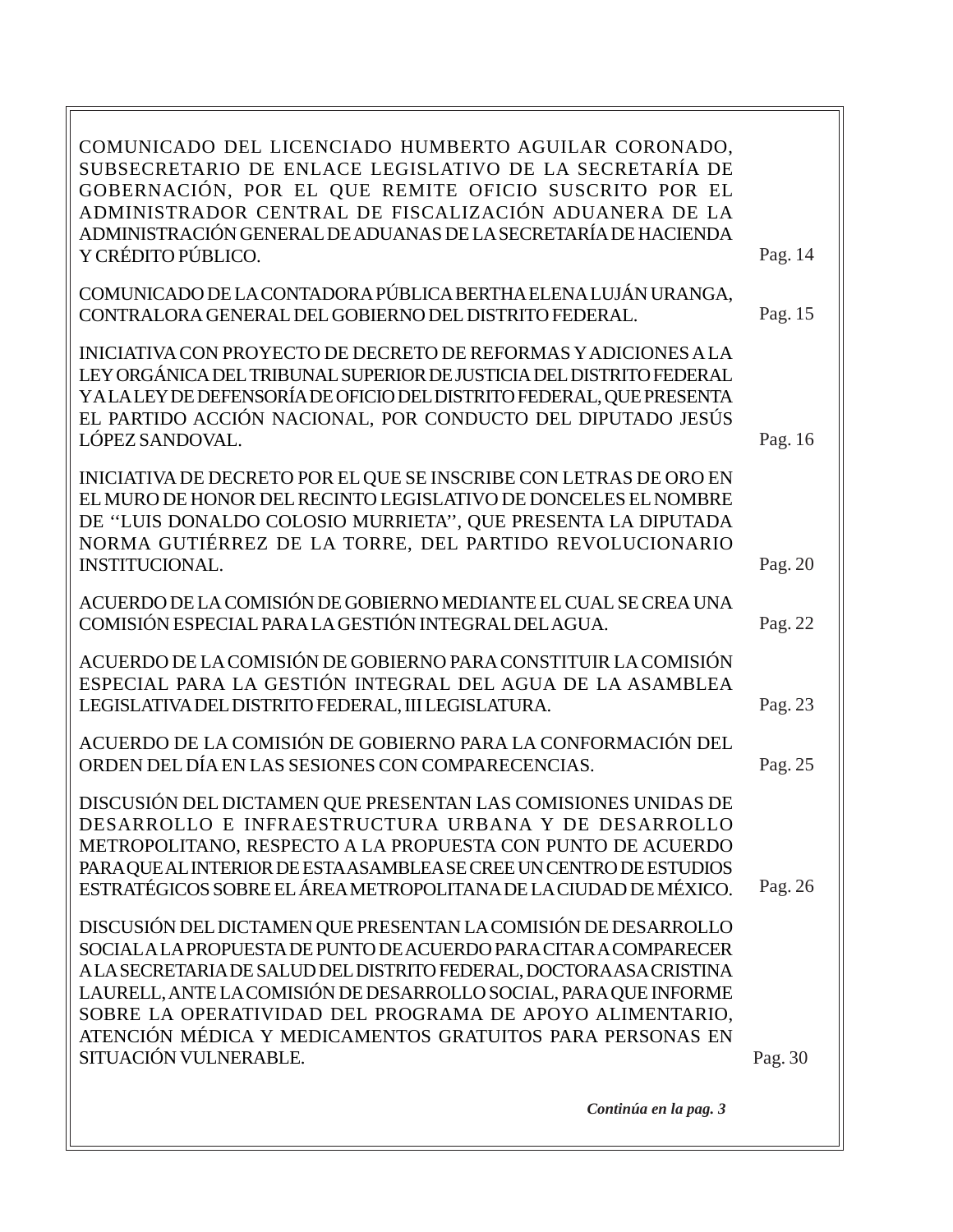Pag. 48 Pag. 34 Pag. 44 Pag. 57 Pag. 52 Pag. 39 DISCUSIÓN DEL DICTAMEN QUE PRESENTA LA COMISIÓN DE SALUD Y ASISTENCIA SOCIAL, A LA PROPUESTA CON PUNTO DE ACUERDO POR EL QUE SE SOLICITA A LA SECRETARÍA DE SALUD DEL DISTRITO FEDERAL, DOCTORA ASA CRISTINA LAURELL, DISEÑAR Y COORDINAR A TRAVÉS DEL SISTEMA DE SALUD DEL DISTRITO FEDERAL LA IMPLEMENTACIÓN DE UN PROGRAMA DE ATENCIÓN ESPECIAL PARA MUJERES EN LABOR DE PARTO, QUE ASEGURE LA ATENCIÓN EN TODOS LOS CASOS DE EMERGENCIA. DISCUSIÓN DEL DICTAMEN QUE PRESENTAN LAS COMISIONES UNIDAS DE POBLACIÓN Y DESARROLLO Y DE FOMENTO ECONÓMICO A LA INICIATIVA DE LEY DE ESTADÍSTICA DEL DISTRITO FEDERAL. DISCUSIÓN DEL DICTAMEN QUE PRESENTA LA COMISIÓN DE ESTUDIOS LEGISLATIVOS Y PRÁCTICAS PARLAMENTARIAS AL COMUNICADO DE LA LVI LEGISLATURA DEL HONORABLE CONGRESO DEL ESTADO DE JALISCO, MEDIANTE EL CUAL SE SOLICITA LA ADHESIÓN DE ESTA ASAMBLEA LEGISLATIVA A VIGILAR LA PROGRAMACIÓN DE LA TELEVISIÓN ABIERTA Y PRIVADA, CON LA FINALIDAD DE QUE ÉSTA CUMPLA CON SU FUNCIÓN SOCIAL DE CONTRIBUIR AL FORTALECIMIENTO DE LA INTEGRACIÓN NACIONAL Y EL MEJORAMIENTO DE LAS FORMAS DE CONVIVENCIA HUMANA. DISCUSIÓN DEL DICTAMEN QUE PRESENTA LA COMISIÓN DE ESTUDIOS LEGISLATIVOS Y PRÁCTICAS PARLAMENTARIAS LA PROPUESTA CON PUNTO DE ACUERDO PARA SOLICITAR A LA SECRETARÍA DE RELACIONES EXTERIORES PARA QUE, DE SER POSIBLE, PUEDA PROPORCIONAR UN INFORME DETALLADO DE LOS GASTOS EXCESIVOS EN LA ADQUISICIÓN DE SEIS COLCHONES Y SIETE ALMOHADAS POR UNOS 131,000.00 PESOS, ADEMÁS DE UNA CASA CON VALOR DE 1,168,500.00 EUROS (MÁS DE 16,382,000.00 PESOS) ENTRE OTROS, QUE REALIZÓ EN LOS ÚLTIMOS SEIS MESES EL REPRESENTANTE DE MÉXICO ANTE LA ORGANIZACIÓN PARA LA COOPERACIÓN Y EL DESARROLLO ECONÓMICO, CARLOS FLORES ALCOCER, CON EL FIN DE IMPEDIR EL MAL MANEJO DEL ERARIO PÚBLICO POR ALTOS FUNCIONARIOS DISCUSIÓN DEL DICTAMEN QUE PRESENTA LA COMISIÓN DE ESTUDIOS LEGISLATIVOS Y PRÁCTICAS PARLAMENTARIAS A LA INICIATIVA DE REFORMAS Y ADICIONES A LA LEY ORGÁNICA Y AL REGLAMENTO PARA EL GOBIERNO INTERIOR, AMBOS DE LA ASAMBLEA LEGISLATIVA DEL DISTRITO FEDERAL. DISCUSIÓN DEL DICTAMEN QUE PRESENTA LA COMISIÓN DE ESTUDIOS LEGISLATIVOS Y PRÁCTICAS PARLAMENTARIAS A LA INICIATIVA CON PROYECTO DE DECRETO POR EL QUE SE INSCRIBE CON LETRAS DE ORO, EN EL FRONTISPICIO DEL RECINTO LEGISLATIVO DE DONCELES EL NOMBRE DE ''HEBERTO CASTILLO MARTÍNEZ''.

*Continúa en la pag. 4*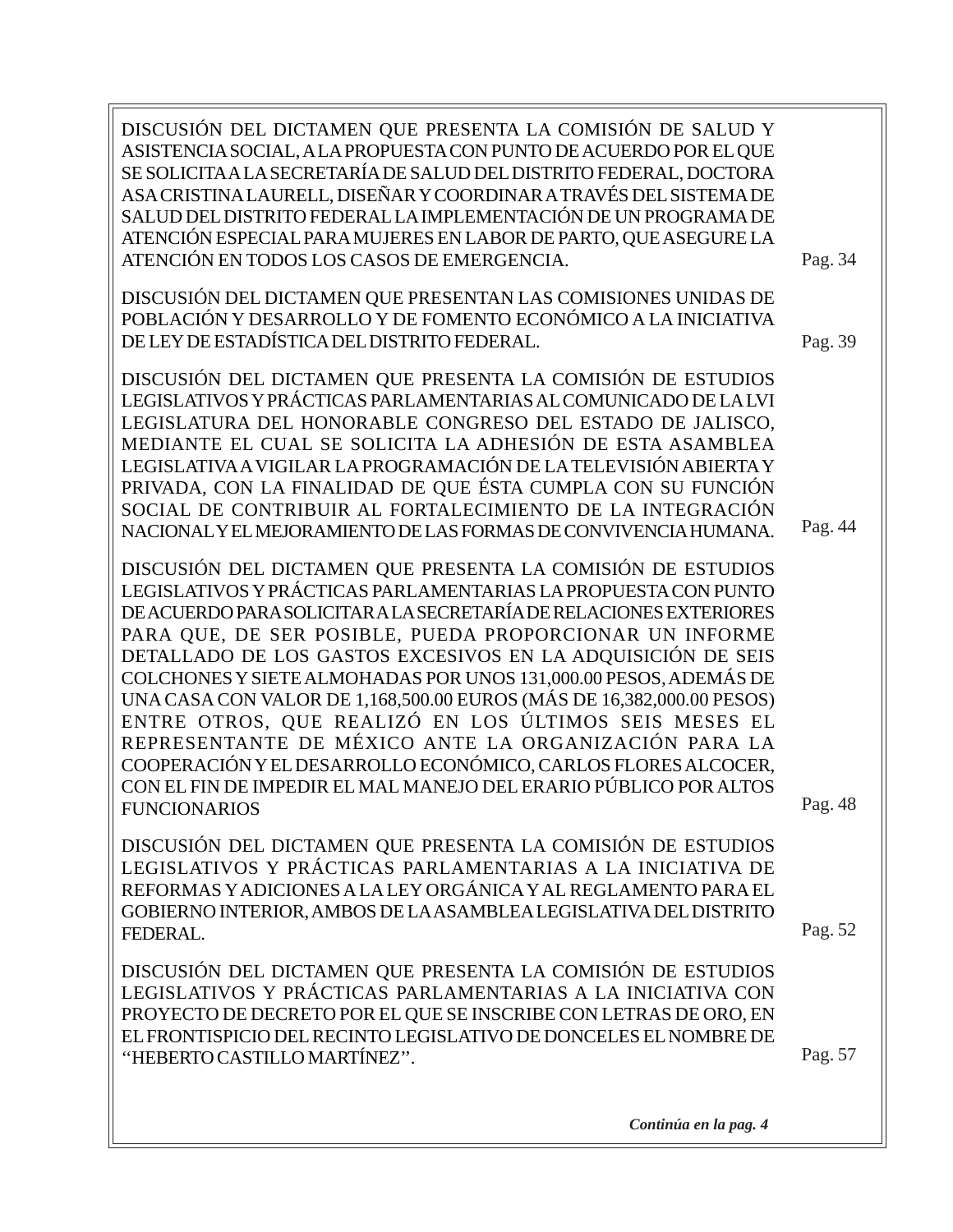Pag. 76 Pag. 66 Pag. 74 Pag. 69 DISCUSIÓN DEL DICTAMEN QUE PRESENTA LA COMISIÓN DE ESTUDIOS LEGISLATIVOS Y PRÁCTICAS PARLAMENTARIAS A LA INICIATIVA DE DECRETO POR LA CUAL SE INSCRIBE EN LETRAS DE ORO EN EL MURO DE HONOR DE LA ASAMBLEA LEGISLATIVA DEL DISTRITO FEDERAL ''A LOS CAÍDOS DE LOS CUERPOS POLICÍACOS DE LA CIUDAD DE MÉXICO''. PROPUESTA CON PUNTO DE ACUERDO MEDIANTE EL CUAL SE SOLICITA AL JEFE DE GOBIERNO DEL DISTRITO FEDERAL, LA CONCLUSIÓN DE OBRAS QUE PERMITAN GARANTIZAR EL MÍNIMO SUFICIENTE DE AGUA PARA LOS HABITANTES DE LA DELEGACIÓN IZTAPALAPA, ASÍ COMO MEJORAR SU CALIDAD, QUE PRESENTA EL DIPUTADO EFRAÍN MORALES SÁNCHEZ, DEL PARTIDO DE LA REVOLUCIÓN DEMOCRÁTICA. PROPUESTA DE REMOCIÓN DEL CARGO DE JEFE DELEGACIONAL EN LA DEMARCACIÓN GUSTAVO A. MADERO, QUE PRESENTAN DIVERSOS GRUPOS PARLAMENTARIOS, POR CONDUCTO DEL DIPUTADO JUAN ANTONIO ARÉVALO LÓPEZ. PROPOSICIÓN CON PUNTO DE ACUERDO POR EL QUE SE SOLICITA LA REMOCIÓN DEL JEFE DELEGACIONAL EN TLALPAN, C. CARLOS IMAZ GISPERT, QUE PRESENTAN DIVERSOS GRUPOS PARLAMENTARIOS, POR CONDUCTO DEL DIPUTADO JORGE ALBERTO LARA RIVERA. PUNTO DE ACUERDO PARA QUE LA ASAMBLEA LEGISLATIVA DEL DISTRITO FEDERAL, III LEGISLATURA, CITE A COMPARECER ANTE EL PLENO DE LA ASAMBLEA AL DIRECTOR GENERAL DE PREVENCIÓN Y READAPTACIÓN SOCIAL DEL DISTRITO FEDERAL, QUE PRESENTA EL PARTIDO ACCIÓN NACIONAL, POR CONDUCTO DE LA DIPUTADA IRMA ISLAS LEÓN. PROPOSICIÓN CON PUNTO DE ACUERDO PARA SOLICITAR LA COMPARECENCIA DE LOS SECRETARIOS DEL MEDIO AMBIENTE Y DE OBRAS Y SERVICIOS DEL GOBIERNO DEL DISTRITO FEDERAL, PARA EXPLICAR LAS PROBABLES IRREGULARIDADES RESPECTO A LA REAPERTURA DE LA PLANTA DE ASFALTO DE LOMAS DE TARANGO EN LA DELEGACIÓN ALVARO OBREGÓN Y DE LA PROBLEMÁTICA QUE EXISTE EN LA PLANTA DE ASFALTO DE AVENIDA IMAN UBICADO EN LA DELEGACIÓN COYOACÁN, QUE PRESENTA EL DIPUTADO JORGE ALBERTO LARA RIVERA, DEL PARTIDO ACCIÓN NACIONAL. PROPOSICIÓN CON PUNTO DE ACUERDO PARA QUE ESTA ASAMBLEA LEGISLATIVA DEL DISTRITO FEDERAL EXHORTE A LA SECRETARÍA DEL MEDIO AMBIENTE Y A LA SECRETARÍA DE DESARROLLO URBANO Y VIVIENDA, PARA QUE EN FORMA INMEDIATA PROCEDAN A REVISAR EL PROGRAMA GENERAL DE ORDENAMIENTO ECOLÓGICO DEL DISTRITO FEDERAL Y DEL PROGRAMA GENERAL DE DESARROLLO URBANO, RESPECTIVAMENTE PARA ELIMINAR LA DUPLICIDAD DE ZONIFICACIONES PREVALECIENTE ACTUALMENTE EN EL SUELO DE CONSERVACIÓN Y SE PROCEDA A DEFINIR EN FORMA DEFINITIVA Pag. 64 Pag. 61

*Continúa en la pag. 5*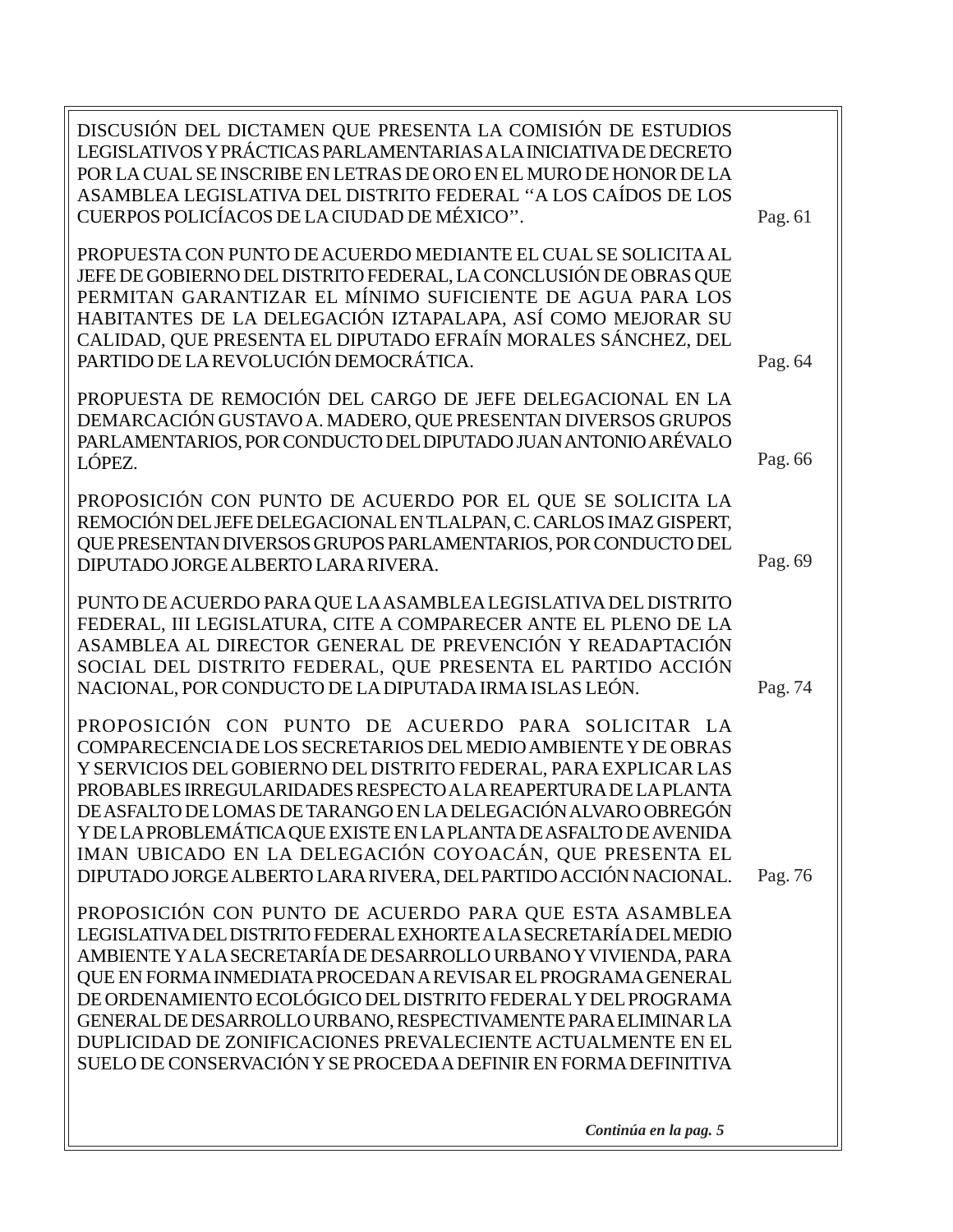| LOS USOS Y DESTINOS PARA ESTA ZONA DE TAL FORMA QUE SE CUENTE CON  |         |
|--------------------------------------------------------------------|---------|
| UNA SOLA ZONIFICACIÓN QUE SE INCORPORE EN AMBOS PROGRAMAS, QUE     |         |
| PRESENTA EL PARTIDO VERDE ECOLOGISTA DE MÉXICO, POR CONDUCTO DE    |         |
| LA DIPUTADA SARA GUADALUPE FIGUEROA CANEDO.                        | Pag. 80 |
|                                                                    |         |
| PROPUESTA CON PUNTO DE ACUERDO PARA QUE ESTA SOBERANÍA SOLICITE    |         |
| A LA CONTADURÍA MAYOR DE HACIENDA DE LA ASAMBLEA LEGISLATIVA DEL   |         |
| DISTRITO FEDERAL, REALICE A LA BREVEDAD POSIBLE LAS AUDITORÍAS A   |         |
| LAS OPERACIONES DEL FIDEICOMISO PARA EL MEJORAMIENTO DE LAS VÍAS   |         |
| DE COMUNICACIÓN DEL DISTRITO FEDERAL, PRESENTAN DIVERSOS GRUPOS    |         |
| PARLAMENTARIOS, POR CONDUCTO DEL DIPUTADO JAIME AGUILAR ÁLVAREZ    |         |
| YMAZARRASA.                                                        | Pag. 82 |
| PROPUESTA DE PUNTO DE ACUERDO PARA SOLICITAR A LAS AUTORIDADES     |         |
| DEL GOBIERNO DEL DISTRITO FEDERAL LA CONSTRUCCIÓN URGENTE Y        |         |
| CONEXIÓN DE LOS POZOS UBICADOS EN LOS LINDEROS DE IZTAPALAPA-      |         |
| TLÁHUAC, PARA SUMINISTRAR AGUA A LAS COLONIAS AFECTADAS EN         |         |
| IZTAPALAPA, QUE PRESENTA EL DIPUTADO JOSÉ GUADALUPE JIMÉNEZ        |         |
| MAGAÑA, DEL PARTIDO DE LA REVOLUCIÓN DEMOCRÁTICA.                  | Pag. 85 |
|                                                                    |         |
| PROPOSICIÓN CON PUNTO DE ACUERDO POR EL QUE SE REQUIERE A LA       |         |
| CONTADURÍA MAYOR DE LA ASAMBLEA LEGISLATIVA DEL DISTRITO FEDERAL,  |         |
| PRACTIQUE UNA AUDITORÍA DE LOS RECURSOS DE DEUDA APLICADOS EN      |         |
| LOS ÓRGANOS POLÍTICO-ADMINISTRATIVOS DE LAS DEMARCACIONES          |         |
| TERRITORIALES, QUE PRESENTA EL PARTIDO ACCIÓN NACIONAL, POR        |         |
| CONDUCTO DEL DIPUTADO OBDULIO ÁVILA MAYO.                          | Pag. 88 |
| PROPOSICIÓN CON PUNTO DE ACUERDO PARA SOLICITAR SE INFORME A ESTA  |         |
| REPRESENTACIÓN POPULAR, LA ACTUACIÓN DE LOS ELEMENTOS DE LA        |         |
| SECRETARÍA DE SEGURIDAD PÚBLICA EN UN ACTO CELEBRADO EL DÍA 20 DE  |         |
| MARZO, EN EL CANAL NACIONAL Y PERIFÉRICO SUR, AL DETENER AL        |         |
| CIUDADANO EDUARDO ÁLVAREZ DEL CASTILLO, QUE PRESENTA EL DIPUTADO   |         |
| JORGE ALBERTO LARA RIVERA, DEL PARTIDO ACCIÓN NACIONAL.            | Pag. 91 |
|                                                                    |         |
| EFEMÉRIDES SOBRE EL DÍA MUNDIAL DEL AGUA, QUE PRESENTA LA DIPUTADA |         |
| INDEPENDIENTE MARTHA TERESA DELGADO PERALTA.                       | Pag. 93 |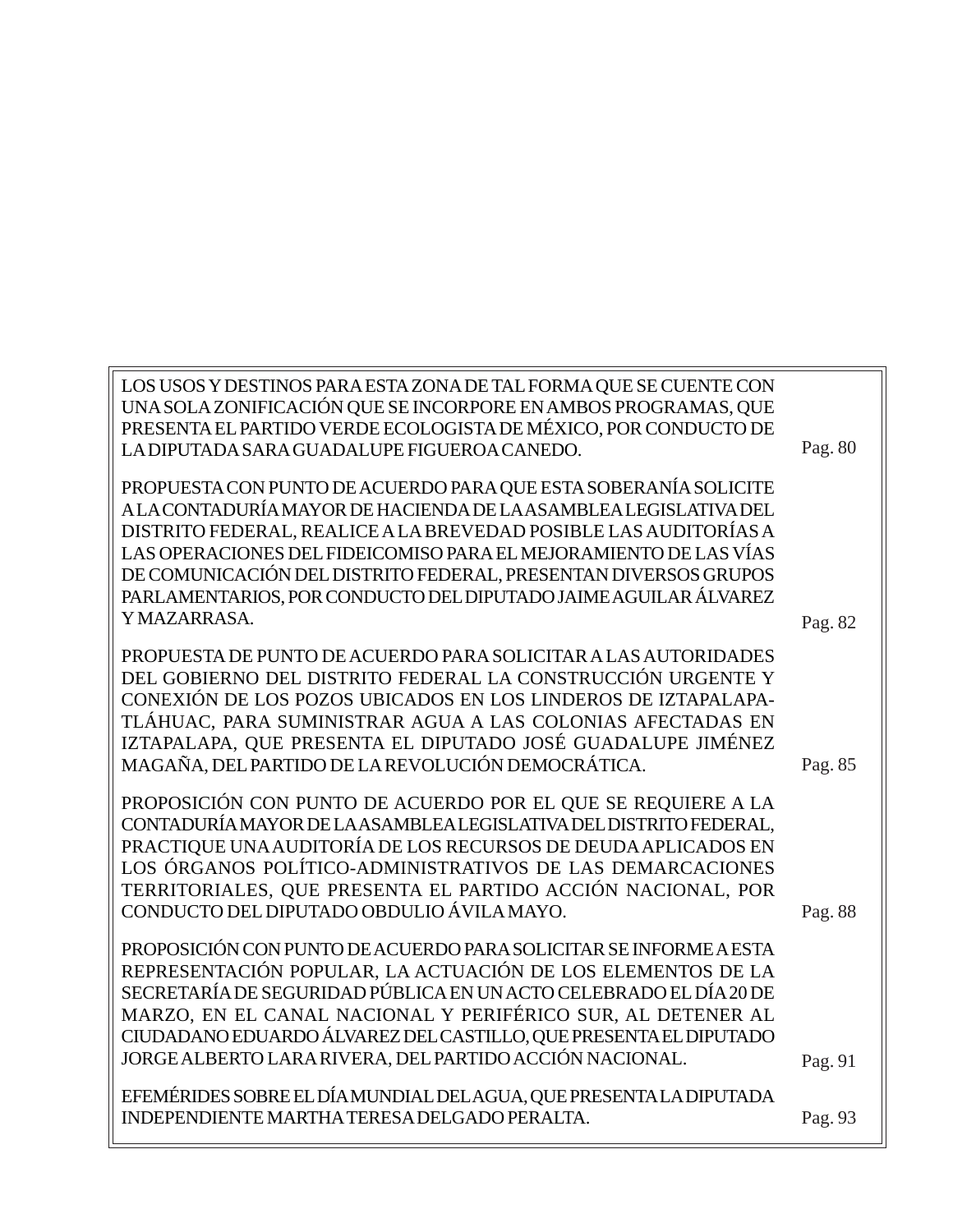# **A las 11:50 horas.**

**LA C. PRESIDENTA, DIPUTADA SARA GUADALUPE FIGUEROA CANEDO.-** Proceda la secretaría a pasar lista de asistencia a las diputadas y diputados.

**LA C. SECRETARIA, DIPUTADA MARIANA GÓMEZ DEL CAMPO GURZA.-** Se va a proceder a pasar lista de asistencia.

#### **(Lista de asistencia)**

¿Faltó alguna o algún ciudadano diputado de pasar lista de asistencia?

Diputada Presidenta, hay una asistencia de 56 diputados. Hay quórum.

**LA C. PRESIDENTA.-** Se abre la sesión.

Sírvase la secretaría a dar lectura al orden del día de esta sesión.

## **EL C. SECRETARIO, DIPUTADO JOSÉ GUADALUPE JIMÉNEZ MAGAÑA.-** Por instrucciones de la presidencia,

se va a proceder a dar lectura al

# **ORDEN DEL DÍA**

Sesión ordinaria. 23 de marzo de 2004.

Lista de asistencia.

Lectura del orden del día.

Discusión y en su caso aprobación del acta de la sesión anterior.

#### Comunicados

1.- De la presidencia de la Mesa Directiva.

2.- De la Comisión de Vigilancia de la Contaduría Mayor de Hacienda.

3.- De las Comisiones Unidas de Desarrollo Social y de Atención a Grupos Vulnerables.

4.- De la Comisión de Preservación del Medio Ambiente y Protección Ecológica.

5.- Dos que remite el Director de Control de Gestión y Documentación de la Presidencia de la República.

6.- Del Lic. Humberto Aguilar Coronado, por el que remite oficio suscrito por el Administrador Central de Fiscalización Aduanera de la Administración General de Aduanas de la Secretaría de Hacienda y Crédito Público.

7.- De la C. P. Bertha Elena Luján Uranga, Contralora General del Gobierno del Distrito Federal.

# Iniciativas

8.- De reformas y adiciones a la Ley Orgánica del Tribunal Superior de Justicia del Distrito Federal y a la Ley de Defensoría de Oficio, que presenta el diputado Jesús López Sandoval, del grupo parlamentario del Partido Acción Nacional.

9.- De Decreto por el que se inscribe con Letras de Oro en el Muro de Honor del Recinto Legislativo de Donceles el nombre de ''Luis Donaldo Colosio Murrieta'', que presenta la diputada Norma Gutiérrez de la Torre, del grupo parlamentario del Partido Revolucionario Institucional.

#### Acuerdos

10.- De la Comisión de Gobierno por el que se crea una Comisión Especial para la Gestión Integral del Agua.

11.- De la Comisión de Gobierno para la conformación del orden del día en las Sesiones con comparecencias.

#### Dictámenes

12.- Discusión y en su caso, aprobación del dictamen que presentan las Comisiones Unidas de Desarrollo e Infraestructura Urbana y de Desarrollo Metropolitano, respecto a la propuesta con Punto de Acuerdo para que al Interior de esta Asamblea se cree un Centro de Estudios Estratégicos sobre el Área Metropolitana de la Ciudad de México.

13.- Discusión y en su caso aprobación del dictamen que presentan la Comisión de Desarrollo Social a la propuesta de Punto de Acuerdo para citar a comparecer a la Secretaria de Salud del Distrito Federal, Doctora Asa Cristina Laurell, ante la Comisión de Desarrollo Social, para que informe sobre la Operatividad del Programa de Apoyo Alimentario, Atención Médica y Medicamentos Gratuitos para Personas en Situación Vulnerable.

14.- Discusión y en su caso aprobación del dictamen que presenta la Comisión de Salud y Asistencia Social, a la propuesta con Punto de Acuerdo por el que se solicita a la Secretaría de Salud la Implementación de un Programa de Atención Especial para Mujeres en Labor de Parto, que asegure la Atención en todos los Casos de Emergencia.

15.- Discusión y en su caso aprobación del dictamen que presentan las Comisiones Unidas de Población y Desarrollo y de Fomento Económico a la iniciativa de Ley de Estadística del Distrito Federal.

16.- Discusión y en su caso aprobación del dictamen que presenta la Comisión de Estudios Legislativos y Prácticas Parlamentarias al comunicado de la LVI Legislatura del honorable Congreso del Estado de Jalisco, mediante el cual se solicita la Adhesión de esta Asamblea Legislativa a vigilar la Programación de la Televisión Abierta y Privada con la finalidad de que esta cumpla con su función social de contribuir al Fortalecimiento de la Integración Nacional y el Mejoramiento de las Formas de Convivencia Humana.

17.- Discusión y en su caso aprobación del dictamen que presenta la Comisión de Estudios Legislativos y Prácticas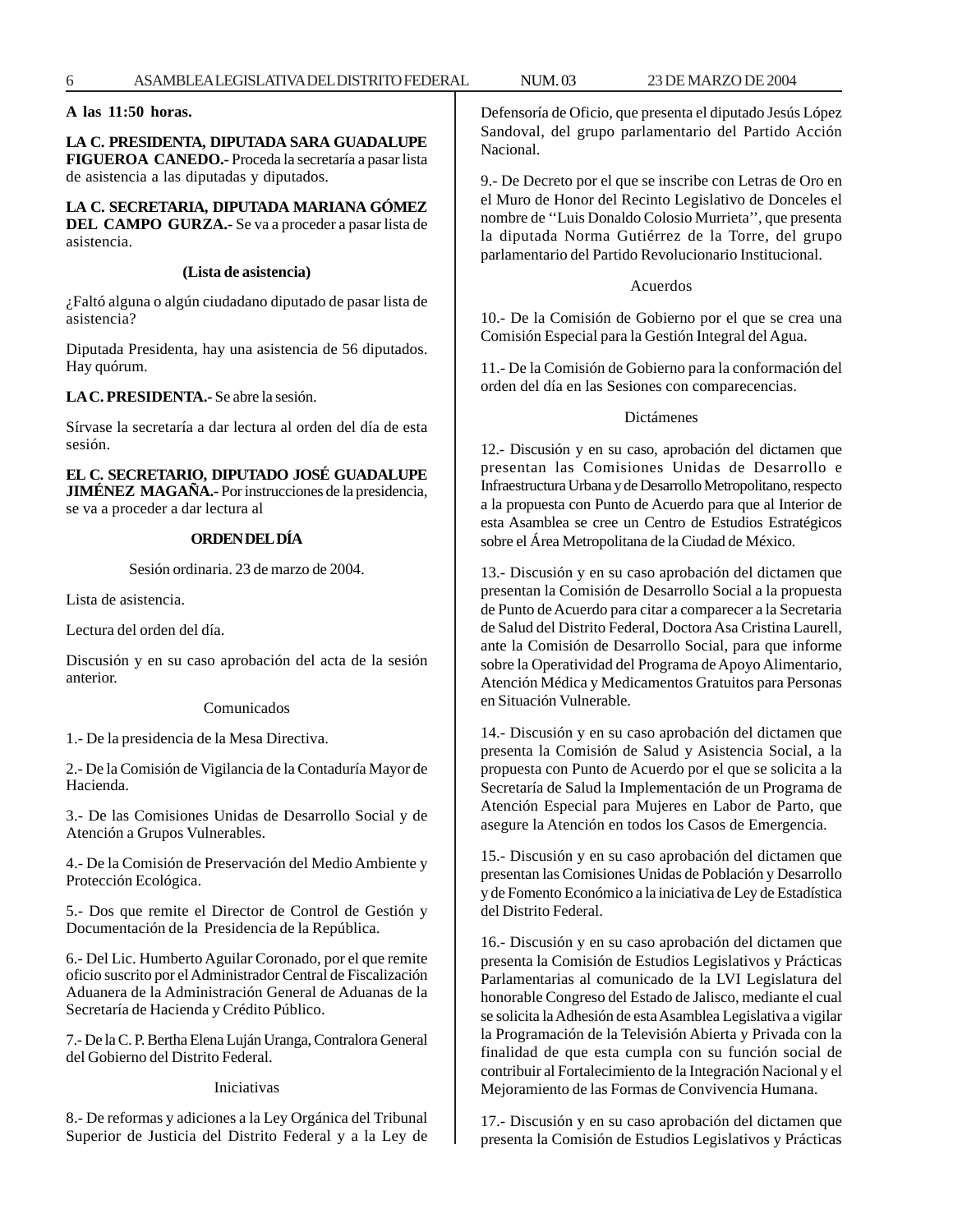Parlamentarias a la propuesta con Punto de Acuerdo para solicitar a la Secretaría de Relaciones Exteriores un informe detallado de los Gastos Excesivo que realizó en los últimos seis meses el representante de México ante la Organización para la Cooperación y el Desarrollo Económico, Carlos Flores Alcocer, con el fin de impedir el mal manejo del Erario Público por altos funcionarios.

18.- Discusión y en su caso aprobación del dictamen que presenta la Comisión de Estudios Legislativos y Prácticas Parlamentarias a la iniciativa de reformas y adiciones a la Ley Orgánica y al Reglamento para el Gobierno Interior, ambos de la Asamblea Legislativa del Distrito Federal.

19.- Discusión y en su caso aprobación del dictamen que presenta la Comisión de Estudios Legislativos y Prácticas Parlamentarias con proyecto de Decreto por el que se inscribe con Letras de Oro en el Frontispicio del Recinto Legislativo de Donceles el nombre de ''Heberto Castillo Martínez''.

20.- Discusión y en su caso, aprobación del dictamen que presenta la Comisión de Estudios Legislativos y Prácticas Parlamentarias a la iniciativa de decreto por la cual se inscribe en Letras de Oro en el Muro de Honor de la Asamblea Legislativa del Distrito Federal ''A los Caídos de los Cuerpos Policíacos de la Ciudad de México''.

#### Propuesta

21.- Con Punto de Acuerdo para solicitar al Jefe de Gobierno del Distrito Federal, dote de suficiente Agua a la Delegación Iztapalapa, que presenta el diputado Efraín Morales Sánchez, del grupo parlamentario del Partido de la Revolución Democrática.

22.- Con Punto de Acuerdo sobre el Licenciado Octavio Flores Millán, Jefe Delegacional en Gustavo A. Madero, que presenta el diputado Juan Antonio Arévalo López, del grupo parlamentario del Partido Acción Nacional.

23.- Con Punto de Acuerdo sobre el Doctor Carlos Imaz Gispert, Jefe Delegacional en Tlalpan, que presenta el diputado Jorge Alberto Lara Rivera, del grupo parlamentario del Partido Acción Nacional.

24.- Con Punto de Acuerdo para citar a comparecencia al Director de Prevención y Readaptación Social, que presenta la diputada Irma Islas León, del grupo parlamentario del Partido Acción Nacional.

25.- Con Punto de Acuerdo sobre la Planta de Asfalto ''Tarango'', que presenta el diputado Jorge Alberto Lara Rivera, del grupo parlamentario del Partido Acción Nacional.

26.- Con Punto de Acuerdo relativo a los trabajos desarrollados por el Consejo Consultivo Regional para la Defensa del Suelo de Conservación y el Desarrollo Rural Sustentables de los Ejidos y Comunidades del Poniente

del Distrito Federal, que presenta la diputada Araceli Vázquez Camacho, del grupo parlamentario del Partido de la Revolución Democrática.

27.- Con Punto de Acuerdo para que el Programa General de Desarrollo Urbano y el Programa General Reordenamiento Ecológico Territorial tengan una misma zonificación, que presenta la diputada Sara Guadalupe Figueroa Canedo, del grupo parlamentario del Partido Verde Ecologista de México.

28.- Con Punto de Acuerdo respecto del Mantenimiento Preventivo y Correctivo del equipo de cómputo de la Asamblea Legislativa del Distrito Federal, que presenta la diputada Claudia Esqueda Llanes, del grupo parlamentario del Partido Revolucionario Institucional.

29.- Con Punto de Acuerdo sobre el Uso de los Recursos Remanentes del Ejercicio Fiscal anterior de la Asamblea Legislativa del Distrito Federal, que presenta la diputada Alejandra Barrales Magdalena, del grupo parlamentario del Partido de la Revolucionario Democrática.

30.- Con Punto de Acuerdo sobre el Papel que jugaron ''Los amigos de Fox'' en la Campaña Presidencial de Vicente Fox, y el Enriquecimiento Repentino de la Familia Sahagún dentro del Escándalo Mediático de estos días, que presenta el diputado Juventino Rodríguez Ramos, del grupo parlamentario del Partido de la Revolución Democrática.

31.- Con Punto de Acuerdo sobre una Auditoría al Fideicomiso para el Mejoramiento de las Vías de Comunicación, que presenta el diputado Jaime Aguilar Álvarez y Mazarrasa, del grupo parlamentario del Partido de la Revolucionario Institucional.

32.- Con Punto de Acuerdo para establecer una Delegación de SEDESOL en el Distrito Federal, que presenta el grupo parlamentario del Partido Verde Ecologista de México.

33.- Con Punto de Acuerdo para solicitar a las autoridades del Gobierno del Distrito Federal la Construcción Urgente y Conexión de los Pozos ubicados en los linderos de Iztapalapa-Tláhuac, para Suministrar Agua a las colonias afectadas en Iztapalapa, que presenta el diputado José Guadalupe Jiménez Magaña, del grupo parlamentario del Partido de la Revolución Democrática.

34.- Con Punto de Acuerdo sobre los Hundimientos Diferenciales existentes en las Delegaciones al Sur del Gobierno del Distrito Federal con mayor riesgo, que presenta el diputado Juventino Rodríguez Ramos, del grupo parlamentario del Partido de la Revolución Democrática.

35.- Con Punto de Acuerdo para solicitar a la Contaduría Mayor un informe respecto de los Órganos Político-Administrativos del Distrito Federal, que presenta el diputado Obdulio Ávila Mayo, del grupo parlamentario del Partido Acción Nacional.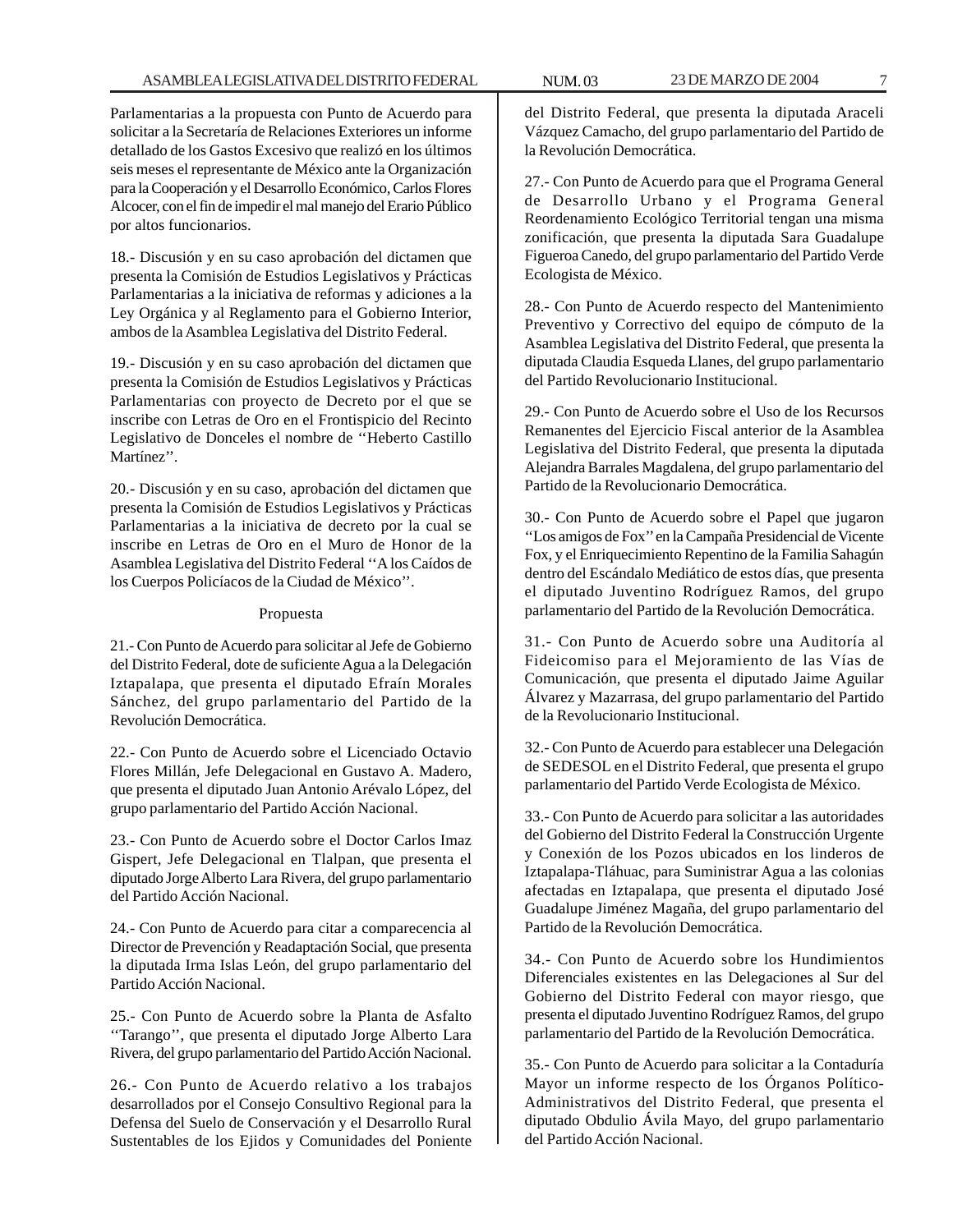36.- Con Punto de Acuerdo sobre las Actuaciones de los Cuerpos Policíacos en el Distrito Federal, que presenta el diputado Jorge Alberto Lara Rivera, del grupo parlamentario del Partido Acción Nacional.

#### Pronunciamientos

37.- Sobre el Desprestigio de la Actividad Política, misma que vulnera las Instituciones y pone en riesgo la gobernabilidad del país, que presenta la diputada Araceli Vázquez Camacho, del grupo parlamentario del Partido de la Revolución Democrática.

38.- Sobre el Aniversario Luctuoso de Luis Donaldo Colosio, que presenta la diputada Norma Gutiérrez de la Torre, del grupo parlamentario del Partido de la Revolucionario Institucional.

39.- Sobre los Escándalos Políticos de los Delegados en Tlalpan y Gustavo A. Madero, que presenta la diputada Norma Gutiérrez de la Torre, del grupo parlamentario del Partido Revolucionario Institucional.

40.- Sobre los hechos relacionados con el gobernador del Estado de Oaxaca, que presenta el diputado Mauricio López Velázquez, del grupo parlamentario del Partido Revolucionario Institucional.

41.- Sobre los hechos ocurridos en la sesión del 18 de marzo, que presenta el diputado Andrés Lozano Lozano, del grupo parlamentario del Partido de la Revolución Democrática.

#### Efemérides

42.- Sobre la Expropiación Petrolera, que presentan los grupos parlamentarios del Partido Verde Ecologista de México y del Partido de la Revolución Democrática.

43.- Sobre el Día Mundial del Agua, que presenta el grupo parlamentario del Partido Verde Ecologista de México y la diputada independiente Martha Teresa Delgado Peralta.

Asuntos generales.

**LA C. PRESIDENTA.-** Se solicita a la secretaría dar cuenta a la Asamblea con el acta de la sesión anterior.

**EL C. SECRETARIO.-** Diputada Presidenta, esta secretaría le informa que ha sido distribuida el acta de la sesión anterior a los coordinadores de los grupos parlamentarios, por lo que se solicita su autorización para preguntar a la Asamblea si es de aprobarse.

**LA C. PRESIDENTA.-** Adelante, diputado.

**EL C. SECRETARIO.-** Está a consideración el acta.

No habiendo quien haga uso de la palabra, en votación económica, se pregunta a la Asamblea si es de aprobarse el acta de referencia.

Los que estén por la afirmativa, sírvanse manifestarlo poniéndose de pie.

Los que estén por la negativa, sírvanse manifestarlo poniéndose de pie.

Aprobada el acta, diputada Presidenta.

## *ASAMBLEA LEGISLATIVA DEL DISTRITO FEDERAL*

# *ACTA DE LA SESIÓN CELEBRADA EL DÍA JUEVES DIECIOCHO DE MARZO DEL AÑO DOS MIL CUATRO.*

# *PRESIDENCIA DE LA DIPUTADA SARA GUADALUPE FIGUEROA CANEDO*

*En la Ciudad de México, Distrito Federal siendo las once horas con treinta y cinco minutos del día jueves dieciocho de marzo del año dos mil cuatro, con una asistencia de cincuenta y un diputadas y diputados, la presidencia declaró abierta la sesión. Se procedió a dar lectura al orden de día. En votación económica se aprobó el acta de la sesión anterior.*

*Enseguida la secretaría dio cuenta con un comunicado de la Diputación Permanente remitiendo informe de los trabajos desarrollados durante el Primer Receso del Primer Año de Ejercicio, Tercera Legislatura, correspondiente al período comprendido del mes de enero al quince de marzo del presente año. Se tuvo por enterada a la Asamblea.*

*A continuación se dio lectura a un comunicado de la Comisión de Hacienda por el que solicita prórroga para dictaminar la Iniciativa de Ley que crea la Comisión de Defensa de los Derechos de los Contribuyentes. En votación económica se aprobó la prórroga solicitada. Se instruyó a la secretaría hacerlo del conocimiento de la Titular de la Comisión de Hacienda para los efectos legislativos conducentes.*

*La secretaría procedió a dar lectura al comunicado que remite la Comisión de Estudios Legislativos y Prácticas Parlamentarias por el que se solicita ampliación del plazo para dictaminar la Iniciativa que reforma y adiciona diversas disposiciones de la Ley Orgánica de la Asamblea Legislativa del Distrito Federal y de su Reglamento. En votación económica el Pleno autorizó la ampliación solicitada. Se ordenó enterar de este acuerdo al Presidente de la comisión solicitante para los efectos legislativos conducentes.*

*Enseguida se dio lectura a un comunicado de la Comisión de Desarrollo Social en el que se solicita prórroga para dictaminar la Propuesta con Punto de Acuerdo para solicitar a la Secretaria de Desarrollo Social del Gobierno del Distrito Federal, Doctora Raquel Sosa Elízaga, la actualización de los padrones de beneficiarios de diversos programas sociales, y, la entrega del padrón de*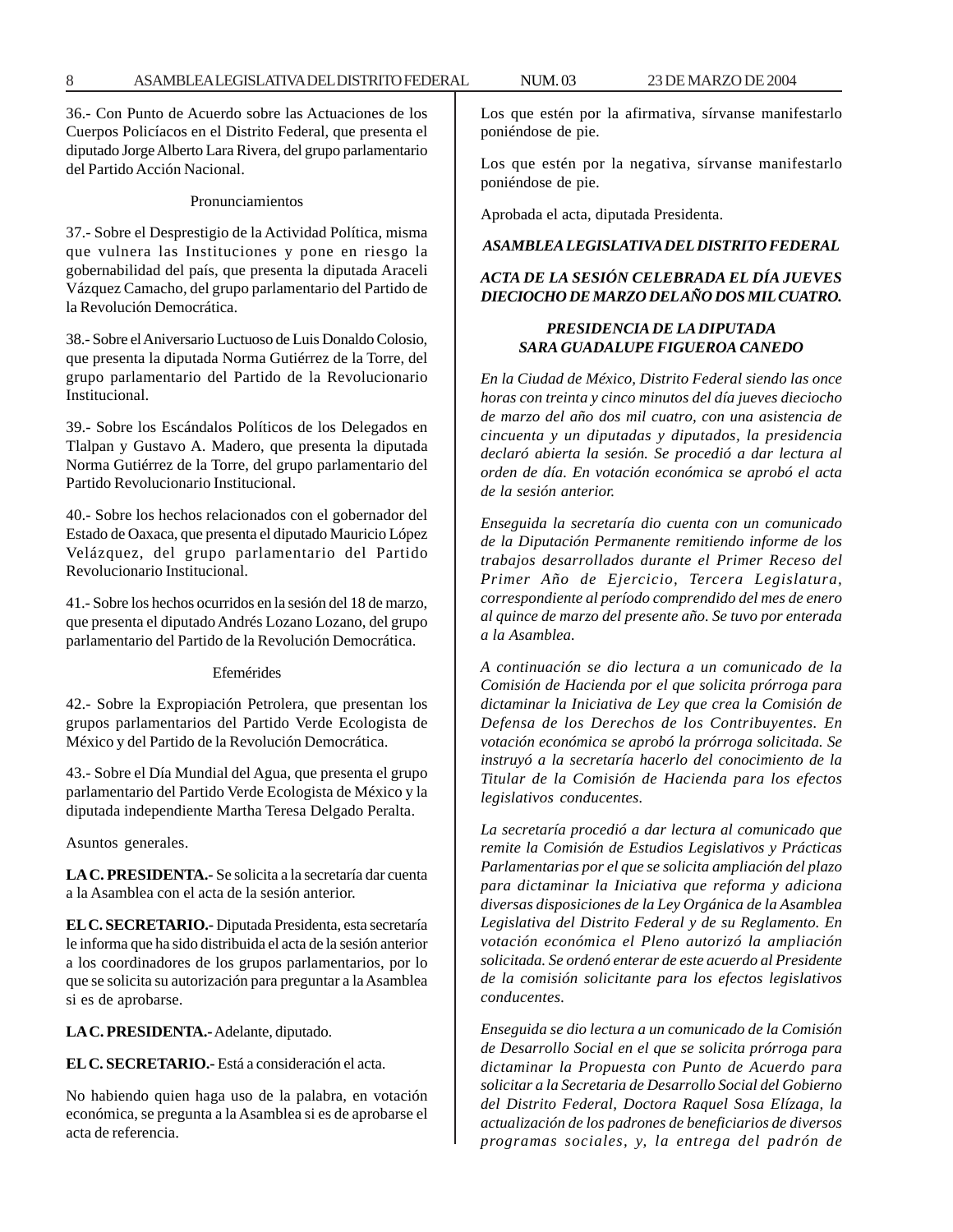*beneficiarios del Programa de Atención a Jóvenes en Situación de Riesgo. En votación económica se aprobó. Se pidió a la secretaría hacerlo del conocimiento del Presidente de la Comisión de Desarrollo Social para los efectos legislativos conducentes.*

*La secretaría dio lectura a un comunicado de las Comisiones Unidas de Desarrollo Social, y, de Atención a Grupos Vulnerables en el que solicita la prórroga para dictaminar Propuesta con Punto de Acuerdo relativo a solicitar a la Secretaría de Desarrollo Social del Gobierno del Distrito Federal, los padrones de beneficiarios del programa de apoyo a niños y niñas en condición de pobreza y vulnerabilidad. Aprobada en votación económica la prórroga solicitada se ordenó hacerlo del conocimiento de los Presidentes de las Comisiones solicitantes para los efectos legislativos a que haya lugar.*

*Enseguida se dio lectura a dos comunicados del Secétario de Gobierno del Distrito Federal, remitidos por este funcionario al Doctor Carlos Imaz Gisper, Delegado en Tlalpan y al Licenciado Octavio Flores Millán, titular de la Delegación Gustavo A. Madero, en los que se hace saber a los Delegados a determinación del Jefe de Gobierno del Distrito Federal, de autorizarles permiso temporal de 90 días para ausentarse de su cargo, en respuesta a su petición solicitada por oficios Números DT/101/2004, y, JDGAM/191/04, respectivamente, señalando que corresponderá al Director General Jurídico y de Gobierno, el despacho y resolución de los asuntos competencia de estas demarcaciones territoriales, durante su ausencia temporal. La Presidenta tuvo por enterada a la Asamblea de estos comunicados y ordenó a la secretaría tomar nota.*

*Para presentar una iniciativa de reforma a la Ley de Participación Ciudadana la presidencia concedió el uso de la tribuna, hasta por treinta minutos, a la Diputada Norma Gutiérrez de la Torre, del grupo parlamentario del Partido Revolucionario Institucional. Se turno a las Comisiones Unidas de Participación Ciudadana y de Asuntos Político Electorales.*

*Enseguida se concedió el uso de la tribuna, hasta por treinta minutos, a la diputada Gabriela Cuevas Barrón, del grupo parlamentario del Partido Acción Nacional, para presentar una Iniciativa de reforma a la Ley de Participación Ciudadana; solicitando la autora de la Iniciativa al inicio de su intervención se insertara íntegro el texto de su Iniciativa en el Diario de los Debates, tomando cuenta de ello la Presidenta. Se turnó a las Comisiones Unidas de Participación Ciudadana y de Asuntos Político Electorales.*

*Continuando con el orden del día se concedió el uso de la palabra a la Diputada Irma Islas León, del grupo parlamentario del Partido Acción Nacional, para* *presentar una Iniciativa de Ley de Ejecución de Penas y Medidas de Seguridad para el Distrito Federal. La presidencia ordenó fuera insertado el texto de esta Iniciativa en el Diario de los Debates. Se turnó a las Comisiones Unidas de Administración y Procuración de Justicia y, de Seguridad Pública.*

*Enseguida se procedió a recibir la comparecencia del Maestro Bernardo Bátiz Vázquez, Procurador General de Justicia Distrito Federal, para presentar un informe de resultados anuales de acciones realizadas por la Procuraduría General de Justicia del Distrito Federal, designándose en comisión de cortesía para introducirlo al recinto parlamentario, a los diputados y diputadas: Bernardo de la Garza Herrera, Jesús López Sandoval, Silvia Oliva Fragoso, Alejandra Barrales Magdaleno y Norma Gutiérrez De la Torre. La Presidenta dio la bienvenida al Servidor Público compareciente y a los invitados especiales: Magistrado Licenciado José Guadalupe Carrera, Presidente del Tribunal Superior de Justicia del Distrito Federal; Licenciado Jesús Campos Limas, Presidente de la Junta Local de Conciliación y Arbitraje del Distrito Federal; Licenciado Jaime Araiza Velázquez, Presidente del Tribunal de lo Contencioso Administrativo del Distrito Federal; y, al Licenciado Emilio Álvarez Icaza Longoria, Presidente de la Comisión de Derechos Humanos del Distrito Federal.*

*La presidencia pidió a la secretaría dar lectura al Acuerdo de la Comisión de Gobierno que normará la comparecencia ante este Pleno del Procurador de Justicia del Distrito Federal, acordada para este día dieciocho de marzo del año dos mil cuatro, a las doce horas.*

*Para fijar la postura de los diversos grupos parlamentarios, la presidencia hizo del conocimiento del Pleno el orden en el que participarían los oradores, por un tiempo máximo de quince minutos. Enseguida la Presidenta fue concediendo el uso de la palabra, conforme al orden establecido a los diputados: Antonio Arévalo González, del grupo parlamentario del Partido Verde Ecologista de México; Claudia Esqueda Llanes, del Partido Revolucionario Institucional; Carlos Alberto Flores Gutiérrez, del grupo parlamentario del Partido Acción Nacional; y, Alfredo Hernández Raigosa, del grupo parlamentario del Partido de la Revolución Democrática, durante esta última intervención, el orador formuló una moción de orden a la Presidenta, y que se detuviera el minutario del reloj que marcaba el tiempo de su intervención. La Presidenta demandó respeto y orden en el recinto a los diputados, y los invitados presentes en la sesión; e instruyó a la secretaría dar lectura a los artículos 18, 20, 109, y 111 del Reglamento para el Gobierno Interior de la Asamblea. La secretaría dio lectura a los artículos de referencia. La Presidenta, enseguida, llamó al orden a los diputados y diputadas y a los invitados; hecho lo anterior pidió al Diputado Hernández Raigosa, continuar con su intervención.*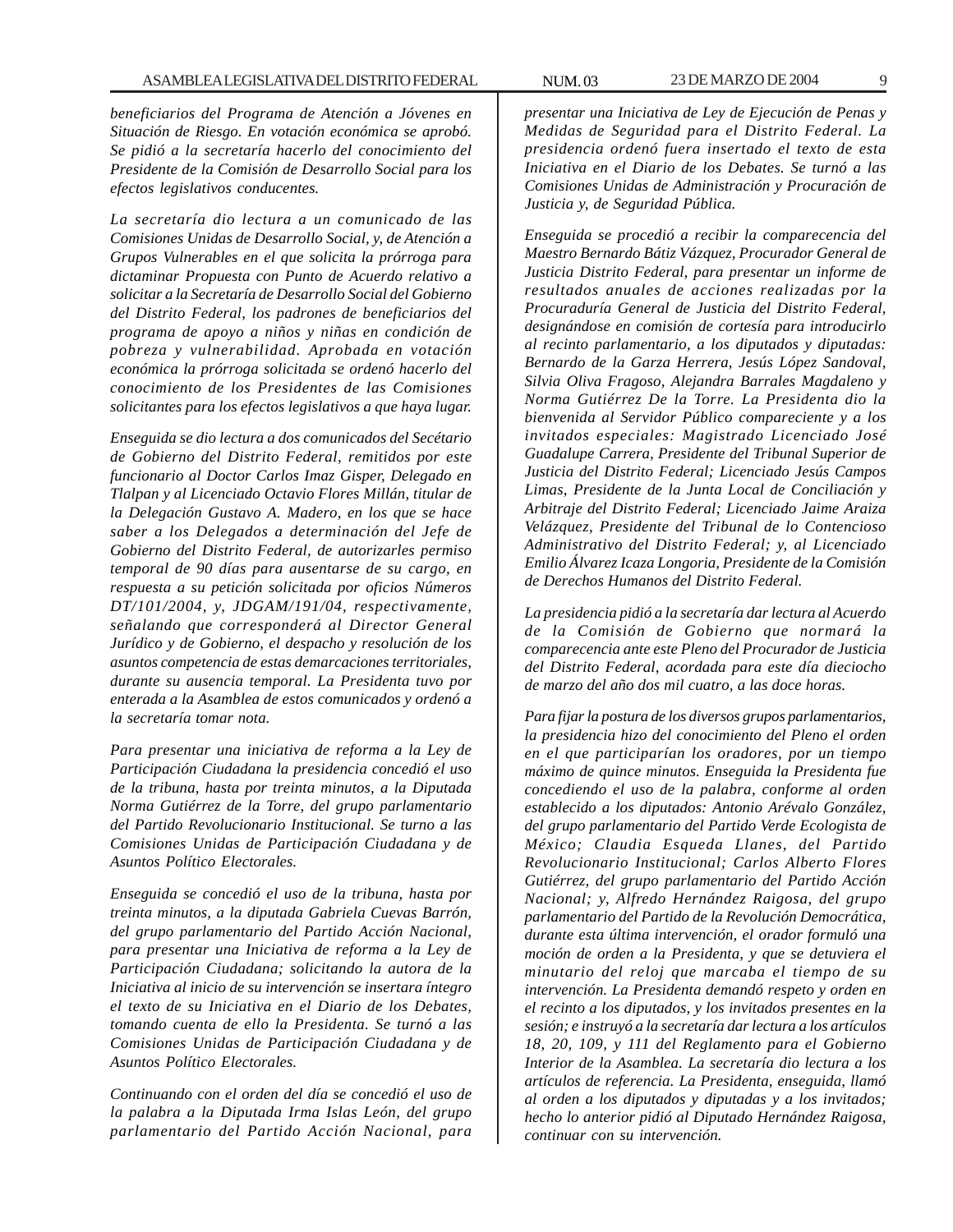*Acto seguido la Presidenta cedió el uso de la tribuna, hasta por treinta minutos, al Maestro Bernardo Bátiz, Procurador General de Justicia del Distrito Federal, para la presentación del Informe de las acciones realizadas, en el último año por la dependencia a su cargo. Durante el desarrollo de esta intervención la Presidenta llamó al orden a los invitados presentes en el Recinto, señalando que nadie podía participar, con ningún tipo de manifestación, salvo los diputados y diputadas, e instruyó a la secretaría, proceder a dar lectura, nuevamente, al artículo 111 del Reglamento de la Asamblea, lo cual hizo la secretaría. Acto seguido la Presidenta pidió al Servidor Público compareciente, continuar con su intervención.*

*La presidencia solicitó al compareciente permanecer en la tribuna para dar respuesta a las preguntas que le serían formuladas por las y los legisladores; dando inicio a la primera ronda de preguntas, listando a los y las legisladores que participarían, señalando que las intervenciones tendrían una duración de cinco minutos y se formularían desde las curules. La Presidenta fue concediendo la palabra a las y los legisladores, para que formularán sus preguntas, y, al Servidor Público compareciente, al concluir cada una de las intervenciones de los diputados, y diputadas, para darles respuesta en el orden siguiente: Diputada Independiente, Martha Teresa Delgado Peralta; Diputado Bernardo de la Garza Herrera del grupo parlamentario del Partido Verde Ecologista de México; Diputado Jaime Aguilar Álvarez y Mazarrasa del grupo parlamentario de Partido Revolucionario Institucional.*

#### *PRESIDENCIA DEL DIPUTADO JUAN ANTONIO ARÉVALO LÓPEZ*

*Diputado Christian Martín Lujano Nicolás, del grupo parlamentario del Partido Acción Nacional; y, al Diputado Héctor Guijosa Mora, del grupo parlamentario del Partido de la Revolución Democrática.*

# *PRESIDENCIA DE LA DIPUTADA SARA GUADALUPE FIGUEROA CANEDO*

*Acto seguido la presidencia hizo saber al Pleno que se daría inicio a la segunda ronda de preguntas, conforme al orden acordado, concediendo la palabra al Diputado Francisco Agundis Arias, del grupo parlamentario del Partido Verde Ecologista de México; al Diputado Jorge García Rodríguez, del grupo parlamentario del Partido Revolucionario Institucional; a la Diputada Irma Islas León, del grupo parlamentario del Partido Acción Nacional; y, al Diputado Héctor Guijosa Mora, del grupo parlamentario del Partido de la Revolución Democrática. Para dar respuesta al finalizar cada una de las preguntas formuladas por las y los legisladores, la Presidenta fue concediendo al compareciente el uso de la tribuna.*

*Al terminar la segunda ronda de preguntas y respuestas la Presidenta a nombre de la Tercera Legislatura de la*

*Asamblea, expresó su reconocimiento al Maestro Bernardo Bátiz, Procurador General de Justicia del Distrito Federal, por el informe de acciones realizadas por la Procuraduría a su cargo en el último año, y, por las respuestas a las preguntas que le fueron formuladas; e instruyó a la comisión de cortesía acompañarlo a su salida en el momento que deseara retirarse.*

*En otro asunto del orden del día la Presidenta hizo del conocimiento de la Asamblea que por Acuerdo de los Coordinadores de los grupos parlamentarios, los asuntos listados en los capítulos de dictámenes, Propuesta con Punto de Acuerdo, Pronunciamientos, y, Efemérides se posponían para la sesión que se celebrará el próximo día martes veintitrés de marzo del presente año. La presidencia instruyó a la secretaría para continuar con el orden del día, informando la secretaría que se había agotado los asuntos en cartera, procediendo a dar lectura al orden del día de la próxima sesión.*

*A las dieciséis horas con veinte minutos del día al inicio señalado la presidencia levantó la sesión y citó para la que tendrá lugar el próximo martes veintitrés de marzo del año dos mil cuatro, a las once horas, rogando a todos su puntual asistencia.*

**LA C. PRESIDENTA.-** Continúe la secretaría con los asuntos en cartera.

**EL C. SECRETARIO.-** Diputada Presidenta, esta secretaría hace del conocimiento de la Asamblea que se recibió un oficio suscrito por la presidencia de la Mesa Directiva.

# *COMUNICADO DE LA MESA DIRECTIVA RESPECTO A LOS HECHOS OCURRIDOS EN LA COMPARECENCIA DEL LIC. BERNARDO BÁTIZ VÁZQUEZ.*

*Los actores políticos que participamos en esta trama social, debemos tener claro que respecto a nuestra actuación no debe haber vencedores ni vencidos; que la única triunfadora debe ser la población a partir de los trabajos responsables que de aquí puedan emanar a través de nosotros, sus representantes y, desde luego, de sus autoridades.*

*Esto demanda una buena dosis de madurez política, la que todos debemos tener como cualidad permanente y no como una excepción. La ciudad lo requiere; sus habitantes lo reclaman. Es un llamado al que todos debemos estar atentos. Ante las diferencias deben sobresalir las coincidencias.*

*En este sentido, esta Mesa Directiva, emite un comunicado que pretende dejar claro que esta Presidencia conoce y asume el compromiso de salvaguardar el orden del recinto, la investidura de los legisladores y de las autoridades que nos acompañen, así como de que se permita el ejercicio pleno de sus derechos.*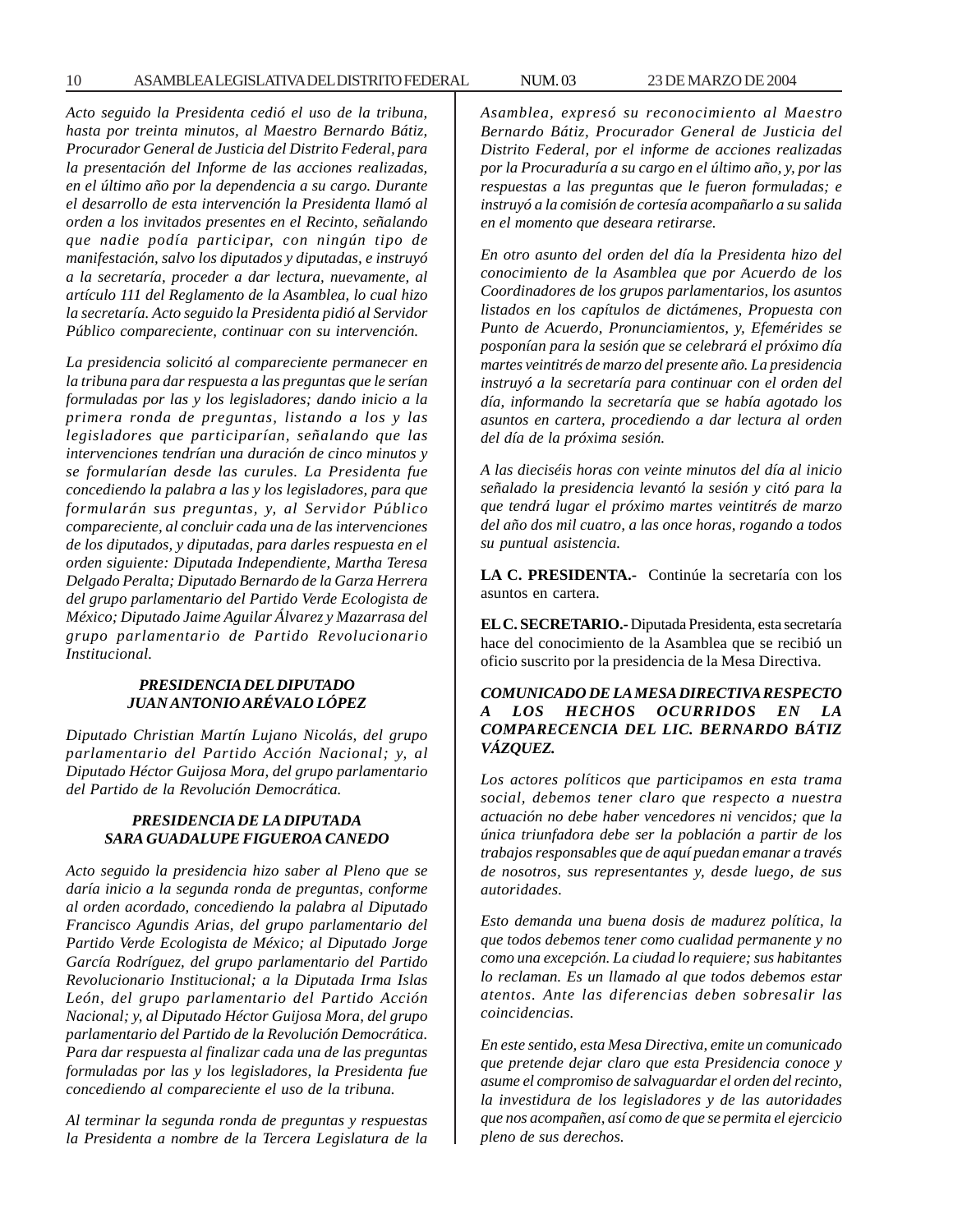*De la misma forma, nos permitimos comentar que en ningún momento quiso o decidió privilegiar el llamamiento al orden de los invitados, sino únicamente solicitar la tranquilidad de esta Soberanía y mandatar las acciones conducentes que permitieran la continuidad de los trabajos que se deben desarrollar en este órgano colegiado.*

*Atendiendo a que el orden en la sesión fue alterado por un individuo, quien posteriormente se excusó por su actitud, esta Presidencia refrenda su compromiso por mantener la rigidez con quienes sin ser legítimamente integrantes de este órgano, alteren el orden.*

#### *ATENTAMENTE*

*DIP. SARA G. FIGUEROA CANEDO.*

Cumplida su instrucción.

**LA C. PRESIDENTA.-** La Asamblea ha quedado debidamente enterada.

**EL C. SECRETARIO.-** Asimismo, se recibió un comunicado de la Comisión de Vigilancia de la Contaduría Mayor de Hacienda.

Se va a proceder a darle lectura.

*COMISIÓN DE VIGILANCIA DE LA CONTADURÍA MAYOR DE HACIENDA DE LA ASAMBLEA LEGISLATIVA DEL DISTRITO FEDERAL*

> *Oficio No. CVCMH/P/252/04 Asunto: Se remite Acuerdo de esta Comisión*

*México, D. F., a 22 de marzo de 2004.*

*DIPUTADA SARA GUADALUPE FIGUEROA CANEDO PRESIDENTA DE LA MESA DIRECTIVA DE LA ASAMBLEA LEGISLATIVA DEL DISTRITO FEDERAL. PRESENTE*

*En reunión extraordinaria de la Comisión de Vigilancia de la Contaduría Mayor de Hacienda, celebrada el día 19 de marzo del presente año, se tomó el siguiente*

#### *Acuerdo*

*''Se solicita que la Mesa Directiva, excuse a la Comisión de Vigilancia de la Contaduría Mayor de Hacienda para resolver en torno a la Proposición de Punto de Acuerdo de realizar una auditoría al Fideicomiso para el Mejoramiento de las Vías de Comunicación del Distrito Federal''.*

*Adjunto a la presente, copia simple del acuerdo que da cuenta de lo anterior.*

*Sin otro particular, quedo de usted.*

*Atentamente*

*Diputado Pablo Trejo Pérez*

*Presidente*

*\_\_\_\_\_ O \_\_\_\_\_*

*Proyecto de resolución en torno al Punto de Acuerdo turnado a esta Comisión para su análisis y dictamen relativo a la realización de una auditoría al Fideicomiso para el mejoramiento de las vías de comunicación del Distrito Federal.*

# *Antecedentes*

*1. El día 10 de marzo del año en curso, se presentó ante el Pleno de la Comisión Permanente de la Asamblea Legislativa del Distrito Federal una proposición de Punto de Acuerdo por parte de varios diputados de esta H. Asamblea, en el que solicitan la realización de una Auditoría al Fideicomiso para el mejoramiento de las vías de comunicación del Distrito Federal.*

*2. El mismo día, la Mesa Directiva de la Comisión Permanente de la Asamblea Legislativa lo remitió a esta Comisión.*

#### *Consideraciones*

*Primera.- De acuerdo a lo que establece el artículo 60 de la Ley Orgánica de la Asamblea Legislativa del Distrito Federal,*

*Artículo 60. Los tipos de comisiones serán:*

*I.- Comisión de Gobierno*

*II.- De Análisis y Dictamen Legislativo*

*III.- De Vigilancia de la Contaduría Mayor de Hacienda*

*La Comisión de Vigilancia de la Contaduría Mayor de Hacienda es distinta a las de Análisis y Dictamen Legislativo, lo cual no implica que no pueda hacer análisis, tomar acuerdos y someterlos al Pleno de la Asamblea, sino que para efectos del Proceso Legislativo son otras las comisiones procedentes son las de análisis y dictamen a las que deben turnarse asuntos que tengan que resolver la Asamblea Legislativa y emitir un Decreto con todas sus consecuencias legales.*

*Por su parte, el Artículo 61 señala que esta Comisión es de carácter permanente y forma parte de las denominadas ordinarias.*

*En los artículos 64 y 65, se establece la competencia de las comisiones en dos sentidos:*

*Artículo 64. La Competencia de las comisiones Ordinarias es la que se deriva de su denominación…*

*Artículo 65. La Comisión de Vigilancia de la Contaduría Mayor de Hacienda de la Asamblea Legislativa del Distrito Federal, ejercerá sus Funciones conforme a la Ley Orgánica de la Contaduría Mayor de Hacienda de la Asamblea Legislativa del Distrito Federal, en lo que le corresponda.*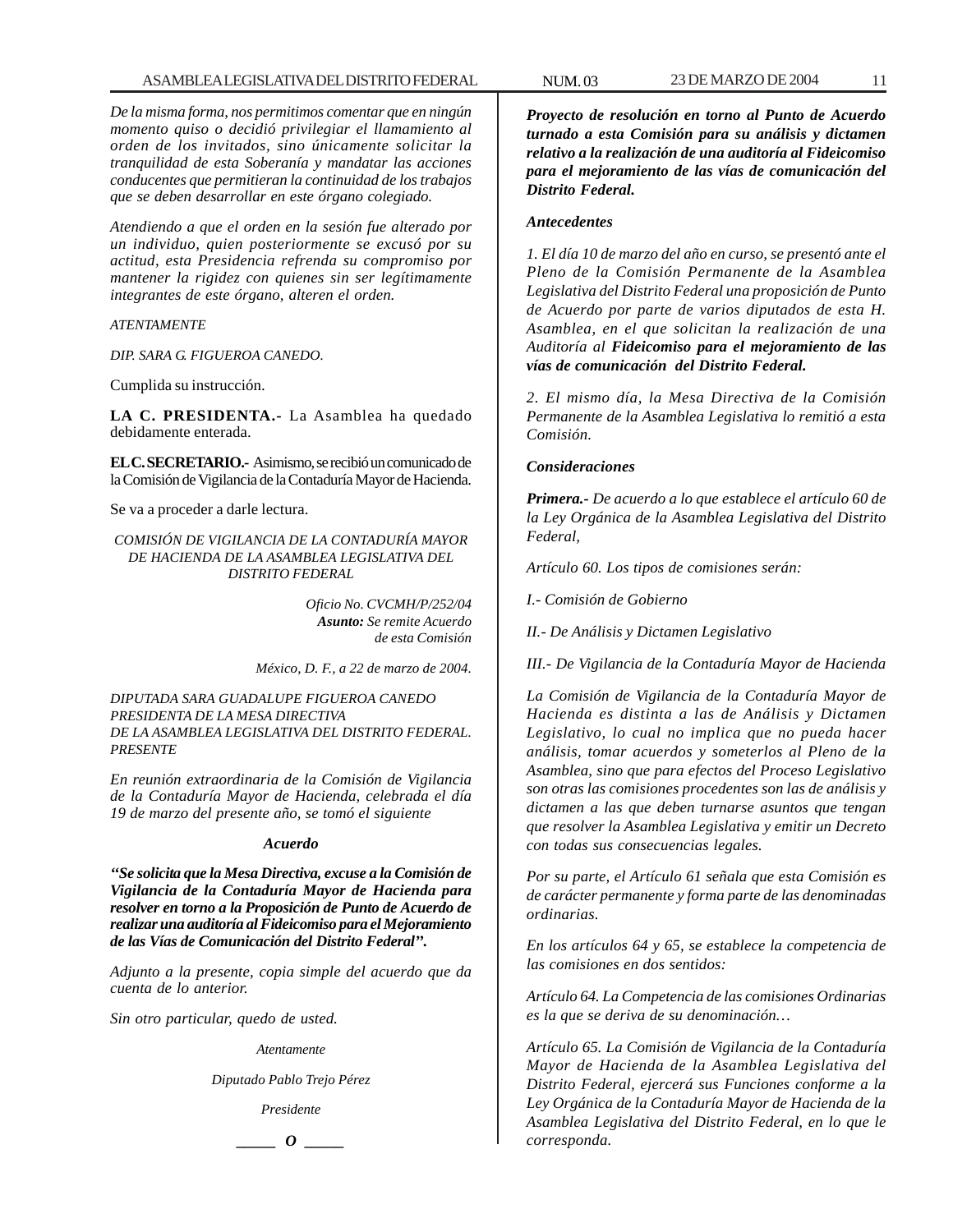*Por lo que se infiere que, la competencia de la Comisión es la de vigilar a la Contaduría Mayor de Hacienda, aunado a ello, también se establece competencia de la misma en la Ley Orgánica de la Contaduría Mayor de Hacienda de la Asamblea Legislativa del Distrito Federal.*

*Al respecto se norma, en el artículo 19, sus funciones y competencias, y aunque en ninguna de las fracciones se refiere a la competencia de la Comisión para acordar o dictaminar en torno a la revisión de la Cuenta Pública y sus auditorías, en la Fracción III se señala la facultad y obligación de la Comisión para ordenar las auditorias que el Pleno determine. Pero ese no es el caso, sino establecer si la Comisión debe dictaminar para que el Pleno determine hacer o no una auditoría.*

*De lo anterior se concluye que la esta Comisión, no debe emitir dictamen o acuerdo en torno a la realización de auditorías a la Administración del Gobierno del Distrito Federal, toda vez que no es un asunto derivado de su denominación ni de las facultades, ni competencias que se determinan en la Ley Orgánica de Contaduría Mayor de Hacienda de la Asamblea Legislativa del Distrito Federal.*

*Segunda: Que de acuerdo a lo establece la Ley Orgánica de la Asamblea Legislativa en sus Artículos 31, 35 y 36, corresponde al Presidente de la Mesa Directiva del Pleno de la Asamblea Legislativa, turnar a la comisión que corresponda los asuntos que conciernan a cada una de ellas.*

*Con base en lo anterior, se propone el siguiente:*

#### *Acuerdo*

*Se solicita que la Mesa Directiva, excuse a la Comisión de Vigilancia de la Contaduría Mayor de Hacienda para resolver en torno a la Proposición de Punto de Acuerdo de realizar una auditoría al Fideicomiso para el mejoramiento de las vías de comunicación del Distrito Federal.*

*Se firma en la Ciudad de México, Distrito Federal a 19 de marzo de 2004.*

*Las y los diputados: Pablo Trejo Pérez, Presidente; Jaime Aguilar Álvarez y Mazarrasa, Vicepresidente; así como los integrantes de la Comisión: Obdulio Ávila Mayo, Francisco Chiguil Figueroa y Silvia Oliva Fragoso.*

Es cuanto, diputada Presidenta.

**LA C. PRESIDENTA.-** Esta Asamblea ha quedado debidamente enterada. Tome nota la secretaría.

Adelante, diputado.

**EL C. SECRETARIO.-** Se recibió un comunicado de las Comisiones Unidas de Desarrollo Social y Atención a Grupos Vulnerables. Se va a proceder a darle lectura.

*COMISIONES UNIDAS DE DESARROLLO SOCIAL Y ATENCIÓN A GRUPOS VULNERABLES*

> *Oficio No. CUDSAGV/002/04 México D.F., a 12 de marzo de 2004*

*DIP. SARA GUADALUPE FIGUEROA CANEDO PRESIDENTA DE LA MESA DIRECTIVA DE LA ALDF, III LEGISLATURA PRESENTE.*

*Por este conducto y con fundamento en los artículos 32 segundo párrafo y 84 primer párrafo del Reglamento para el Gobierno Interior de la Asamblea Legislativa del Distrito Federal, solicitamos se someta a consideración del Pleno de esta H. Asamblea Legislativa, la prórroga para la presentación del dictamen correspondiente a la Propuesta con Punto de Acuerdo por el que se solicita el Jefe de Gobierno del Distrito Federal, envíe a la Asamblea Legislativa del Distrito Federal, III Legislatura, el padrón de beneficiarios del Programa de Becas para Personas con Discapacidad, así como el procedimiento seguido para el otorgamiento de este beneficio, presentado por el diputado Obdulio Ávila Mayo, del Grupo Parlamentario del Partido Acción Nacional, presentada el pasado 18 de febrero del año en curso.*

*Sin otro particular, le enviamos saludos.*

#### *ATENTAMENTE*

*DIP. JUVENTINO RODRÍGUEZ RAMOS PRESIDENTE DE LA COMISIÓN DE DESARROLLO SOCIAL*

*DIP. JOSÉ ANTONIO ARÉVALO GONZÁLEZ PRESIDENTE DE LA COMISIÓN DE ATENCIÓN A GRUPOS VULNERABLES*

Es cuanto, diputada Presidenta.

**LA C. PRESIDENTA.-** Gracias, diputado. En términos de lo dispuesto por los artículos 32 y 84 del Reglamento para el Gobierno Interior de la Asamblea Legislativa del Distrito Federal, proceda la secretaría a preguntar a la Asamblea en votación económica, si es de aprobarse la prórroga que solicitan las Comisiones Unidas de Desarrollo Social y de Atención a Grupos Vulnerables.

**EL C. SECRETARIO.-** Por instrucciones de la presidencia y en votación económica se pregunta a la Asamblea si es de autorizarse la solicitud de prórroga de la Comisión de referencia.

Los que estén por la afirmativa, sírvanse manifestarlo poniéndose de pie.

Los que estén por la negativa, sírvanse manifestarlo poniéndose de pie.

Se autoriza, diputada Presidenta.

**LA C. PRESIDENTA.-** Hágase del conocimiento de los titulares de las presidencias de las Comisiones Unidas de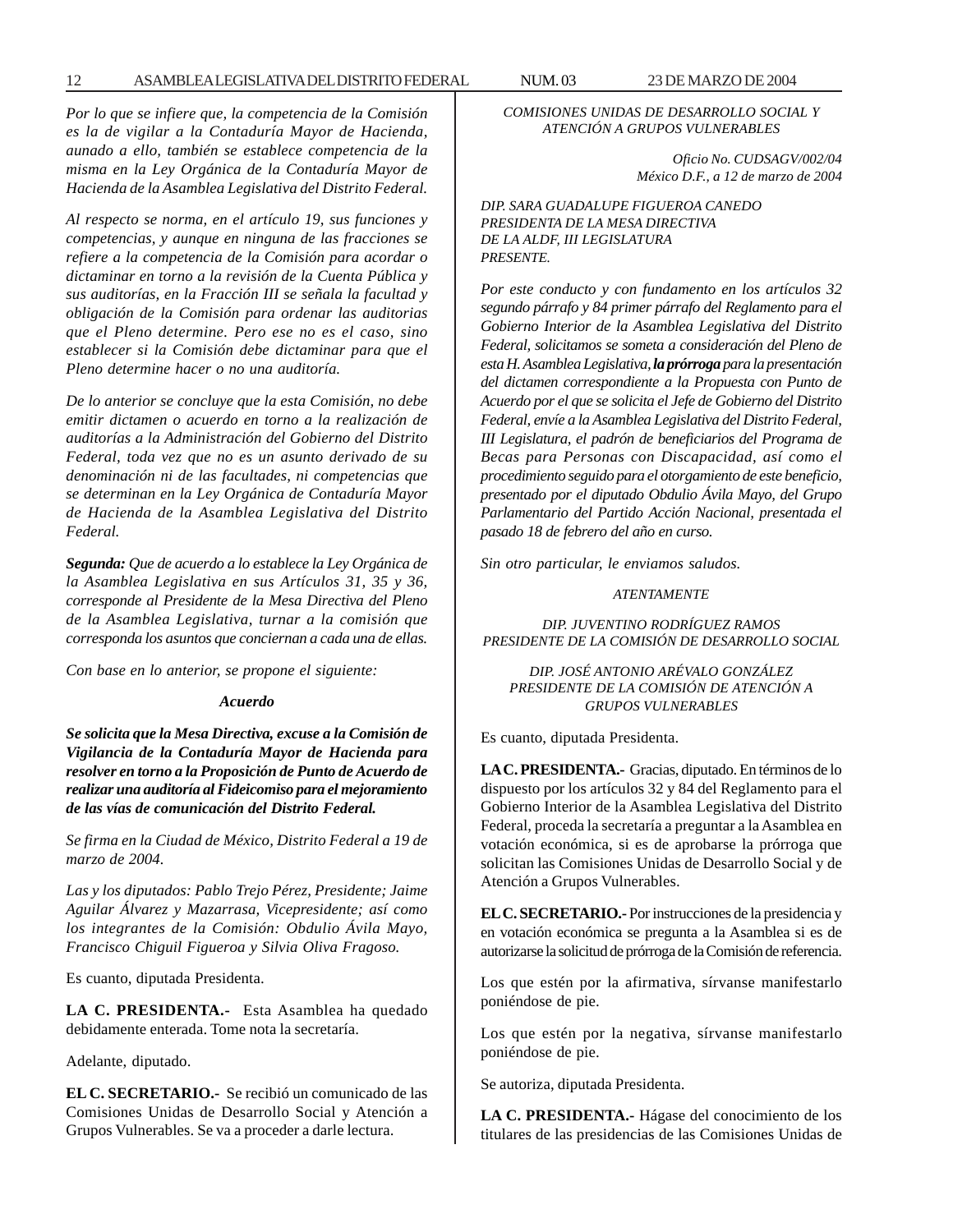Desarrollo Social y Atención a Grupos Vulnerables para los efectos legislativos a que haya lugar.

Proceda la secretaría a dar lectura al comunicado que remite la Comisión de Preservación del Medio Ambiente y Protección Ecológica por el que solicita prórroga para la presentación del dictamen de cuatro iniciativas.

**EL C. SECRETARIO.-** Por instrucciones de la presidencia se procede a dar lectura al comunicado de referencia.

> *Asamblea Legislativa del Distrito Federal Comisión de Preservación del Medio Ambiente y Protección Ecológica*

> > *México, D.F., a 15 de marzo de 2004. CPMAPE/40/04*

## *PRESIDENTA DE LA MESA DIRECTIVA DE LA ASAMBLEA LEGISLATIVA DEL DISTRITO FEDERAL DEL MES DE MARZO PRESENTE*

*Con fundamento en lo dispuesto por los artículos 62, 63 y 64 de la Ley Orgánica de la Asamblea Legislativa del Distrito Federal, y de los artículos 28, 30, 32, 34, 83 y 84 del Reglamento para el Gobierno Interior de la Asamblea Legislativa del Distrito Federal, me permito atentamente solicitarle la ampliación del término o prórroga para dictaminar los asuntos turnados a la Comisión que me honro en presidir, mismos que se enlistan a continuación:*

- *a) Propuesta con Punto de Acuerdo para solicitar al Jefe de Gobierno y a la Secretaría de Medio Ambiente del Distrito Federal, el establecimiento de un área natural protegida de los Bosques denominados ''El Cidral'' y ''El Ocotal'', ubicados en la Delegación Cuajimalpa de Morelos, presentada por la Dip. Araceli Vázquez Camacho, integrante del Grupo Parlamentario del Partido de la Revolución Democrática y suscrita por los legisladores integrantes de los diversos grupos parlamentarios representados en esta Asamblea Legislativa, así como por la diputada independiente Martha Delegado Peralta;*
- *b) Propuesta con punto de acuerdo relativo a exhorta a la Dirección General del Sistema de Agua de la Ciudad de México; así como a la Secretaría de Obras y Servicios, para que proceda con el inmediato entubamiento del total del Gran Canal, presentada por el Diputado Arturo Escobar y Vega del Grupo Parlamentario del Partido Verde Ecologista de México;*
- *c) Iniciativa que deroga los artículos 73 y 74 de la Ley Ambiental del Distrito Federal y crea la Ley de Educación Ambiental del Distrito Federal,*

*presentada por la Diputada Sara Figueroa Canedo, a nombre de los legisladores integrantes del Grupos Parlamentario del Partido Verde Ecologista de México;*

*d) Iniciativa con proyecto de Reformas a la Ley Orgánica de la Procuraduría Ambiental y del Ordenamiento Territorial del Distrito Federal; presentada por la diputada Araceli Vázquez Camacho, integrante del Grupo Parlamentario del Partido de la Revolución Democrática.*

*Lo anterior en virtud de que para dictaminar los asuntos enumerados, se requiere consultar especialistas en la materia, que por razón de su ocupación, poseen conocimientos útiles para el mejor cumplimiento de las tareas propias de la Comisión.*

#### *ATENTAMENTE*

#### *DIP. SARA G. FIGUEROA CANEDO PRESIDENTA*

Es cuanto, diputada Presidenta.

**LA C. PRESIDENTA.-** En términos de lo dispuesto por los artículos 32 y 84 del Reglamento para el Gobierno Interior de la Asamblea Legislativa del Distrito Federal, proceda la secretaría a preguntar a la Asamblea en votación económica, si es de aprobarse la prórroga que solicita la Comisión de Preservación del Medio Ambiente y Protección Ecológica.

**EL C. SECRETARIO.-** Por instrucciones de la presidencia y en votación económica, se pregunta a la Asamblea si es de autorizarse la solicitud de prórroga de la Comisión de referencia.

Los que estén por la afirmativa, sírvanse manifestarlo poniéndose de pie.

Los que estén por la negativa, sírvanse manifestarlo poniéndose de pie.

Se autoriza, diputada Presidenta.

**LA C. PRESIDENTA.-** Hágase del conocimiento de la titular de la presidencia de la Comisión de Preservación de Medio Ambiente y Protección Ecológica para los efectos legislativos a que haya lugar.

Esta presidencia hace del conocimiento de la Asamblea que se recibieron dos comunicados suscritos por el Director de Control de Gestión y Documentación de la presidencia de la República. Proceda la secretaría a darles lectura.

**EL C. SECRETARIO.-** Por instrucciones de la presidencia se procede a dar lectura a los comunicados de referencia.

#### **Primer comunicado:**

*Secretaría Particular Of. Núm. 112.2/04 Palacio Nacional, a 3 de marzo de 2004.*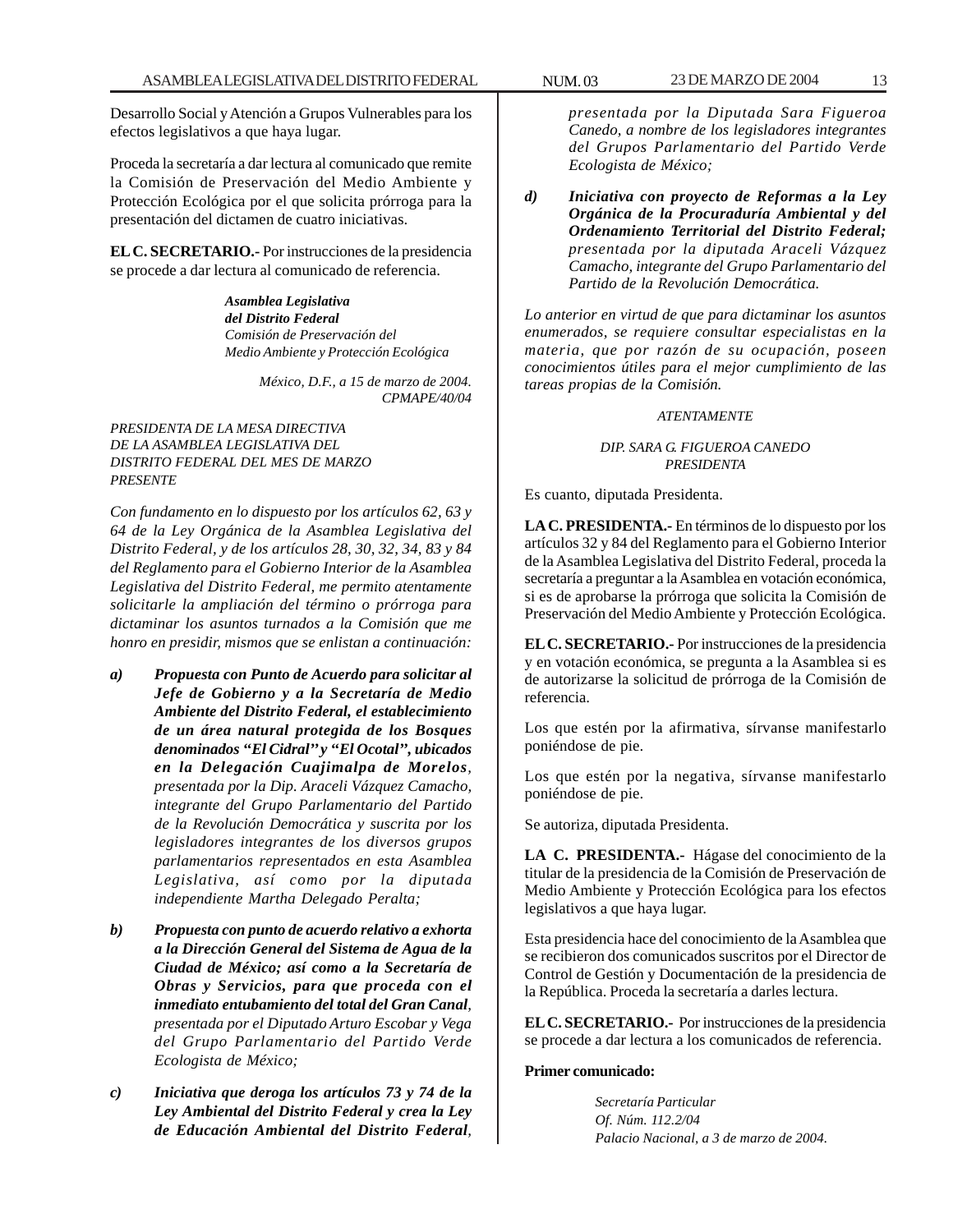*Dip. Jorge Alberto Lara Rivera Vicepresidente Asamblea Legislativa del Distrito Federal III Legislatura Plaza de la Constitución No. 7, Col. Centro 06067, D.F. Méx.*

*En relación a su oficio número MDDP/174/2004 de fecha 25 de febrero de 2004 dirigido al Presidente de la República, Lic. Vicente Fox Quesada, a través del cual se envía Punto de Acuerdo donde se exhorta al C. Presidente de la República, a cumplir con lo establecido en el artículo 30 del Decreto de Presupuesto de Egresos de la Federación para el ejercicio fiscal 2004 y realice acciones de gobierno urgentes para abatir el alto déficit de empleo y garantizar la contención del deterioro de vida de la población mexicana, me permito hacer de su conocimiento que la documentación remitida por Usted ha sido turnada para su atención, al Lic. Francisco Gil Díaz, Secretario de Hacienda y Crédito Público, y al Lic. Santiago Creel Miranda, Secretario de Gobernación.*

*Sin otro particular, aprovecho la ocasión para enviarle un cordial saludo.*

> *Atentamente SUFRAGIO EFECTIVO. NO REELECCIÓN Director de Control, Gestión y Documentación*

#### *LIC. ANICETO ALVARADO GONZÁLEZ*

#### **Segundo comunicado.**

*Secretaría Particular Of. Núm. 112.2/04 Palacio Nacional, a 3 de marzo de 2004.*

*Dip. Jorge Alberto Lara Rivera Vicepresidente Asamblea Legislativa del Distrito Federal III Legislatura Plaza de la Constitución No. 7, Col. Centro 06000, México, D.F.*

*En relación a su oficio número MDDP/146/2004, de fecha 25 de febrero de 2004 dirigido al Presidente de la República, Lic. Vicente Fox Quesada, a través del cual se envía Punto de Acuerdo mediante el cual, se solicita respetuosamente al C. Presidente de la República, reestablezca la efigie del Escudo Nacional, tal y como la define el artículo segundo de la Ley Sobre Escudo, la Bandera y el Himno Nacional, en la publicidad oficial del Gobierno Federal, esto es, en las oficinas gubernamentales y spots televisivos, me permito hacer de su conocimiento que la documentación remitida por Usted ha sido turnada para su atención, al Lic. Santiago Creel Miranda, Secretario de Gobernación.*

*Sin otro particular, aprovecho la ocasión para enviarle un cordial saludo.*

> *Atentamente SUFRAGIO EFECTIVO. NO REELECCIÓN Director de Control, Gestión y Documentación*

*LIC. ANICETO ALVARADO GONZÁLEZ*

Es cuanto, diputada Presidenta.

**LA C. PRESIDENTA.-** Está Asamblea ha quedado debidamente enterada. Tome nota la secretaría.

Continúe la secretaría.

**EL C. SECRETARIO.-** Diputada Presidenta, esta secretaría hace del conocimiento de la Asamblea que se recibió un oficio suscrito por el Subsecretario de Enlace Legislativo de la Secretaría de Gobernación. Se va proceder a darle lectura.

*SECRETARIA DE GOBERNACIÓN SUBSECRETARÍA DE ENLACE LEGISLATIVO*

> *Oficio No. SEL/3007/04 México, D.F., 18 de marzo de 2004*

*CC. DIPUTADOS SECRETARIOS DE LA ASAMBLEA LEGISLATIVA DEL DISTRITO FEDERAL Presentes*

*Por este conducto me permito remitir a ustedes, copia del oficio número 326-SAT-X-3-18622 suscrito el 9 del mes en curso, por el Lic. Mario Córdova López, Administrador Central de Fiscalización Aduanera de la Administración General de Aduanas de la Secretaría de Hacienda y Crédito Público, mediante el cual el Punto de Acuerdo aprobado el 11 de febrero de 2004 por ese Cuerpo Colegiado, relativo a realizar operativos de vigilancia y supervisión en las Aduanas, con el fin de disminuir la entrada de minicasinos al Distrito Federal.*

*Lo que comunico a ustedes, para los fines que estimen procedentes.*

*Sin más por el momento, les reitero la seguridad de mi consideración.*

> *ATENTAMENTE El Subsecretario*

*LIC. HUMBERTO AGUILAR CORONADO*

 $\begin{array}{cc} \begin{array}{c} \end{array}$ 

*Servicio de Administración Tributaria Administración General de Aduanas Administración Central de Fiscalización Aduanera 326-SAT-X-3-18622*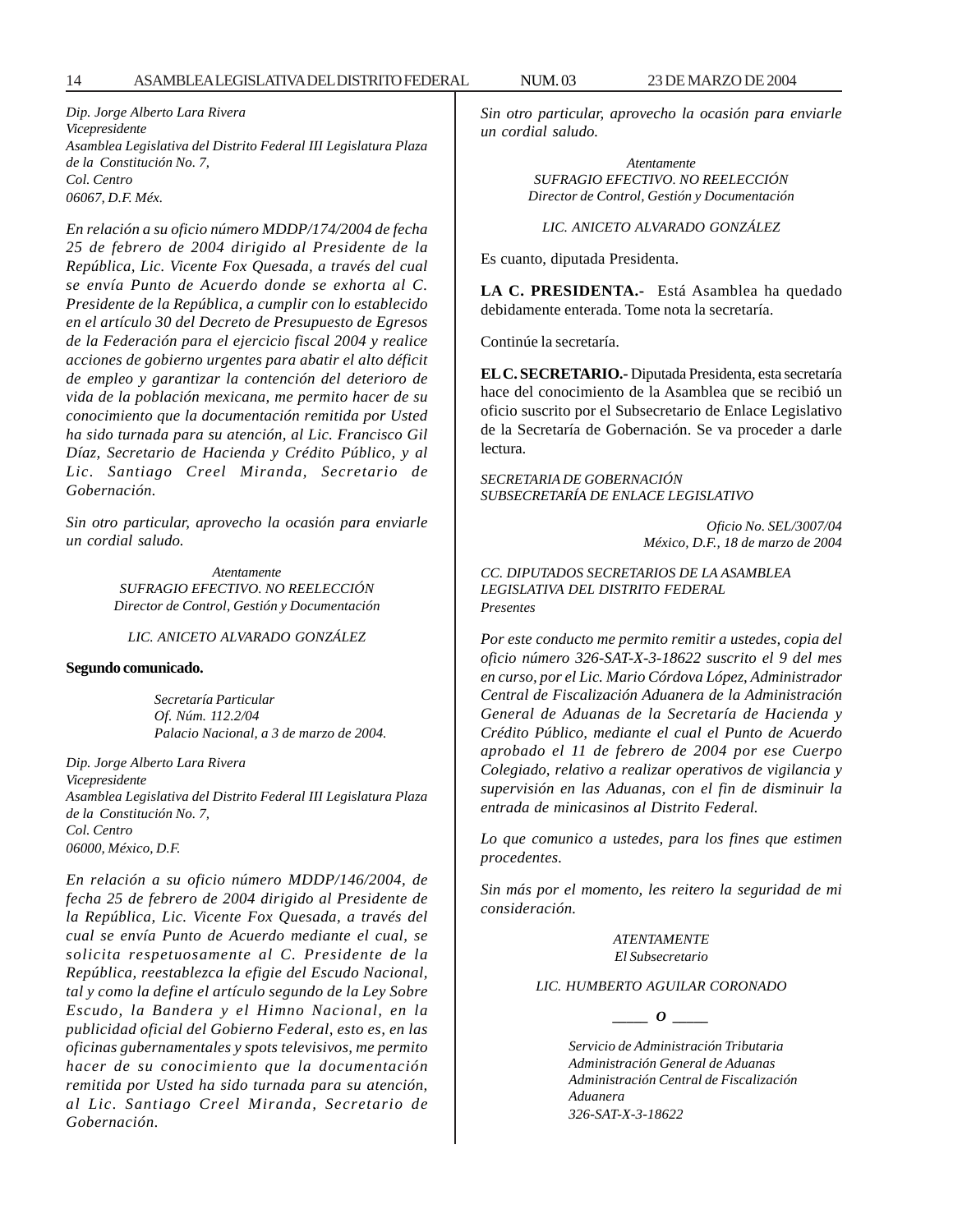*México D.F a 9 de marzo de 2004*

*Lic. M. Humberto Aguilar Coronado, Subsecretario de Enlace Legislativo de la Secretaría de Gobernación. Bucareli, núm. 99, Piso 1º, Col. Juárez, C.P. 06600, México, D.F.*

*Por instrucciones del Administrador General de Aduanas, me refiero a su oficio número SEL/300/383/04 del 23 de febrero del presente año, mediante el cual comunica los puntos de acuerdo emitidos por la Asamblea Legislativa del Distrito Federal en sesión del 11 de febrero de 2004, en el sentido de exhortar a la Secretaría de Hacienda y Crédito Público a efecto de que se realice operativos de vigilancia y supervisión en las Aduanas, con el fin de disminuir la entrada de minicasinos al Distrito Federal.*

*Sobre el particular, me permito comentarle que, de conformidad con la tarifa de la Ley de Impuestos Generales de Importación y Exportación, los minicasinos, para efectos de su importación, son clasificados como máquinas de juego activadas por monedas, fichas o billetes, los cuales no tienen prohibición para ser importados a territorio nacional. Ello, siempre que se cumpla con el pago de contribuciones (Impuesto General de Importación e Impuesto al Valor Agregado) y el cumplimiento de regulaciones no arancelarias contenidas en Normas Oficiales Mexicanas de información. Cabe señalar que dependiendo el país de origen de estas mercancías, existen ocasiones en las cuales se encuentran exentas del pago de impuestos.*

*Asimismo, le comento que hemos estado en comunicación con diversas autoridades que han realizado decomisos de este tipo de mercancías. En estas investigaciones se ha podido confirmar lo siguiente:*

*1. La Introducción al país de mercancías se realizó mediante el pago de los impuestos correspondientes.*

*2. Los decomisos se han realizado por violaciones a la Ley Federal de Juegos y Sorteos y nunca por contrabando.*

*Cabe señalar que, la Administración General de Aduanas carece de facultades para verificar el cumplimiento de la Ley Federal de Juegos y Sorteos en los puntos de entrada al país.*

*Sin embargo, la Administración General de Aduanas, en el marco de su competencia, se encuentra en posibilidad de coordinar acciones con las dependencias del Gobierno del Distrito Federal y la Procuraduría General de la República a efecto de verificar la legal estancia de este tipo de mercancías.*

*Quedo a sus órdenes para cualquier aclaración en relación con el presente.*

*Atentamente*

*Lic. Mario Córdova López Administrador Central*

Es cuanto diputada Presidenta.

**LA C. PRESIDENTA.-** Esta Asamblea ha quedado debidamente enterada.

Proceda la secretaría a dar lectura al comunicado que remite la Contadora Pública Bertha Elena Luján Uranga, Contralora General del Gobierno del Distrito Federal.

**EL C. SECRETARIO.-** Se procede a dar lectura al comunicado de referencia.

*GOBIERNO DEL DISTRITO FEDERAL México, la Ciudad de la Esperanza*

> *OFICIO CG/126/2004 México D.F. a 18 de marzo de 2004.*

*DIP. ROBERTO REYES GÁMIZ PRESIDENTE DE LA MESA DIRECTIVA DE LA DIPUTACIÓN PERMANENTE DE LA ASAMBLEA LEGISLATIVA DEL DISTRITO FEDERAL III LEGISLATURA PRESENTE*

*Me refiero al oficio no. MDDP/252/2004 de fecha 10 de marzo del presente año, remitido por el C. Alejandro Encinas Rodríguez, Secretario de Gobierno del Distrito Federal, mediante el cual se informa que el Pleno de la Diputación Permanente de la Asamblea Legislativa del Distrito Federal acordó que se solicitara al Gobierno del Distrito Federal, hiciera llegar a ese Órgano Legislativo, un informe de los convenios, licitaciones y acuerdos realizados desde el año de 1997 a la fecha, con el empresario Carlos Agustín Ahumada Kurtz y las empresas pertenecientes a Grupo Quart, solicitando que por conducto de la Contraloría General del Distrito Federal se dé respuesta al punto de acuerdo.*

*Sobre el particular, le comunico que se han girado los oficios correspondientes a las dependencias, órganos desconcentrados, delegaciones y entidades de la Administración Pública del Distrito Federal, solicitando que en un término improrrogable de cinco días hábiles sea enviada a esta Contraloría General la información y documentación requerida; por lo que hasta ahora en tanto se compile e integre toda la información solicitada, se estará en posibilidades de remitirla a esa H. Asamblea Legislativa del Distrito Federal.*

*Reitero a usted mi distinguida consideración.*

#### *ATENTAMENTE*

*LA CONTRALORA GENERAL C. P. BERTHA ELENA LUJÁN URANGA*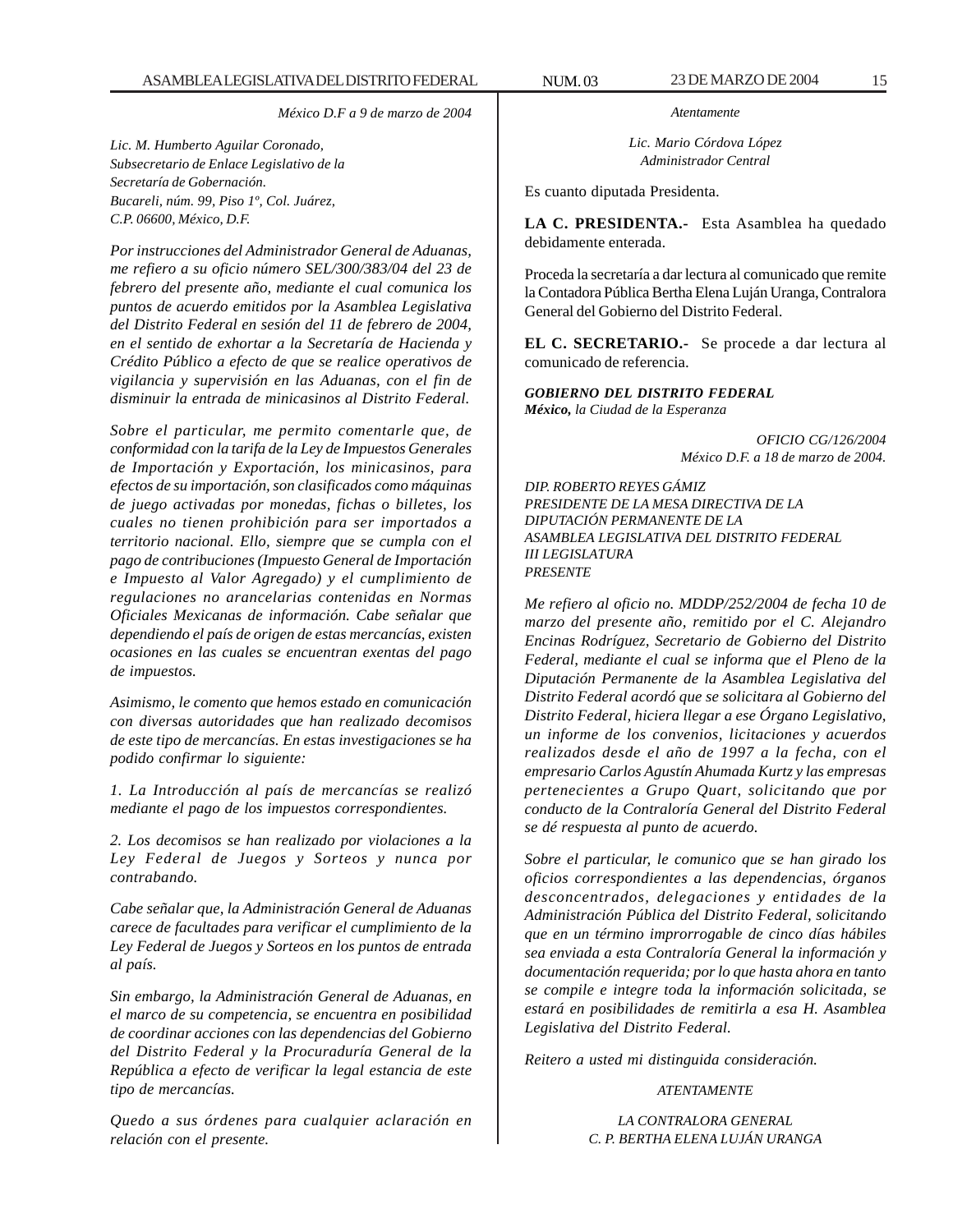Es cuanto, diputada Presidenta.

**LA C. PRESIDENTA.-** Esta Asamblea ha quedado debidamente enterada.

En otro asunto del orden del día, para presentar una iniciativa de reformas y adiciones a la Ley Orgánica del Tribunal Superior de Justicia del Distrito Federal y a la Ley de la Defensoría de Oficio, se concede el uso de la tribuna hasta por treinta minutos, al diputado Jesús López Sandoval, del Partido Acción Nacional.

**EL C. DIPUTADO JOSÉ DE JESÚS LÓPEZ SANDOVAL.-** Con el permiso de la presidencia.

# *INICIATIVA CON PROYECTO DE DECRETO DE REFORMAS Y ADICIONES A LA LEY ORGÁNICA DEL TRIBUNAL SUPERIOR DE JUSTICIA DEL DISTRITO FEDERAL Y A LA LEY DE DEFENSORÍA DE OFICIO DEL DISTRITO FEDERAL*

*HONORABLE ASAMBLEA LEGISLATIVA DEL DISTRITO FEDERAL, III LEGISLATURA. PRESENTE*

*Los diputados signantes, integrantes del grupo parlamentario del Partido Acción Nacional en esta H. Asamblea Legislativa del Distrito Federal, III Legislatura, con fundamento en los artículos 122, Base Primera, Fracción V, incisos h) y m) de la Constitución Política de los Estados Unidos Mexicanos; 42, fracciones VI y XII del Estatuto de Gobierno del Distrito Federal; 10 fracción I; 11, 17 fracción IV; 83 fracción I y 84 de la Ley Orgánica de la Asamblea Legislativa del Distrito Federal y 82, fracción I y 83 del Reglamento para el Gobierno Interior de la Asamblea Legislativa del Distrito Federal, y demás artículos relativos, presentamos ante esta H. Soberanía la siguiente:*

# *INICIATIVA CON PROYECTO DE DECRETO DE REFORMAS Y ADICIONES A LA LEY ORGÁNICA DEL TRIBUNAL SUPERIOR DE JUSTICIA DEL DISTRITO FEDERAL Y A LA LEY DE DEFENSORÍA DE OFICIO DEL DISTRITO FEDERAL, con base en la siguiente:*

#### *EXPOSICIÓN DE MOTIVOS*

*En las democracias modernas se ha demostrado cada vez con mayor claridad la importante función que tiene el órgano judicial para la conservación de las condiciones que legitiman al Estado democrático de derecho en materia penal, dado que es el garante preeminente de las libertades fundamentales de los individuos.*

*En nuestro país, la esfera de la ejecución de la pena ha estado desprovista de las garantías suficientes para respetar tanto la estricta legalidad como los derechos fundamentales de las personas recluidas; por lo que es cada vez más manifiesta la necesidad de insertar ese* *espacio de derecho en el marco orgánico que permita el control jurisdiccional. En efecto, las personas que se encuentran sometidas a pena privativa de la libertad, carecen de los medios idóneos para tener un acceso adecuado a la jurisdicción -garantía fundamental de todo gobernado, de acuerdo con el artículo 17 constitucional ya que esa fase específica del ámbito penal ha estado siempre reservada a las autoridades administrativas.*

*Esta realidad se ha traducido en el mandato constitucional respecto de la exclusividad de la imposición de las penas por parte de la autoridad judicial se haya visto vulnerado de facto, toda vez que los órganos administrativos pueden actualmente decidir cuestiones que afectan sustantivamente a la ejecución de las penas.*

*Es por ello, que a través de esta iniciativa en las reformas y adiciones propuestas a la Ley Orgánica del Tribunal Superior de Justicia, se crea la figura de jueces penitenciarios y las salas penitenciarias, a efecto de resolver las controversias que se generen en relación con la ejecución de las penas y medidas de seguridad.*

*Los juzgados penales actualmente existen y continuarán conociendo, en lo relativo el ámbito de la ejecución de las penas, de aquellas sanciones distintas a las reservadas para los jueces penitenciarios.*

*Se propone que, los nuevos jueces penitenciarios conozcan de las materias relativas a la reducción de la pena, impugnaciones respecto de las faltas graves que hubiesen cometido los internos, adecuación de las penas en los casos previstos por los artículos 2 y 10 del Nuevo Código Penal para el Distrito Federal. Asimismo, resolverán los casos de modificación de las modalidades de la ejecución de la sanción impuesta; modificación o conclusión de las medidas de seguridad aplicadas a inimputables; modificación y revocación de las penas sustitutivas de prisión, resolución de peticiones de traslado de internos, y las controversias que se generen sobre traslados forzosos y la excarcelación temporal de los sentenciados por motivos médicos o humanitarios.*

*De esta manera, quedarán cubiertas por el órgano judicial todas las decisiones administrativas susceptibles de generar los problemas de legalidad o violación a los derechos fundamentales.*

*Con la reforma a la Ley Orgánica del Tribunal Superior de Justicia del Distrito Federal el avance fundamental es la intromisión de criterios jurisdiccionales para resolver las materias que hasta ahora han sido objeto de discrecionalidad administrativa y fuente de corrupción e ineficiencia.*

*Asimismo, la aplicación de los principios constitucionales al régimen de ejecución de sanciones penales presupone el control jurisdiccional de los actos administrativos de*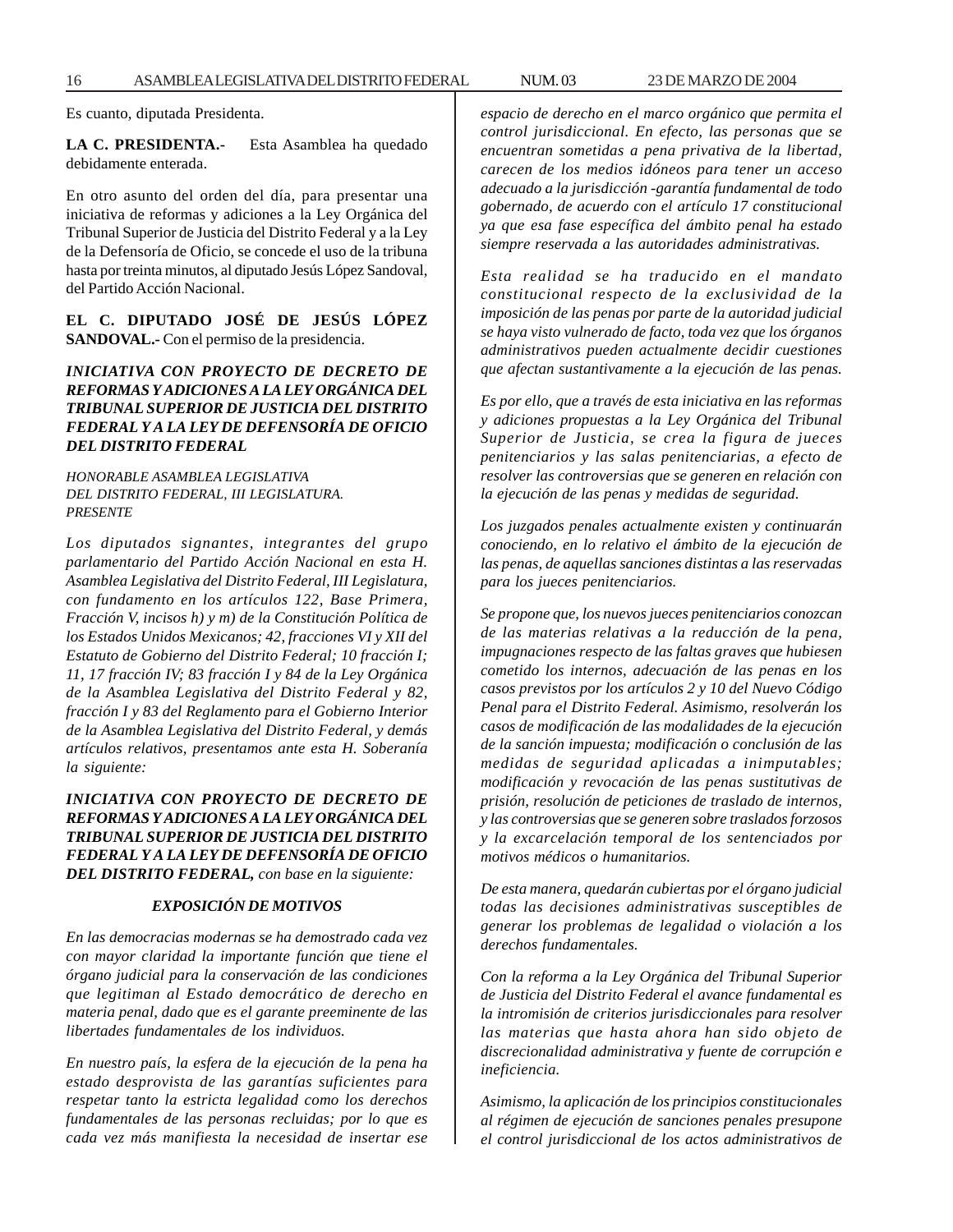*la autoridad ejecutora. Pero la creación de un sistema judicial penitenciario resultaría insuficiente para tal objeto si no se tomaran las medidas legislativas necesarias para asegurar la vigencia de las garantías constitucionales del proceso debido en materia penitenciaria.*

*El derecho a una defensa adecuada, establecido en la fracción IX del artículo 20 de la Constitución Política de los Estados Unidos Mexicanos, constituye una condición para el acceso de los gobernados a la función pública de administrar justicia. En el ámbito penitenciario, como cualquier otra de la vida jurídica, el Estado no puede eludir la obligación de garantizar la igualdad de oportunidades a las personas cuando se ven precisadas a comparecer ante los tribunales, independientemente de la situación económica, política, jurídica o de vulnerabilidad social.*

*Para el adecuado y eficiente ejercicio de las funciones de los defensores de oficio en materia penitenciaria, se prevé que cuenten con espacios en los locales de los órganos jurisdiccionales correspondientes, así como los establecimientos penitenciarios a los que fueren asignados. En este último caso, se les dota de la facultad de desplazarse libremente por los centros penitenciarios, en los términos de la legislación correspondiente, a fin de recabar datos y medios de prueba, así como recibir denuncias de los internos.*

*Bajo este tenor, el grupo parlamentario del Partido Acción Nacional de la I Legislatura en la Asamblea del Distrito Federal, presentó en el ámbito del sistema penitenciario, iniciativas de reformas y adiciones a la Ley Orgánica del Tribunal Superior de Justicia del Distrito Federal y a la Ley de Defensoría de Oficio del Distrito Federal, las cuales el día de hoy, con adecuaciones derivadas de los ordenamientos jurídicos vigentes, retoma mi grupo parlamentario en esta III Legislatura.*

*La presente iniciativa, al igual que sus antecesoras, tiene como característica el pleno respeto a los derechos fundamentales de las personas y a los principios legitimadores de un Estado Democrático de Derecho.*

# *Pretendemos, junto con la respectiva Iniciativa de Ley de Ejecución de Penas y Medidas de Seguridad para el Distrito Federal, modificar:*

*1. La Ley Orgánica del Tribunal Superior de Justicia del Distrito Federal, con el objeto de crear la figura de los jueces penitenciarios, así como la sala penitenciaria del Tribunal Superior de Justicia del Distrito Federal, los cuales tendrán competencia para resolver las controversias que se generen en relación con la ejecución de las penas privativas de libertad, de trabajo a favor de la comunidad, así como en lo relativo a las medidas de*

*seguridad, donde los actos de las autoridades administrativas revisten tal trascendencia y complejidad que requieren someterse a medios de revisión y control jurisdiccionales, y*

*2. Para dar coherencia normativa a la propuesta de creación de nuevos órganos jurisdiccionales competentes para conocer de las cuestiones que surjan con motivo de la ejecución administrativa de las sanciones penales, mediante esta iniciativa se extienden las facultades al ámbito penitenciario, que la ley confiere a la Defensoría de Oficio del Distrito Federal, con el objeto de que los defensores cuenten con atribuciones para presentar y asesorar a las personas penalmente sancionadas o privadas de su libertad cuando deban acudir a los órganos administrativos o jurisdiccionales en materia penitenciaria.*

*En consideración a la fundamentación invocada y conforme a los motivos anteriormente expuestos, nos permitimos someter a la consideración de esta Honorable Asamblea Legislativa del Distrito Federal, III Legislatura, la Iniciativa con proyecto de*

# *DECRETO DE REFORMAS Y ADICIONES A LA LEY ORGÁNICA DEL TRIBUNAL SUPERIOR DE JUSTICIA DEL DISTRITO FEDERAL Y A LA LEY DE DEFENSORÍA DE OFICIO DEL DISTRITO FEDERAL.*

*ARTÍCULO PRIMERO.- Se modifica la fracción VIII del artículo 2, el primer párrafo del artículo 38 y se adiciona el artículo 44 Bis, un segundo párrafo al artículo 51 y el artículo 51 Bis, todos de la Ley Orgánica del Tribunal Superior de Justicia del Distrito Federal, para quedar como sigue:*

*Artículo 2. El ejercicio jurisdiccional en todo tipo de asuntos civiles, mercantiles, penales, penitenciarios, familiares y los del orden federal en los casos que las leyes les confieran jurisdicción, corresponde a los servidores públicos y órganos judiciales que se señalen a continuación.-*

*I. VIII. (…)*

*VIII. Jueces Penitenciarios;*

*IX. XI. (…)*

*(…).*

*Artículo 38. Las Salas del Tribunal Superior de Justicia del Distrito Federal se integrarán, cada una, por tres Magistrados, y serán designadas por el número ordinal, en Salas Civiles, Penales, Penitenciarias y Familiares.*

*(…).*

*Artículo 44 bis. La sala en materia penitenciaria, en los asuntos de los juzgados de su adscripción conocerá:*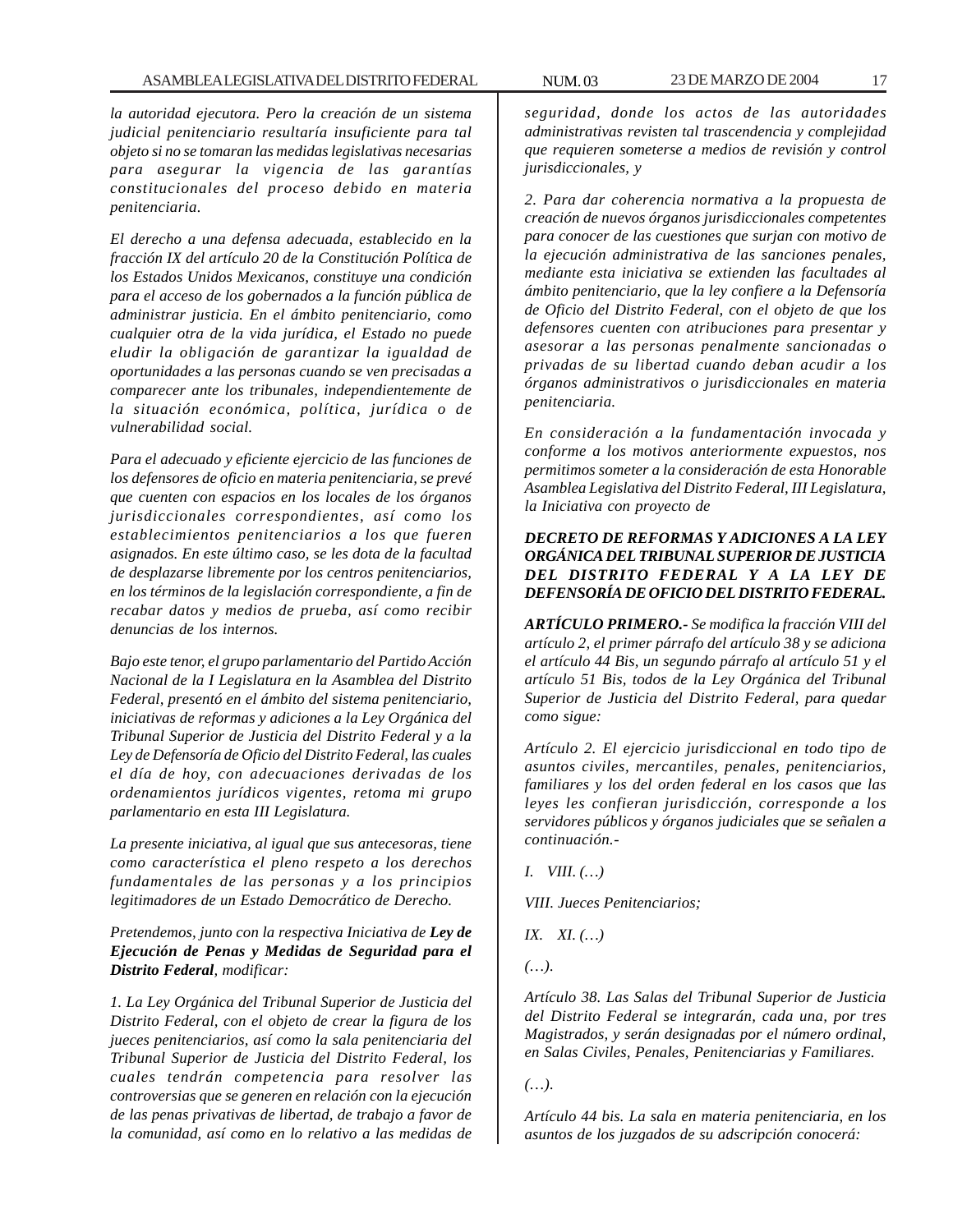*I. De los recursos de apelación y denegada apelación que se interpongan en contra de las resoluciones dictadas por los jueces penitenciarios;*

*II. De las excusas y recusaciones de los jueces penitenciarios del Tribunal Superior de Justicia, y*

*III. De los demás asuntos que determinen las leyes.*

*Artículo 51. (…)*

*La competencia de los juzgados penales en la ejecución de las sentencias penales se limitará a las sanciones que no consistan en pena de prisión ni en trabajo a favor de la comunidad, o en la aplicación de las medidas de seguridad, igualmente conocerán de las controversias que se generen con motivo del cumplimiento de sanciones cuya ejecución esté a su cargo.*

*(…)*

*(…)*

*Artículo 51 bis. Los jueces penitenciarios serán competentes para:*

*I. Individualizar las penas privativas de la libertad en su fase de ejecución, mediante la aplicación de las normas relativas a la reducción de la pena, de acuerdo con lo establecido en la Ley de Ejecución de Penas y Medidas de Seguridad para el Distrito Federal;*

*II. Adecuar las penas en los casos previstos por los artículos 2 y 10 del Nuevo Código Penal del Distrito Federal cuando por virtud de una reforma legislativa se modifica la penalidad;*

*III. Resolver, conforme al Título Cuarto del Nuevo Código Penal, sobre la modificación de las modalidades de ejecución de la sanción impuesta, cuando haya incompatibilidad entre esas modalidades y la edad, sexo, salud o constitución física del sentenciado;*

*IV. Resolver las cuestiones que surjan con motivo de la concurrencia de sentencias en contra de una misma persona;*

*V. Decretar la modificación o conclusión de las medidas de seguridad aplicadas a personas inimputables, así como resolver lo relativo a la custodia de éstas últimas por su familia o por autoridad sanitaria; conocer de las otras controversias que se generen entre la autoridad y los particulares con motivo de la aplicación de las penas cometidas de seguridad;*

*VI. Decidir las cuestiones relacionadas con la modificación, suspensión temporal y revocación de las medidas sustitutivas de la pena de prisión, así como las controversias que surjan con motivo de su ejecución, además de los incidentes que deben sustanciarse con* *motivo de la ejecución de las penas y medidas de seguridad;*

*VII. Declarar la extinción de la pena de prisión y de trabajo a favor de la comunidad, así como de las medidas de la seguridad cuando se hubiere cumplido;*

*VIII. Conocer los recursos interpuestos en contra de las sanciones administrativas impuestas por las autoridades penitenciarias y por las faltas calificadas como graves, conforme a la Ley de Ejecución de Penas y Medidas de Seguridad para el Distrito Federal.*

*IX. Conocer el procedimiento de impugnación contra las determinaciones del Consejo Técnico de los Centros de Readaptación Social que resuelvan las inconformidades en contra de los acuerdos u otros actos administrativos;*

*X. Resolver los recursos de negación de los procedimientos administrativos que se hayan interpuesto ante las autoridades penitenciarias;*

*XI. Resolver las inconformidades interpuestas contra las determinaciones del Director General del Sistema Penitenciario, los Directores de los Centros de Readaptación Social y de sus Consejos Técnicos; y*

*XII. Imponer las sanciones previstas a la Ley de Ejecución de Penas y Medidas de Seguridad para el Distrito Federal.*

*ARTÍCULO SEGUNDO. Se adicionan los párrafos quinto y sexto del artículo 9, un párrafo quinto del artículo 25; artículo 37 Bis; se reforman el artículo 13, el párrafo cuarto del artículo 25, el artículo 26 Bis, el primer párrafo del artículo 27, el artículo 32, el primer párrafo del artículo 48 y la fracción II del artículo 49, todos de la Ley de Defensoría de Oficio del Distrito Federal para quedar como sigue:*

*Artículo 9.- (…)*

- *(…)*
- *(…)*
- *(…)*

*En los asuntos penitenciarios, los defensores de oficio proporcionarán sus servicios, en los términos de la normatividad aplicable a todas aquellas personas distintas de las autoridades que, por virtud de la ley, deban comparecer ante los Jueces y Magistrados de lo penitenciario o ante los Comités Especializados, el Consejo Técnico o el Director del Centro de Readaptación Social y demás autoridades penitenciarias, previstas en la Ley de Ejecución de Penas y Medidas de Seguridad para el Distrito Federal.*

*Los servicios prestados por los defensores de oficio ante las autoridades jurisdiccionales y administrativas del*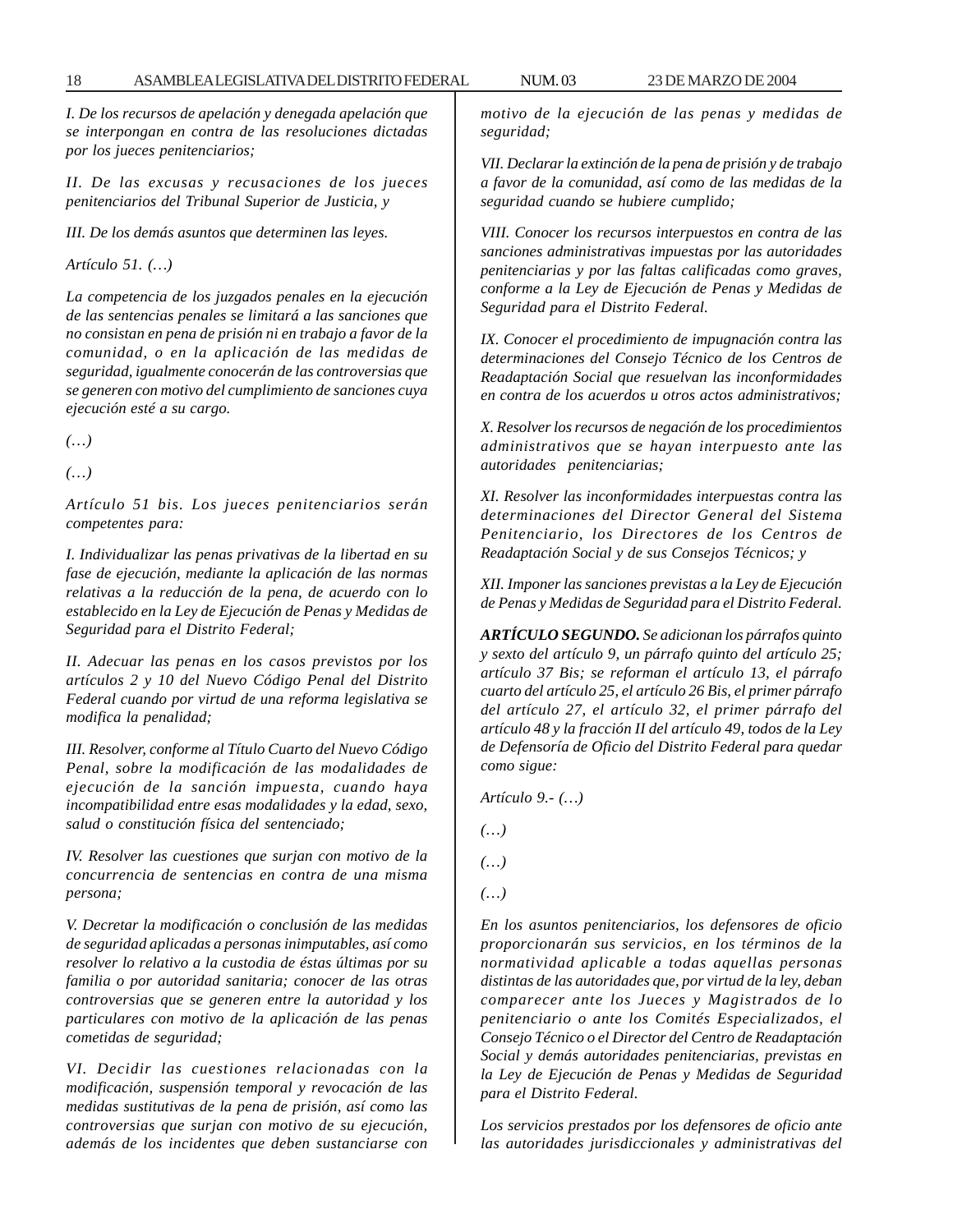*ramo penitenciario se regirán, en lo conducente, por las normas de esta Ley, relativas a los servicios de defensoría de oficio proporcionados en los juzgados y en las Salas Penales del Tribunal Superior de Justicia del Distrito Federal.*

*Artículo 13. El servicio de asesoría jurídica, consistente en ofrecer orientación en materia penal, penitenciaria, civil, familiar del arrendamiento inmobiliario y de justicia cívica, y será proporcionado a todo aquel que así lo solicite y sea sujeto del servicio de Defensoría.*

*Artículo 25. (…)*

*(…)*

*(…)*

*(…)*

*Los defensores de oficio adscritos a los Juzgados de Paz, Penales y Penitenciarios, se ubicarán físicamente en los locales que el Tribunal Superior de Justicia del Distrito Federal les señale el establecimiento de dichos Juzgados, y en los espacios físicos permanentes que los directores de los Centros de Readaptación Social destinen para defensoría penitenciaria.*

*Los defensores de oficio en el área de Salas Penales y Penitenciarias del Tribunal Superior de Justicia del Distrito Federal, se ubicarán físicamente en los locales que el propio Tribunal asigne para el establecimiento de las citadas salas.*

*Artículo 26 bis. La Dirección General procurará que cada Defensor de Oficio, tenga a su cargo el número de asuntos que le permita la atención personalizada del solicitante del servicio en las diferentes etapas de los procesos. En materia penal y penitenciaria, se procurará que el número de asuntos encomendado a cada Defensor de Oficio sea aquel que pueda razonablemente atender de manera personal.*

*Artículo 27. Los defensores de oficio en materia penal y penitenciaria deberán excusarse de prestar el servicio de Defensoría cuando se presente alguna de las causas mencionadas en el Código de Procedimientos Penales para la excusa de los Agentes del Ministerio Público.*

*Artículo 32. En los asuntos penales y penitenciarios en que se presente alguno de los supuestos contenidos en la fracción III y IV del artículo anterior, el defensor de oficio podrá solicitar su cambio mediante escrito dirigido al Director General en el que explique los hechos que dan origen a su solicitud. El Director General, después de estudiar el caso, resolverá si la solicitud es procedente, en cuyo caso nombrará un nuevo defensor.*

*Artículo 37 bis. Los defensores de oficio adscritos a los juzgados penitenciarios tendrán las siguientes funciones:*

- *I. Recibir todo tipo de escritos y peticiones de asesoría tanto de los internos recluidos en los Centros de Readaptación Social como en los centros de asistencia psiquiátrica, así como de sus familiares; y*
- *II. Hacer valer los procedimientos administrativos de revisión y control al imponer los recursos de apelación, denegación de los procedimientos administrativos, denegada apelación y los demás que procedan en contra de los autos de los jueces penitenciarios, así como realizar las actuaciones necesarias para la imposición de las sanciones previstas en la Ley de Ejecución de Penas y Medidas de Seguridad.*

*Artículo 48. Los peritos auxiliarán a los defensores de oficio en materia penal y penitenciaria, realizando las siguientes funciones:*

*(…)*

*Artículo 49. (…)*

*I. (…)*

*II. El Libro de Registro de Defensoría de Oficio en Materia Penal en Juzgados de Primera Instancia y de Paz debe contener: número de Juzgado, número de expediente, nombre del acusado y del denunciante, delito, designación del defensor, fecha de la declaración preparatoria, fecha del auto de término constitucional, fecha de ofrecimiento de pruebas, fecha de desahogo de las mismas, fecha de formulación de conclusiones, notificación de sentencia y fecha de interposición del recurso de apelación, si procede.*

*Así mismo, se llevará un Libro de Registro de Defensoría de Oficio en materia penitenciaria.*

*III. a IV. (…)*

*(…).*

### *TRANSITORIOS*

*Primero. El presente decreto entrará en vigor a los noventa días después de su publicación en la Gaceta Oficial del Distrito Federal.*

*Segundo. Por ser de interés general y para su mayor difusión, publíquese en el Diario Oficial de la Federación.*

*Signan el día de hoy las y los diputados integrantes del grupo parlamentario del Partido Acción Nacional: José Espina Von Roehrich, María Teresita de Jesús Aguilar Marmolejo, Juan Antonio Arévalo López, Obdulio Ávila Mayo, Gabriela Cuevas Barrón, Sofía Figueroa Torres, Carlos alberto Flores Gutiérrez, mariana Gómez del Campo Gurza, María Gabriela González Martínez, Irma*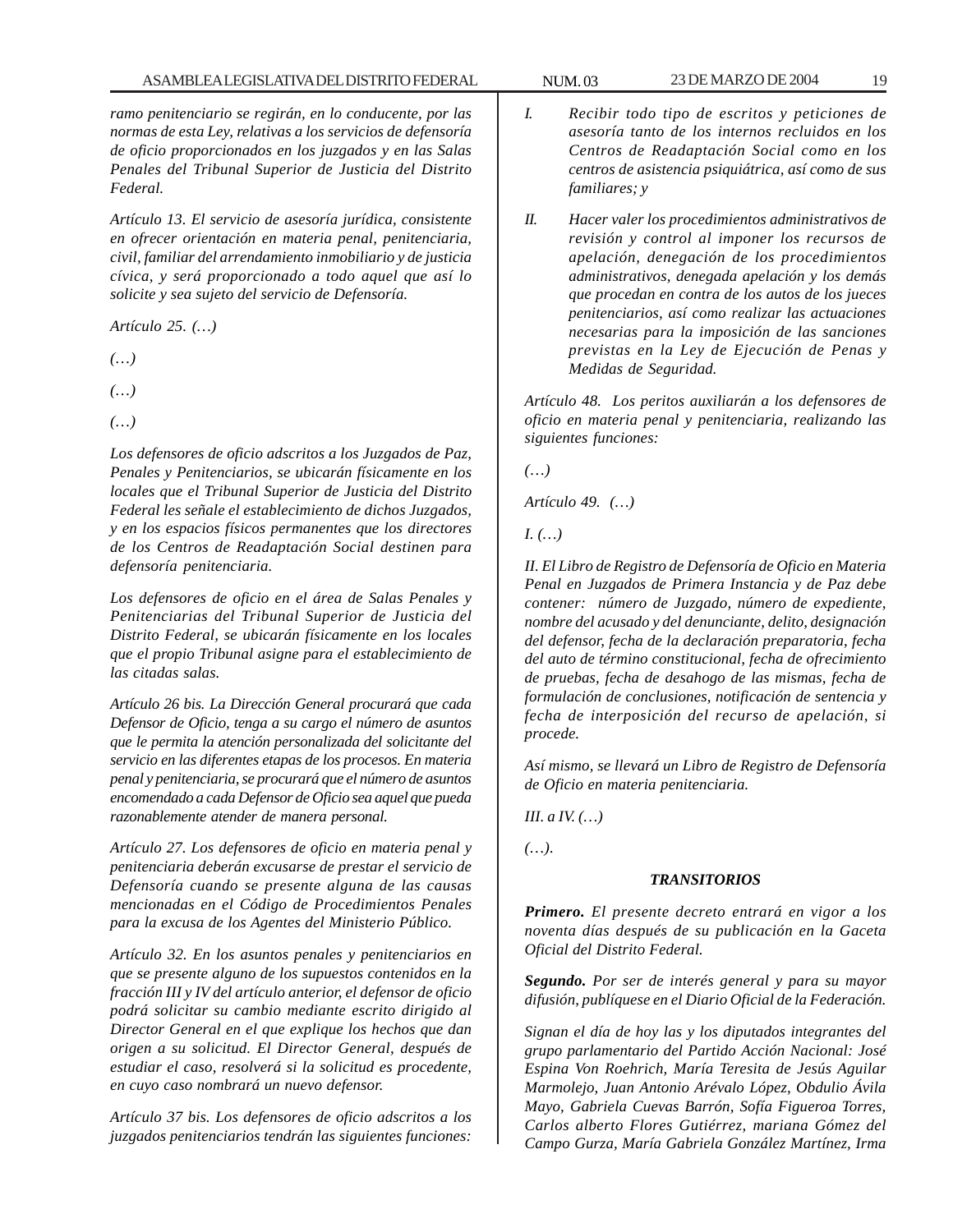*Islas León, Jorge Alberto Lara Rivera, Jesús López Sandoval, Christian Martín Lujano Nicolás, José María Rivera Cabello y Mónica Leticia Serrano Peña.*

Es cuanto, diputada Presidenta, solicito que esta iniciativa de Ley sea propuesta y sea revisada en la Comisión de Administración y Procuración de Justicia.

Muchas gracias, diputada Presidenta.

**LA C. PRESIDENTA.-** Gracias, diputado Jesús López. Con fundamento en lo dispuesto por los artículos 36 fracciones V y VII; 84 de la Ley Orgánica de la Asamblea Legislativa del Distrito Federal; 28, 29 y 83 del Reglamento para su Gobierno Interior, se turna a la Comisión de Administración y Procuración de Justicia.

¿Con qué objeto, diputada?

**LA C. DIPUTADA IRMA ISLAS LEÓN (Desde su curul).-** Sí, señora Presidenta, nada más si no tiene inconveniente, le solicitaría que se turne a Comisiones Unidas porque forma parte de un paquete de una iniciativa que el grupo parlamentario presentó el jueves pasado y fue turnado a Comisiones Unidas de Seguridad Pública y Administración y Procuración de Justicia.

**LA C. PRESIDENTA.-** Sí, cómo no, diputada. Entonces, se turna para su análisis y dictamen a las Comisiones Unidas de Administración y Procuración de Justicia y de Seguridad Pública.

Para presentar una iniciativa de decreto por el que se inscribe con Letras de Oro en el Muro de Honor del Recinto Legislativo de Donceles el nombre de ''Luis Donaldo Colosio Murrieta'', se concede el uso de la tribuna, hasta por treinta minutos, a la diputada Norma Gutiérrez de la Torre, del Partido Revolucionario Institucional.

# **LA C. DIPUTADA NORMA GUTIÉRREZ DE LA TORRE.-** Gracias, diputada Presidenta.

# *INICIATIVA DE DECRETO POR EL QUE SE INSCRIBE CON LETRAS DE ORO EN EL MURO DE HONOR DEL RECINTO LEGISLATIVO DE DONCELES EL NOMBRE DE ''LUIS DONALDO COLOSIO MURRIETA''.*

*H. Asamblea Legislativa del Distrito Federal, Diputada Presidenta de la Mesa Directiva. La que suscribe, Norma Gutiérrez de la Torre, diputada integrante del grupo parlamentario del Partido Revolucionario Institucional, con fundamento en los artículos 122, Base Primera de la Constitución Política de los Estados Unidos Mexicanos; 42 Fracción XXX y 46 fracción I del Estatuto de Gobierno del Distrito Federal; 17 fracción IV de la Ley Orgánica de la Ley Orgánica de la Asamblea Legislativa del Distrito Federal, pongo a su consideración la siguiente iniciativa de decreto por el que se inscribe con letras de*

*oro en el muro de honor del recinto legislativo de Donceles el nombre de ''Luis Donaldo Colosio Murrieta''.*

# *ANTECEDENTES*

*Hace 10 años el pueblo de México se conmocionó ante el artero homicidio de Luis Donaldo Colosio Murrieta, candidato presidencial del Partido Revolucionario Institucional, representante popular, dirigente partidista y servidor público; amigo, esposo y padre de familia; hombre comprometido con las más profundas demandas de los mexicanos.*

*Luis Donaldo Colosio perteneció a la generación del cambio; heredero de la cultura del esfuerzo y no del privilegio, tuvo un sueño y murió sin verlo consumado.*

*Idealista y soñador, reformador y demócrata, político y conciliador; con él se encabezó un proyecto político que veía un México distinto al que estábamos acostumbrados a vivir y muy diferente al que hoy tenemos.*

*Con Colosio surgió la verdadera esperanza, fue en ese momento cuando realmente se observó una luz a la distancia y el camino se hacía menos sinuoso.*

*Hace 10 años no sólo mataron a Colosio, sino también el sueño de una generación; acabaron con su vida; pero no así con el ideal, apagaron su corazón y su mente, pero no así su voz que se sigue escuchando y su mensaje que nos sigue llegando.*

# *EXPOSICIÓN DE MOTIVOS*

*Pocos son los hombres en la historia de la humanidad que logran trascender a pesar de los obstáculos, Luis Donaldo ha trascendido porque muchos creyeron en sus ideales y estos son claro estandarte de la democracia actual.*

*No podemos aspirar a una nación libre y justa, cuando no hemos sido justos con Luis Donaldo Colosio y con todos los mexicanos que han visto sus sueños truncados; sueños de muchos que no se consolidan porque día con día deben de preocuparse primero en sobrevivir antes que terminar sus estudios; sueños que no se concretan, porque sus bienes y su vida le son arrebatados a manos de la delincuencia que actúa con toda impunidad y sueños que no se materializan, porque no tienen ingresos que sean resultado de un digno empleo.*

*Luis Donaldo Colosio vio un México que requería cambios, que necesitaba diferentes esfuerzos; pero también observó a un pueblo cansado de mentiras y necesitado de realidades.*

*A la distancia sus palabras y sus reflexiones no nos son ajenas, no son distintas entre ideologías, no son para una u otra clase social o para una u otra comunidad, por el*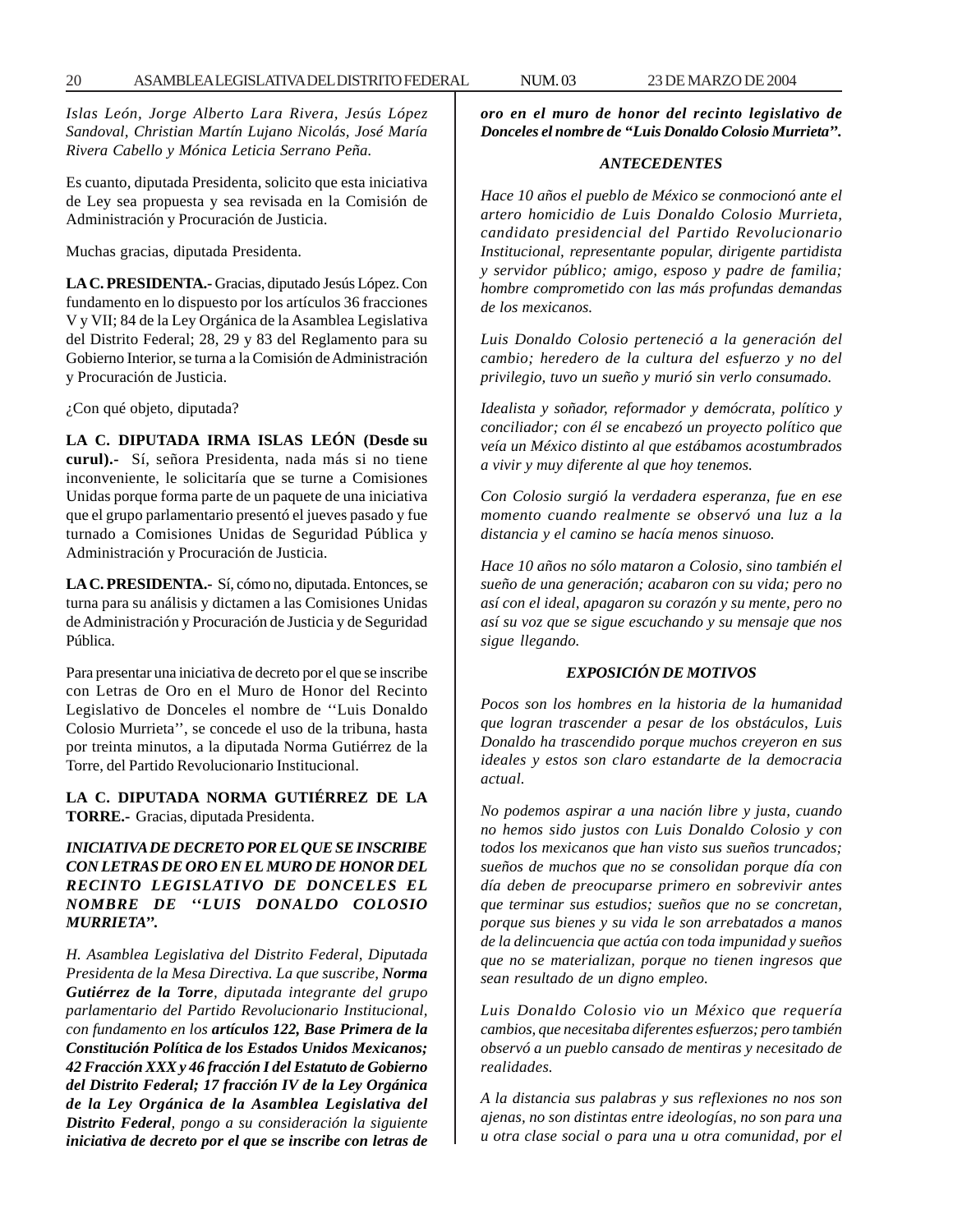*contrario, sus palabras son para la sociedad, y es una enseñanza para todos aquellos que representamos a la política y trabajamos por la política.*

*Luis Donaldo nos enseñó que nuestro país requiere gobernantes de vocación nacionalista y comprometidos en la defensa de nuestra soberanía, funcionarios públicos con vocación de servicio y no con vocación de servirse, de igual forma su enseñanza transmite a la responsabilidad social de quienes gobiernan y no nulidad social, con reglas claras en la competencia electoral, sin trampas y sin apoyos pocos claros.*

*Seguramente Luis Donaldo Colosio habría pensado en una ciudad con certidumbre económica y política, con plena injusticia, equidad y tolerancia. Colosio, anheló un país y una ciudad donde hombres y mujeres fueran el principal promotor del cambio democrático y social, donde nuestros derechos no fueran sólo un discurso ni estuviera sujeto a los intereses personales de cualquier gobernante.*

*Colosio aspira a que la pobreza no fuera el pretexto que sirviera a ningún funcionario para hacerse popular; la popularidad se hace y se gana a través de combatir de raíz los problemas y solucionarlos permanentemente; y no solamente para alimentar el ego y la soberbia del que gobierna.*

*Colosio, creía en una sociedad donde todas las voces contaran, donde todas las opiniones fueran tomadas en cuenta, no así en un constante monólogo y en un gobierno decidido a tener un diálogo consigo mismo, a no permitir la crítica y mucho menos a tolerar que evidencien sus errores.*

*Su actitud democrática lo llevaba a no querer más ventajas que no fuera la de los votos, no pensaba en ganar a costa de la explotación de las necesidades, sino al contrario, con trabajo y un proyecto de nación.*

*Buscaba que cada mexicana y mexicano tuviera el derecho a estar informado, a formar su propio criterio con libertad, sin presión ni manipulación. Sin dobles discursos y dobles morales, sin censura y sin engaño; con su ideal y por su ideal en estos momentos no somos una sociedad ajena a lo que pasa, por ello, no tratamos de engañar a nadie, los hechos son claros y estos dicen más que mil palabras, dejemos entonces que esta sociedad madura emita su propia opinión.*

*La democracia de Colosio debe ser la democracia de los capitalinos, de los partidos políticos, de la sociedad civil, porque esa es la mejor manera de ser demócratas, asumiendo las consecuencias de nuestros actos, eso nos fortalecerá como sociedad y por eso su nombre debe estar en este recinto escrito con letras de oro porque su enseñanza es la actitud que debe asumir todo actor* *político que pretenda ser protagonista de nuestro escenario político.*

*La democracia que nos enseñó Colosio, es la democracia en donde se dirimen las diferencias políticas, la democracia no debe ser el pretexto para propiciar ningún conflicto; pero tampoco en nombre de ella deben cometerse ilícitos.*

*Para quienes crean lo contrario por fortuna nuestra sociedad ha madurado y en eso Luis Donaldo tenía razón. No podemos seguir engañando a nadie, no hay que insistir, se puede cohesionar intereses y como Luis Donaldo pensaba, nuestro interés primordial es México y el Distrito Federal.*

*Con esta propuesta no se trata de sacrificar diferencias, nuestro objetivo es para fortalecer las coincidencias, a través de una profunda reconciliación con los principios éticos, morales y políticos que toda sociedad moderna debe tener.*

*Pensando en Colosio y como partidos políticos en constante competencia, nuestra premisa debe ser aspirar a tener solamente las ventajas que nos den los ciudadanos, que la competencia sea dentro del marco de la ley y no por un lado de ella.*

*Como Luis Donaldo, no queremos la perversión de la democracia, rechazamos que se le rebaje para que sea la presión, el engaño y el chantaje los instrumentos políticos que vanaglorien al gobernante en turno.*

*Colosio partía de que la lucha democrática se hace desde cualquier trinchera, siempre apegada a la legalidad y no a la voluntad exclusiva de nadie.*

*Hoy más que nunca y a 10 años de la muerte de Luis Donaldo sus palabras tienen resonancia y mayor trascendencia; sin lugar a dudas habría que tomar las palabras de Colosio, de hacer del Poder Judicial y de la impartición de justicia una instancia independiente de máxima respetabilidad y certidumbre, y no de una justicia sujeta a los designios del Ejecutivo y encaminada a la persecución.*

*Como bien decía Luis Donaldo no queremos aventuras políticas, ni muchos menos saltos al vacío, ni tampoco retrocesos a esquemas de antaño, los mexicanos y los capitalinos requerimos más que eso, y al igual que Luis Donaldo rechazamos la perversidad de la política, que es la demagogia.*

*En esta hora de cambio, de cambio democrático debemos evitar, como era la pretensión de Colosio, que los partidos políticos sustituyan las responsabilidades del gobierno, así como de evitar que el gobierno haga lo que le corresponde a los partidos políticos.*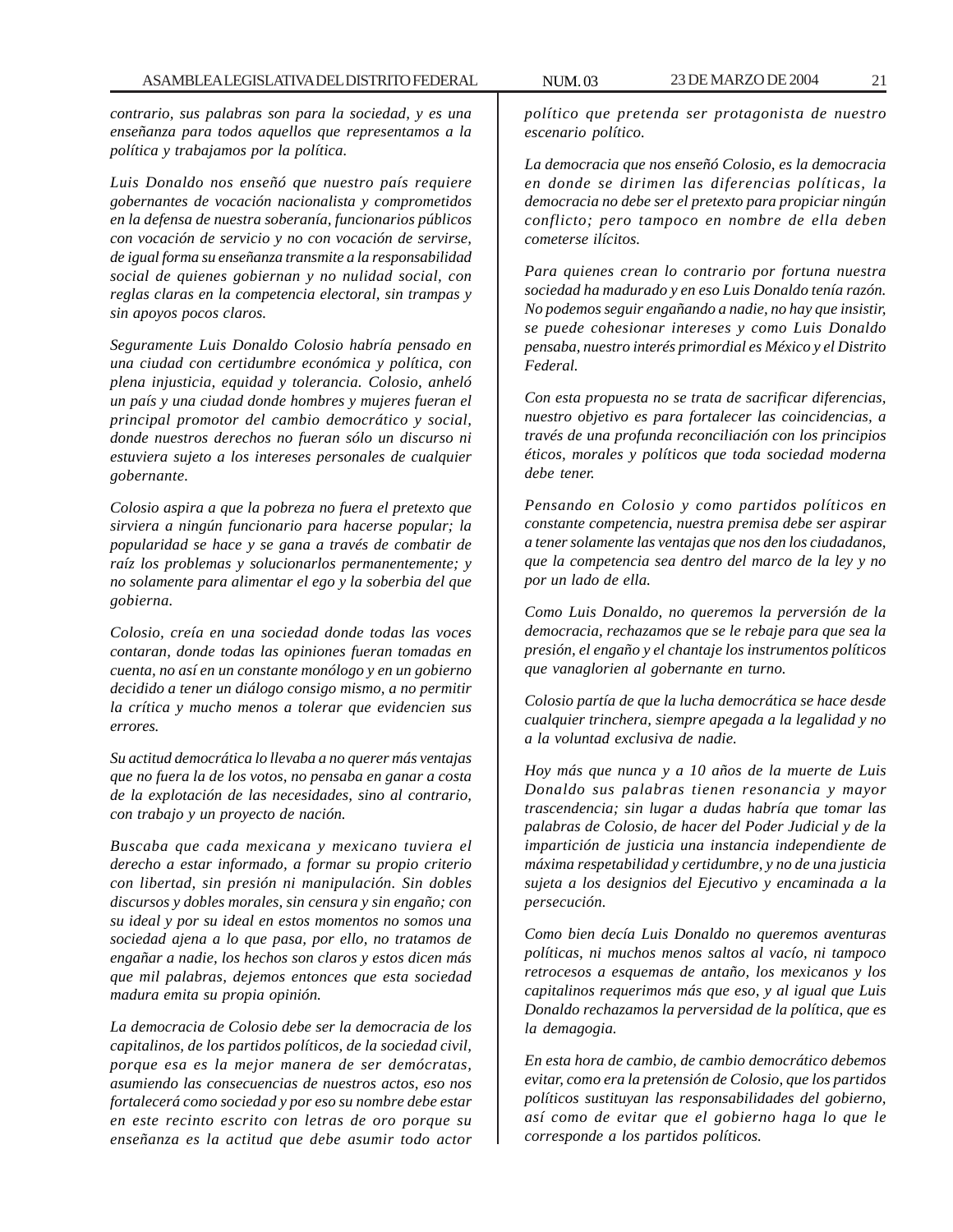*Todavía esperamos el cambio que anhelaba Colosio; ¡Cambio, pero con respeto a la legalidad! ¡Cambio, pero con respeto a nuestras instituciones! ¡Cambio, pero con respeto a la gente! ¡Cambio con rumbo y responsabilidad!*

*En la ciudad de México, el giro democrático al que aspiraba Colosio se ve truncado en la actualidad, no se consolida la reforma del poder, no se democratiza nuestra ciudad y mucho menos se ha terminado con el autoritarismo; por el contrario se encuentra en una etapa de fortalecimiento.*

*Ante ello, no podemos dejar a un lado que nuestros actuales gobernantes se les ha olvidado que el origen de muchos de nuestros males es la excesiva concentración del poder y que por supuesto en estos tiempos ha dado origen a erróneas decisiones, que han sentado la base para le monopolio de las iniciativas, los abusos y los excesos en todos los poderes de nuestra ciudad.*

*Al igual que Colosio seguimos viendo mexicanos angustiados por la falta de seguridad, con la urgencia de mejores servicios y gobernantes honestos; ciudadanos que aún tienen esperanza porque la justicia llegue a ellos.*

*Pero hoy más que nunca lo perverso se ha convertido al ejercicio del poder, ante la crisis de debilidad que hay de nuestras instituciones en la hora de cerrarle el paso al influyentismo, la corrupción y la impunidad.*

*Compañeros diputados, la propuesta de inscribir con letras de oro el nombre de Luis Donaldo Colosio Murrieta no es exclusiva de un partido político, es la demanda de muchos mexicanos, de muchos capitalinos, es la consolidación de una nación moderna y progresista.*

*El ideal de Colosio aún espera concretarse. Nadie por encima de la ley, nadie por encima de los ciudadanos. Cambiamos o no hay futuro; Colosio pensó en una nación mejor, por ello, no debemos dejar de pensar y mucho menos olvidar su legado.*

*Y sólo en nuestras manos está que no quede en un sueño, que su ideal no se pierda, que la democracia que él pensó se consolide, con letras de oro sólo será un homenaje a su nombre porque es mayor la deuda que tenemos con Colosio, con una ciudad y con un país.*

*Por lo siguiente, en honor a la memoria de Luis Donaldo Colosio Murrieta, propongo la siguiente iniciativa de decreto por el que se inscriba con letras de oro en el muro de honor del Recinto Legislativo de Donceles el nombre de ''Luis Donaldo Colosio Murrieta''.*

*Artículo Único.- Se inscriba con letras de oro en el muro de honor del recinto legislativo de Donceles el nombre de ''Luis Donaldo Colosio Murrieta'' en consideración* *al hombre que con su enseñanza democrática ha hecho posible la madurez política de las instituciones del país.*

Gracias, Presidenta. Es cuanto.

**LA C. PRESIDENTA.-** Gracias, diputada Norma Gutiérrez de la Torre. Con fundamento en lo dispuesto por los artículos 36 fracción V y VII; 84 de la Ley Orgánica de la Asamblea Legislativa del Distrito Federal; 28 y 83 del Reglamento para su Gobierno Interior, se turna para su análisis y dictamen a la Comisión de Estudios Legislativos y Prácticas Parlamentarias.

Como siguiente punto del orden del día se encuentra inscrito un Acuerdo de la Comisión de Gobierno por el que se crea una Comisión Especial para la Gestión Integral del Agua. Proceda la secretaría a darle lectura.

**LA C. SECRETARIA, DIPUTADA MARIANA GÓMEZ DEL CAMPO GURZA.-** Procede la secretaría a dar lectura al Acuerdo de referencia.

# *ASAMBLEA LEGISLATIVA DEL DISTRITO FEDERAL II LEGISLATURA COMISIÓN DE GOBIERNO*

# *ACUERDO DE LA COMISIÓN DE GOBIERNO MEDIANTE EL CUAL SE CREA LA COMISIÓN ESPECIAL PARA LA GESTIÓN INTEGRAL DEL AGUA.*

## *CONSIDERANDO*

*I.- Que de conformidad por lo dispuesto por el artículo 59 de la Ley Orgánica de la Asamblea Legislativa del Distrito Federal, la Asamblea contará con el número y tipo de comisiones que se requiere para el cumplimiento de sus atribuciones.*

*II.- Que el artículo 67 y 70 de la Ley Orgánica de la Asamblea Legislativa del Distrito Federal y el artículo 45 del Reglamento para el Gobierno Interior de la Asamblea Legislativa del Distrito Federal, señalan que las comisiones especiales se integrarán por los miembros electos por el Pleno de la Asamblea, a propuesta de la Comisión de Gobierno.*

*III.- Que de acuerdo con lo dispuesto por el artículo 41 de la Ley Orgánica de la Asamblea Legislativa del Distrito Federal, la Comisión de Gobierno es el órgano interno de gobierno permanente de la Asamblea encargado de optimizar el ejercicio de las funciones de la misma.*

*IV.- Que el artículo 44, fracción II de la Ley Orgánica de la Asamblea Legislativa del Distrito Federal, establece que corresponde a la Comisión de Gobierno proponer al Pleno los integrantes de las Comisiones y Comités.*

*Por lo anterior expuesto y fundado, los integrantes de esta Comisión de Gobierno sometemos al Pleno de esta H. Asamblea Legislativa, el siguiente:*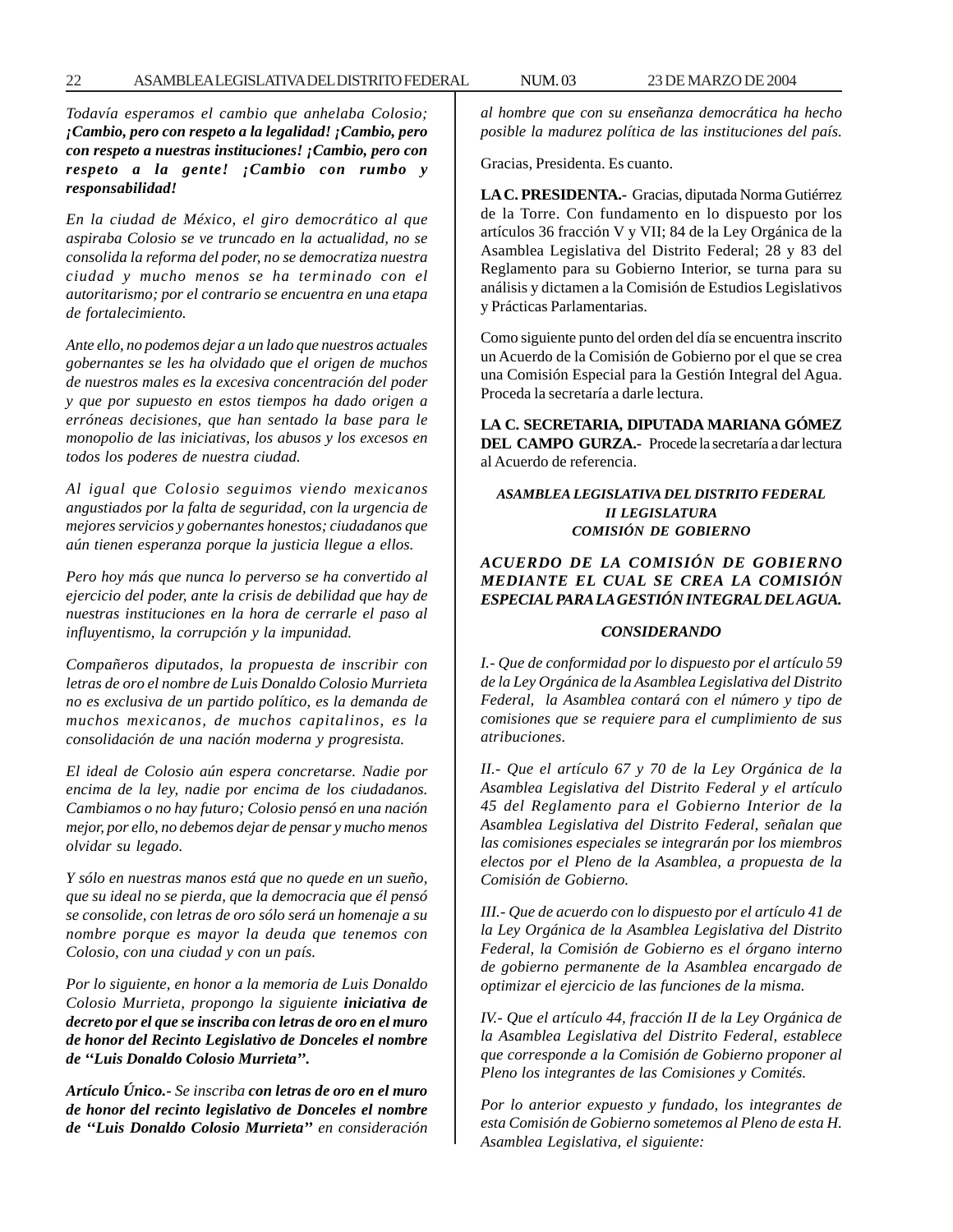#### *ACUERDO*

*PRIMERO: Se propone la creación de una Comisión Especial encargada de la Gestión Integral del Agua como a continuación se detalla:*

## *COMISIÓN ESPECIAL ENCARGADA DE LA GESTIÓN INTEGRAL DEL AGUA*

*Presidente: Diputada Martha Teresa Delgado Peralta*

*Vicepresidente: Diputada Aleida Alavez Ruíz*

*Secretario: Diputado Christian Martín Lujano Nicolás*

*Integrantes:*

*Diputado: Víctor Varela López.*

*Diputado: Efraín Morales Sánchez.*

*Diputado: Gerardo Villanueva Albarrán.*

*Diputado: Juan Antonio Arévalo López.*

*Diputado: José Medel Ibarra.*

*Diputada: Sara Guadalupe Figueroa Canedo.*

*SEGUNDO: Sométase el presente acuerdo a la aprobación del Pleno de esta Asamblea.*

*TERCERO: La Comisión tendrá las funciones y atribuciones que le señale el acuerdo anexo de la Comisión de Gobierno.*

*Dado en el salón de sesiones de la Comisión de Gobierno a los veintidós días del mes de marzo de dos mil cuatro.*

*Firman por la Comisión de Gobierno las y los diputados: Lorena Villavicencio Ayala, Secretaria; Guadalupe Chavira de la Rosa, Coordinadora del grupo parlamentario del Partido de la Revolución Democrática; José Espina Von Roehrich, Coordinador del grupo parlamentario del Partido Acción Nacional, Manuel Jiménez Guzmán, Coordinador del grupo parlamentario del Partido Revolucionario Institucional; Bernardo de la Garza Herrera Coordinador del grupo parlamentario del Partido Verde Ecologista de México; así como los integrantes: Carlos Reyes Gámiz, Alejandra Barrales Magdaleno y Silvia Oliva Fragoso.*

# *\_\_\_\_\_ O \_\_\_\_\_*

*ASAMBLEA LEGISLATIVA DEL DISTRITO FEDERAL II LEGISLATURA COMISIÓN DE GOBIERNO*

*ACUERDO DE LA COMISIÓN DE GOBIERNO PARA CONSTITUIR LA COMISIÓN ESPECIAL PARA LA GESTIÓN INTEGRAL DEL AGUA DE LA ASAMBLEA LEGISLATIVA DEL DISTRITO FEDERAL, III LEGISLATURA*

#### *CONSIDERANDO*

*1. Con fundamento en los artículos 67 de la Ley Orgánica de la Asamblea Legislativa del Distrito Federal y 45 del Reglamento para el Gobierno Interior de la Asamblea Legislativa del Distrito Federal, la Comisión de Gobierno es competente para acordar la constitución de la Comisión Especial para la Gestión Integral del Agua.*

*2. La Comisión de Gobierno es el órgano encargado de gobierno permanente de la Asamblea encargada de optimizar el ejercicio de las funciones de la misma, de conformidad con lo dispuesto por el artículo 41 de la Ley Orgánica de la Asamblea Legislativa del Distrito Federal.*

*3. La Asamblea está facultada para contar con el número y tipo de comisiones que requiera, y entre éstas se contemplan las comisiones especiales, conforme lo establecen los artículos 59 y 60 de la Ley Orgánica de la Asamblea Legislativa del Distrito Federal.*

*4. Las comisiones especiales se constituyen con carácter transitorio y conocerán específicamente de los hechos que hayan motivado su integración y dejarán de existir cuando hayan cumplido el objeto para el cual fueron creadas. Su constitución deberá proponerse por la Comisión de Gobierno a petición de cualquiera de la diputados de la Asamblea, conforme lo establecen los artículos 67 de la Ley Orgánica y 45 del Reglamento para el Gobierno Interior de la Asamblea Legislativa.*

*5. Para el año 2010 habrá en el Valle de México 21 millones de habitantes de los cuales el 42% se ubicará el en DF. La sobreexplotación de los mantos acuíferos se estima en 120% y como consecuencia la Ciudad de México sufre hundimientos de hasta 30 cm. anuales. Esto puede provocar que las reservas de agua se mezclen con agua salinas más profundas, lo que inutilizaría toda la reserva. Además, un visible deterioro de la cantidad y calidad de los servicios de agua y drenaje, el 70% de los cuerpos de agua del Valle de México se encuentra altamente contaminados, se generan 6.3m3 /s de aguas residuales y sólo se tratan 1.2m3 /s. Pese a esta dramática situación, alrededor del 40% del agua se pierde en fugas por las tuberías en mal estado; la dependencia de fuentes externas de abastecimiento (actualmente de casi 30%) aumenta cada año ocasionando problemas de índole sociopolítica con el Estado de México; existe un suministro y un cobro inequitativo del agua, pues el agua más cara la pagan alrededor de 1 millón 800 mil habitantes de las zonas marginadas de las delegaciones Álvaro Obregón, Gustavo A. Madero, Iztapalapa y Venustiano Carranza que no tiene acceso al servicio y la consiguen a través de pipas y tandeos, y mientras que en la delegaciones Miguel Hidalgo y Cuajimalpa el consumo puede llegar a 1000 litros de agua por persona, en esas zonas no alcanza los 30 litros por familia; las tomas clandestinas de agua*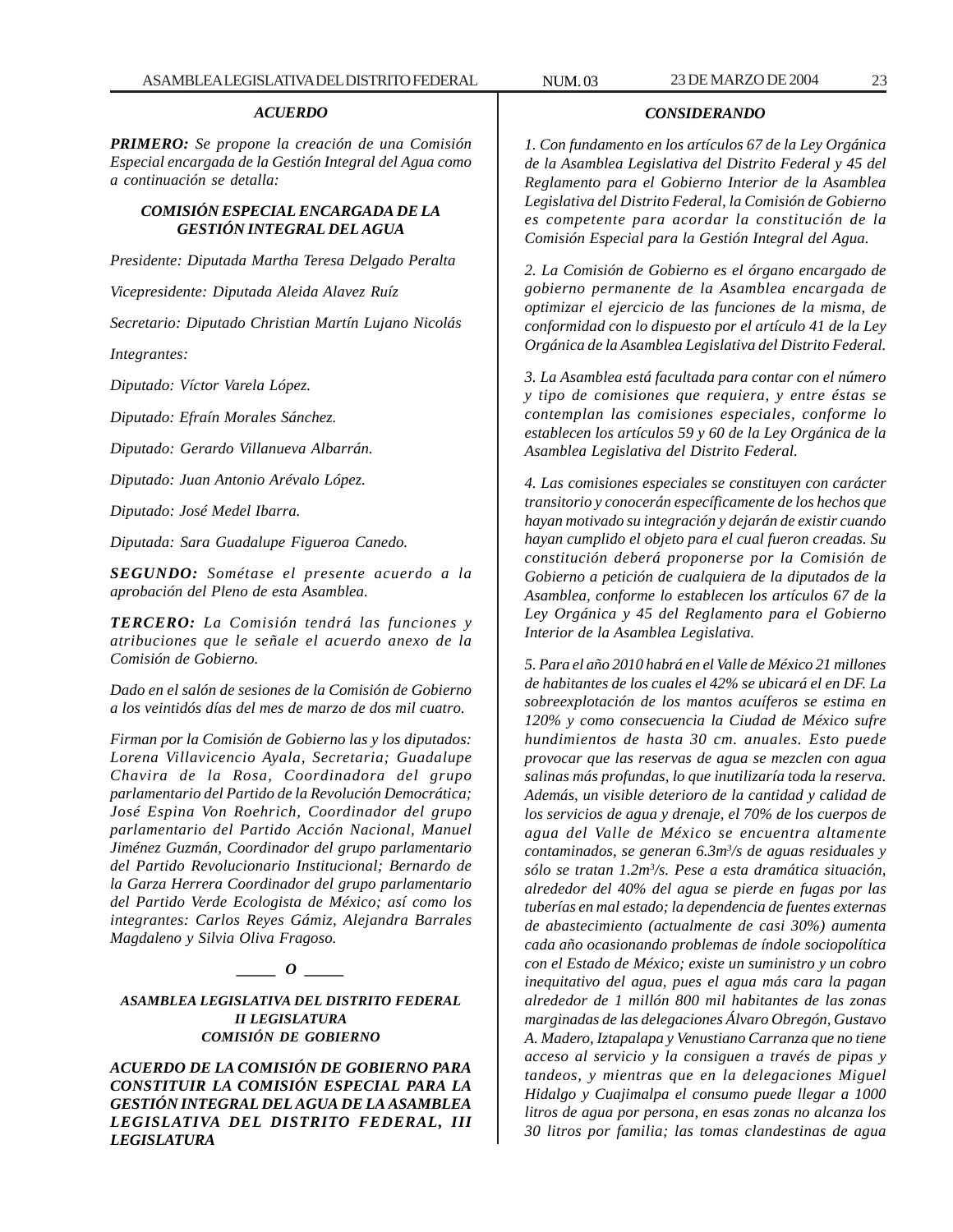*alcanzan casi el 20% y el cobro del agua suministrada no llega al 30%.*

*6. Ante estas condiciones, en los últimos dos años se han desarrollado importantes transformaciones legales, institucionales y de política pública para asentar las bases de una nueva gestión del agua en la Ciudad de México.*

*7. El Gobierno del Distrito Federal creó el Sistema de Aguas del Distrito Federal conjuntando las atribuciones de la antigua Comisión del Agua del Distrito Federal y la Dirección General de Construcción y Operación Hidráulica. También ha anunciado importantes obras para atender el problema de sobreexplotación de los mantos acuíferos, tales como la edificación de 2000 pozos de absorción con los cuales se podrán captar entre 400 y 500 lts/seg.; inició el Programa de Drenaje y Saneamiento del Valle de México para ampliar el drenaje profundo a través de un túnel interceptor en el Río de los Remedios, cuya inversión ascenderá a 1100 millones de dólares; y el desarrolla un proyecto de sectorización de la red distribuidora de agua que garantizará un abasto del líquido más equitativo.*

*8. Por otro lado, derivada de una gran fuga de agua en el acueducto Lerma Sur, la Comisión de Derechos Humanos del Distrito Federal dirigió el pasado 4 de diciembre la recomendación 9/2003 al Director General del Sistema de Aguas de la Ciudad de México, estableciendo que la permanencia de dicha fuga viola el derecho humano a la vida, a la salud y a un medio ambiente sano, lo cual ha sentado un importante precedente en cuanto al manejo del agua en la Ciudad.*

*9. La II Legislatura de la Asamblea Legislativa del Distrito Federal aprobó la Ley de Aguas publicada el 27 de mayo del 2003, y encargó al Programa Universitario Estudios sobre la Ciudad una investigación sobre gestión del agua en el Distrito Federal para identificar temas estratégicos del servicio a partir de los cuales el poder legislativo pudiese intervenir y formular propuestas concretas para el mejoramiento, cuyos resultados y propuestas están publicados y analizan la participación privada, la descentralización, la estructura tarifaria y el tratamiento del agua en la ciudad.*

*10. Ante los rezagos profundos y los importantes avances que la gestión del agua experimenta en la actualidad, es de suma trascendencia que la III Legislatura de la Asamblea Legislativa del Distrito Federal comience a trabajar propuesta para promover una mejora significativa en el cobro equitativo del servicio, una distribución de competencias clara y que promueva la eficacia de la gestión del agua y el diseño de mecanismos financieros y fiscales que permitan reinvertir en el sector.*

*11. En virtud de que la problemática de la gestión del agua en el Distrito Federal no solo plantea un problema* *de carácter urbano y ambiental, sino que requiere ser abordada desde una perspectiva multidimensional que incorpore aspectos económicos, sociales, culturales, fiscales e institucionales, resulta procedente la integración de una Comisión Especial para atender la Gestión Integral del Agua que dirija sus actividades y se obligue a la tarea de generar propuestas, recomendaciones y un amplío debate entre los actores involucrados tendientes a resolver tal problemática.*

*Por lo anteriormente expuesto y fundado, los integrantes de la Comisión de Gobierno tienen bien suscribir el siguiente:*

#### *ACUERDO*

*PRIMERO.- La Comisión de Gobierno de la Asamblea Legislativa del Distrito Federal, III Legislatura acuerda la integración de una Comisión Especial para atender la Gestión Integral del Agua que tendrá como objetivo:*

*a. Proponer al Pleno las iniciativas de Ley o de reforma a las normas que nos rigen los recursos hídricos y las actividades relacionadas con su uso, aprovechamiento y cobro.*

*b. Coadyuvar en la dictaminación de las propuestas en materia de recursos hídricos que les sean turnadas a las Comisiones competentes.*

*c. Impulsar y realizar las investigaciones, foros y consultas legislativas que versen sobre disposiciones normativas, regímenes y prácticas relacionadas a los recursos hídricos para mejorar su calidad y aprovechamiento.*

*d. Promover una mayor participación de las demarcaciones territoriales en la gestión del agua en la Ciudad de México.*

*e. Promover la participación social en la gestión integral del agua a través de instancias representativas a nivel delegacional y del Distrito Federal.*

*f. Analizar y desarrollar propuestas para lograr la autosuficiencia financiera de los servicios de agua del Distrito Federal, con el fin de asegurar su eficiencia, modernización, viabilidad y sustentabilidad a largo plazo.*

*g. Promover el cobro equitativo del agua y el incremento del acceso al servicio de agua potable por parte de sectores sociales actualmente carentes de suministro.*

*h. Establecer enlaces en la Cámara de Diputados, la Cámara de Senadores y los Congresos Locales, con el fin de intercambiar experiencias y participar activamente en las iniciativas de Ley en materia de agua que tengan incidencia en el Distrito Federal.*

*i. Proponer ante las instancias correspondientes los mecanismos de alianza público-privada que garanticen*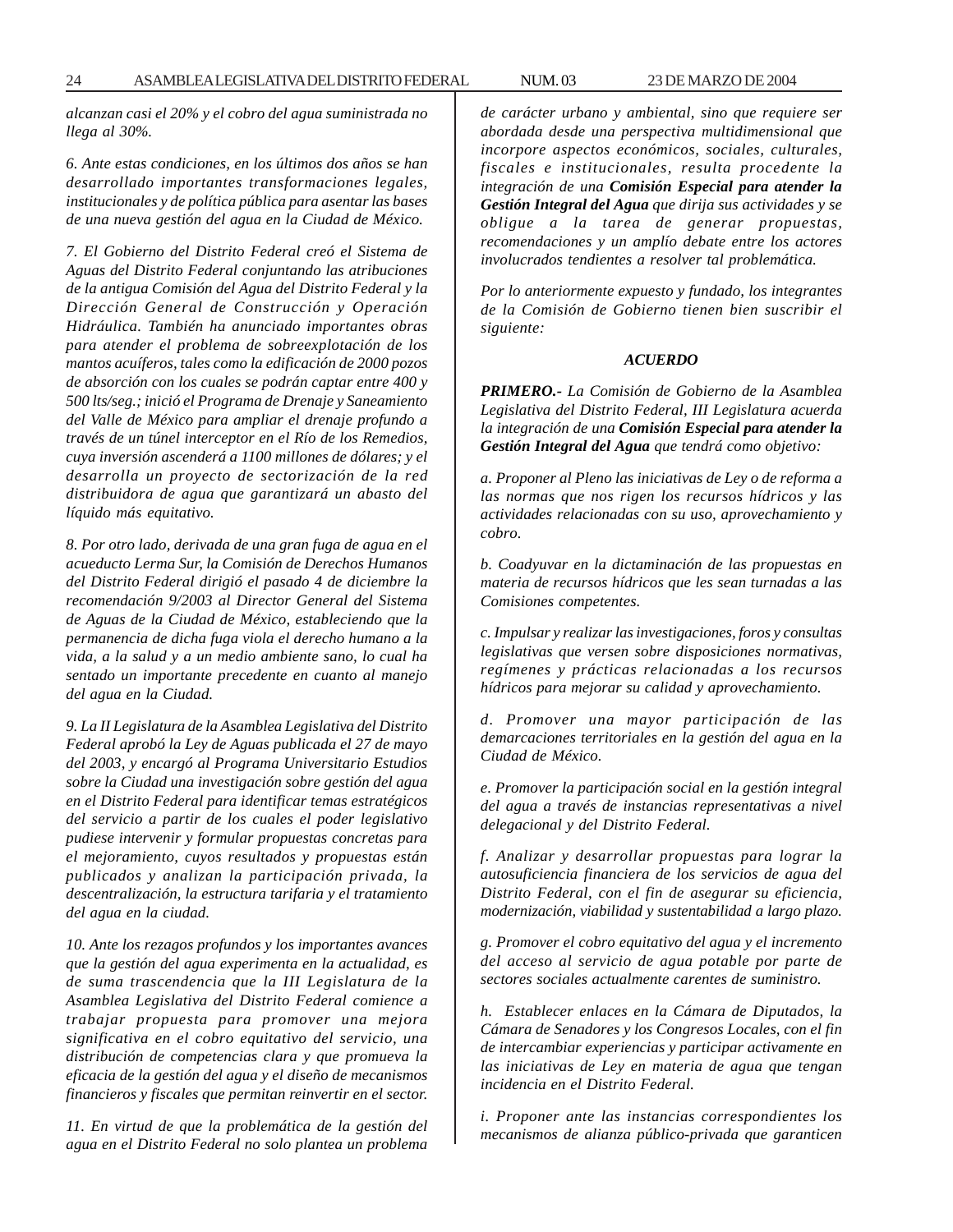*la eficiencia, calidad, precio justo, facturación equitativa y cobertura total de los servicios, la sustentabilidad hidrológica de la Ciudad de México y la minimización de los impactos provocados por la descarga de aguas residuales.*

*j. Establecer canales de coordinación y diálogo con las autoridades y el Poder Legislativo del Estado de México, y con la Comisión Nacional del Agua, con el propósito de lograr una gestión integrada del agua en la Cuenca del Valle de México.*

*k. Promover el tratamiento y utilización del agua residual, el ahorro, el uso eficiente y reuso del agua potable.*

*l. Citar a los servidores públicos relacionados con la materia para que informen sobre asuntos de interés y solicitar la información necesaria para el desarrollo de los trabajos a la Administración Pública del Distrito Federal.*

*SEGUNDO.- La Comisión de Gobierno de la Asamblea Legislativa del Distrito Federal, III Legislatura, acordará el número de integrantes de la Comisión Especial para la Gestión Integral del Agua, reflejando la pluralidad de la Asamblea en su composición.*

*TERCERO.- La Comisión de Gobierno de la Asamblea Legislativa del Distrito Federal, III Legislatura, determinará los Diputados Integrantes de la Comisión Especial para la Gestión Integral del Agua.*

*CUARTO.- La Comisión de Gobierno de la Asamblea Legislativa del Distrito Federal, III Legislatura, proponga al Pleno de esta H. Asamblea Legislativa, durante el segundo período ordinario de sesiones del primer año de ejercicio, la aprobación del acuerdo por el que se constituye la Comisión Especial para la Gestión Integral del Agua*

*Firman por la Comisión de Gobierno las y los diputados: René Juvenal Bejarano Martínez, Presidente; Lorena Villavicencio Ayala, Secretaria; José Espina Von Roehrich, Coordinador del grupo parlamentario del Partido Acción Nacional; así como los integrantes: Carlos Reyes Gámiz, Alejandra Barrales Magdaleno y Silvia Oliva Fragoso.*

Cumplida su instrucción, diputada Presidenta.

**LA C. PRESIDENTA.-** En virtud de que el acuerdo a que se ha dado lectura se encuentra suscrito por la mayoría de los diputados integrantes de la Comisión de Gobierno, con fundamento en lo dispuesto por el artículo 138 del Reglamento para el Gobierno Interior de la Asamblea Legislativa del Distrito Federal, proceda la secretaría a preguntar a la Asamblea en votación económica, si es de aprobarse.

**LA C. SECRETARIA.-** Se consulta a la Asamblea en votación económica si es de aprobarse el Acuerdo de referencia.

Los que estén por la afirmativa, sírvanse manifestarlo poniéndose de pie.

Los que estén por la negativa, sírvanse manifestarlo poniéndose de pie.

Aprobado el Acuerdo, diputada Presidenta.

**LA C. PRESIDENTA.-** En consecuencia se aprueba el Acuerdo de la Comisión de Gobierno por el que se crea una Comisión Especial para la Gestión Integral del Agua.

Hágase del conocimiento de los diputados integrantes de la misma para los efectos legales y reglamentarios a que haya lugar.

Proceda la secretaría a dar lectura al Acuerdo de la Comisión de Gobierno para la conformación del orden del día en las sesiones con comparecencia.

**LA C. SECRETARIA.-** Se procede a dar lectura al Acuerdo de referencia.

#### *ASAMBLEA LEGISLATIVA DEL DISTRITO FEDERAL II LEGISLATURA COMISIÓN DE GOBIERNO*

# *ACUERDO DE LA COMISIÓN DE GOBIERNO PARA LA CONFORMACIÓN DEL ORDEN DEL DÍA EN LAS SESIONES CON COMPARECENCIAS.*

# *CONSIDERANDO*

*I.- Que de conformidad a lo dispuesto por el Artículo 41 de la Ley Orgánica de la Asamblea Legislativa del Distrito Federal, la Comisión de Gobierno es el órgano de gobierno permanente de la Asamblea, encargado de optimizar el ejercicio de las funciones de la misma.*

*II.- Que de conformidad con el artículo 44 fracción I corresponde a la Comisión de Gobierno suscribir acuerdos relativos a los asuntos que se desahoguen en el Pleno.*

*III.- Que los artículos 10 fracción XVIII y XIX de la Ley Orgánica de la Asamblea Legislativa del Distrito Federal y 145, 146 y 147 del Reglamento para el Gobierno Interior de la Asamblea Legislativa del Distrito Federal establecen la facultad de la Asamblea Legislativa para citar a comparecer ante su Pleno a servidores públicos de la Administración Pública del Distrito Federal.*

*IV.- Que el artículo 89, del Reglamento para el Gobierno Interior de la Asamblea Legislativa del Distrito Federal, establece los asuntos que conforman el orden del día de las sesiones, sin que se haga una mención expresa de las comparecencias.*

*V.- Que los grupos parlamentarios que conforman la Asamblea Legislativa del Distrito Federal consideran*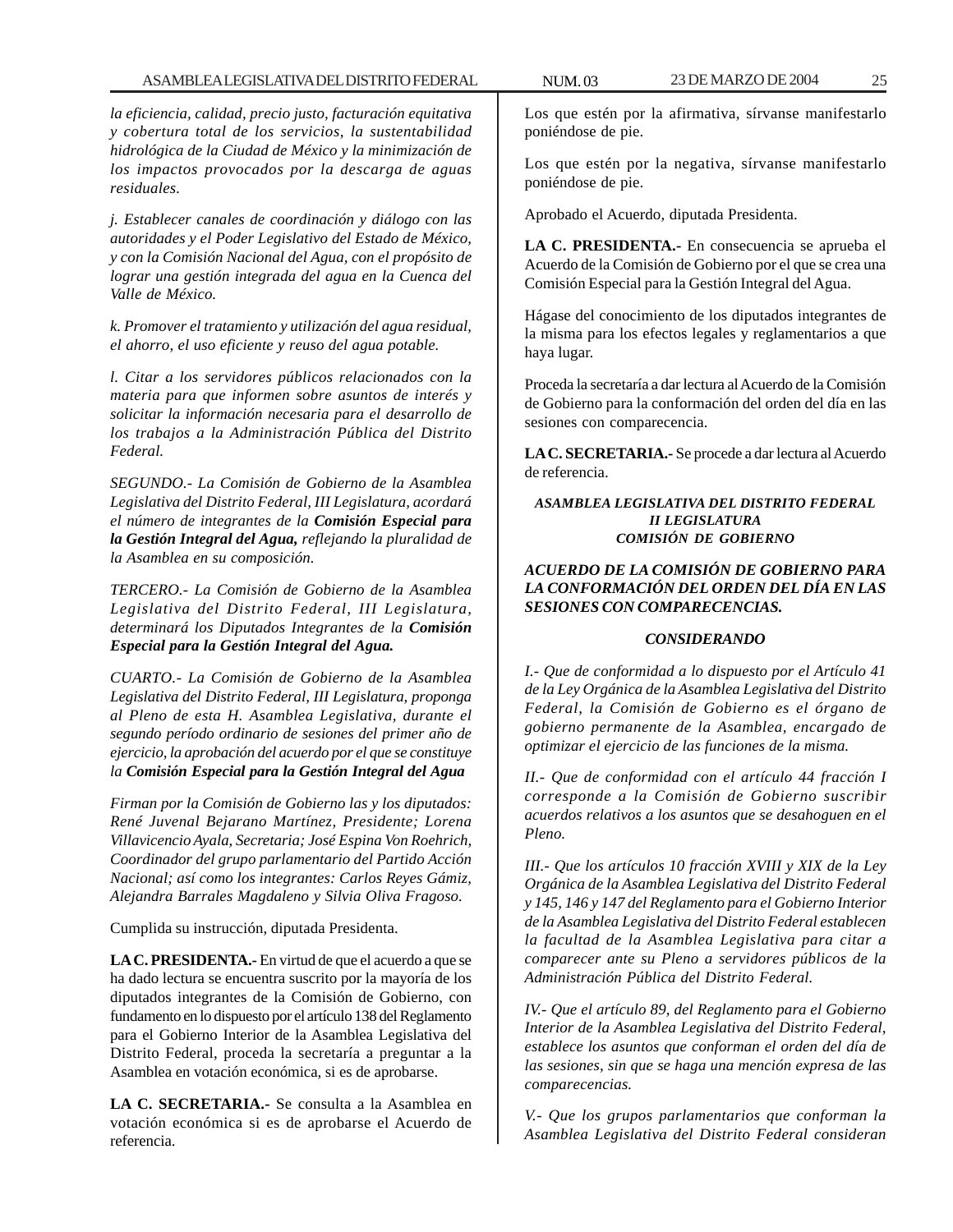*como una muestra de cortesía enlistar las comparecencias como uno de los primeros puntos a tratar una vez que se hayan desahogado las comunicaciones que contemplan los numerales 1, 2, 3 y 4 del artículo 89 del Reglamento para el Gobierno Interior.*

*Por lo anteriormente expuesto y fundado, los integrantes de la Comisión de Gobierno tienen a bien suscribir el siguiente:*

#### *ACUERDO*

*PRIMERO.- Dentro del orden del día de las sesiones que contemplen comparecencia de servidores públicos ante el Pleno de la Asamblea Legislativa, la misma se enlistará una vez que haya concluido el desahogo de las comunicaciones.*

*SEGNDO.- Los puntos concernientes a los numerales, 5, 6, 8, 9, 10, 11 y 12 del artículo 89 de Reglamento para el Gobierno Interior de la Asamblea Legislativa se enlistarán después del relativo a la comparencia del servidor público.*

*Dado en la Sala de Juntas de la Comisión de Gobierno a los veintitrés días del mes de marzo de dos mil cuatro.*

*Firman por la Comisión de Gobierno las y los diputados: Lorena Villavicencio Ayala, Guadalupe Chavira de la Rosa, Coordinadora del grupo parlamentario del Partido de la Revolución Democrática; José Espina Von Roehrich, Coordinador del grupo parlamentario del Partido Acción Nacional, Manuel Jiménez Guzmán, Coordinador del grupo parlamentario del Partido Revolucionario Institucional; Bernardo de la Garza Herrera Coordinador del grupo parlamentario del Partido Verde Ecologista de México; así como los integrantes: Carlos Reyes Gámiz, Alejandra Barrales Magdaleno y Silvia Oliva Fragoso.*

Cumplida su instrucción diputada Presidenta.

**LA C. PRESIDENTA.-** Gracias. Se solicita a la secretaría consultar a la Asamblea en votación económica si se aprueba el Acuerdo de la Comisión de Gobierno.

**LA C. SECRETARIA.-** Se consulta a la Asamblea en votación económica si es de aprobarse el acuerdo de referencia.

Los que estén por la afirmativa, sírvanse manifestarlo poniéndose de pie.

Los que estén por la negativa, sírvanse manifestarlo poniéndose de pie.

Aprobado el Acuerdo, diputada Presidenta.

**LA C. PRESIDENTA.-** En consecuencia se aprueba el acuerdo de la Comisión de Gobierno para la conformación del orden del día en las sesiones con comparecencia.

Esta Asamblea ha quedado debidamente enterada.

El siguiente punto de la orden del día es la discusión y en su caso aprobación del dictamen que presentan las Comisiones Unidas de Desarrollo e Infraestructura Urbana y de Desarrollo Metropolitano, respecto a la propuesta con Punto de Acuerdo para que al interior de esta Asamblea se cree un Centro de Estudios Estratégicos sobre el Área Metropolitana de la Ciudad de México.

En virtud de que el dictamen fue distribuido entre los diputados y diputadas en términos de lo dispuesto en el artículo 115 del Reglamento para el Gobierno Interior de la Asamblea Legislativa del Distrito Federal, proceda la secretaría a consultar a la Asamblea en votación económica, si se dispensa la lectura del mismo y se somete a discusión de inmediato.

**LA C. SECRETARIA.-** Por instrucciones de la presidencia y en votación económica, se consulta a la Asamblea si es de dispensarse la lectura del dictamen de referencia y se somete a discusión de inmediato.

Los que estén por la afirmativa, sírvanse manifestarlo poniéndose de pie.

Los que estén por la negativa, sírvanse manifestarlo poniéndose de pie.

Dispensada la lectura, diputada Presidenta.

*COMISIONES UNIDAS DE DESARROLLO E INFRAESTRUCTURA URBANA Y DE DESARROLLO METROPOLITANO*

*1 de marzo de 2004.*

*PROYECTO DE DICTAMEN QUE PRESENTAN LAS COMISIONES UNIDAS DE DESARROLLO E INFRAESTRUCTURA URBANA Y DE DESARROLLLO METROPOLITANO, RESPECTO A LA PROPUESTA CON PUNTO DE ACUERDO PARA AL INTERIOR DE ESTA ASAMBLEA SE CREÉ UN CENTRO DE ESTUDIOS ESTRATÉGICOS SOBRE EL ÁREA METROPOLITANA DE LA CIUDAD DE MÉXICO.*

#### *HONORABLE ASAMBLEA LEGISLATIVA*

*A las Comisiones Unidas de Desarrollo e Infraestructura Urbana y de Desarrollo Metropolitano, le fue turnada para sus estudio, análisis y dictamen, el día 9 de diciembre de 2003, la propuesta con punto de acuerdo para que se creé al interior de esta Asamblea, un Centro de Estudios Estratégicos sobre el Área Metropolitana de la ciudad de México, para que estudie la problemática del Área Metropolitana y proponga mecanismos y soluciones a los mismos, presentada por el Diputado Manuel Jiménez Guzmán, integrante del Grupo Parlamentario del Partido Revolucionado Institucional y suscrita por los*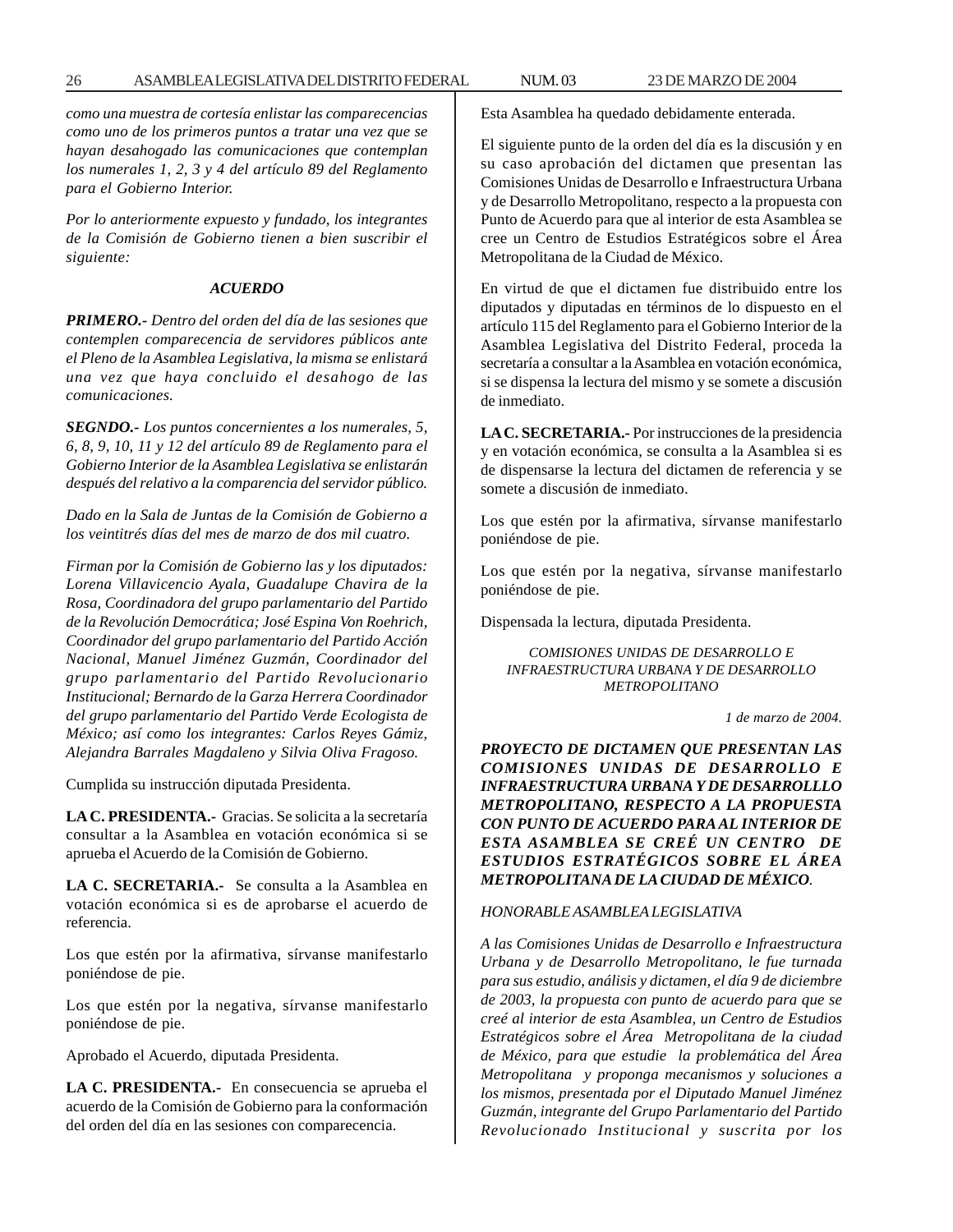*legisladores integrantes de diversos Grupos Parlamentarios representados en esta Asamblea Legislativa.*

*Con fundamento en lo establecido en los artículos 62 y 64 de la Ley Orgánica de la Asamblea Legislativa del Distrito Federal; 28 y 29 del Reglamento para el Gobierno Interior de la Asamblea Legislativa del Distrito Federal, las Comisiones que suscriben someten a la consideración de esta Honorable Asamblea el presente dictamen al tenor de los siguientes:*

#### *ANTECEDENTES*

*I.- Con fecha 9 de diciembre de 2003, la Mesa Directiva de esta H. Asamblea Legislativa mediante el oficio MD/ 376/2003, turno a las Comisiones Unidas de Desarrollo de Infraestructura Urbana y de Desarrollo Metropolitano para su estudio, análisis y dictamen una Propuesta con Punto de Acuerdo para que se creé al interior de esta Asamblea, un Centro de Estudios Estratégicos sobre el Área Metropolitana de la Ciudad de México, presentada por el Diputado Manuel Jiménez Guzmán integrante del Grupo Parlamentario del Partido Revolucionario Institucional y suscrita por legisladores integrantes de diversos Grupos Parlamentarios.*

*II.- En el estudio, discusión y análisis de la Propuesta de Punto de Acuerdo de referencia, las Comisiones Unidas de Desarrollo e Infraestructura Urbana y de Desarrollo Metropolitano se reunieron a las 11:00 horas del día 1 de marzo de 2004; emitiendo el presente dictamen de acuerdo con los siguientes:*

#### *CONSIDERANDOS*

*PRIMERO.- Que en la zona Metropolitana del Valle de México se producen desequilibrios y desigualdades cada vez más crecientes, que exige políticas integradas, redistribución del gasto público y alguna forma de institucionalidad representativa.*

*SEGUNDO.- Que el pronóstico par la Zona Metropolitana del Valle de México es la conurbación de las entidades vecinas que conforman la Región del Centro de País, situación que agudiza la realidad territorial y política. Por lo cual se debe atender de manera inmediata como planear, financiar, administrar y gobernar en la dimensión metamegalopolitana.*

*TERCERO.- Que si bien es cierto que las soluciones en materia de planeación a nivel metropolitano han sido suficientes, debido a la falta de instituciones representativas que puedan desarrollar y financiar de manera independiente las políticas metropolitanas, se debe prever tal situación para no repetir esquemas de descoordinación institucional a nivel metamegalopolitano.*

*CUARTO.- Que la experiencia nos demuestra que la creación de las instituciones con competencias planificadoras y gestoras de entidades de ámbito*

*metropolitano, así como la creación de entes específicos sectoriales, han contribuido en la búsqueda de soluciones a los problemas metropolitanos.*

*QUINTO.- Que aunado a la creación de un Centro de Estudios Estratégicos en materia Metropolitana, paralelamente se debe impulsar la reconfiguracion institucional de las actuales Comisiones Metropolitanas o integrar nuevos organismos con carácter autónomo o tripartitos (municipios, delegaciones, gobiernos de las entidades estatales y gobierno federal) con capacidad de decisiones ejecutivas y jurisdicción definida y con obligatoriedad de sus resoluciones. A fin de precisar un sistema de plantación y ordenación para la Zona Metropolitana del Valle de México y la Región del Centro del País que sea la base sobre la que se desarrollen los planes y programas estatales y municipales.*

*SEXTO.- Que hasta ahora el desarrollo y la actualización de los instrumentos de planeación y desarrollo urbano para la Zona Metropolitana del Valle de México han sido elaborados por importantes instituciones académicas como el Centro de Estudios Metropolitanos de la Universidad Autónoma Metropolitana y el Programa Universitario de Estudios sobre la Ciudad, de la Universidad Nacional Autónoma de México.*

*SEPTIMO.- Que la principal limitación para la operatividad de los planes y programas, es que no existe una disposición jurídica alguna en nuestro marco constitucional que permita la existencia de gobiernos de carácter metropolitano, condición sin la cual, no es posible atacar de raíz sus problemas, mas allá de la voluntad de establecer una coordinación entre municipios de diferentes estados, para la más eficaz presentación de los servicios públicos mejor ejercicio de las funciones que les correspondan, los que deben ser sancionados por sus respectivas legislaturas locales, inciso III, párrafo segundo.*

*NOVENO.- Que las Comisiones Unidas de Desarrollo Metropolitano y de Desarrollo e Infraestructura Urbana, consideran fundada la Propuesta de Punto de Acuerdo que se dictamina, para la creación de un Centro de Estudios Estratégicos en el Área Metropolitana de la Ciudad de México, sin embargo, al no permitir la naturaleza de la propuesta de punto de acuerdo reformar o modificar el contenido de la Ley Orgánica de este Orégano Legislativo, se estima pertinente incluir como parte del resolutivo, que la creación del citado Centro de Estudios, solo será posible una vez que se haya adecuado la Ley Orgánica de la Asamblea Legislativa del Distrito Federal y su Reglamento y que se cuente con suficiencia presupuestal.*

*Por lo anteriormente expuesto y con fundamento en el artículo 32 del Reglamento para el Gobierno Interior de la Asamblea Legislativa del Distrito Federal, las*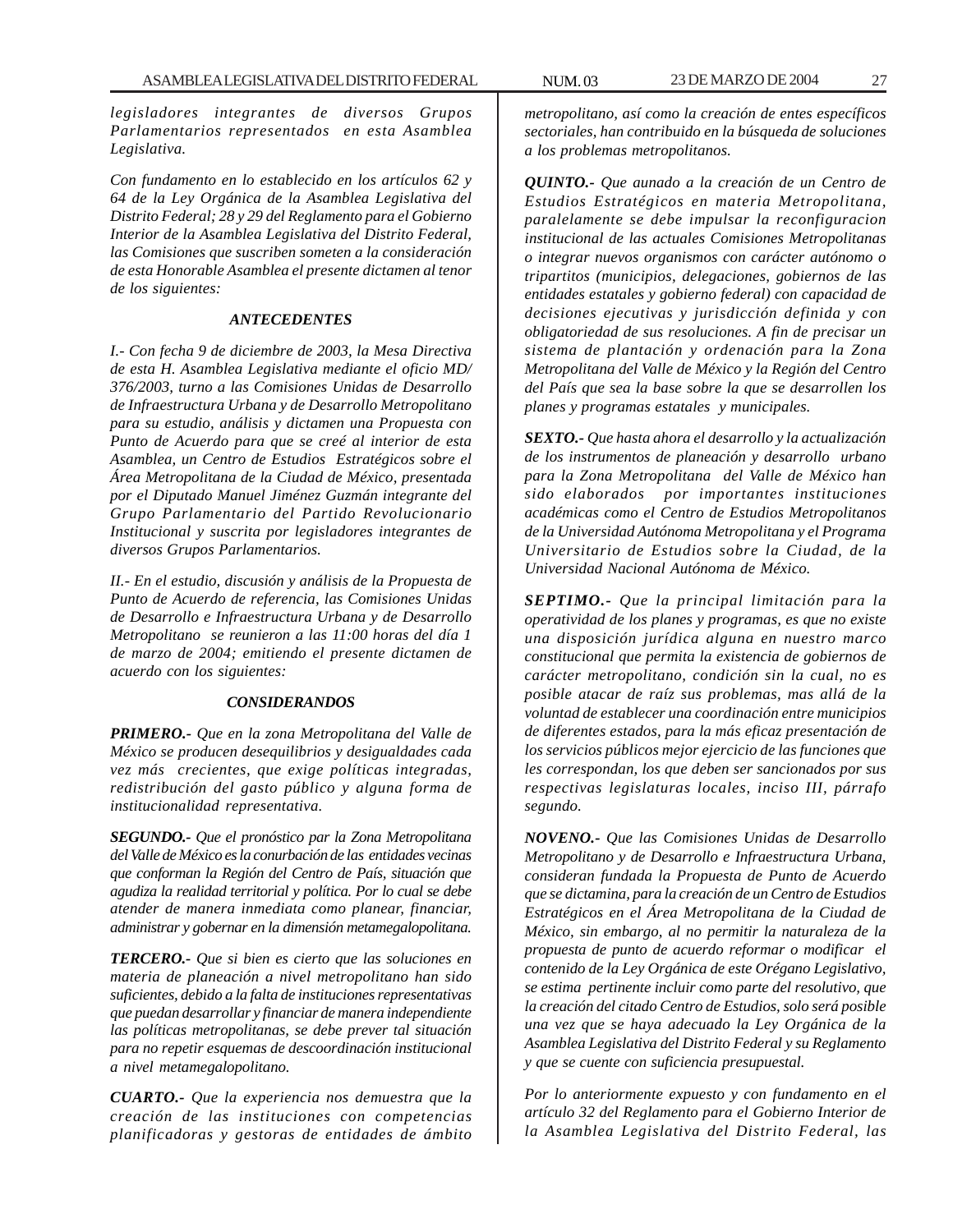*Comisiones Unidas de Desarrollo e Infraestructura Urbana y de Desarrollo Metropolitano*

# *RESUELVEN:*

*PRIMERO.- Se aprueba la propuesta con Punto de Acuerdo para que se creé al interior de esta Asamblea, un Centro de Estudios Estratégicos sobre el Área Metropolitana de la Ciudad de México, para que estudie la problemática del Área Metropolitana y proponga mecanismos y soluciones a los mismos.*

*SEGUNDO.- La creación del Centro de Estudios Estratégicos sobre el Área Metropolitana de la Ciudad de México al interior de esta Asamblea Legislativa del Distrito Federal, deberá sujetarse a las modificaciones y reformas a la Ley Orgánica de la Asamblea Legislativa del Distrito Federal y al Reglamento para su Gobierno Interior, así como a la suficiencia presupuestal que permita su inclusión.*

*Firman por la Comisión de Desarrollo e Infraestructura Urbana las y los diputados: María Elena Torres Baltazar, Presidenta; Gabriela Cuevas Barrón, Secretaría; así como los integrantes: Sara Guadalupe Figueroa Canedo, Miguel Angel Solares Chávez, Rodrigo Chávez Contreras, Rafael Hernández Nava.*

*Firman por la Comisión de Desarrollo Metropolitano las y los diputados: Carlos Alberto Flores Gutiérrez, Presidente; María Araceli Vázquez Camacho, Vicepresidenta; así como los integrantes: Juan Antonio Arévalo López, Jaime Aguilar Álvarez y Mazarrasa, Alberto Trejo Villafuerte y Aleida Ruíz Alavez.*

**LA C. PRESIDENTA.-** Para fundamentar el dictamen, se concede el uso de la palabra al diputado Carlos Alberto Flores, a nombre de las Comisiones Unidas de Desarrollo e Infraestructura Urbana y de Desarrollo Metropolitano.

## **EL C. DIPUTADO CARLOS ALBERTO FLORES GUTIÉRREZ.-** Gracias ciudadana Presidenta.

Toda vez que en el seno de las Comisiones de Desarrollo Metropolitano y Desarrollo Urbano fue aprobado el Punto de Acuerdo por unanimidad, procedo sólo a dar lectura a los resolutivos del mismo.

Primero.- Se aprueba la propuesta con Punto de Acuerdo para que se crea al interior de esta Asamblea un Centro de Estudios Estratégicos sobre el Área Metropolitana de la Ciudad de México, para que estudie la problemática del área metropolitana y proponga mecanismos y soluciones a los mismos.

Segundo.- La creación del Centro de Estudios Estratégicos sobre el Area Metropolitana de la Ciudad de México al interior de esta Asamblea Legislativa, deberá sujetarse a las modificaciones y reformas a la Ley Orgánica de la Asamblea Legislativa del Distrito Federal y su Reglamento, así como a la suficiencia presupuestal que permita su inclusión.

Es cuanto, ciudadana Presidenta.

**LA C. PRESIDENTA.-** Gracias diputado. Está a discusión el dictamen. Se abre el registro de oradores. ¿Oradores en contra?

¿Alguna o algún diputado desea razonar su voto?

Proceda la secretaría a recoger la votación nominal del dictamen en lo general y en lo particular en un solo acto.

**LA C. SECRETARIA.-** Se va a proceder a recoger la votación nominal del dictamen en lo general y en lo particular en un solo acto.

De conformidad con lo establecido por el artículo 128 del Reglamento para el Gobierno Interior de la Asamblea, se solicita a la Coordinación de Servicios Parlamentarios, hacer el anuncio correspondiente a efecto de que los diputados presentes puedan emitir su voto.

Se solicita a los diputados que al emitir su voto lo hagan en voz alta diciendo su nombre y apellido, añadiendo la expresión ''en pro'', ''en contra'' o ''abstención''. La de la voz recogerá la votación. Comenzamos de derecha a izquierda.

#### **(Votación Nominal)**

María Teresita Aguilar, a favor.

Jesús López, en pro.

Mónica Serrano, en pro.

Obdulio Ávila, en pro.

Rafael Hernández, a favor.

Emilio Fernández, en pro.

Eduardo Malpica, en pro.

Higinio Chávez, a favor.

Aleida Alavez, en pro.

María de Lourdes Rojo e Incháustegui, en pro.

Francisco Chiguil, en pro.

Andrés Lozano Lozano, en pro.

Adrián Pedroso Castillo, en pro.

Araceli Vázquez, en pro.

Hernández Raigosa, a favor.

Lujano Nicolás, a favor.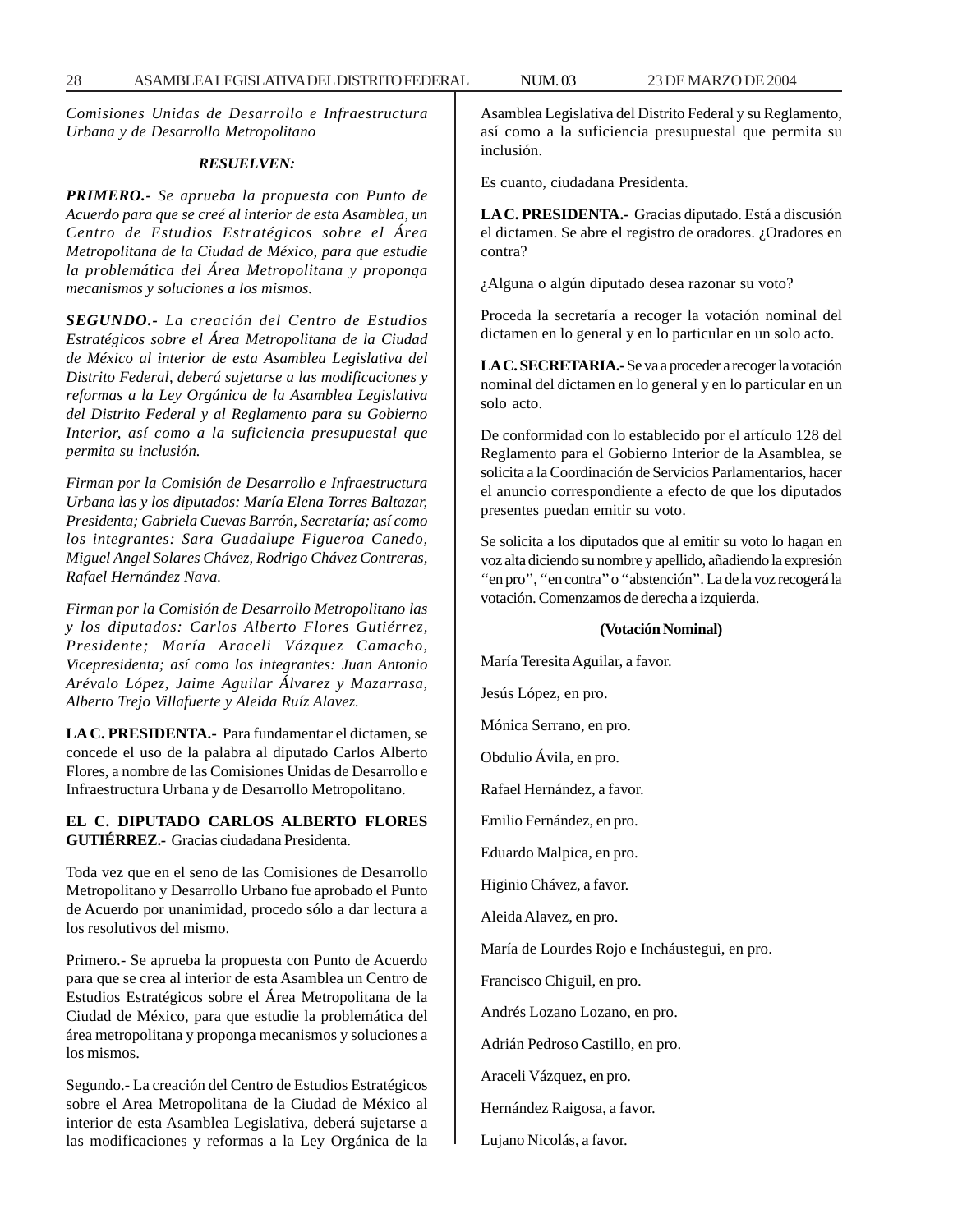| ASAMBLEALEGISLATIVADELDISTRITO FEDERAL  | <b>NUM.03</b>                                                                                                                                                                                                                                                                                                        | 23 DE MARZO DE 2004                                                                                                       | 29 |
|-----------------------------------------|----------------------------------------------------------------------------------------------------------------------------------------------------------------------------------------------------------------------------------------------------------------------------------------------------------------------|---------------------------------------------------------------------------------------------------------------------------|----|
| Benjamín Muciño, a favor.               | Pablo Trejo Pérez, en pro.                                                                                                                                                                                                                                                                                           |                                                                                                                           |    |
| Gabriela González, en pro.              | Rodolfo Covarrubias, a favor.                                                                                                                                                                                                                                                                                        |                                                                                                                           |    |
| Gabriela Cuevas, en pro.                | Miguel Angel Solares Chávez, a favor.                                                                                                                                                                                                                                                                                |                                                                                                                           |    |
| Sofía Figueroa, en pro.                 | Julio Escamilla, a favor.                                                                                                                                                                                                                                                                                            |                                                                                                                           |    |
| Irma Islas, en pro.                     | LA C. SECRETARIA.- ¿Faltó alguna o algún diputado de<br>emitir su voto?                                                                                                                                                                                                                                              |                                                                                                                           |    |
| José Espina, en pro.                    |                                                                                                                                                                                                                                                                                                                      |                                                                                                                           |    |
| Carlos Alberto Flores, a favor.         | Lorena Villavicencio, a favor.                                                                                                                                                                                                                                                                                       |                                                                                                                           |    |
| Alejandra Barrales, en pro.             | Jorge Lara, a favor.                                                                                                                                                                                                                                                                                                 |                                                                                                                           |    |
| Héctor Guijosa, a favor.                |                                                                                                                                                                                                                                                                                                                      | LA C. SECRETARIA.- Se va a proceder a recoger la votación<br>de la Mesa Directiva:                                        |    |
| Guadalupe Chavira, en pro.              | Mariana Gómez del Campo, a favor.                                                                                                                                                                                                                                                                                    |                                                                                                                           |    |
| Reyes Gámiz, a favor.                   | José Jiménez, a favor.                                                                                                                                                                                                                                                                                               |                                                                                                                           |    |
| Silvia Oliva Fragoso, a favor.          | José Medel Ibarra, a favor.                                                                                                                                                                                                                                                                                          |                                                                                                                           |    |
| Elio Bejarano, en pro.                  |                                                                                                                                                                                                                                                                                                                      | Juan Antonio Arévalo López, a favor.                                                                                      |    |
| Rodrigo Chávez Contreras, a favor.      | Sara Figueroa, a favor.                                                                                                                                                                                                                                                                                              |                                                                                                                           |    |
| Alberto Trejo Villafuerte, en pro.      | González Maltos, a favor.                                                                                                                                                                                                                                                                                            |                                                                                                                           |    |
| Lourdes Alonso, en pro.                 | LA C. SECRETARIA.- Diputada Presidenta, el resultado<br>de la votación es el siguiente: 61 votos a favor, 0 votos en<br>contra, 0 abstenciones.                                                                                                                                                                      |                                                                                                                           |    |
| María Elena Torres, en pro.             |                                                                                                                                                                                                                                                                                                                      |                                                                                                                           |    |
| Martha Teresa Delgado Peralta, a favor. |                                                                                                                                                                                                                                                                                                                      | LA C. PRESIDENTA.- En consecuencia, se aprueba el                                                                         |    |
| José Antonio Arévalo, a favor.          | dictamen que presentan las Comisiones Unidas de                                                                                                                                                                                                                                                                      |                                                                                                                           |    |
| Arturo Escobar, a favor.                |                                                                                                                                                                                                                                                                                                                      | Desarrollo e Infraestructura Urbana y de Desarrollo<br>Metropolitano en sus términos.                                     |    |
| Bernardo de la Garza, en pro.           |                                                                                                                                                                                                                                                                                                                      | Hágase del conocimiento de la Comisión de Gobierno, así                                                                   |    |
| Francisco Agundis, a favor.             |                                                                                                                                                                                                                                                                                                                      | como de la Comisión de Estudios Legislativos y Prácticas<br>Parlamentarias para su consideración en las reformas a la     |    |
| Aguilar Álvarez, en pro.                |                                                                                                                                                                                                                                                                                                                      | Ley Orgánica y al Reglamento para el Gobierno Interior.                                                                   |    |
| Jorge García Rodríguez, en pro.         |                                                                                                                                                                                                                                                                                                                      | En el siguiente punto del orden del día, es la discusión y en<br>su caso aprobación del dictamen que presenta la Comisión |    |
| Gutiérrez de la Torre, en pro.          |                                                                                                                                                                                                                                                                                                                      | de Desarrollo Social a la propuesta de Punto de Acuerdo                                                                   |    |
| Mauricio López Velázquez, a favor.      | para citar a comparecer a la Secretaria de Salud del Distrito<br>Federal, doctora Asa Cristina Laurell, ante la Comisión de<br>Desarrollo Social, para que informe sobre la Operatividad<br>del Programa de Apoyo Alimentario, Atención Médica y<br>Medicamentos Gratuitos para Personas en Situación<br>Vulnerable. |                                                                                                                           |    |
| Efraín Morales, a favor.                |                                                                                                                                                                                                                                                                                                                      |                                                                                                                           |    |
| Rigoberto Nieto, a favor.               |                                                                                                                                                                                                                                                                                                                      |                                                                                                                           |    |
| Maricela Contreras Julián, a favor.     |                                                                                                                                                                                                                                                                                                                      |                                                                                                                           |    |
| Julio César Moreno, a favor.            | En virtud de que el dictamen a que se ha hecho referencia<br>fue distribuido entre los diputados y diputadas en término                                                                                                                                                                                              |                                                                                                                           |    |
| Guadalupe Ocampo, a favor.              |                                                                                                                                                                                                                                                                                                                      | de lo dispuesto por el artículo 115 del Reglamento para el<br>Gobierno Interior de la Asamblea Legislativa del Distrito   |    |
| Víctor Varela, a favor.                 | Federal, proceda la secretaría a consultar a la Asamblea, en<br>votación económica, si se dispensa la lectura del mismo y<br>se somete a discusión de inmediato.                                                                                                                                                     |                                                                                                                           |    |
| Alfredo Carrasco, a favor.              |                                                                                                                                                                                                                                                                                                                      |                                                                                                                           |    |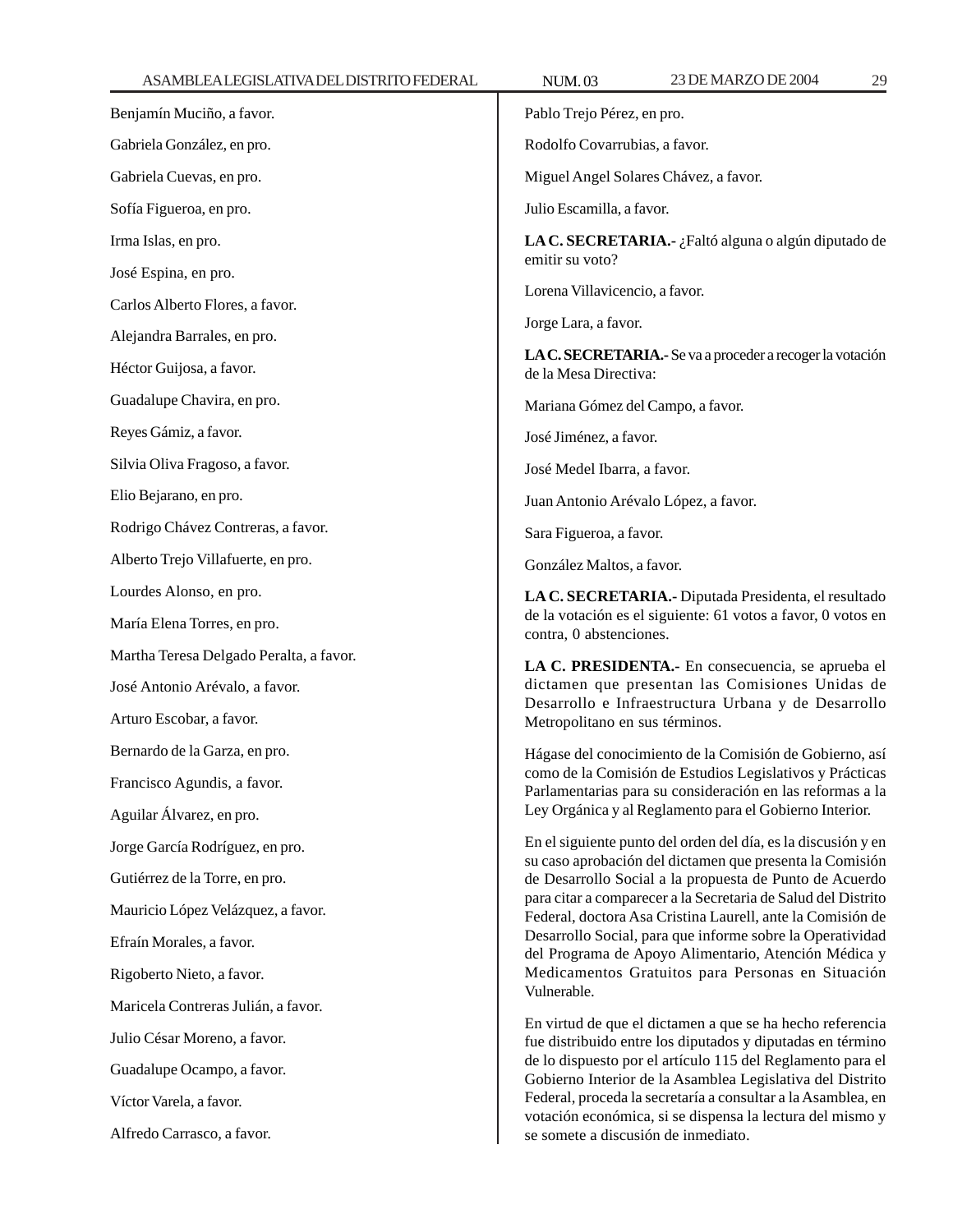**EL C. SECRETARIO, DIPUTADO JOSÉ GUADALUPE JIMÉNEZ MAGAÑA.-** Por instrucciones de la presidencia, y en votación económica, se consulta a la Asamblea si es de dispensarse la lectura del dictamen de referencia y se somete a discusión de inmediato.

Los que estén por la afirmativa, sírvanse manifestarlo poniéndose de pie.

Los que estén por la negativa, sírvanse manifestarlo poniéndose de pie.

Dispensada la lectura, diputada Presidenta.

**LA C. PRESIDENTA.-** Para fundamentar el dictamen, se concede el uso de la palabra al diputado Juventino Rodríguez Ramos, por la Comisión de Desarrollo Social.

**EL C. DIPUTADO JUVENTINO RODRÍGUEZ RAMOS.-** Con su permiso, señora Presidenta.

*COMISIÓN DE DESARROLLO SOCIAL*

*DICTAMEN QUE PRESENTA LA COMISIÓN DE DESARROLLO SOCIAL, REFERENTE AL PUNTO DE ACUERDO PARA CITAR A COMPARECER A LA SECRETARIA DE SALUD DEL DISTRITO FEDERAL, DOCTORA ASA CRISTINA LAURELL, ANTE LA COMISIÓN DE DESARROLLO SOCIAL, PARA QUE INFORME SOBRE LA OPERATIVIDAD DEL PROGRAMA DE APOYO ALIMENTARIO, ATENCIÓN MÉDICA Y MEDICAMENTOS GRATUITOS PARA PERSONAS EN SITUACIÓN VULNERABLE.*

*09 de febrero 2003*

*Honorable Asamblea:*

*A la Comisión de Desarrollo Social fue turnada para su análisis y dictamen la propuesta con Punto de Acuerdo ''Para citar a comparecer a la Secretaria de Salud del Distrito Federal, Doctora Asa Cristina Laurell, ante la Comisión de Desarrollo Social, para que informe sobre la operatividad del Programa de Apoyo Alimentario, Atención Médica y Medicamentos Gratuitos para Personas en Situación Vulnerable'', presentada por la Diputada Norma Gutiérrez de la Torre, del grupo parlamentario del Partido Revolucionario Institucional. Al respecto, y con fundamento en los artículos 84 y 85 de la Ley Orgánica de la Asamblea Legislativa del Distrito Federal; 28, 29, 32, 83 y 84 del Reglamento para el Gobierno Interior de la Asamblea Legislativa del Distrito Federal; 8 y 9 fracción I del Reglamento Interior de las Comisiones de la Asamblea Legislativa del Distrito Federal; esta Comisión, previo estudio correspondiente, emite el presente Dictamen, conforme a los siguientes:*

# *CONSIDERANDOS*

*1.- En la Sesión Ordinaria del Pleno de esta H. Asamblea Legislativa del Distrito Federal, III Legislatura, celebrada el día 4 de diciembre del 2003, fue presentada por la* *Diputada Norma Gutiérrez de la Torre, del grupo parlamentario del Partido Revolucionario Institucional, la propuesta con Punto de Acuerdo ''Para citar a comparecer a la Secretaria de Salud del Distrito Federal, Doctora Asa Cristina Laurell, ante la Comisión de Desarrollo Social, para que informe sobre la operatividad del Programa de Apoyo Alimentario, Atención Médica y Medicamentos Gratuitos para Personas en Situación Vulnerable''.*

*2.- Fue turnada a esta Comisión de Desarrollo Social, por la Mesa Directiva de esta H. Asamblea Legislativa del Distrito Federal, III Legislatura, mediante oficio MD/ 346/2003, con fecha 04 de diciembre del año en curso, la propuesta con Punto de Acuerdo ''Para citar a comparecer a la Secretaria de Salud del Distrito Federal, Doctora Asa Cristina Laurell, ante la Comisión de Desarrollo Social, para que informe sobre la operatividad del Programa de Apoyo Alimentario, Atención Médica y Medicamentos Gratuitos para Personas en Situación Vulnerable'', a fin de realizar el análisis y dictamen correspondiente.*

*3.- En la Segunda Sesión Ordinaria de Trabajo de la Comisión de Desarrollo Social, celebrada el día 28 de noviembre del 2003, se informó de los padrones de beneficiarios de los Programas de Desarrollo Social instrumentados por el Gobierno del Distrito Federal, así mismo, los diputados integrantes de la misma, acordaron actualizar dicha información.*

*4.- Que la Comisión de Desarrollo Social mediante oficio CDS/063/2003, con fecha 16 de diciembre del año 2003, informa a la Comisión de gobierno de la importancia de tener actualizados los padrones de beneficiarios de los programas de desarrollo social.*

*5.- La Comisión de Desarrollo Social, previa convocatoria realizada en términos de Ley, se reunió para la discusión, estudio y análisis de la propuesta en mención a las 13:00 horas, del día 09 de febrero de 2004, en esta Ciudad de México Distrito Federal, emitiendo el presente dictamen, de acuerdo en los siguientes:*

# *CONSIDERANDOS*

*PRIMERO.- Que la Comisión de Desarrollo Social, de conformidad con los artículos 42, fracción XIII del Estatuto de Gobierno del Distrito Federal; 84 y 85 de la Ley Orgánica de la Asamblea Legislativa del Distrito Federal; 28, 29, 32, 83 y 84 del Reglamento para el Gobierno Interior de la Asamblea Legislativa del Distrito Federal; 8 y 9 fracción I del Reglamento Interior de las Comisiones de la Asamblea Legislativa del Distrito Federal, se considera competente la Comisión de Desarrollo Social para analizar y dictaminar la propuesta con Punto de Acuerdo Punto de Acuerdo ''Para citar a comparecer a la Secretaria de Salud del Distrito Federal,*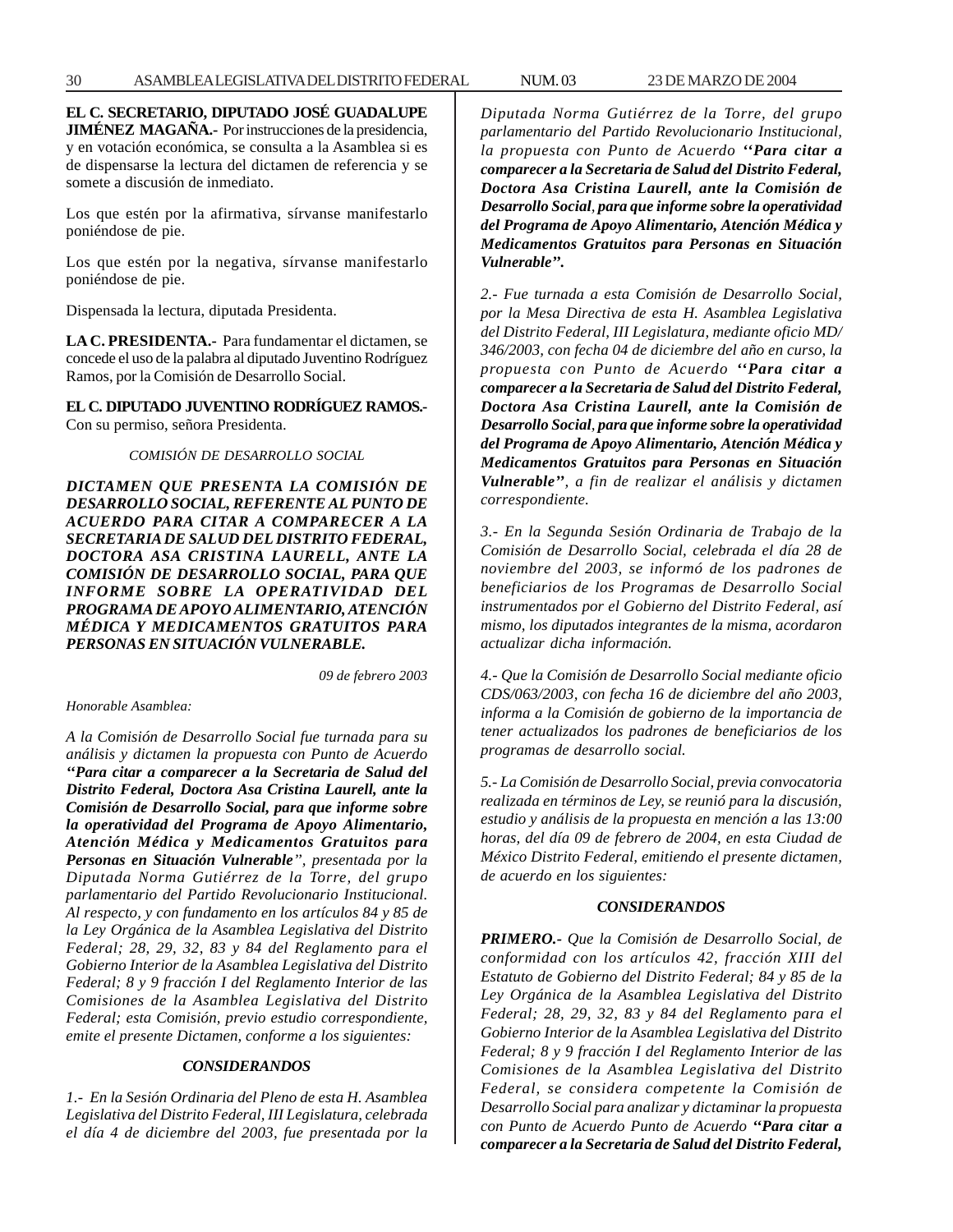*Doctora Asa Cristina Laurell, ante la Comisión de Desarrollo Social, para que informe sobre la operatividad del Programa de Apoyo Alimentario, Atención Médica y Medicamentos Gratuitos para Personas en Situación Vulnerable''.*

*SEGUNDO.- Que esta dictaminadora esta facultada para realizar el análisis y dictamen de la propuesta con Punto de Acuerdo Punto de Acuerdo ''Para citar a comparecer a la Secretaria de Salud del Distrito Federal, Doctora Asa Cristina Laurell, ante la Comisión de Desarrollo Social, para que informe sobre la operatividad del Programa de Apoyo Alimentario, Atención Médica y Medicamentos Gratuitos para Personas en Situación Vulnerable'', de conformidad con lo dispuesto en los artículos 122 inciso c), base primera, fracción V, inciso i), donde se señala que es facultad de este órgano legislativo ''Normar (…) la salud y asistencia social; y la precisión social''. De igual forma, esta facultada en el Estatuto de Gobierno del Distrito Federal en el artículo 42, fracción XIII, por medio de la cual se dispone que la Asamblea Legislativa tiene la facultad de: ''Normar (…) la asistencia social; y la previsión social''.*

*TERCERO.- Con la aplicación de estos programas, la calidad de vida de muchos sectores vulnerables y olvidados durante décadas por los Gobiernos, ha mejorado notablemente, en la actualidad las principales políticas sociales son:*

- *Contribuir a frenar el empobrecimiento de los habitantes de las ciudad.*
- *Combatir la injusticia y la inequidad, así como las desigualdades sociales.*
- *Evitar que continúe el deterioro de las relaciones de convivencia, se agudice la inseguridad y se destruya el tejido comunitario.*
- *Promover el ejercicio de los derechos sociales y la equidad.*
- *Prevenir y atender situaciones de violencia, adicciones e incidencia delictiva al interior de las unidades territoriales.*
- *Abrir los causes de participación organizada de los ciudadanos en los asuntos públicos.*
- *Establecer programas institucionales articulado e integrado para la atención de las necesidades básicas de la población.*
- *Promover el ahorro de recursos, a fin de canalizarlos a los programas sociales prioritarios y eliminar la corrupción.*
- *Atender a todas las personas que se encuentren en condiciones de pobreza o vulnerabilidad.*
- *Restituir a cada ser humano condiciones que le permitan ejercer a plenitud sus derechos de vivir con dignidad y ser reconocido por los demás.*

*Los programas que responden a estas líneas son universales y su aplicación es a través del rechazo a la corrupción, llevar un Gobierno austero y no permitir que crezcan los gastos corrientes. En este sentido el beneficio que otorgan estos programas es un derecho de todos los habitantes, especialmente los olvidados y marginados.*

*CUARTO.- Que con fecha 14 de octubre del 2003, la Dra. Asa Cristina Laurell, Secretaria de Salud del Distrito Federal, compareció en el Pleno de la Asamblea Legislativa del Distrito Federal, explicando el informe de actividades realizadas a la fecha, contando con anticipación con el respectivo concentrado de la información de los programas sociales.*

*QUINTO.- Que el Programa de Apoyo Alimentario, Atención Médica y Medicamentos Gratuitos que opera la Secretaría de Salud desde marzo del 2001, específica el contenido y la estrategia del Programa, destacando*

- *1. Población Objetivo: El grupo elegible para el Programa son los adultos mayores con 70 años o más de edad, con una residencia permanente en el Distrito Federal mínima de tres años y que viven en zonas determinadas, como de muy alta, alta y media marginación.*
- *2. Dependencia Responsable: La dependencia responsable del Programa es la Secretaría de Salud del Distrito Federal a través de la Dirección de Medicamentos e Insumos para la Salud, así como el Organismo Público Descentralizado Servicios de Salud Pública del Distrito Federal. Para la operación del Programa se cuenta con 12 coordinadores, 103 capacitadores y 1200 educadoras, así como los 211 Centros de Salud.*
- *3. Criterios para la elaboración de beneficiarios: Se utilizaron los criterios definidos en el documento Medición y Ubicación Geográfica de la Marginación Socioeconómica en el Distrito Federal, elaborado por la Secretaría de Salud.*
- *4. Integración del Padrón de Beneficiarios: Los requisitos para inscribirse en el padrón son: Tener residencia permanente en el Distrito Federal mínima de tres años, vivir en las áreas clasificadas como del muy alta, alta o media marginación.*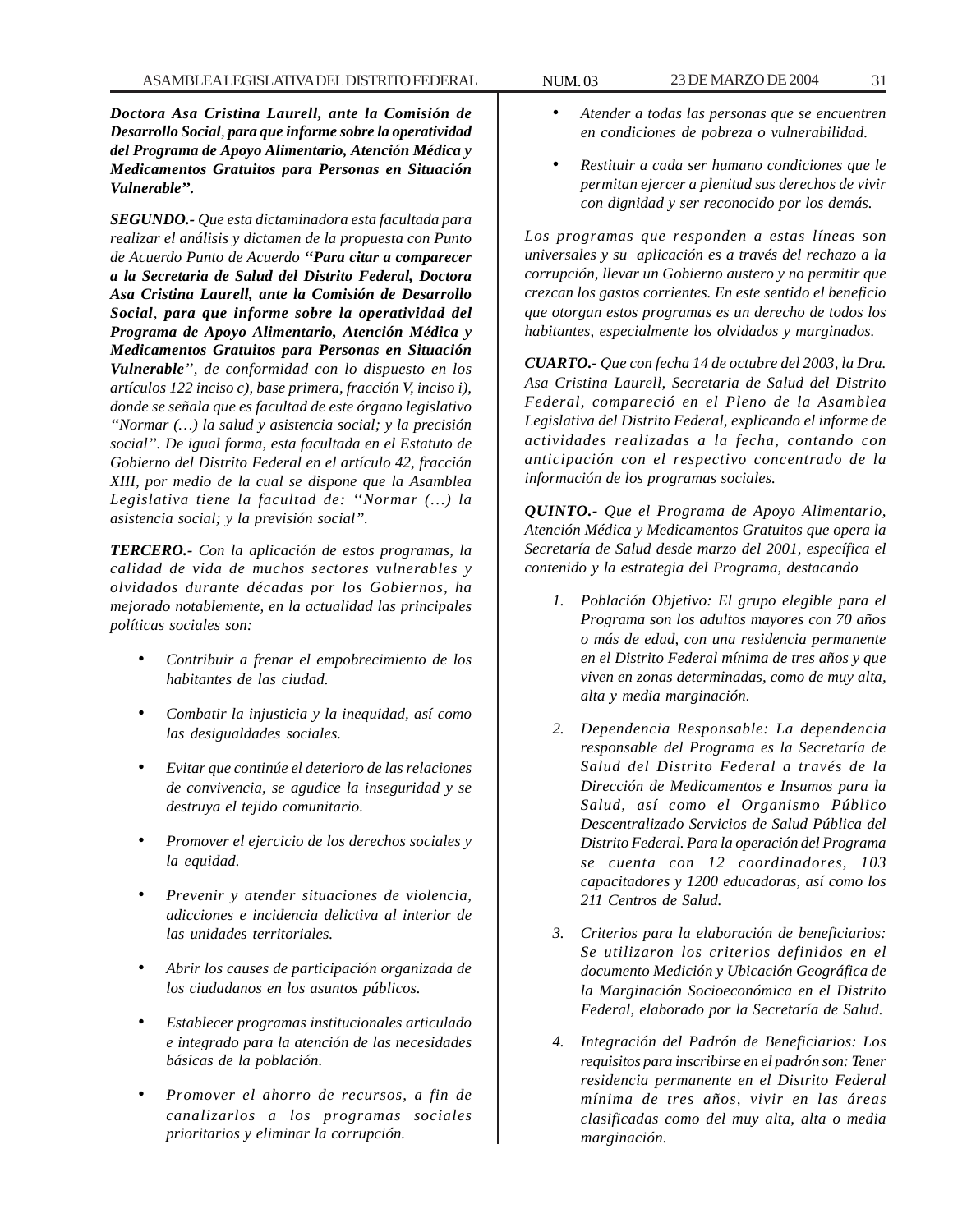32 ASAMBLEA LEGISLATIVA DEL DISTRITO FEDERAL NUM. 03 23 DE MARZO DE 2004

*Las inscripciones se realizan a través de la trabajadora social en los Centros de Salud del Distrito Federal, distribuidos en toda la Ciudad.*

*Las trabajadoras sociales reciben además las bajas, los cambios de domicilio, las quejas del Programa y aclaración del mismo.*

- *5. Convenio entre el GDF y el beneficiario para la corresponsabilidad y transparencia.*
- *6. Beneficios del Programa.*
- *7. Tarjeta de compra de alimentos: El gobierno de la Ciudad deposita en una tarjeta electrónica en forma mensual la cantidad de medio salario mínimo vigente en el Distrito Federal.*
- *8. Atención médica y medicamentos gratuitos: Los beneficiarios del Programa recibirán gratuitamente los medicamentos contemplados en el cuadro geriátrico en los Centros de Salud del GDF.*
- *9. Difusión del programa*
- *10. Información a los Comités Vecinales y Promotores Vecinales: Las educadoras de salud informarán periódicamente a los Comités Vecinales y a los Promotores Vecinales, sobre os nombres de los beneficiarios del Programa, en sus respectivas Unidades Territoriales.*
- *11. La supervisión del Programa.*
- *12. Contraloría Social y transparencia del Programa.*
- *13. Origen y monto de los recursos.*
- *14. Vigencia.*

*SEXTO.- Que en el Decreto de Presupuesto de Egresos 2004, se detallan las asignaciones de recursos presupuestales a programas y actividades institucionales de la Secretaría de Salud, así mismo, en la página de Internet del Gobierno de la Ciudad se encuentra disponible la distribución programática del presupuesto y el analítico de claves presupuestarias, con el fin de facilitar la transparencia y el acceso a la información.*

*SÉPTIMO.- Que la Comisión de Desarrollo Social cuenta con 16 discos compactos que tienen la información de las personas que han sido beneficiadas por los programas sociales instrumentados por el Gobierno de la Ciudad. El manejo y uso de la información fue discutida por los diputados integrantes de la Comisión de Desarrollo Social, siendo los siguientes:*

• *Apoyo a adultos mayores de 70 años.*

- *Apoyos a consumidores de leche LICONSA*
- *Apoyos a personas con discapacidad.*
- *Apoyos a niños y niñas en condiciones de pobreza y vulnerabilidad.*
- *Ampliación y rehabilitación de vivienda.*
- *Rescate de unidades habitacionales de interés social.*
- *Desayunos escolares.*
- *Créditos a microempresarios (otorgamiento de microcréditos y créditos a pequeñas y medianas empresas)*
- *Apoyo a la producción rural (proyectos y empleos)*
- *Programa de apoyo al empleo.*

*OCTAVO.- Que en mérito de lo antes expuesto y con fundamento en los artículos 122, inciso c), Base Primera, fracción V, inciso i), de la Constitución Política de los Estados Unidos Mexicanos; 42 fracción XIII, del Estatuto de Gobierno del Distrito Federal; 84 y 85 de la Ley Orgánica de la Asamblea Legislativa del Distrito Federal; 28, 29, 32, 83 y 84 del Reglamento para el Gobierno Interior de la Asamblea Legislativa del Distrito Federal, la Comisión de Desarrollo Social, emite el siguiente*

# *DICTAMEN*

*ÚNICO.- Con referencia a la propuesta con Punto de Acuerdo Punto de Acuerdo ''Para citar a comparecer a la Secretaria de Salud del Distrito Federal, Doctora Asa Cristina Laurell, ante la Comisión de Desarrollo Social, para que informe sobre la operatividad del Programa de Apoyo Alimentario, Atención Médica y Medicamentos Gratuitos para Personas en Situación Vulnerable'', presentada por la Dip. Norma Gutiérrez de la Torre y en atención a los razonamientos fundados y motivados, la Comisión de Desarrollo Social determinó en sentido negativo dicho Punto de Acuerdo.*

*Firma las y los diputados: Juventino Rodríguez Ramos, Presidente; Guadalupe Ocampo Olvera, Vicepresidenta; así como los integrantes: Valentín Eduardo Malpica Rodríguez, Maricela Contreras Julián, María Guadalupe Chavira De la Rosa.*

Es cuanto, diputada Presidenta.

**LA C. PRESIDENTA.-** Gracias, diputado Juventino Rodríguez. Está a discusión el dictamen. Se abre el registro de oradores. ¿Oradores en contra?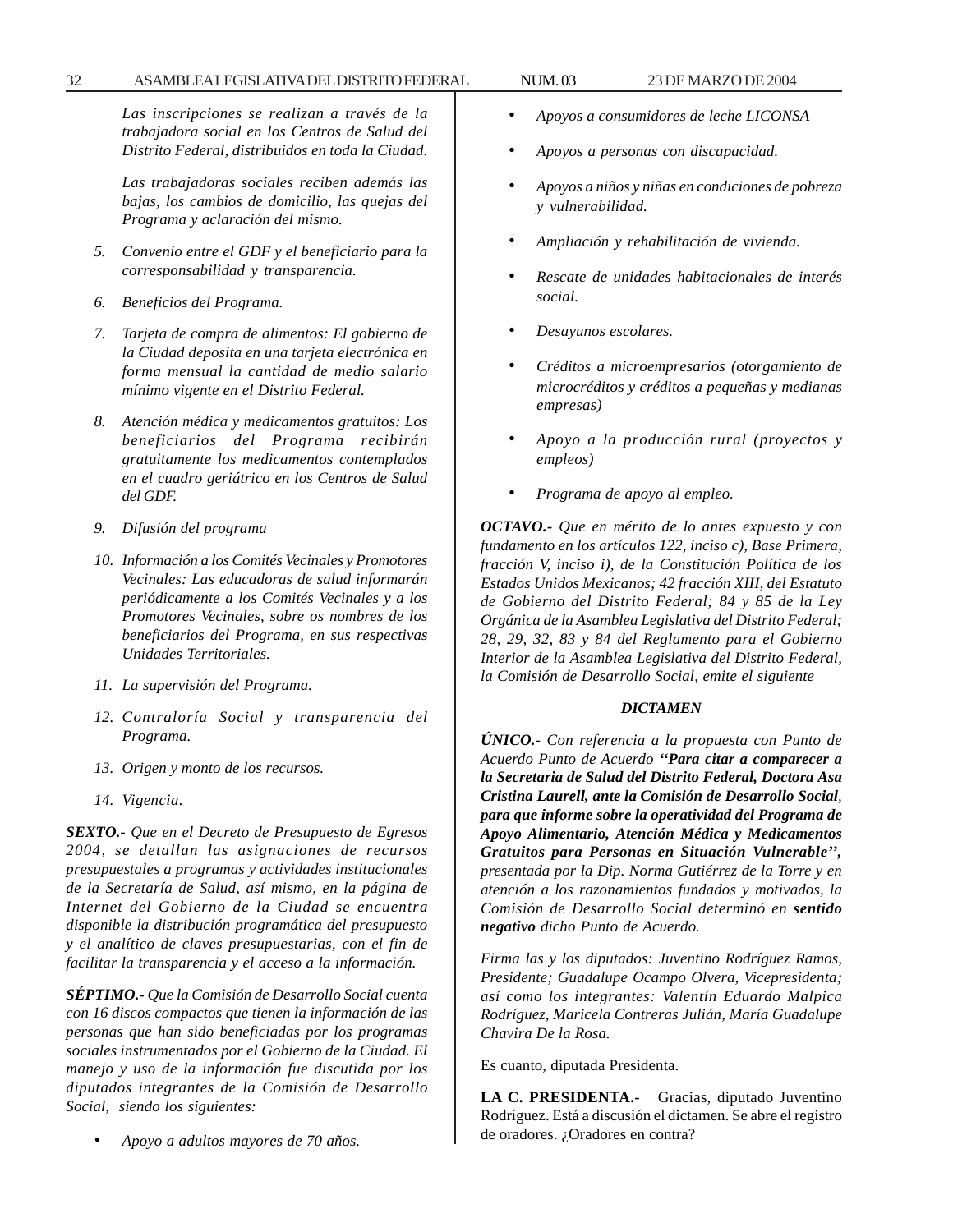Diputada Norma Gutiérrez de la Torre.

## ¿Oradores en pro?

Tiene el uso de la palabra la diputada Norma Gutiérrez de la Torre hasta por diez minutos.

# **LA C. DIPUTADA NORMA GUTIÉRREZ DE LA TORRE.-** Gracias, diputada Presidenta.

Me he manifestado en contra del dictamen por los siguientes motivos:

Primero, este dictamen al parecer tiene el propósito de evitar a toda costa la comparecencia de la Secretaria de Salud Asa Cristina Laurel. El motivo lo desconozco, pero intuyo que puede ser una medida para evitar la transparencia; transparencia que en estos tiempos ya no conviene al Gobierno de la Ciudad por los motivos vergonzosos que todos ya sabemos.

Sin embargo el cuerpo del dictamen no fundamenta la resolución negativa con la que se presenta ante este pleno. Sólo se dan algunas consideraciones vanagloriando al Jefe de Gobierno y a su política, pero sin darnos la oportunidad de conocer de labios de la misma encargada del programa sobre los avances y beneficios que éste ha tenido para la población de la Ciudad de México.

Segundo, yo le digo a los diputados que en la Comisión votaron en contra de que la Secretaría de Salud comparezca, que el sentido de esta propuesta jamás llevó la intención de criticar a dicha funcionaria. La intención de este punto era conocer sobre los casos específicos del Programa de Apoyo Alimentario, Atención Médica y Medicamentos Gratuitos para Personas en Situación Vulnerable, remarco vulnerable, porque debemos recordar que en este mismo recinto se mandó a Comisión otro Punto de Acuerdo que tenía la intención de beneficiar a personas en situación de calle.

Entonces pregunto: ¿Para los diputados qué es vulnerable, si cuando tratamos de trabajar para beneficiar a los más pobres de esta ciudad en las Comisiones con aplastantes mayorías y dictámenes fuera de lugar, y rechazan todo lo que huele a oposición?

Tercero, ¿alguien nos debe de decir cómo está operando este programa?, porque después de los lamentables hechos suscitados hace unas semanas nos ha entrado mucha desconfianza sobre la forma de operar los programas sociales por parte del Gobierno de la Ciudad.

Hay una ley que hace posible la Pensión Alimentaria para Adultos Mayores y por lo mismo nos preocupa cómo ha sido la difusión de la misma en el programa antes dicho. Hay un rubro sobre difusión, lo sabemos, pero que se sigue manifestando que por obra y gracia del Jefe de Gobierno la pensión es posible y no por un esfuerzo de esta honorable Asamblea Legislativa.

La Secretaria de Salud tendrá mucho que decirnos, compañeros. No le temamos a las comparecencias. Si el término les complica su operatividad entonces pongamos el término que ustedes gusten, pero es necesario que nos reunamos con dicha funcionaria para que trabajemos en conjunto y beneficiemos a la sociedad, ya que por servicio al populismo la Secretaria de Salud ha dejado de trabajar a favor de la comunidad y esto no es una afirmación sin fundamentos, eso lo dice el Presidente de la Comisión de Salud de esta Asamblea Legislativa, que ha acusado a esta Secretaria por la falta de medicamentos y de doctores. Eso lo pueden leer en la síntesis informativo del día de hoy, si lo quieren comprobar. Por eso es necesaria la comparecencia porque tenemos mucho que preguntar.

Es cuanto, diputada Presidenta, gracias.

LA C. PRESIDENTA.- Gracias, diputada. ¿Alguna o algún diputado desea razonar su voto?

Proceda la secretaría a recoger la votación nominal del dictamen en lo general y en lo particular en un solo acto.

**EL C. SECRETARIO.-** Se va proceder a recoger la votación nominal del dictamen en lo general y en lo particular en un solo acto.

De conformidad con lo establecido por el artículo 128 del Reglamento para el Gobierno Interior de la Asamblea, se solicita a la Coordinación de Servicios Parlamentarios hacer el anuncio correspondiente a efecto de que los diputados presentes puedan emitir su voto.

Se solicita a los diputados que al emitir su voto lo hagan en voz alta, diciendo su nombre y apellido, añadiendo la expresión ''en pro'', ''en contra'' o ''abstención''. El de la voz recogerá la votación. Comenzamos de derecha a izquierda.

#### **(Votación Nominal)**

María Teresita Aguilar, en contra.

Jesús López, en contra.

Mónica Serrano, en contra.

Obdulio Ávila, en contra.

Rafael Hernández, a favor del dictamen.

Emilio Fernández, en pro del dictamen.

Héctor Guijosa, en pro.

Eduardo Malpica, en pro.

Maricela Contreras Julián, a favor.

Higinio Chávez, a favor.

Aleida Alavez, en pro.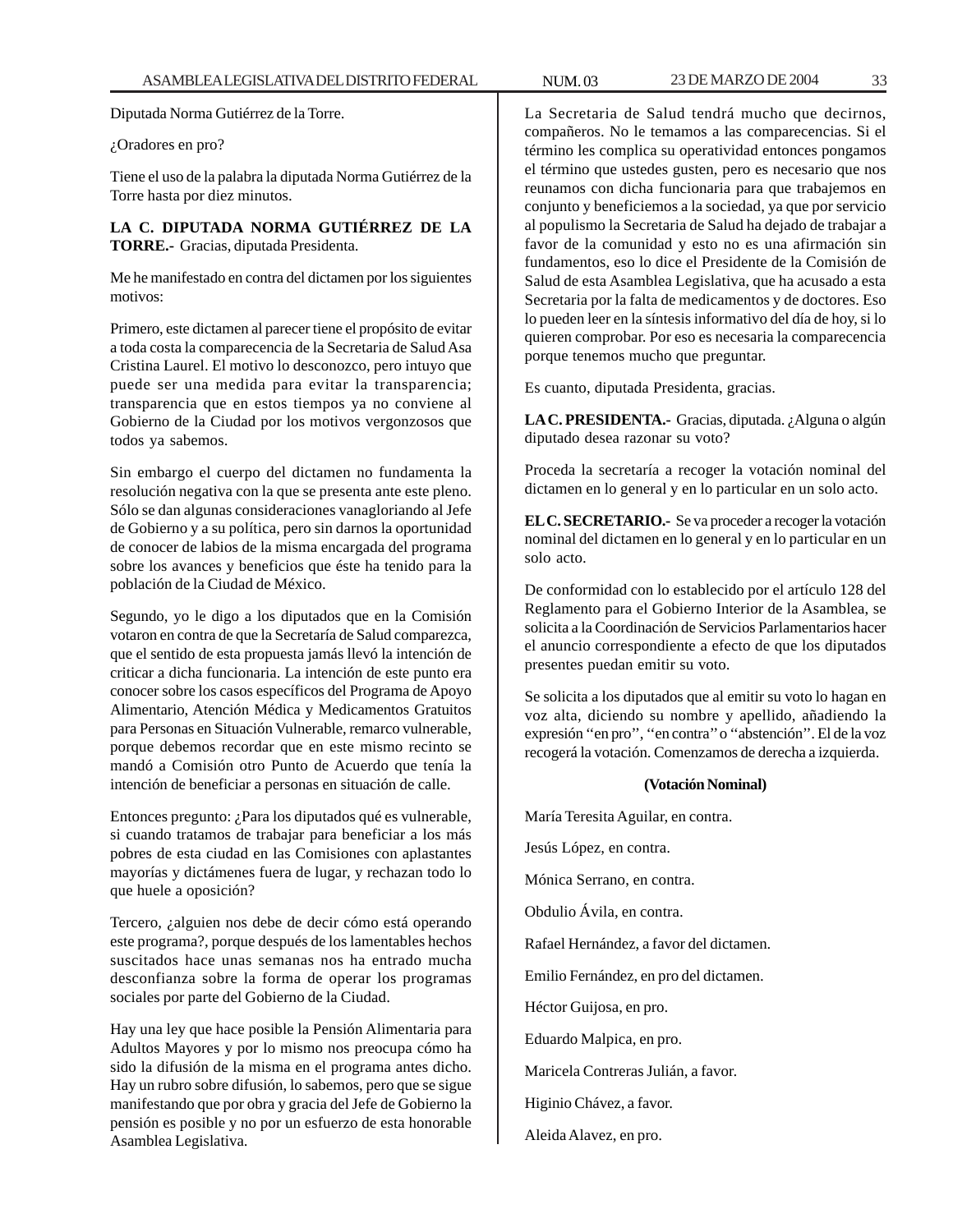| María de Lourdes Rojo e Incháustegui, en pro. | Gerardo Villanueva, a favor.                                                                                                                                                                                                                                                                                                                                                                                                     |  |
|-----------------------------------------------|----------------------------------------------------------------------------------------------------------------------------------------------------------------------------------------------------------------------------------------------------------------------------------------------------------------------------------------------------------------------------------------------------------------------------------|--|
| Andrés Lozano Lozano, en pro.                 | Efraín Morales, abstención.                                                                                                                                                                                                                                                                                                                                                                                                      |  |
| Adrián Pedroso Castillo, en pro.              | Rigoberto Nieto, a favor.                                                                                                                                                                                                                                                                                                                                                                                                        |  |
| Araceli Vázquez, en pro.                      | Julio César Moreno, a favor.                                                                                                                                                                                                                                                                                                                                                                                                     |  |
| Alfredo Hernández Raigosa, a favor.           | Juventino Rodríguez, a favor.                                                                                                                                                                                                                                                                                                                                                                                                    |  |
| Sofía Figueroa, en contra.                    | Guadalupe Ocampo, a favor.                                                                                                                                                                                                                                                                                                                                                                                                       |  |
| Christian Lujano, en contra.                  | Víctor Varela, en pro.                                                                                                                                                                                                                                                                                                                                                                                                           |  |
| Benjamín Muciño, en contra.                   | Alfredo Carrasco, a favor.                                                                                                                                                                                                                                                                                                                                                                                                       |  |
| Gabriela González, en contra.                 | Pablo Trejo Pérez, en pro.                                                                                                                                                                                                                                                                                                                                                                                                       |  |
| Gabriela Cuevas, en contra.                   | Rodolfo Covarrubias, a favor.                                                                                                                                                                                                                                                                                                                                                                                                    |  |
| Carlos Alberto Flores, en contra.             | Julio Escamilla, a favor.                                                                                                                                                                                                                                                                                                                                                                                                        |  |
| Mariana Gómez del Campo, en contra.           | EL C. SECRETARIO.- ¿Faltó alguna o algún diputado de                                                                                                                                                                                                                                                                                                                                                                             |  |
| Irma Islas, en contra.                        | emitir su voto?                                                                                                                                                                                                                                                                                                                                                                                                                  |  |
| Jorge Lara, en contra.                        | ¿Faltó alguna o algún diputado de emitir su voto?                                                                                                                                                                                                                                                                                                                                                                                |  |
| José Espina, en contra.                       | Se va a proceder a recoger la votación de la Mesa Directiva.                                                                                                                                                                                                                                                                                                                                                                     |  |
| Lorena Villavicencio, a favor.                | José Jiménez, en pro.                                                                                                                                                                                                                                                                                                                                                                                                            |  |
| Silvia Oliva Fragoso, en pro.                 | José Medel Ibarra, en contra.                                                                                                                                                                                                                                                                                                                                                                                                    |  |
| Miguel Angel Solares, Chávez, a favor.        | Juan Antonio Arévalo López, en contra.                                                                                                                                                                                                                                                                                                                                                                                           |  |
| Elio Bejarano, en pro.                        | Sara Figueroa, en contra.                                                                                                                                                                                                                                                                                                                                                                                                        |  |
| Rodríguez Chávez, a favor.                    | González Maltos, a favor.                                                                                                                                                                                                                                                                                                                                                                                                        |  |
| Alberto Trejo Villafuerte, en pro.            | EL C. SECRETARIO.- Diputada Presidenta, el resultado<br>de la votación es el siguiente: 33 votos a favor, 26 votos en<br>contra, 1 abstención.                                                                                                                                                                                                                                                                                   |  |
| Francisco Chiguil, en pro.                    |                                                                                                                                                                                                                                                                                                                                                                                                                                  |  |
| Lourdes Alonso, en pro.                       | Cumplida su instrucción.                                                                                                                                                                                                                                                                                                                                                                                                         |  |
| María Elena Torres, a favor.                  | LA C. PRESIDENTA.- En consecuencia, se aprueba el<br>dictamen que presenta la Comisión de Desarrollo Social en<br>sus términos.                                                                                                                                                                                                                                                                                                  |  |
| José Antonio Arévalo, en contra.              |                                                                                                                                                                                                                                                                                                                                                                                                                                  |  |
| Arturo Escobar, en contra.                    | Hágase del conocimiento de la diputada promovente Norma                                                                                                                                                                                                                                                                                                                                                                          |  |
| Bernardo de la Garza, en contra.              | Gutiérrez de la Torre.<br>El siguiente punto del orden del día, es la discusión y en su<br>caso aprobación del dictamen que presenta la Comisión de<br>Salud y Asistencia Social a la propuesta con Punto de<br>Acuerdo por el que se solicita a la Secretaría de Salud la<br>implementación de un Programa de Atención Especial para<br>Mujeres en Labor de Parto, que asegure la atención en<br>todos los casos de emergencia. |  |
| Francisco Agundis, en contra.                 |                                                                                                                                                                                                                                                                                                                                                                                                                                  |  |
| Aguilar Álvarez, en contra.                   |                                                                                                                                                                                                                                                                                                                                                                                                                                  |  |
| Jorge García Rodríguez, en contra.            |                                                                                                                                                                                                                                                                                                                                                                                                                                  |  |
| Gutiérrez de la Torre, en contra.             |                                                                                                                                                                                                                                                                                                                                                                                                                                  |  |
| Mauricio López Velázquez, en contra.          | En virtud de que el dictamen fue distribuido entre las                                                                                                                                                                                                                                                                                                                                                                           |  |
| Delgado Peralta, en contra.                   | diputadas y los diputados en términos de lo dispuesto pro<br>el artículo 115 del Reglamento para el Gobierno Interior de                                                                                                                                                                                                                                                                                                         |  |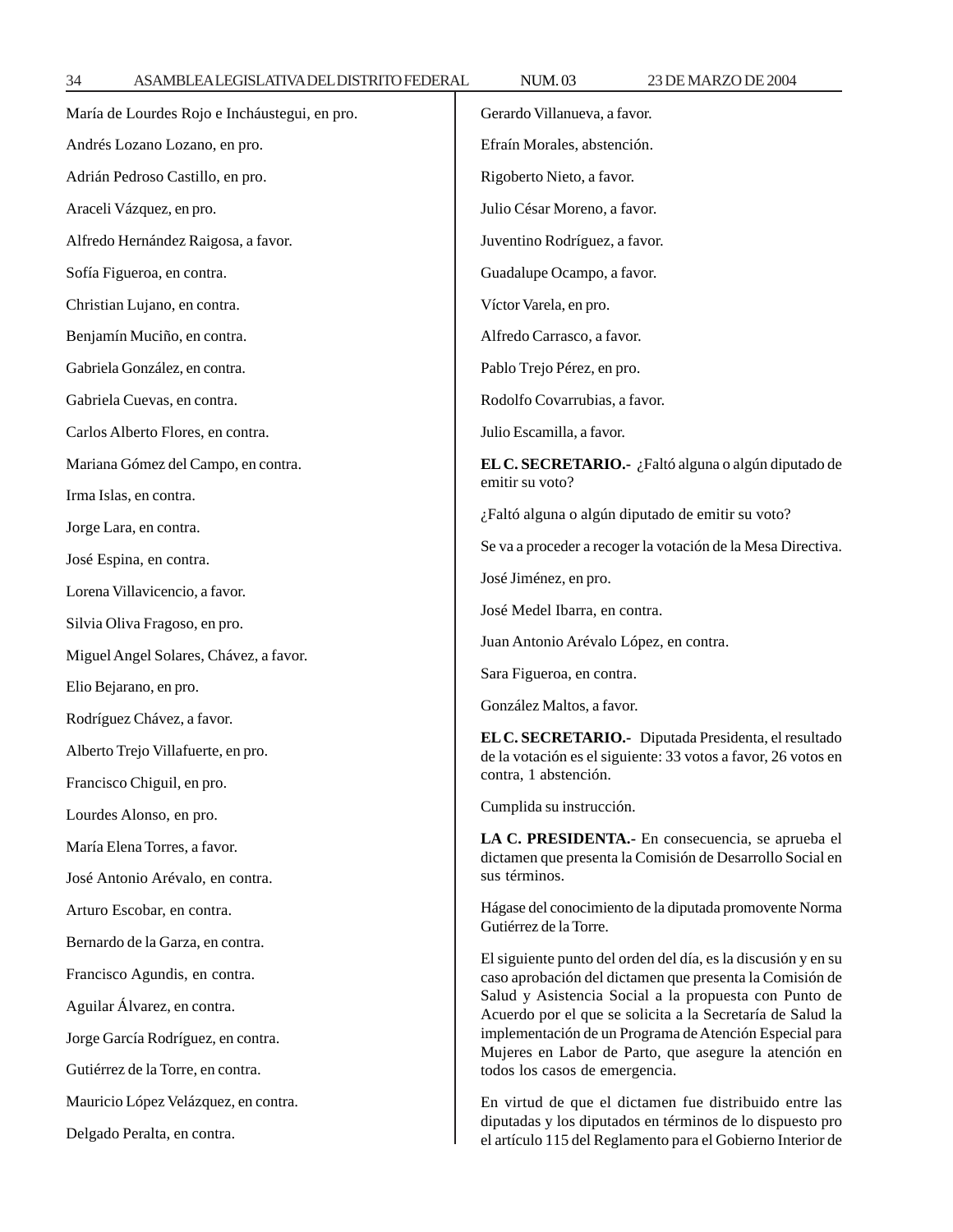la Asamblea Legislativa del Distrito Federal, proceda la secretaría a consultar a la Asamblea en votación económica, si se dispensa la lectura del mismo y se somete a discusión de inmediato.

**EL C. SECRETARIO.-** Por instrucciones de la presidencia y en votación económica, se consulta a la Asamblea si es de dispensarse la lectura del dictamen de referencia y se somete a discusión de inmediato.

Los que estén por la afirmativa, sírvanse manifestarlo poniéndose de pie.

Los que estén por la negativa, sírvanse manifestarlo poniéndose de pie.

Dispensada la lectura, diputada Presidenta.

# *COMISIÓN DE SALUD Y ASISTENCIA SOCIAL ASAMBLEA LEGISLATIVA DEL DISTRITO FEDERAL III LEGISLATURA*

*DICTAMEN A LA PROPUESTA CON PUNTO DE ACUERDO DONDE SE SOLICITA A LA SECRETARIA DE SALUD, DOCTORA ASA CRISTINA LAURELL, DISEÑAR Y COORDINAR A TRAVÉS DEL SISTEMA DE SALUD DEL DISTRITO FEDERAL LA IMPLEMENTACIÓN DE UN PROGRAMA DE ATENCIÓN ESPECIAL PARA MUJERES EN LABOR DE PARTO, QUE ASEGURE LA ATENCIÓN EN TODOS LOS CASOS DE EMERGENCIA.*

*H. Asamblea Legislativa del Distrito Federal*

*A la Comiisón de Salud y Asistencia Social fue turnada para su estudio, análisis y dictamen la propuesta con Punto de Acuerdo donde: ''SE SOLICITA A LA SECRETARIA DE SALUD, DOCTORA ASA CRISTINA LAURELL, DISEÑAR Y COORDINAR A TRAVÉS DEL SISTEMA DE SALUD DEL DISTRITO FEDERAL LA IMPLEMENTACIÓN DE UN PROGRAMA DE ATENCIÓN ESPECIAL PARA MUJERES EN LABOR DE PARTO, QUE ASEGURE LA ATENCIÓN EN TODOS LOS CASOS DE EMERGENCIA'', presentada por la Diputada Mariana Gómez del Campo Gurza a nombre de diversos diputados integrantes de esta Asamblea Legislativa del Distrito Federal.*

*Con fundamento en lo dispuesto por los artículos 59, 60, 61, 62, 63, 64 y 73, de la Ley Orgánica de la Asamblea Legislativa del Distrito Federal y 28, 32 y 33 del Reglamento para el Gobierno Interior de la Asamblea Legislativa del Distrito Federal, esta Comisión se aboco al estudio, análisis y dictamen de la propuesta presentada, conforme a los siguientes:*

# *ANTECEDENTES*

*I.- En Sesión Ordinaria del Pleno de esta Asamblea Legislativa del Distrito Federal, III Legislatura, celebrada*

*el día 27 de Noviembre de 2003, la Diputada Mariana Gómez del Campo Gurza de la fracción parlamentaria del Partido Acción Nacional, presentó una propuesta con Punto de Acuerdo por el cual ''Se solicita a la Secretaria de Salud, Dra. Asa Cristina Laurell, diseñar y coordinar a través del Sistema de Salud del Distrito Federal la implementación de un programa de atención especial para mujeres en labor de parto, que asegure la atención en todos los casos de emergencia''.*

*II.- Dicha propuesta fue turnada a esta Comisión de Salud y Asistencia Social, por la Mesa Directiva de esta H. Asamblea Legislativa del Distrito Federal, III Legislatura, con fecha 27 de Noviembre del 2003, a fin de realizar su análisis y dictamen correspondiente.*

*III.- Con fecha 7 de Enero de 2004, esta Comisión de Salud y Asistencia Social, solicitó una prorroga a fin de ampliar el termino para la elaboración y presentación del dictamen que nos ocupa en los términos de los dispuesto por los artículos 32 y 84 del Reglamento para el Gobierno Interior de la Asamblea Legislativa del Distrito Federal.*

*IV.- Que en atención de lo anterior, en el primer período de receso de esta H. Asamblea Legislativa, la Comisión de Gobierno resolvió otorgar la prórroga, para los efectos legislativos y reglamentarios conducentes.*

# *CONSIDERANDOS*

*1. Que de conformidad con los artículos 60,62, fracciones VII, XV y XXVIII y 64 de la Ley Orgánica de la Asamblea Legislativa del Distrito Federal; 28 y 32 del Reglamento para el Gobierno Interior de la Asamblea Legislativa del Distrito Federal, esta Comisión es competente para estudiar, analizar y dictaminar la Propuesta con Punto de Acuerdo mediante el cual la Asamblea Legislativa del Distrito Federal, III Legislatura, ''Solicita a la Secretaria de Salud, Dra. Asa Cristina Laurell, diseñar y coordinar a través del Sistema de Salud del Distrito Federal la implementación de un programa de atención especial para mujeres en labor de parto, que asegure la atención en todos los casos de emergencia''.*

*2. Que en información oficial dependientes de la Secretaría de Salud del Distrito Federal, existen 7 hospitales materno infantiles, siendo estos el Hospital Materno Infantil de Cuautépec, Hospital Materno Infantil de Inguarán, Hospital Materno Infantil de Cuajimalpa, Hospital Materno Infantil de la Magdalena Contreras, Hospital Materno Infantil de Tláhuac, Hospital Materno Infantil de Topilejo, Hospital Materno Infantil Nicolás M. Cedillo en Azcapotzalco.*

*3. El Gobierno del Distrito Federal actualmente maneja una prestación de servicio en distintas unidades médicas comúnmente llamadas Centros de Salud que otorgan el servicio de consulta externa para la mujer embarazada,*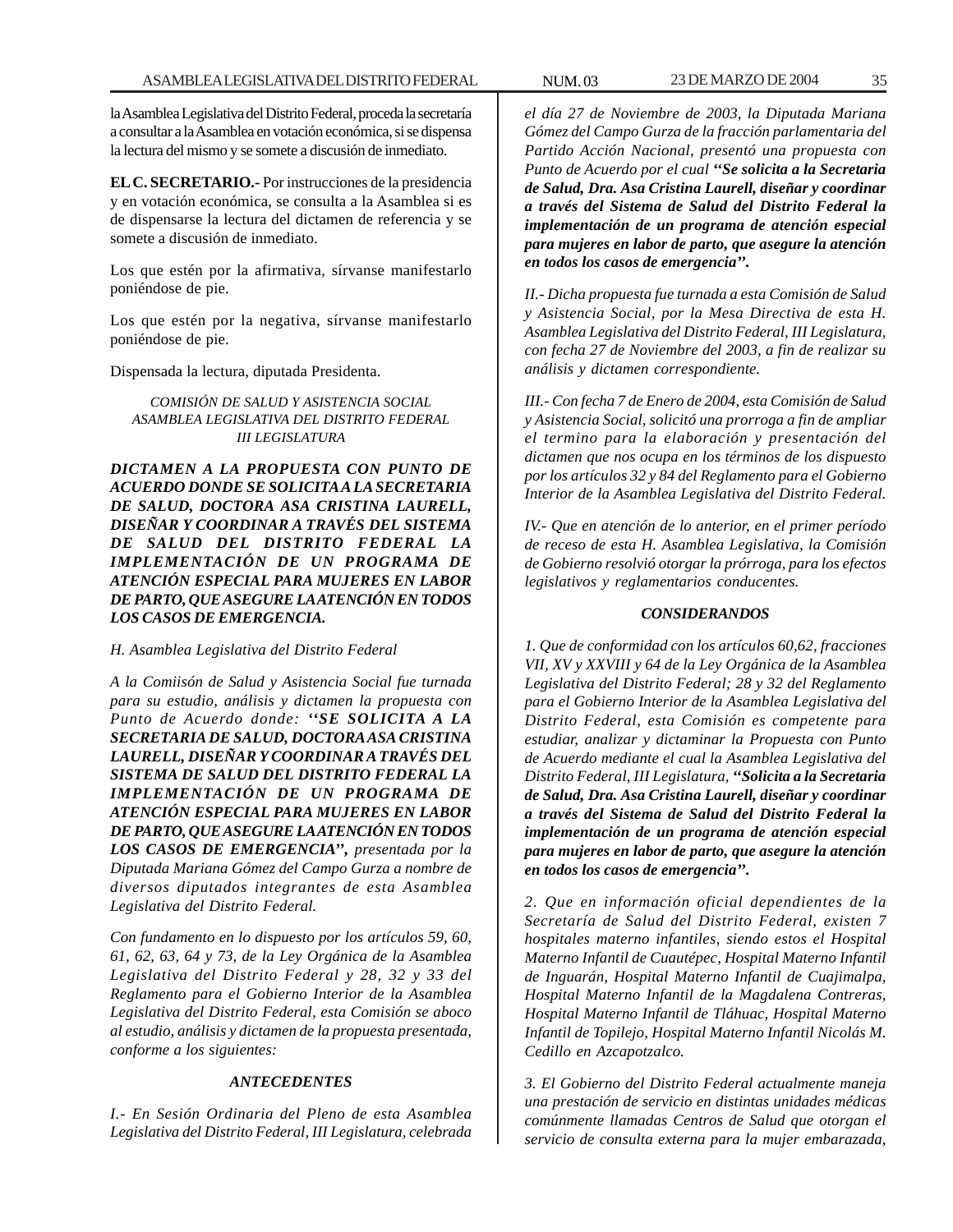*siendo un total de 211 Centros de Salud del Gobierno del Distrito Federal.*

*4. El Gobierno Federal en materia de salud materno infantil, elaboró la Norma Oficial Mexicana NOM-007- SSA2-1993, atención de la mujer durante el embarazo, parto y puerperio y del recién nacido, criterios y procedimientos para la prestación del servicio. Esta Norma Oficial es de observancia obligatoria para todo el personal de salud en las unidades de salud de los sectores público, social y privado a nivel nacional, que brindan atención a mujeres embarazadas, parturientas, puérperas y a los recién nacidos, y su objetivo primordial es establecer los criterios para atender y vigilar la salud de la mujer durante el embarazo, parto y puerperio y la atención del recién nacido.*

*5. Del anterior razonamiento se desprende que ya existen lineamientos que cubren la necesidad de Atención de la Mujer en el momento del parto, y su rápido y oportuno acceso a los servicios de salud en caso de emergencia, de acuerdo con esta Norma Oficial, específicamente en el punto 5.1.1 de las disposiciones generales a la letras nos dice, ''La atención de una mujer con emergencia obstétrica debe ser prioritaria, y proporcionarse en cualquier unidad de salud de los sectores público, social y privado. Una vez resuelto el problema inmediato y que no se ponga en peligro la vida de la madre y el recién nacido, se procederá a efectuar la referencia a la unidad que le corresponda''.*

*6. En materia de salud local, la Secretaría de Salud del Distrito Federal fomenta la Salud de la mujer a través de un Programa llamado Salud Reproductiva, este tiene la finalidad de atender a todas las mujeres que soliciten los servicios a las Instituciones de Salud del Distrito Federal, y dentro de sus componentes desarrolla un capítulo específico que trata el tema al que hoy no referimos que es la SALUD PERINATAL.*

*7. Dentro del Programa de Salud Reproductiva de la Secretaría de Salud del Distrito Federal, existe un Comité de Mortalidad Materna y Perinatal cuyo objeto esencial es registrar los índices de mortalidad materna y perinatal en las Instituciones del Sistema de Salud del Distrito Federal, estableciendo acciones específicas que contribuyan a la disminución de casos y de las tasas morbilidad y moralidad materna y perinatal en el Distrito Federal.*

*8. En referencia al tema que hoy nos ocupa ''Salud Reproductiva'', el Programa del Gobierno del Distrito Federal nos maneja estadísticas sobre los servicios que se han prestado a las mujeres en labor de parto, las consultas que se han otorgado en el Distrito Federal, que de acuerdo a información proporcionada por la Secretaría de Salud del Distrito Federal se han atendido un total de* *35,131 partos a través de este programa, las estadísticas que maneja la Secretaría de Salud son, indicadores de cesáreas del 2000 al 2002 siendo un total de 19,720 casos, la Mortalidad por delegación siendo la delegación Miguel Hidalgo la que cuenta con un mayor índice; las principales causas de defunción materna del 2000 al 2001 siendo un total de 22,447 defunciones femeninas, encabezando las estadísticas en el sector público, el IMSS es el que ocupa el primer lugar con un total de 27 defunciones tan solo en el 2000; la edad en la que más se presentan las defunciones maternas oscila entre los 25 y 29 años.*

*9. El Gobierno del Distrito Federal, quien es el encargado de un ''Nuevo Programa de Servicios Médicos y Medicamentos gratuitos'', implementa medidas de ayuda a las mujeres durante el embarazo, los servicios se otorgan en Centros de Salud y Hospitales del Gobierno del Distrito Federal y su objetivo esencial es aumentar el acceso a los servicios médicos y mejorar el nivel de salud de la población.*

*Los servicios que se ofrecen en los Centros de Salud del Gobierno del Distrito Federal son los siguientes: Consulta externa general, Consulta odontológica, Medicamentos autorizados y en algunos casos Rayos X y Estudios de laboratorio.*

*En los Hospitales del Gobierno del Distrito Federal, se otorga Consulta externa general y de especialidad, Terapia de Rehabilitación, Estudios de laboratorio, Rayo X, Atención del embarazo y parto, Consulta odontológica, Atención de urgencias, Hospitalización, Medicamentos autorizados gratuitos.*

*A través de este programa las mujeres del Distrito Federal que requieran obtener los beneficios, deberán registrarse en un padrón de usuarios que maneja el Sistema de Salud del Distrito Federal, esta es una de las prioridades del Distrito Federal como lo marca el artículo 4º de nuestra Constitución Política, ''Toda persona tiene derecho a la protección de la salud''.*

*Para poder recibir los beneficios de este Programa de Salud es necesario cubrir los siguientes requisitos:*

*1. Solicitar su registro en el servicio de trabajo social del centro de salud u Hospital de la Sistema de Salud del Distrito Federal, más cercana a su domicilio.*

*2. No ser derechohabiente de Instituciones de Seguridad Social (IMSS, ISSSTE, PEMEX, etc.)*

*3. Tener residencia permanente en el Distrito Federal.*

*De igual forma deberá presentar la siguiente documentación:*

*1. Identificación oficial (credencial de elector, cartilla, pasaporte, etc.)*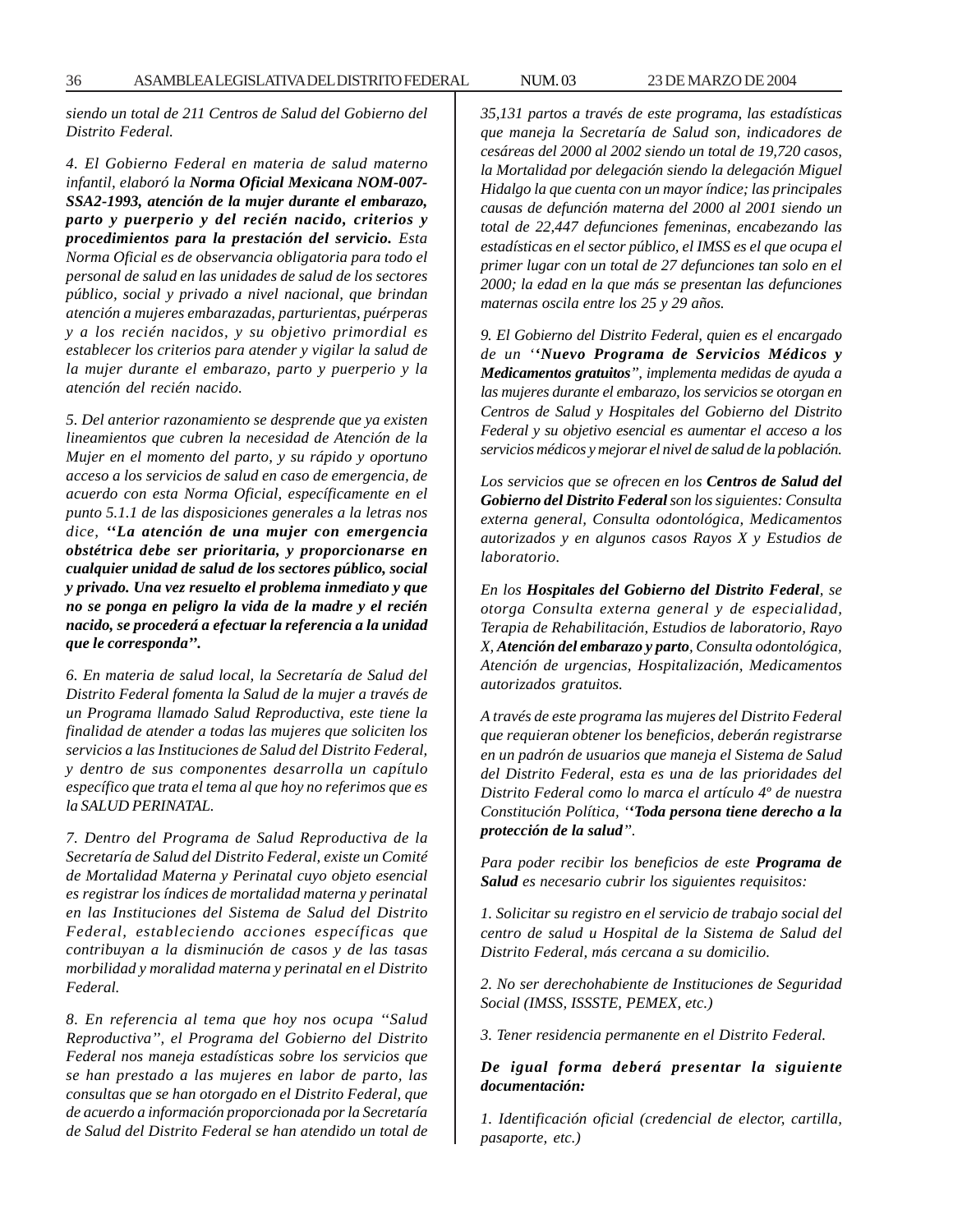*2. Comprobantes de domicilio en el Distrito Federal (recibo de luz, agua, predial, teléfono, etc.)*

*Los Servicios de Salud del Gobierno, brindan, ATENCIÓN MÉDICA Y MEDICAMENTOS SIN COSTO ALGUNO. Para ello es necesario que los nombres de la familia queden registrados en la institución, la trabajadora social de cada unidad de salud debe proporcionar la información necesaria sobre este programa, una vez registrado, en una fecha posterior será entregada una TARJETA DE IDENTIFICACIÓN.*

*10. En base a los razonamientos antes expuestos, esta Comisión de Salud y Asistencia social ha desestimado la posibilidad de solicitar a la Secretaría de Salud la implementación de un programa que en atención especial se brinde a las mujeres en labor de parto, pero considera procedente adecuar la propuesta con punto de acuerdo ya que este tipo de atención se encuentra contemplada en la Norma Oficial Mexicana NOM-007SSA2-1993 señalada en este dictamen y toda vez que ya existe un Programa de Salud Sexual y Reproductiva del Gobierno del Distrito Federal, el cual esta encargado de los servicios de atención prenatal a las mujeres residentes en el Distrito Federal.*

*11. De conformidad con lo dispuesto por el artículo 28 del Reglamento para el Gobierno Interior de la Asamblea Legislativa esta Comisión Dictaminadora considera procedente adecuar la propuesta como se expone en el considerando 10 del presente dictamen para quedar como sigue: Esa H. Asamblea Legislativa del Distrito Federal, III Legislatura solicita, respetuosamente a la Dra. Asa Cristina Laurell Secretaría de Salud, implemente las acciones necesarias para garantizar la atención médica de emergencia a mujeres en labor de parto en los Hospitales del Gobierno del Distrito Federal, y seguimiento en la atención durante el embarazo en los centro de salud del Distrito Federal, vigilando la correcta aplicación y fortalecimiento de los programas de salud reproductiva ya existentes y el cumplimiento de la normatividad vigente.*

*Que la elaboración del presente dictamen, se sustenta en un proceso de valoración lógica, de los componentes esbozados en la iniciativa en referencia, así como en los elementos resultantes de la investigación real conforme a la hermenéutica a través de los métodos de investigación propios de la ciencia del derecho. En virtud de lo antes expuesto y con fundamento en el artículo 32, 83 y 84 del Reglamento para el Gobierno Interior de la Asamblea Legislativa del Distrito Federal, esta Comisión de Salud y Asistencia social considera que es de resolverse, y se*

### *RESUELVE*

*PRIMERO.- No es procedente atender la propuesta con punto de acuerdo, donde La Asamblea Legislativa del* *Distrito Federal, III Legislatura, solicita a la Secretaría de Salud, Asa Cristina Laurell, diseñar y coordinar a través del sistema de salud del Distrito Federal la implementación de un programa de atención especial para mujeres en labor de parto, que asegure la atención en todos los casos de emergencia, de conformidad con lo expuesto en los considerandos del presente dictamen.*

*SEGUNDO.- Es procedente atender la propuesta mencionada en los considerandos 10 y 11 del presente dictamen para quedar como sigue: Esta H. Asamblea Legislativa del Distrito Federal, III Tercera Legislatura, solicita respetuosamente a la Dra. Asa Cristina Laurell Secretaría de Salud, implemente las acciones necesarias para garantizar la atención médica de emergencia a mujeres en labor de arto en los Hospitales del Gobierno de Distrito Federal, y seguimiento en la atención durante el embarazo en los centros de salud de Distrito Federal, vigilando la correcta aplicación y fortalecimiento de los programas de salud reproductiva ya existentes y el cumplimiento de la normatividad vigente.*

*TERCERO.- Notifíquese para los efectos procedentes a que se tenga lugar.*

*Firman por la Comisión de Salud y Asistencia Social las y los diputados: Efraín Morales Sánchez, Presidente; José Antonio Arévalo González, Vicepresidente; Sofía Figueroa Torres, Secretaría; así como los integrantes: Maricela Contreras Julián, Elio R. Bejarano Martínez.*

**LA C. PRESIDENTA.-** Para fundamentar el dictamen se concede el uso de la tribuna, por la Comisión de Salud y Asistencia Social, a la diputada Sofía Figueroa Torres.

**LA C. DIPUTADA SOFÍA FIGUEROA TORRES.-** Con su venia, señora Presidenta.

Esta Comisión de Salud y Asistencia Social, ha desestimado la posibilidad de solicitar a la Secretaría de Salud la implementación de un programa que en atención especial se brinde a las mujeres en labor de parto, pero considera procedente adecuar la propuesta con punto de acuerdo ya que este tipo de atención se encuentra contemplado en la norma oficial mexicana NOM-007-SSA2-1993, señalada en este dictamen y toda vez que ya existe un programa de salud sexual y reproductiva del Gobierno del Distrito Federal, el cual está encargado de los servicios de atención perinatal a las mujeres residentes en el Distrito Federal.

Por lo tanto esta Comisión resuelve:

PRIMERO.- No es procedente atender la propuesta con punto de acuerdo, donde La Asamblea Legislativa del Distrito Federal, III Legislatura, solicita a la Secretaría de Salud, Asa Cristina Laurell, diseñar y coordinar a través del sistema de salud del Distrito Federal la implementación de un programa de atención especial para mujeres en labor de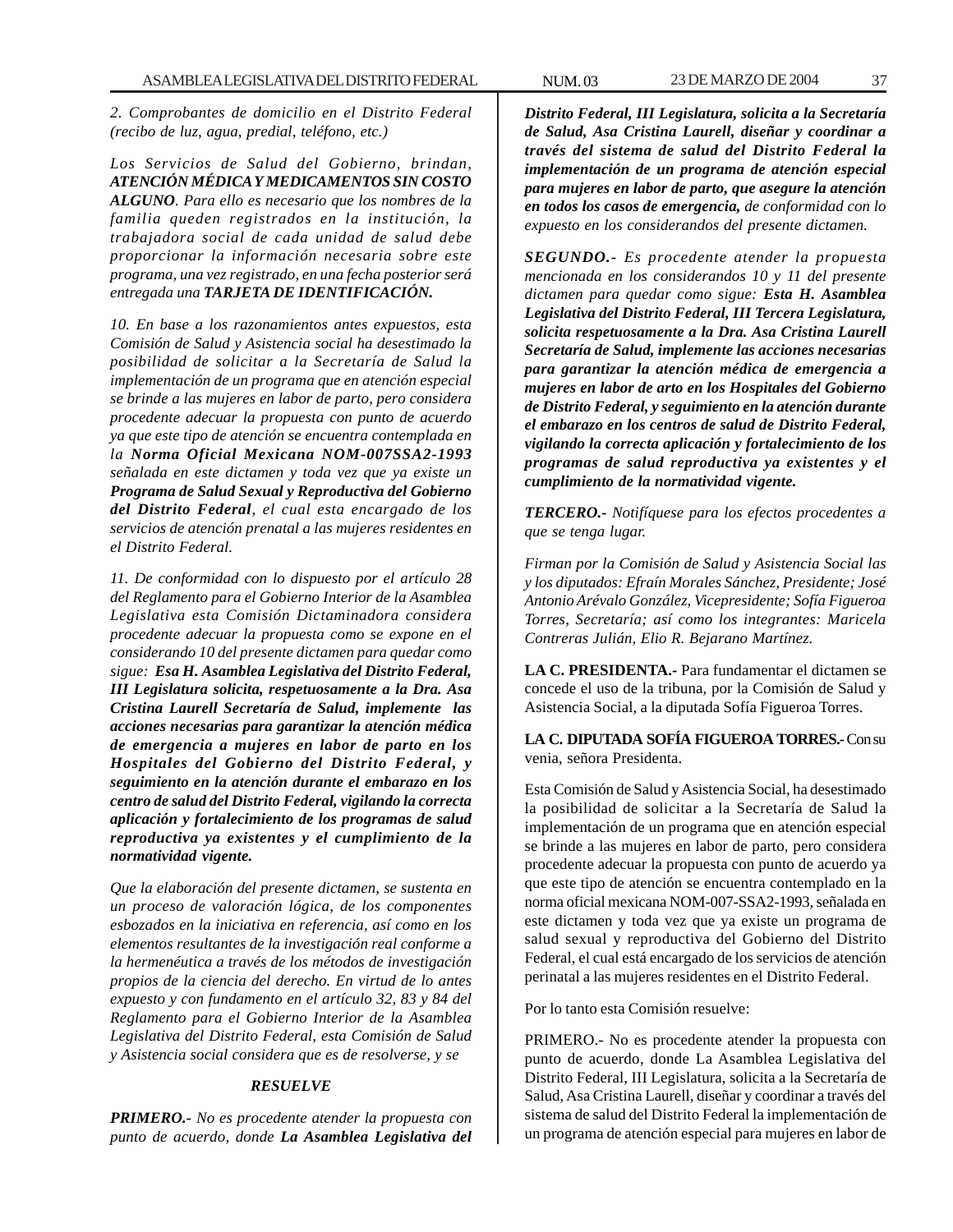parto, que asegure la atención en todos los casos de emergencia, de conformidad con lo expuesto en los considerandos del presente dictamen.

SEGUNDO.- Es procedente atender la propuesta mencionada en los considerandos 10 y 11 del presente dictamen para quedar como sigue: Esta H. Asamblea Legislativa del Distrito Federal, III Tercera Legislatura, solicita respetuosamente a la Dra. Asa Cristina Laurell Secretaría de Salud, implemente las acciones necesarias para garantizar la atención médica de emergencia a mujeres en labor de arto en los Hospitales del Gobierno de Distrito Federal, y seguimiento en la atención durante el embarazo en los centros de salud de Distrito Federal, vigilando la correcta aplicación y fortalecimiento de los programas de salud reproductiva ya existentes y el cumplimiento de la normatividad vigente.

TERCERO.- Notifíquese para los efectos procedentes a que se tenga lugar.

Es cuanto.

**LA C. PRESIDENTA.-** Gracias, diputada. Está a discusión el dictamen. Se abre el registro de oradores. ¿Oradores en contra?

¿Algún o alguna diputada desea razonar su voto?

Proceda la secretaría a recoger la votación nominal del dictamen en un solo acto.

**EL C. SECRETARIO.-** Por instrucciones de la presidencia se va a proceder recoger la votación nominal del dictamen en un solo acto.

De conformidad con lo establecido por el artículo 128 del Reglamento para el Gobierno Interior de la Asamblea, se solicita a la Coordinación de Servicios Parlamentarios hacer el anuncio correspondiente a efecto de que los diputados presentes puedan emitir su voto.

Se solicita a los diputados que al emitir su voto lo hagan en voz alta diciendo su nombre y apellido, añadiendo la expresión ''en pro'', ''en contra'' o ''abstención''. El de la voz recogerá la votación. Comenzamos de derecha a izquierda.

#### **(Votación Nominal)**

Jesús López, a favor. Obdulio Ávila, a favor. Mónica Serrano, en pro. Martha Delgado, en pro. Rafael Hernández, a favor. Emilio Fernández, en pro.

Héctor Guijosa, en pro. Eduardo Malpica, en pro. Maricela Contreras Julián, a favor. Higinio Chávez, a favor. María de Lourdes Rojo e Incháustegui, en pro. Francisco Chiguil, en pro. Andrés Lozano Lozano, en pro. Adrián Pedroso Castillo, en pro. Araceli Vázquez, en pro. Alfredo Hernández Raigosa, a favor. Mariana Gómez del Campo, en pro. Lujano Nicolás, en pro. Benjamín Muciño, a favor. Gabriela González, en pro. Sofía Figueroa, en pro. Carlos Alberto Flores, a favor. Irma Islas, en pro. Jorge Lara, en pro. José Espina, en pro. Gabriela Cuevas, en pro. Alejandra Barrales, en pro. María Teresita Aguilar, a favor. Lorena Villavicencio, a favor. Lourdes Alonso, a favor. Pablo Trejo Pérez, en pro. Silvia Oliva Fragoso, en pro. Miguel Angel Solares Chávez, a favor. Elio Bejarano, en pro Rodrigo Chávez Contreras, a favor. Alberto Trejo Villafuerte, en pro. José Antonio Arévalo, a favor. Arturo Escobar, a favor. Bernardo de la Garza, a favor.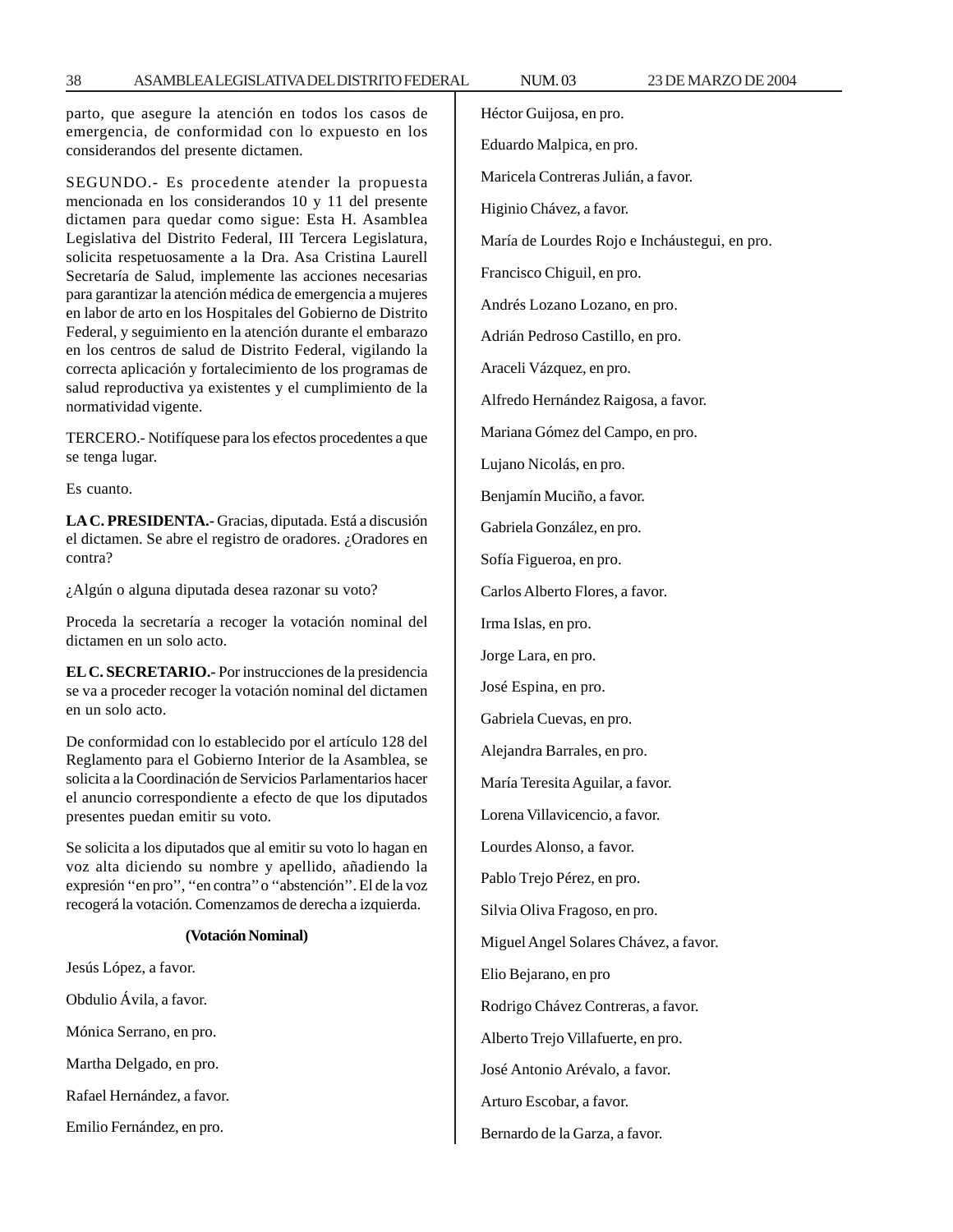| ASAMBLEALEGISLATIVADELDISTRITOFEDERAL                                                                                                                               | 23 DE MARZO DE 2004<br>39<br><b>NUM.03</b>                                                                                                                                                                                                                                                                                                                                                |  |  |
|---------------------------------------------------------------------------------------------------------------------------------------------------------------------|-------------------------------------------------------------------------------------------------------------------------------------------------------------------------------------------------------------------------------------------------------------------------------------------------------------------------------------------------------------------------------------------|--|--|
| Francisco Agundis, a favor.                                                                                                                                         | Comisiones Unidas de Población y Desarrollo y de Fomento<br>Económico, a la iniciativa de Ley de Estadística del Distrito                                                                                                                                                                                                                                                                 |  |  |
| Aguilar Álvarez, en pro.                                                                                                                                            | Federal.                                                                                                                                                                                                                                                                                                                                                                                  |  |  |
| Jorge García Rodríguez, en pro.                                                                                                                                     | En virtud de que el dictamen fue distribuido entre las<br>diputadas y diputados en términos de lo dispuesto por el<br>artículo 115 del Reglamento para el Gobierno Interior de la<br>Asamblea Legislativa del Distrito Federal, proceda la<br>secretaría a consultar a la Asamblea en votación económica,<br>si se dispensa la lectura del mismo y se somete a discusión<br>de inmediato. |  |  |
| Gutiérrez de la Torre, a favor.                                                                                                                                     |                                                                                                                                                                                                                                                                                                                                                                                           |  |  |
| Mauricio López, en pro.                                                                                                                                             |                                                                                                                                                                                                                                                                                                                                                                                           |  |  |
| Gerardo Villanueva, a favor.                                                                                                                                        |                                                                                                                                                                                                                                                                                                                                                                                           |  |  |
| Efraín Morales, a favor.                                                                                                                                            |                                                                                                                                                                                                                                                                                                                                                                                           |  |  |
| Rigoberto Nieto, a favor.                                                                                                                                           | EL C. SECRETARIO.- Por instrucciones de la presidencia<br>y en votación económica, se consulta a la Asamblea si es<br>de dispensarse la lectura del dictamen de referencia y se<br>somete a discusión de inmediato.<br>Los que estén por la afirmativa, sírvanse manifestarlo                                                                                                             |  |  |
| Juventino Rodríguez, a favor.                                                                                                                                       |                                                                                                                                                                                                                                                                                                                                                                                           |  |  |
| Guadalupe Ocampo, a favor.                                                                                                                                          |                                                                                                                                                                                                                                                                                                                                                                                           |  |  |
| Víctor Varela, en pro.                                                                                                                                              | poniéndose de pie.                                                                                                                                                                                                                                                                                                                                                                        |  |  |
| Alfredo Carrasco, a favor.                                                                                                                                          | Los que estén por la negativa, sírvanse manifestarlo<br>poniéndose de pie.                                                                                                                                                                                                                                                                                                                |  |  |
| Rodolfo Covarrubias, a favor.                                                                                                                                       | Dispensada la lectura, diputada Presidenta.                                                                                                                                                                                                                                                                                                                                               |  |  |
| Julio Escamilla, a favor.                                                                                                                                           | Asamblea Legislativa del Distrito Federal Tercera Legislatura                                                                                                                                                                                                                                                                                                                             |  |  |
| María Elena Torres, a favor.                                                                                                                                        | Comisiones Unidas de Población y Desarrollo y de Fomento                                                                                                                                                                                                                                                                                                                                  |  |  |
| EL C. SECRETARIO.- ¿Faltó alguna o algún diputado de<br>emitir su voto?                                                                                             | Económico<br>DICTAMENA LA INICIATIVA DE LEY DE                                                                                                                                                                                                                                                                                                                                            |  |  |
| Julio César Moreno, a favor.                                                                                                                                        | ESTADÍSTICA DEL DISTRITO FEDERAL                                                                                                                                                                                                                                                                                                                                                          |  |  |
| EL C. SECRETARIO.- Se va a proceder a recoger la votación<br>de la Mesa Directiva:                                                                                  | A las Comisiones Unidas de Población y Desarrollo y de<br>Fomento Económico de la Asamblea Legislativa del<br>Distrito Federal, Segunda Legislatura, fue turnada para                                                                                                                                                                                                                     |  |  |
| José Jiménez, en pro.                                                                                                                                               | su análisis y dictamen la INICIATIVA DE LEY DE<br>ESTADÍSTICA DEL DISTRITO FEDERAL, presentada por                                                                                                                                                                                                                                                                                        |  |  |
| José Medel Ibarra, a favor.                                                                                                                                         | la entonces Diputada Alicia Virginia Téllez Sánchez, del                                                                                                                                                                                                                                                                                                                                  |  |  |
| Sara Figueroa, a favor.                                                                                                                                             | grupo parlamentario del Partido Revolucionario<br><i>Institucional.</i>                                                                                                                                                                                                                                                                                                                   |  |  |
| González Maltos, a favor.                                                                                                                                           | En consecuencia, estas Comisiones Unidas con                                                                                                                                                                                                                                                                                                                                              |  |  |
| EL C. SECRETARIO. - Diputada Presidenta, el resultado de<br>la votación es el siguiente: 59 votos a favor, 0 votos en<br>contra, 0 abstenciones.                    | fundamento en los artículos 59, 60, 62 y 63 de la Ley<br>Orgánica de la Asamblea Legislativa del Distrito Federal;<br>1, 33, del Reglamento para el Gobierno Interior de la<br>Asamblea Legislativa del Distrito Federal, son                                                                                                                                                             |  |  |
| Cumplida su instrucción.                                                                                                                                            | competentes para conocer de la iniciativa de referencia<br>por lo que se abocaron al estudio y análisis de la misma.                                                                                                                                                                                                                                                                      |  |  |
| LA C. PRESIDENTA.- Gracias diputado Secretario. En<br>consecuencia se aprueba el dictamen que presenta la<br>Comisión de Salud y Asistencia Social.                 | Por lo anteriormente expuesto y fundado, las Comisiones<br>Unidas de Población y Desarrollo y de Fomento<br>Económico, someten a la consideración del Pleno de esta<br>Honorable Asamblea, el presente Dictamen conforme a<br>los siguientes<br><b>ANTECEDENTES</b>                                                                                                                       |  |  |
| Hágase del conocimiento del Secretario de Gobierno del<br>Distrito Federal a efecto de que formule el exhorto<br>correspondiente a la doctora Asa Cristina Laurell, |                                                                                                                                                                                                                                                                                                                                                                                           |  |  |
| contemplado en el resolutivo segundo del dictamen.                                                                                                                  | 1.- En sesión ordinaria del Pleno de esta Asamblea                                                                                                                                                                                                                                                                                                                                        |  |  |
|                                                                                                                                                                     |                                                                                                                                                                                                                                                                                                                                                                                           |  |  |

*Legislativa del Distrito Federal, Segunda Legislatura, celebrada el día 30 de abril del año 2001, se presentó la*

El siguiente punto de la orden del día es la discusión y en su caso aprobación del dictamen que presentan las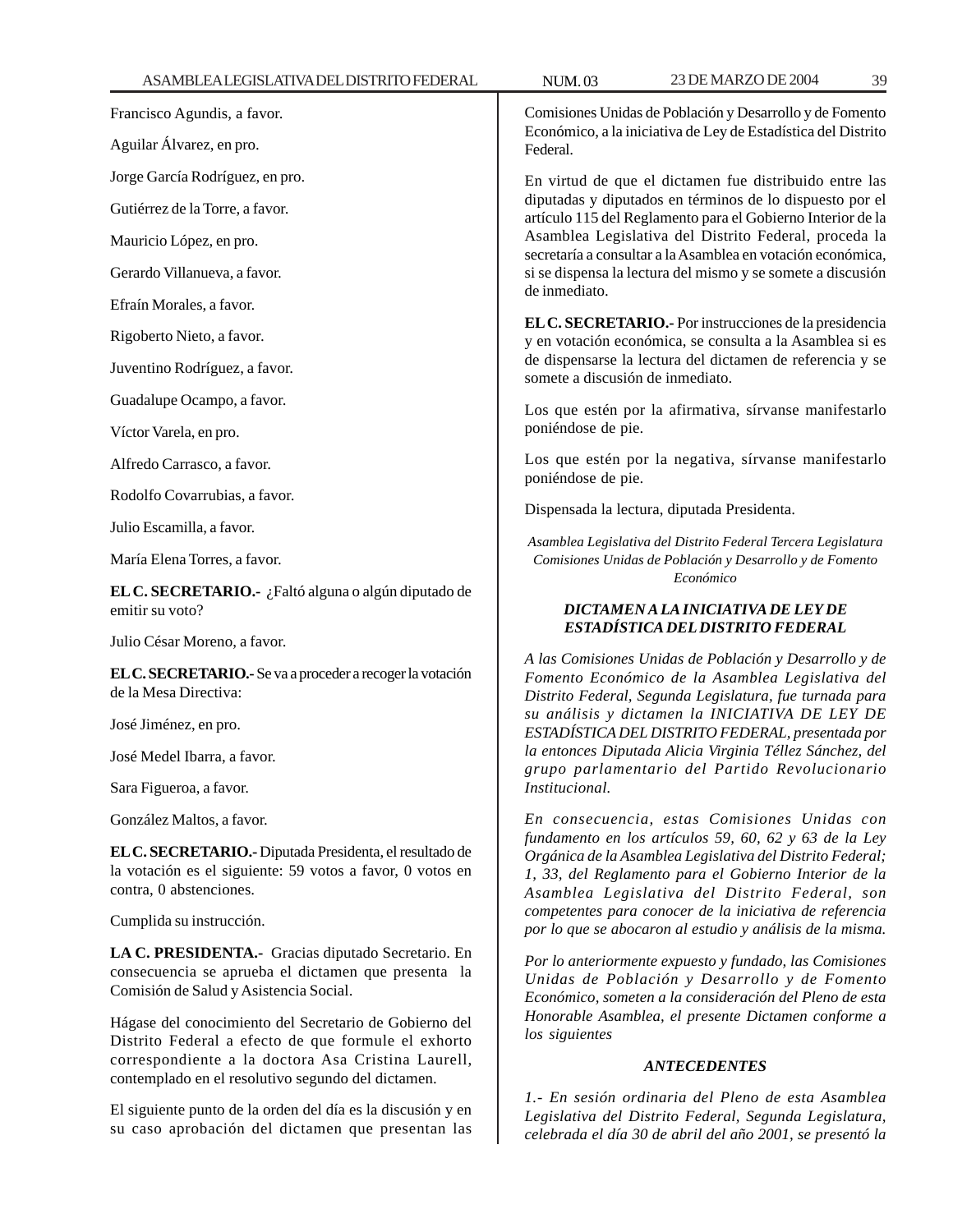*INICIATIVA DE LEY DE ESTADÍSTICA DEL DISTRITO FEDERAL, por la entonces Diputada Alicia Virginia Téllez Sánchez, del grupo parlamentario del Partido Revolucionario Institucional.*

*2.- Por instrucciones de la Presidencia de la Mesa Directiva, dicha Iniciativa fue turnada a Comisiones Unidas de Población y Desarrollo y de Fomento Económico para su análisis y dictamen, con misma fecha 30 de abril del año 2001.*

*3.- No obstante lo anterior, la mencionada Iniciativa no fue dictaminada por las Comisiones Unidas en la anterior Legislatura, por lo que con fecha 21 de enero del año 2004, en la Tercera Reunión Ordinaria de la Comisión de Población y Desarrollo de la Asamblea Legislativa del Distrito Federal, Tercera Legislatura, se entregó a los integrantes de la Comisión una copia de la Iniciativa para su análisis y consideraciones.*

*4.- En el mismo orden de ideas, con fecha 26 de febrero del 2004, la Comisión de Fomento Económico de la Tercera Legislatura, igualmente remitió a los integrantes de la misma una copia de la Iniciativa con el objeto de ponerla a su consideración para que la Comisión pudiera establecer el criterio del trámite que se le daría a la misma durante la presente legislatura.*

*5.- Que con fecha 15 de Marzo, la Diputada Maricela Contreras Julián, envío sus consideraciones, en el que robustece el sentido del dictamen, así como los argumentos vertidos en el mismo.*

*6.- En consecuencia, para cumplir con lo dispuesto con el artículo 28 del Reglamento para el Gobierno Interior de la Asamblea Legislativa del Distrito Federal, las Comisiones Unidas de Población y Desarrollo y de Fomento Económico se reunieron en pleno el 17 de marzo del 2004 para dictaminar la iniciativa de Ley de referencia, motivadas por los siguientes*

### *CONSIDERANDOS*

*PRIMERO.- Que estas Comisiones Unidas son competentes para conocer, analizar y dictaminar la INICIATIVA DE LEY DE ESTADÍSTICA DEL DISTRITO FEDERAL, presentada por la entonces Diputada Alicia Virginia Téllez Sánchez, el día 30 de Abril del año 2001, ante el Pleno de la Segunda Legislatura. Lo anterior, de conformidad con lo dispuesto en los artículos 59, 60 fracción II, 61, 62, 63 y 64 de la Ley Orgánica de la Asamblea Legislativa del Distrito Federal; 58, 59, 69,61, 62 y 63, del Reglamento para el Gobierno Interior de la Asamblea Legislativa del Distrito Federal.*

*SEGUNDO.- Que como lo establece el artículo 28 del Reglamento para el Gobierno Interior de la Asamblea Legislativa del Distrito Federal, el despacho de los asuntos* *de la Asamblea comprende el examen e instrucción hasta su dictamen u opinión, que deberá elaborar la Comisión o Comisiones a las que les sea turnado para su trámite.*

*Así también conocerán en el ámbito de su competencia de las Iniciativas, Proyectos, Proposiciones con o sin puntos de acuerdo, Excitativas, Deliberaciones, Avisos y Pronunciamientos o asuntos que le sean turnados por la Mesa Directiva, siendo el caso de la Iniciativa de Ley de Estadística del Distrito Federal, turnada a Comisiones Unidas de Población y Desarrollo y de Fomento Económico.*

*TERCERO.- Que del análisis y estudio de la Iniciativa de Ley de Estadística del Distrito Federal, se desprende la preocupación por crear el marco legal que permita a toda la sociedad disponer de información completa y objetiva, en particular de los distintos órganos de Gobierno y que dicha información sirva para programar la actividad pública, y entre los temas más importantes que aborda son los que se refieren a los principios que regirán el sistema de estadística en el Distrito Federal, los programas de información estadística, la obligación a cargo de la ciudadanía para colaborar en la formación del sistema de información y la estructura y atribuciones del Instituto de Estadística del Distrito Federal.*

*CUARTO.- Que al respecto se debe comentar que la LEY DE TRANSPARENCIA Y ACCESO A LA INFORMACIÓN PÚBLICA DEL DISTRITO FEDERAL, permite a toda la sociedad y a los órganos de gobierno de disponer de información a la que se hace referencia, ya que en el artículo primero del citado ordenamiento se señala: ''… garantizar el efectivo acceso a la información pública en posesión de los órganos locales Ejecutivo, Judicial y autónomos por Ley, así como de todo ente Público del Distrito Federal que ejerza gasto público''.*

*En este orden de ideas, con la información que se publicará por parte de los órganos locales, así como de todo ente Público del Distrito Federal, se permite ya a la sociedad conocer la realidad existente que se menciona.*

*QUINTO.- Que la Iniciativa en estudio comprende tres Títulos de los cuales en el Primero, integrado por cinco Capítulos, se determina principalmente los ámbitos de aplicación de la Ley y la integración el Sistema de Información Estadística que pretende organizar y sistematizar la actividad estadística que se desarrolla en el Distrito Federal.*

*Así también la Iniciativa plantea la creación del Instituto de Estadística del Distrito Federal, cuyo objetivo es promover, dirigir y coordinar la actividad estadística pública en el Distrito Federal. En este punto cabe hacer mención que el Instituto Nacional de Estadística, Geografía e Informática tiene la misma función en el ámbito federal por lo que aborda todo lo referente a dicho*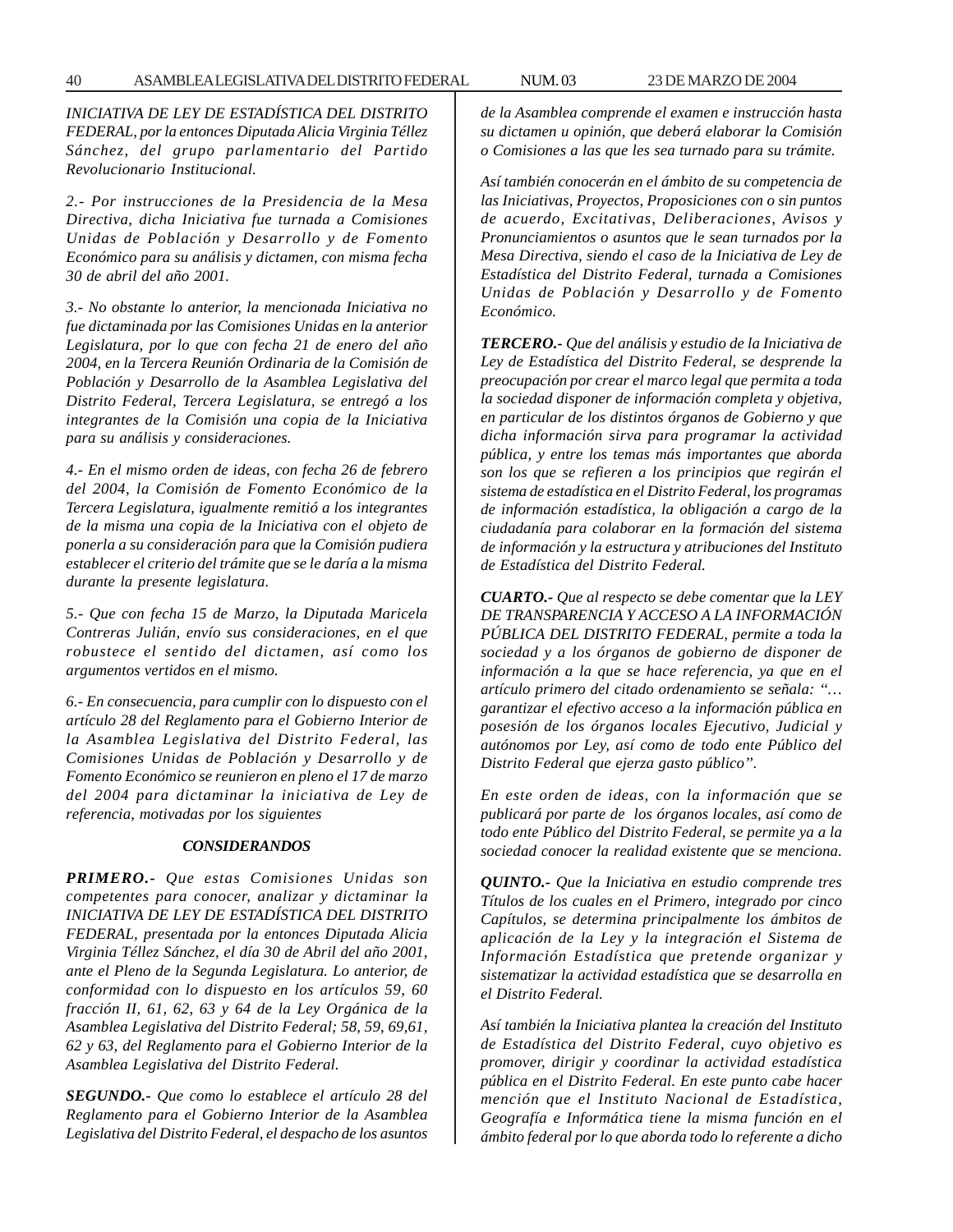*aspectos en todos los Estados del país y del Distrito Federal, de hecho existiría una duplicidad de funciones con la creación del citado Instituto en el ámbito local.*

*SEXTO.- Que el Capítulo Segundo del Título Primero señala en el artículo 5º que el Sistema de Estadística comprende:*

*I.- La conformación de estadísticas que contengan estados económicos, demográficos y sociales de interés para el Distrito Federal;*

*II.- La organización y establecimiento del censo del Distrito Federal;*

*III.- Las encuestas económicas y sociodemográficas y la publicación de sus resultados;*

*IV.- La integración de las cuentas del Distrito Federal;*

*V.- Las estadísticas, básicas o derivadas, e indicadores que laboren, los órganos de gobierno del Distrito Federal, instituciones publicas, sociales y privadas, cuando la información generada resulte de interés e importancia para el Distrito Federal y sea requerida por el Instituto para prestar el servicio de información estadística al público;*

*VI.- La elaboración de un registro sobre informantes y unidades elaboradoras de estadística.*

*De acuerdo a este esquema planteado se desprende que se requiere de un análisis detallado y profundo que tome en consideración las variables que reflejen la realidad económica y financiera de la ciudad, así como a todos los actores de la economía involucrados. Sin embrago, no se define de manera concreta como se conformará el Sistema ni las instancias que intervendrán en el desarrollo del mismo, razón por la cual estas Dictaminadoras consideran insuficiente e inacabado el planteamiento.*

*SÉPTIMO.- Que el Capítulo III del mismo Título Primero, que aborda lo relativo al Programa de Información Estadística en el Distrito Federal, no se establece cual es la naturaleza o tipo de programa, además de que adolece de estabilidad para su proyección en el tiempo al no estipular su duración o vigencia, así como tampoco el contenido mínimo con el que deberá contar, por lo que igualmente se considera incompleta la propuesta contenida en este Capítulo.*

*OCTAVO.- En el Título Segundo se consideran las bases estructurales sobre las cuales se creará el Instituto de Estadística del Distrito Federal, descansando éstas sobre el objeto de dotarlo con la naturaleza jurídica de un organismo descentralizado, con personalidad jurídica y patrimonio propios.*

*En este sentido, las Comisiones Dictaminadoras consideran que para proponer la creación de dicho* *organismo se requiere previamente de delinear la organización económica que permita su viabilidad y continuidad en el mediano y largo plazo, es decir, su inclusión en el Presupuesto de Egresos del Distrito Federal, ya que de lo contrario la posibilidad en el desarrollo de sus funciones se vería comprometida.*

*NOVENO.- Que el Título Segundo, en el Capítulo I, que habla ''DE LA CONSTITUCIÓN Y DEL PATRIMONIO DEL INSTITUTO DE ESTADÍSTICA DEL DISTRITO FEDERAL'', se señala en el artículo 43 en sus dos primeras fracciones la integración del patrimonio del Instituto de la siguiente manera:*

*I.- Las aportaciones que con cargo al Presupuesto de Egresos apruebe la Asamblea Legislativa;*

*II.- Los bienes inmuebles que le sean asignados;*

*En este caso, fortaleciendo los argumentos anteriores, se hace necesario que exista un diseño, implementación y evaluación de un proyecto económico que lo haga viable y sustentable en el mediano y largo plazo, para evitar un trastorno económico en sus finanzas y en las de la Ciudad, sin soslayar que derivado de lo que ya establece LA LEY DE AUSTERIDAD PARA EL GOBIERNO DEL DISTRITO FEDERAL, resultaría incongruente el distraer recursos presupuestales para la creación de un organismo de tales características.*

*DÉCIMO.- Que el Título Segundo, Capítulo II, que habla de ''EL OBJETO Y ATRIBUCIONES DEL INSTITUTO'', se señalan, entre otras, como atribuciones del Instituto:*

*XII. Realizar los trabajos censales necesarios para crear y mantener actualizados los marcos y parámetros básicos de información sobre población, vivienda y las actividades económicas en el Distrito Federal.*

*XVI. Realizar encuestas de opinión sobre temas fundamentales de la acción gubernamental;*

*En este punto las estimaciones de posibilidad resultan insuficientes, ya que el costo que tendría para los contribuyentes financiar censos y encuestas como las que se plantean, requeriría de una propuesta más objetiva y profunda en razón de crear órganos que sean necesarios para el desarrollo y el mejoramiento de las condiciones de vida de los capitalinos, evitando con ello la duplicidad de funciones.*

*DÉCIMO PRIMERO.- Por último en el Título Tercero, relativo a las Infracciones, sólo hace referencia a los casos en que los servidores públicos pueden incurrir en alguna responsabilidad, hipótesis que ya se establecen en otros cuerpos normativos.*

*Por lo anteriormente expuesto y en términos del artículo 28 del Reglamento para el Gobierno Interior de la*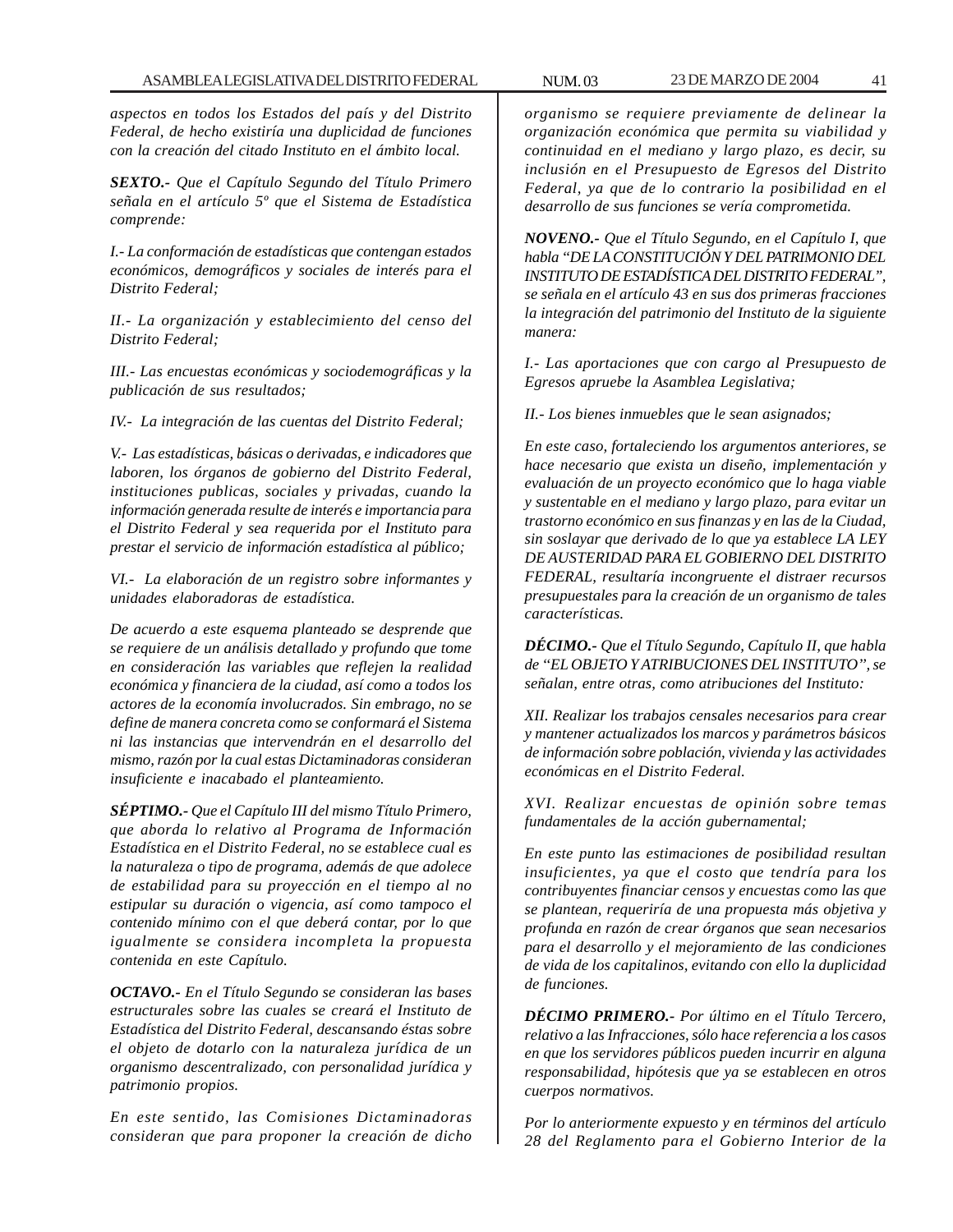*Asamblea Legislativa del Distrito Federal y 60 del Reglamento Interno de las Comisiones de la Asamblea Legislativa del Distrito Federal, que faculta a estas Comisiones Unidas de Población y Desarrollo y de Fomento Económico para aprobar, desechar o modificar la presente INICIATIVA DE LEY DE ESTADÍSTICA DEL DISTRITO FEDERAL, es de resolverse y se*

### *RESUELVE*

*ÚNICO. Las Comisiones Unidas de Población y Desarrollo y de Fomento Económico, después de haber realizado un análisis lógico y jurídico de la ''INICIATIVA DE LEY DE ESTADÍSTICA DEL DISTRITO FEDERAL'', la consideran inviable, por lo que con las facultades conferidas a éstas, se RESUELVE NO APROBAR Y POR LO TANTO DESECHAR LA PRESENTE INICIATIVA.*

*Firman por la Comisión de Población y Desarrollo las y los diputados: María Teresita de Jesús Aguilar Marmolejo, Presidente; Maricela Contreras Julián, Vicepresidenta; Rodolfo Francisco Covarrubias Gutiérrez, Secretario; así como los integrantes: Sofía Figueroa Torres y Julio Escamilla Salinas.*

*Firman por la Comisión de Fomento Económico las y los diputados: Francisco Agundis Arias, Presidente; María Araceli Vázquez Camacho, Secretaria; así como los integrantes: Emilio Fernández Allende y Julio Escamilla Salinas.*

**LA C. PRESIDENTA.-** Para fundamentar el dictamen se concede el uso de la tribuna por las Comisiones Unidas de Población y Desarrollo y de Fomento Económico, a la diputada María Teresita de Jesús Aguilar Marmolejo.

**LA C. DIPUTADA MARÍA TERESITA DE JESÚS AGUILAR MARMOLEJO.-** Buenas tardes, señora Presidenta.

Como se dispensa la lectura, solamente daré a unos cuantos considerandos para fundamentar el dictamen.

Uno de ellos es que la iniciativa en estudio comprende tres títulos, de los cuales en el primero, integrado por cinco capítulos, se determina principalmente los ámbitos de aplicación de la Ley y la integración, el sistema de información y estadística, que pretende organizar y sistematizar la actividad de estadística que se desarrolla en el Distrito Federal.

Así también la iniciativa plantea la creación del Instituto de Estadística del Distrito Federal, cuyo objetivo es promover, dirigir y coordinar la actividad estadística pública en el Distrito Federal. En este punto, cabe hacer mención que el Instituto Nacional de Estadística, Geografía e Informática tiene la misma función en el ámbito federal, por lo que aborda todo lo referente a dichos aspectos en todos los Estados del país y del Distrito Federal. De hecho existiría una duplicidad de funciones en la creación del citado Instituto en el ámbito local.

Otra de las consideraciones es que en el capítulo II del título primero, se señala en el artículo 5, que el sistema de estadística comprende la conformación de estadísticas que contengan estados económicos, demográficos y sociales de interés para el Distrito Federal, la organización y establecimiento del censo del Distrito Federal, las encuestas económicas y sociodemográficas y la publicación de sus resultados, la integración de las cuentas del Distrito Federal, las estadísticas básicas o derivadas e indicadores que elaboren los órganos de gobierno del Distrito Federal, instituciones públicas, sociales y privadas, cuando la información generada resulte de interés e importancia para el Distrito Federal y sea requerida por el instituto para prestar el servicio de información y estadística al público, y la elaboración de un registro sobre informantes y unidades elaboradoras de estadísticas.

De acuerdo a este esquema planteado, se desprende que se requiere de un análisis detallado y profundo, que tome en consideración las variables que reflejen la realidad económica y financiera de la ciudad, así como a todos los actores de la economía involucrados. Sin embargo, no se define de manera concreta cómo se conformará el sistema ni las instancias que intervendrán en el desarrollo del mismo, razón por la cual estas dictaminadoras consideran insuficiente e inacabado el planteamiento.

Otro de los considerandos es que en el capítulo del mismo título primero, que aborda a lo relativo al Programa de Información, Estadística en el Distrito Federal, no se establece cuál es la naturaleza o tipo de programa, además de que adolece de estabilidad para su proyección en el tiempo, al no estipular su duración o vigencia, así como tampoco el contenido mínimo con el que deberá contar por lo que igualmente se considera incompleta la propuesta contenida en este capítulo.

Otro considerando es que en el Título Segundo se consideran las bases estructurales sobre las cuales se creará el Instituto de Estadística del Distrito Federal, descansando éstas sobre el objeto de dotarlo con la naturaleza jurídica de un organismo descentralizado con personalidad jurídica y patrimonio propio.

En este sentido, las Comisiones Dictaminadoras consideran que para proponer la creación de dicho organismo, se requiere previamente delinear la organización económica que permita su viabilidad y continuidad en el mediano y largo plazo, es decir, su inclusión en el presupuesto de egresos del Distrito Federal, ya que de lo contrario, la posibilidad en el desarrollo de sus funciones se vería comprometida.

El último de los considerandos, es que en el Título Segundo, en el Capítulo I, que habla de la constitución y del patrimonio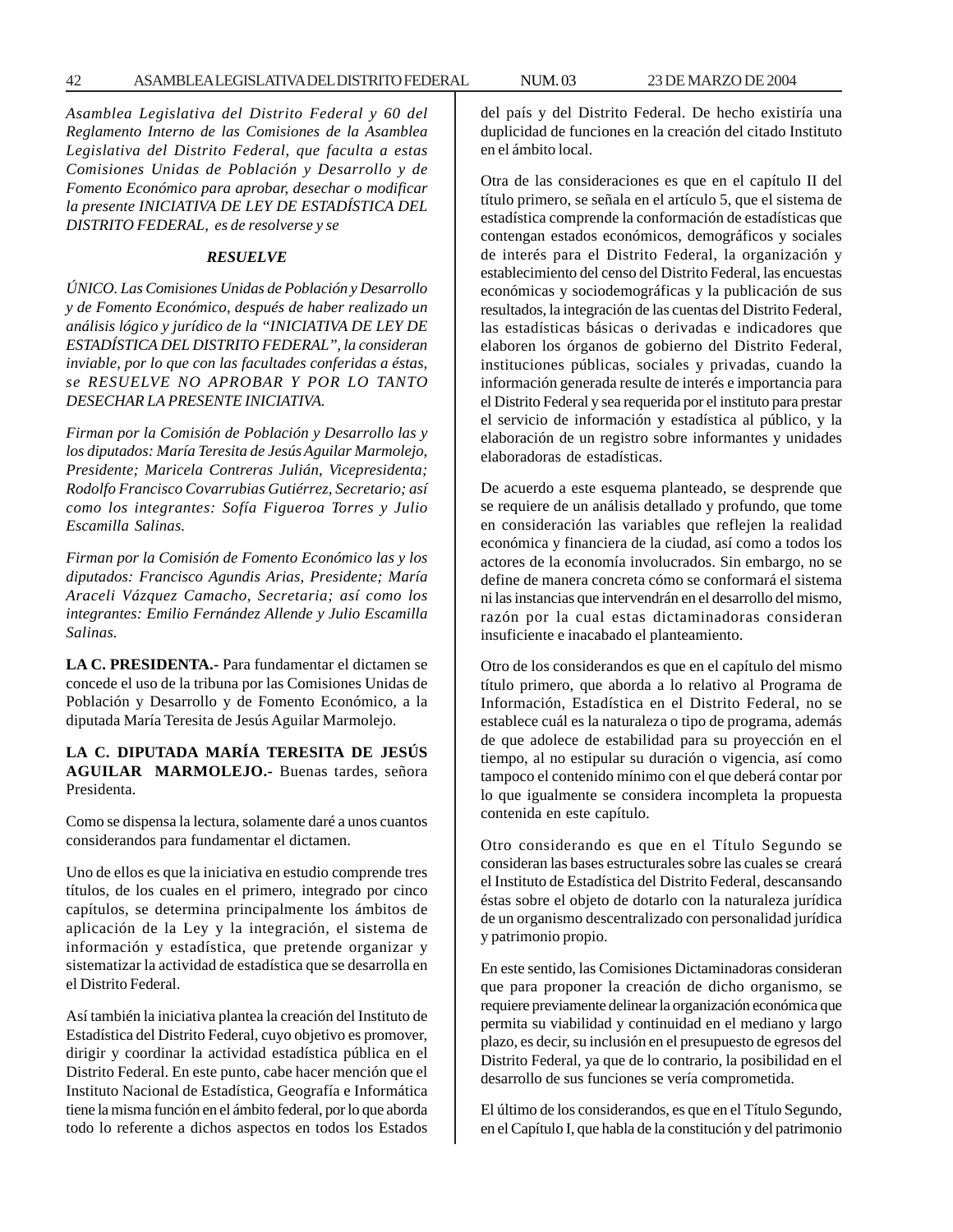del Instituto de Estadísticas del Distrito Federal, se señala en el artículo 43 en sus dos primeras fracciones la integración del patrimonio del Instituto de la siguiente manera:

Artículo 43.- El patrimonio del Instituto se integrará por:

I. Las aportaciones que con cargo al Presupuesto de Egresos apruebe la Asamblea Legislativa; y

II. Los bienes inmuebles que le sean asignados.

En este caso, fortaleciendo los argumentos anteriores, se hace necesario que exista un diseño, implementación y evaluación y un proyecto económico que lo haga viable y sustentable en el mediano y largo plazo para evitar un trastorno económico en sus finanzas y en las de la ciudad, sin soslayar que derivado de lo que ya establece la Ley de Austeridad para el Gobierno del Distrito Federal resulta bien congruente el distraer recursos presupuestales para la creación de un organismo de tales características.

Por tanto, ambas Comisiones resuelven:

Único.- Las Comisiones Unidas de Población y Desarrollo y de Fomento Económico, después de haber realizado un análisis lógico y jurídico de la iniciativa de estadística del Distrito Federal, la considera inviable, por lo que con las facultades conferidas a ésta, se resuelve no aprobar y por lo tanto desechar la presente iniciativa.

Es cuanto, señora Presidenta.

**LA C. PRESIDENTA.-** Gracias, diputada Aguilar Marmolejo. Está a discusión el dictamen. Se abre el registro de oradores. ¿Oradores en contra?

¿Alguna o algún diputado desea razonar su voto?

Proceda la secretaría a recoger la votación nominal del dictamen en lo general y en lo particular en un solo acto.

**EL C. SECRETARIO.-** Por instrucciones de la presidencia, se va a proceder a recoger la votación nominal del dictamen en un solo acto.

De conformidad con lo establecido por el artículo 128 del Reglamento para el Gobierno Interior de la Asamblea, se solicita a la Coordinación de Servicios Parlamentarios hacer el anuncio correspondiente, a efecto de que los diputados presentes puedan emitir su voto.

Se solicita a los diputados que al emitir su voto lo hagan en voz alta, diciendo su nombre y apellido, añadiendo la expresión ''en pro'', ''en contra'' o ''abstención''. El de la voz recogerá la votación. Comenzamos de derecha a izquierda.

## **(Votación Nominal)**

María Teresita Aguilar, a favor.

Jesús López, en pro. Mónica Serrano, en pro. Obdulio Ávila, en pro. Martha Delgado, en pro. Rafael Hernández, a favor. Emilio Fernández, en pro. Héctor Guijosa, en pro. Eduardo Malpica, en pro. Maricela Contreras Julián, a favor. Higinio Chávez, a favor. María de Lourdes Rojo e Incháustegui, en pro. Aleida Alavez, en pro. Francisco Chiguil, en pro. Lozano Lozano, en pro. Adrián Pedroso Castillo, en pro. Araceli Vázquez, en pro. Alfredo Hernández Raigosa, a favor. Lujano Nicolás, a favor. Benjamín Muciño, a favor. Gabriela González, en pro. Gabriela Cuevas, en pro. Irma Islas, en pro. Jorge Lara, en pro. José Espina, en pro. Julio César Moreno, a favor. Alejandra Barrales, en pro. Lorena Villavicencio, a favor. Alberto Trejo Villafuerte, en pro. Lourdes Alonso, a favor. Silvia Oliva Fragoso, a favor. Miguel Angel Solares Chávez, a favor. Elio Bejarano, en pro.

Rodrigo Chávez Contreras, a favor.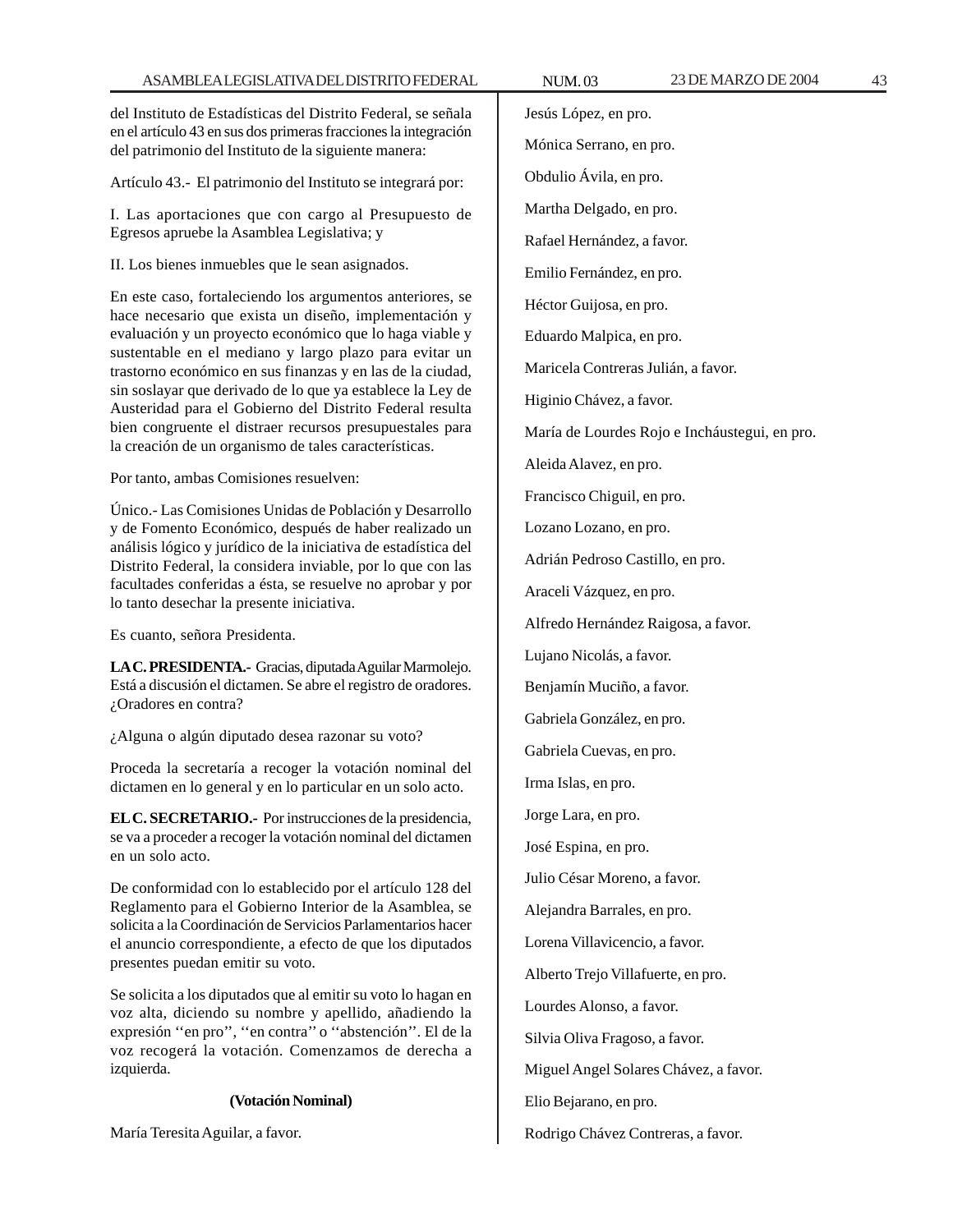*DE LAS FORMAS DE CONVIVENCIA HUMANA, solicitada por la LVI Legislatura del Honorable Congreso*

*del Estado de Jalisco.*

| María Elena Torres, en pro.                                                                                                                     | Estudios Legislativos y Prácticas Parlamentarias al<br>comunicado de la LVI Legislatura del honorable Congreso<br>del Estado de Jalisco mediante el cual se solicita la Adhesión                                   |  |
|-------------------------------------------------------------------------------------------------------------------------------------------------|--------------------------------------------------------------------------------------------------------------------------------------------------------------------------------------------------------------------|--|
| Carlos Alberto Flores, a favor.                                                                                                                 |                                                                                                                                                                                                                    |  |
| José Antonio Arévalo, a favor.                                                                                                                  | de esta Asamblea Legislativa a vigilar la programación de<br>la Televisión Abierta y Privada con la finalidad de que ésta                                                                                          |  |
| Arturo Escobar, a favor.                                                                                                                        | cumpla con su función social de contribuir al Fortalecimiento                                                                                                                                                      |  |
| Aguilar Álvarez, abstención.                                                                                                                    | Nacional y el Mejoramiento de las formas de Convivencia<br>Humanas.                                                                                                                                                |  |
| Jorge García Rodríguez, abstención.                                                                                                             | En virtud de que el dictamen fue distribuido entre las                                                                                                                                                             |  |
| Gutiérrez de la Torre, abstención.                                                                                                              | diputadas y diputados en términos de lo dispuesto por el<br>artículo 115 del Reglamento para el Gobierno Interior de la                                                                                            |  |
| Mauricio López, abstención.                                                                                                                     | Asamblea Legislativa del Distrito Federal, proceda la                                                                                                                                                              |  |
| Gerardo Villanueva, a favor.                                                                                                                    | secretaría a consultar a la Asamblea en votación económica,<br>si se dispensa la lectura del mismo y se somete a discusión<br>de inmediato.                                                                        |  |
| Efraín Morales, a favor.                                                                                                                        |                                                                                                                                                                                                                    |  |
| Rigoberto Nieto, a favor.                                                                                                                       | EL C. SECRETARIO.- Por instrucciones de la Presidenta y<br>en votación económica, se consulta a la Asamblea si es de<br>dispensarse la lectura del dictamen de referencia y se somete<br>a discusión de inmediato. |  |
| Juventino Rodríguez, a favor.                                                                                                                   |                                                                                                                                                                                                                    |  |
| Guadalupe Ocampo, a favor.                                                                                                                      |                                                                                                                                                                                                                    |  |
| Víctor Varela, en pro.                                                                                                                          | Los que estén por la afirmativa, sírvanse manifestarlo<br>poniéndose de pie.                                                                                                                                       |  |
| Alfredo Carrasco, a favor.                                                                                                                      | Los que estén por la negativa, sírvanse manifestarlo                                                                                                                                                               |  |
| Pablo Trejo Pérez, en pro.                                                                                                                      | poniéndose de pie.                                                                                                                                                                                                 |  |
| Rodolfo Covarrubias, a favor.                                                                                                                   | Dispensada la lectura, diputada Presidenta.                                                                                                                                                                        |  |
| Julio Escamilla, a favor.                                                                                                                       | COMISIÓN DE ESTUDIOS LEGISLATIVOS Y PRÁCTICAS<br>PARLAMENTARIAS                                                                                                                                                    |  |
| EL C. SECRETARIO. - ¿Faltó alguna o algún diputado de<br>emitir su voto?                                                                        | DICTAMEN AL COMUNICADO DE LA LVI DEL                                                                                                                                                                               |  |
| Sofía Figueroa, en pro.                                                                                                                         | HONORABLE CONGRESO DEL ESTADO DE                                                                                                                                                                                   |  |
| EL C. SECRETARIO.- Se va a proceder a recoger la                                                                                                | JALISCO, MEDIANTE EL CUAL SE SOLICITA LA<br>ADHESIÓN DE ESTA ASAMBLEA LEGISLATIVA A                                                                                                                                |  |
| votación de la Mesa Directiva.                                                                                                                  | VIGILAR LA PROGRAMACIÓN DE LA TELEVISIÓN<br>ABIERTA Y PRIVADA, CON LA FINALIDAD DE QUE                                                                                                                             |  |
| José Jiménez, en pro.                                                                                                                           | ESTA CUMPLA CON SU FUNCIÓN SOCIAL DE                                                                                                                                                                               |  |
| Mariana Gómez del Campo, en pro.                                                                                                                | CONTRIBUIR AL FORTALECIMIENTO DE LA<br>INTEGRACIÓN NACIONAL Y EL MEJORAMIENTO                                                                                                                                      |  |
| José Medel Ibarra, a favor.                                                                                                                     | DE LAS FORMAS DE CONVIVENCIA HUMANA.                                                                                                                                                                               |  |
| Juan Antonio Arévalo López, en pro.                                                                                                             | A la Comisión de Estudios Legislativos y Prácticas<br>Parlamentarias fue turnado para su análisis y resolución<br>del COMUNICADO DE LA LVI DEL HONORABLE                                                           |  |
| Sara Figueroa, en pro.                                                                                                                          |                                                                                                                                                                                                                    |  |
| González Maltos, a favor.                                                                                                                       | CONGRESO DEL ESTADO DE JALISCO, MEDIANTE<br>EL CUAL SE SOLICITA LA ADHESIÓN DE ESTA                                                                                                                                |  |
| EL C. SECRETARIO.- Diputada Presidenta, el resultado de<br>la votación es el siguiente: 55 votos a favor, 0 votos en<br>contra, 4 abstenciones. | ASAMBLEA LEGISLATIVA A VIGILAR LA<br>PROGRAMACIÓN DE LA TELEVISIÓN ABIERTA Y<br>PRIVADA, CON LA FINALIDAD DE QUE ÉSTA<br>CUMPLA CON SU FUNCIÓN SOCIAL DE                                                           |  |
| LA C. PRESIDENTA.- En consecuencia se aprueba el<br>dictamen que presentan las Comisiones Unidas de Población                                   | CONTRIBUIR AL FORTALECIMIENTO DE LA<br>INTEGRACIÓN NACIONAL Y EL MEJORAMIENTO                                                                                                                                      |  |

y Desarrollo y de Fomento Económico en sus términos.

El siguiente punto del orden del día es la discusión y en su caso aprobación del dictamen que presenta la Comisión de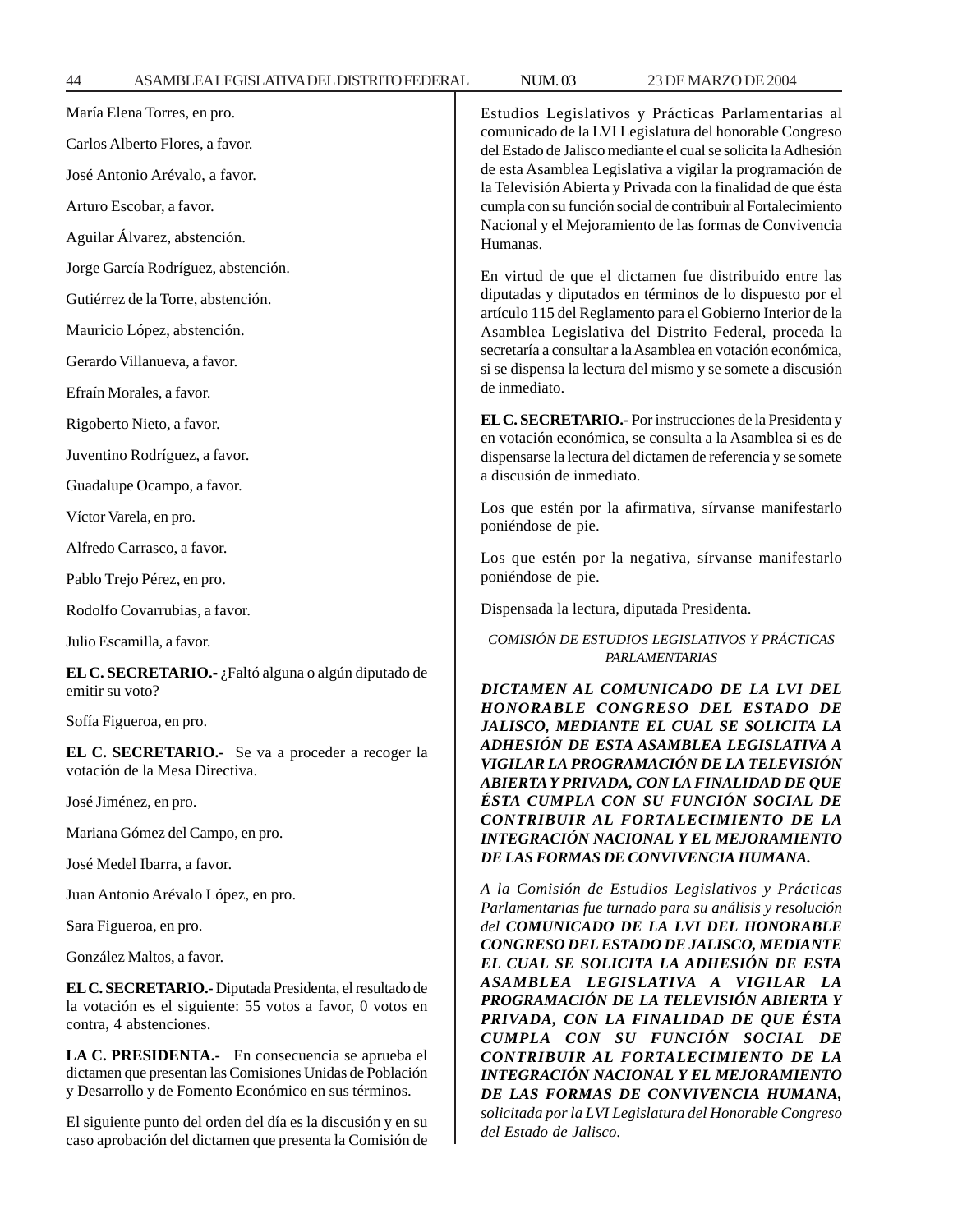*Con fundamento en los artículos 59, 60 fracción II, 61, 62 fracción I, 63 y 64 de la Ley Orgánica de la Asamblea Legislativa del Distrito Federal; 1, 32, 33 y 34 del Reglamento para el Gobierno Interior de la Asamblea Legislativa del Distrito Federal, esta Comisión se abocó al estudio del COMUNICADO DE LA LVI DEL HONORABLE CONGRESO DEL ESTADO DE JALISCO, MEDIANTE EL CUAL SE SOLICITA LA ADHESIÓN DE ESTA ASAMBLEA LEGISLATIVA A VIGILAR LA PROGRAMACIÓN DE LA TELEVISIÓN ABIERTA Y PRIVADA, CON LA FINALIDAD DE QUE ÉSTA CUMPLA CON SU FUNCIÓN SOCIAL DE CONTRIBUIR AL FORTALECIMIENTO DE LA INTEGRACIÓN NACIONAL Y EL MEJORAMIENTO DE LAS FORMAS DE CONVIVENCIA HUMANA.*

*Por lo anteriormente expuesto y fundado, esta Comisión de Estudios Legislativos y Prácticas Parlamentarias, somete al pleno de esta Asamblea Legislativa del Distrito Federal el presente Dictamen, conforme a los siguientes:*

### *A N T E C E D E N T E S*

*1.- En sesión ordinaria del pleno de esta H. Asamblea Legislativa del Distrito Federal, III Legislatura, celebrada el día 30 de octubre del año 2003, se presentó el COMUNICADO DE LA LVI DEL HONORABLE CONGRESO DEL ESTADO DE JALISCO, MEDIANTE EL CUAL SE SOLICITA LA ADHESIÓN DE ESTA ASAMBLEA LEGISLATIVA A VIGILAR LA PROGRAMACIÓN DE LA TELEVISIÓN ABIERTA Y PRIVADA, CON LA FINALIDAD DE QUE ÉSTA CUMPLA CON SU FUNCIÓN SOCIAL DE CONTRIBUIR AL FORTALECIMIENTO DE LA INTEGRACIÓN NACIONAL Y EL MEJORAMIENTO DE LAS FORMAS DE CONVIVENCIA HUMANA, solicitada por la LVI Legislatura del Honorable Congreso del Estado de Jalisco.*

*2.- Por instrucción de la Presidencia de la Mesa Directiva de la H. Asamblea Legislativa del Distrito Federal, III Legislatura, fue turnado el comunicado indicado a la Comisión de Estudios Legislativos y Prácticas Parlamentarias, con fecha 9 diciembre del año 2003, recibida el mismo día, mes y año, a fin de que con fundamento en el artículo 32 del Reglamento para el Gobierno Interior de la Asamblea Legislativa del Distrito Federal, se procediera a la elaboración del Dictamen correspondiente.*

*3.- Para cumplir con lo dispuesto en el artículo 32 del Reglamento para el Gobierno Interior de la Asamblea Legislativa del Distrito Federal, la Comisión de Estudios Legislativos y Prácticas Parlamentarias, se reunió el 19 de enero del 2004, para dictaminar el Comunicado presentado, con el fin de someterlo a la consideración del pleno de esta H. Asamblea Legislativa bajo los siguientes:*

### *C O N S I D E R A N D O S*

*PRIMERO.- Que esta Comisión es competente para conocer COMUNICADO DE LA LVI DEL HONORABLE CONGRESO DEL ESTADO DE JALISCO, MEDIANTE EL CUAL SE SOLICITA LA ADHESIÓN DE ESTA ASAMBLEA LEGISLATIVA A VIGILAR LA PROGRAMACIÓN DE LA TELEVISIÓN ABIERTA Y PRIVADA, CON LA FINALIDAD DE QUE ÉSTA CUMPLA CON SU FUNCIÓN SOCIAL DE CONTRIBUIR AL FORTALECIMIENTO DE LA INTEGRACIÓN NACIONAL Y EL MEJORAMIENTO DE LAS FORMAS DE CONVIVENCIA HUMANA, solicitada por la LVI Legislatura del Honorable Congreso del Estado de Jalisco. Lo anterior, de conformidad con lo dispuesto en los artículos 59, 60 fracción II, 61, 62 y 64 de la Ley Orgánica de la Asamblea Legislativa del Distrito Federal; 32 y 33 del Reglamento para el Gobierno Interior de la Asamblea Legislativa del Distrito Federal.*

*SEGUNDO.- Que en los considerandos del Comunicado objeto del presente dictamen se señala que los medios de comunicación han tenido una importante participación en la integración familiar y la convivencia humana, aportando para ello las buenas costumbres, las tradiciones y los principios fundamentales a los valores universales. Sin embargo, es innegable que la televisión abierta como privada ha perdido de vista en gran parte de su programación, la función social de contribuir al fortalecimiento de la integración nacional y el mejoramiento de las formas de convivencia humana, dejando de lado la clasificación de los programas, el cuidado de los temas y los horarios de las transmisiones de los programas.*

*TERCERO.- Que de conformidad con lo establecido por el artículo 5 fracciones I y II de la Ley de Radio y Televisión, la radio y la televisión deben procurar a través de sus transmisiones afirmar el respeto a los principios de la moral social, la dignidad humana y los vínculos familiares, así como evitar influencias nocivas o perturbadoras al desarrollo armónico de la niñez y la juventud.*

*CUARTO.- Que el 81% de los padres de familia manifiestan que la crisis de valores está relacionada con el papel que desempeñan los medios de comunicación. Por su parte, el 22.5% de los niños manifiestan que practican lo que ven en la televisión, 37.5% ha realizado actos violentos imitando las escenas del cine y la televisión y otro 40% le da mucha importancia a lo que ha visto en el cine y la televisión.*

*QUINTO.- Que en virtud de tales consideraciones el Congreso del Estado de Jalisco emitió un acuerdo económico en el cual se acordó girar oficios a los titulares de las Secretarías de Gobernación, Comunicaciones y*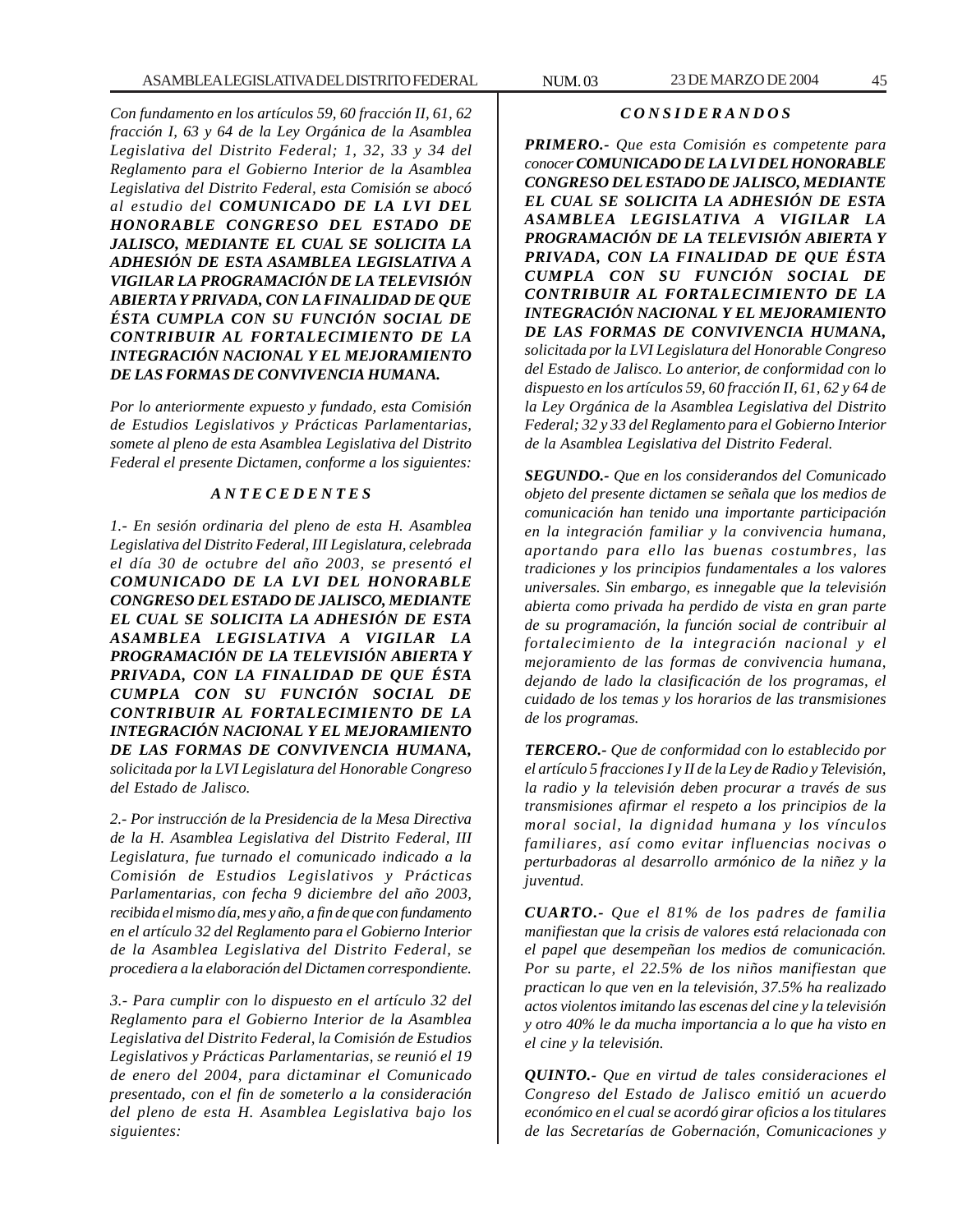*Transportes, Educación Pública y Salud, solicitándoles lleven acabo en el ámbito de su competencia y de conformidad con lo establecido por la Ley Federal de Radio y Televisión, las medidas que consideren necesarias para vigilar la programación de la televisión con la finalidad de que ésta cumpla con su función social de contribuir al fortalecimiento de la integración nacional y el mejoramiento de las formas de convivencia humana. De igual manera se les solicitó a las legislaturas locales de la República Mexicana y al Congreso de la Unión para que se unan al llamado.*

*SEXTO.- Que esta Asamblea Legislativa, III Legislatura comparte la inquietud del Congreso del Estado de Jalisco de la importancia de que las radiodifusoras y televisoras cumplan con lo dispuesto por el artículo 5 de la Ley Federal de Radio y Televisión.*

*Por lo anteriormente expuesto y fundado y en términos del artículo 32 del Reglamento para el Gobierno Interior de la Asamblea Legislativa del Distrito Federal, así como con lo solicitado, la Comisión de Estudios Legislativos y Prácticas Parlamentarias, considera que es de resolverse y se:*

#### *DICTAMEN*

*PRIMERO.- Que esta Asamblea Legislativa se adhiere al COMUNICADO DE LA LVI DEL HONORABLE CONGRESO DEL ESTADO DE JALISCO, MEDIANTE EL CUAL SE SOLICITA LA ADHESIÓN DE ESTA ASAMBLEA LEGISLATIVA A VIGILAR LA PROGRAMACIÓN DE LA TELEVISIÓN ABIERTA Y PRIVADA, CON LA FINALIDAD DE QUE ÉSTA CUMPLA CON SU FUNCIÓN SOCIAL DE CONTRIBUIR AL FORTALECIMIENTO DE LA INTEGRACIÓN NACIONAL Y EL MEJORAMIENTO DE LAS FORMAS DE CONVIVENCIA HUMANA, solicitada por la LVI Legislatura del Honorable Congreso del Estado de Jalisco.*

*SEGUNDO.- Se exhorta a las televisoras, radiodifusoras, productores, anunciantes y patrocinadores para que impulsen una mejor calidad de la programación televisiva y de radio de conformidad con lo establecido por el artículo 5 fracciones I y II de la Ley Federal de Radio y Televisión.*

*Firman por la Comisión de Estudios Legislativos y Prácticas Parlamentarias las y los diputados: Obdulio Ávila Mayo, Presidente; Silvia Oliva Fragoso, Vicepresidente; así como los integrantes: Jorge Alberto Lara Rivera, José Guadalupe Jiménez Magaña, Lorena Villavicencio Ayala y Héctor Mauricio López Velázquez.*

**LA C. PRESIDENTA.-** Para fundamentar el dictamen, se concede el uso de la tribuna al diputado Obdulio Ávila Mayo por la Comisión de Estudios Legislativos y Prácticas Parlamentarias.

**EL C. DIPUTADO OBDULIO ÁVILA MAYO.-** Con su venia, diputada Presidenta.

En términos de lo dispuesto por el artículo 117 fracción I del Reglamento para el Gobierno Interior de la Asamblea Legislativa del Distrito Federal, vengo en nombre de la Comisión dictaminadora a fundar y motivar el dictamen con proyecto de resolución del comunicado de la LVI Legislatura del honorable Congreso del Estado de Jalisco, mediante el cual se solicita la adhesión de esta Asamblea Legislativa a vigilar la programación de la televisión abierta y privada con la finalidad de que ésta cumpla con su función social de contribuir al fortalecimiento de la integración nacional y el mejoramiento de las formas de convivencia humana al tenor de los siguientes elementos.

1.- Que los medios de comunicación han tenido una importante participación en la integración familiar y la convivencia humana, aportando para ella las buenas costumbres, las tradiciones y los principios fundamentales a los valores universales. Sin embargo, es innegable que la televisión abierta como privada ha perdido de vista en gran parte de su programación, la función social de contribuir al fortalecimiento de la integración nacional y el mejoramiento de las formas de convivencia humana, dejando de lado la clasificación de los programas, el cuidado de los temas y los horarios de las transmisiones de los programas.

2.- Que de conformidad con lo establecido por el artículo 5 fracciones I y II de la Ley Federal de Radio y Televisión, la radio y televisión deben procurar a través de sus transmisiones a afirmar el respeto a los principios de la moral social, la dignidad humana y los vínculos familiares, así como evitar influencias nocivas o perturbadoras al desarrollo armónico de la niñez y de la juventud.

3.- Que en virtud de tales consideraciones el Congreso del Estado de Jalisco emitió un acuerdo económico en el cual se acordó girar oficios a los titulares de las secretarías de Gobernación, Comunicaciones y Transportes, Educación Pública, y Salud, solicitándoles lleven a cabo en el ámbito de su competencia y de conformidad con lo establecido por la ley referida, las medidas que consideren necesarias para vigilar la programación de la televisión, con la finalidad de que ésta cumpla con su función social de contribuir al fortalecimiento de la integración nacional y el mejoramiento de las formas de convivencia humana.

De igual manera, le solicitó a las Legislaturas Locales de la República Mexicana y al Congreso de la Unión para que se unan al llamado.

4.- Que los integrantes de la Comisión de Estudios Legislativos y Prácticas Parlamentarias III Legislatura, coincidió con el comunicado enviado por el Congreso del estado de Jalisco, de la importancia de que las radiodifusoras y televisoras cumplan con lo dispuesto por el artículo 5 de la ley de marras.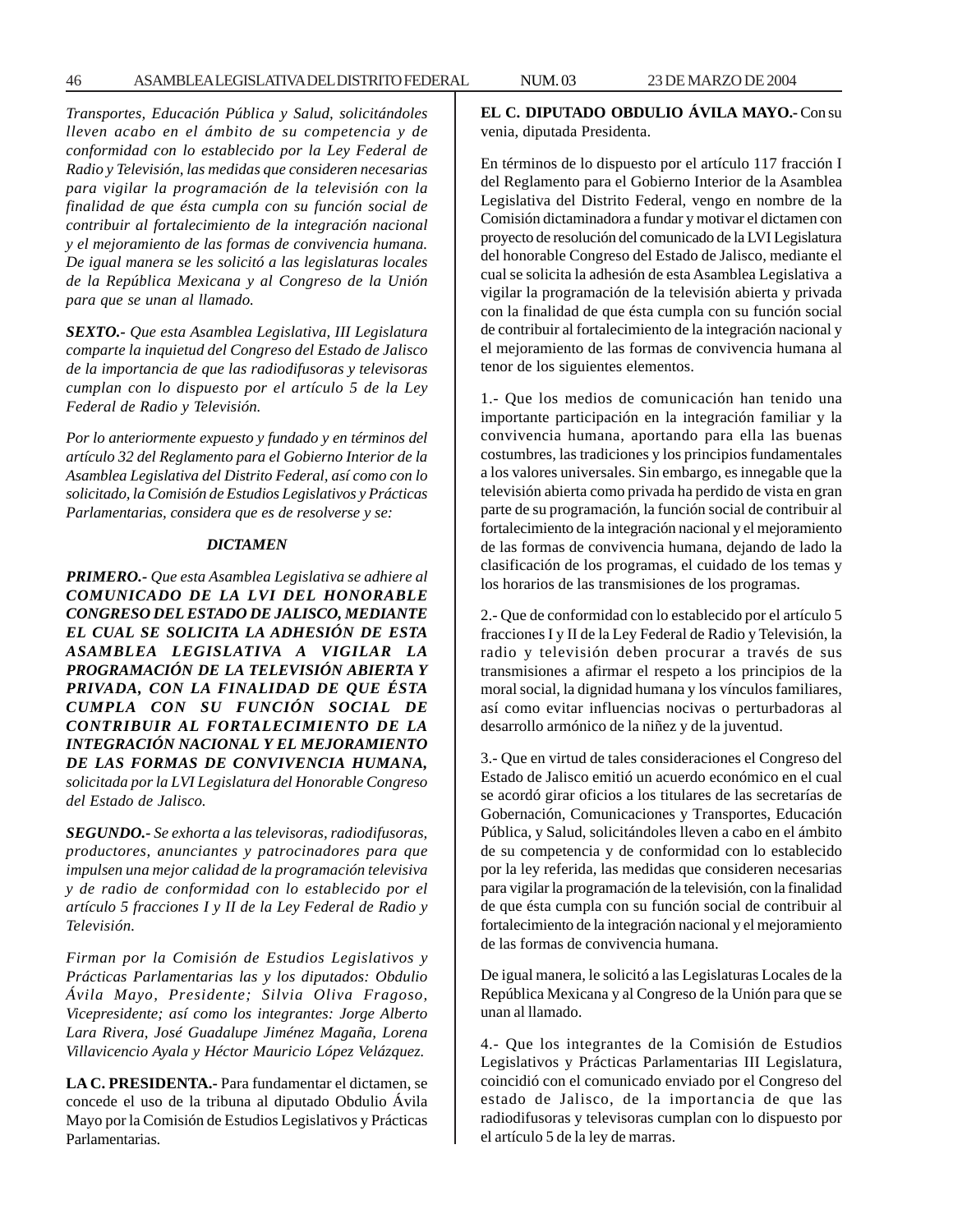Por tales razones y de acuerdo a los usos y prácticas parlamentarias, la Comisión de Estudios Legislativos y Prácticas Parlamentarias aprobó la adhesión al comunicado de la Quincuagésima Sexta Legislatura del honorable Congreso del estado de Jalisco, mediante el cual se solicita la adhesión de esta Asamblea Legislativa a vigilar la programación de la televisión abierta y privada, con la finalidad de que ésta cumpla con su función social de contribuir al fortalecimiento y la integración nacional, y al mejoramiento de las formas de convivencia humana. Lo sometemos a consideración de este Pleno solicitando el voto a favor de los diputados y diputadas presentes.

Es cuanto.

**LA C. PRESIDENTA.-** Gracias, diputado Obdulio Ávila. Está a discusión el dictamen. Se abre el registro de oradores. ¿Oradores en contra?

¿Alguna o algún diputado desea razonar su voto?

Proceda la secretaría a recoger la votación nominal del dictamen en lo general y en lo particular en un solo acto.

**EL C. SECRETARIO.-** Por instrucciones de la presidencia, se va proceder a recoger la votación nominal del dictamen en un solo acto.

De conformidad con lo establecido por el artículo 128 del Reglamento para el Gobierno Interior de la Asamblea, se solicita a la Coordinación de Servicios Parlamentarios hacer el anuncio correspondiente a efecto de que los diputados presentes puedan emitir su voto.

Se solicita a los diputados que al emitir su voto lo hagan en voz alta diciendo su nombre y apellido, añadiendo la expresión ''en pro'', ''en contra'' o ''abstención''. El de la voz recogerá la votación. Comenzamos de derecha a izquierda.

### **(Votación Nominal)**

María Teresita Aguilar, a favor.

Jesús López, en pro.

Mónica Serrano, en pro.

Obdulio Ávila, en pro

Martha Delgado, en pro.

Rafael Hernández, a favor.

Emilio Fernández, en pro.

Héctor Guijosa, en pro.

Eduardo Malpica, en pro.

Maricela Contreras Julián, a favor.

Higinio Chávez, a favor. Aleida Alavez, en pro. Francisco Chiguil, en pro. Lozano Lozano, en pro. Adrián Pedroso Castillo, en pro. Araceli Vázquez, en pro. Alfredo Hernández Raigosa, a favor. Lujano Nicolás, a favor. Benjamín Muciño, a favor. Gabriela González, en pro. Gabriela Cuevas, en pro. Sofía Figueroa, en pro. Irma Islas, en pro. Jorge Lara, a favor. José Espina, en pro. Carlos Alberto Flores, a favor. Alejandra Barrales, en pro. Lorena Villavicencio, a favor. Alberto Trejo Villafuerte, en pro. Silvia Oliva Fragoso, en pro. Miguel Angel Solares Chávez, a favor. Elio Bejarano, en pro. Rodrigo Chávez Contreras, a favor. Lourdes Alonso, a favor. María Elena Torres, en pro. José Antonio Arévalo, a favor. Arturo Escobar, a favor. Bernardo de la Garza, en pro. Jorge García Rodríguez, en pro. Gutiérrez de la Torre, a favor. Mauricio López, a favor. Gerardo Villanueva, a favor.

Efraín Morales, a favor.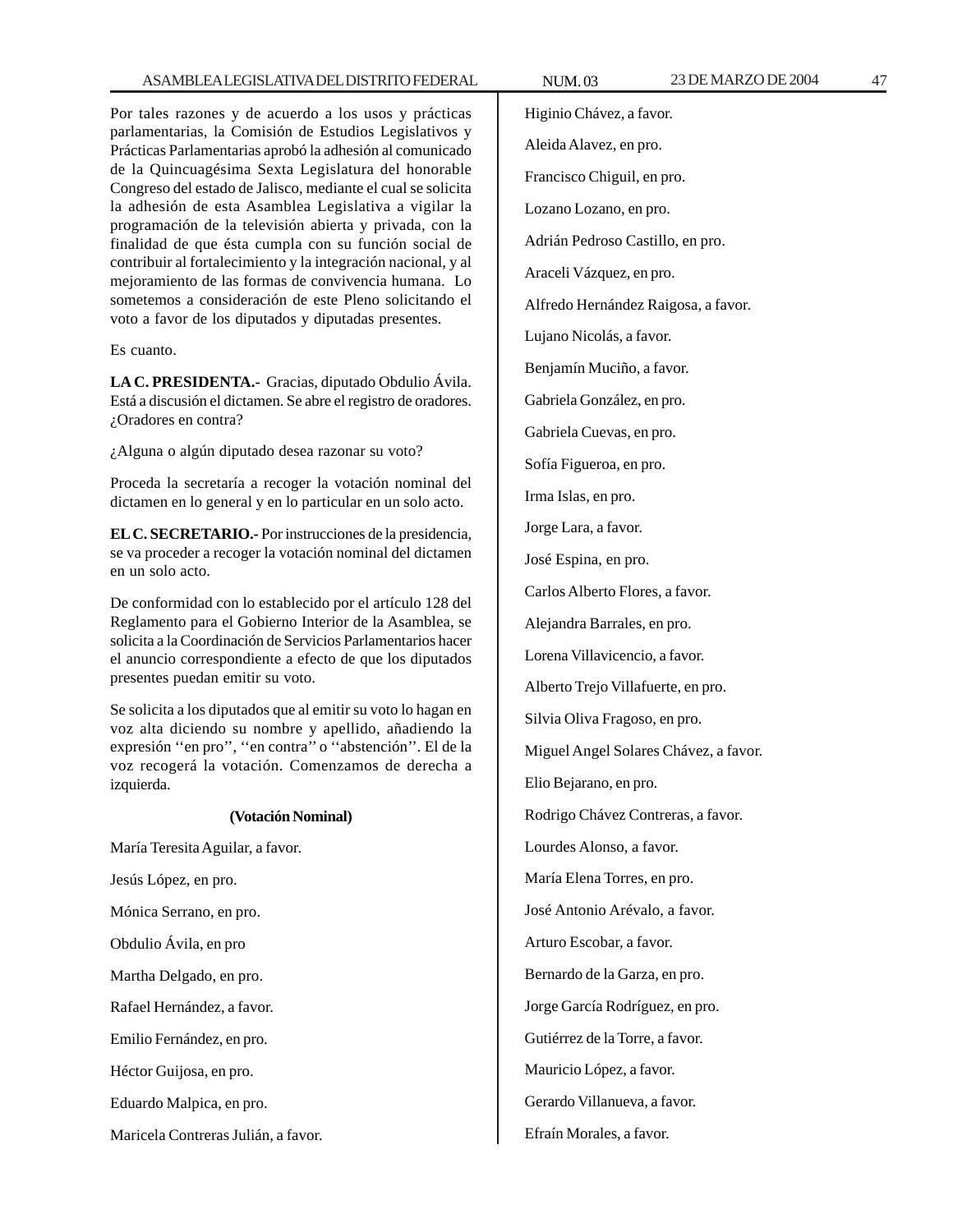| 48                                                                                                                                                     | ASAMBLEALEGISLATIVADELDISTRITOFEDERAL                                                                                                                                                                                                                                                                                                                                          | <b>NUM.03</b>                                                                                                                                                                                                                                                                                                                                                                                 | 23 DE MARZO DE 2004                                                                                                                                                                                               |
|--------------------------------------------------------------------------------------------------------------------------------------------------------|--------------------------------------------------------------------------------------------------------------------------------------------------------------------------------------------------------------------------------------------------------------------------------------------------------------------------------------------------------------------------------|-----------------------------------------------------------------------------------------------------------------------------------------------------------------------------------------------------------------------------------------------------------------------------------------------------------------------------------------------------------------------------------------------|-------------------------------------------------------------------------------------------------------------------------------------------------------------------------------------------------------------------|
| Rigoberto Nieto, a favor.<br>Julio César Moreno, a favor.<br>artículo 115 del Reglamento para el Gobierno Interior de la<br>Guadalupe Ocampo, a favor. |                                                                                                                                                                                                                                                                                                                                                                                | En virtud de que el dictamen fue distribuido entre las                                                                                                                                                                                                                                                                                                                                        |                                                                                                                                                                                                                   |
|                                                                                                                                                        |                                                                                                                                                                                                                                                                                                                                                                                | diputadas y diputados en términos de lo dispuesto por el                                                                                                                                                                                                                                                                                                                                      |                                                                                                                                                                                                                   |
|                                                                                                                                                        |                                                                                                                                                                                                                                                                                                                                                                                | Asamblea Legislativa del Distrito Federal, proceda la<br>secretaría a consultar a la Asamblea en votación económica,                                                                                                                                                                                                                                                                          |                                                                                                                                                                                                                   |
|                                                                                                                                                        | Víctor Varela, en pro.                                                                                                                                                                                                                                                                                                                                                         |                                                                                                                                                                                                                                                                                                                                                                                               | si se dispensa la lectura del mismo y se somete a discusión                                                                                                                                                       |
|                                                                                                                                                        | Alfredo Carrasco, a favor.                                                                                                                                                                                                                                                                                                                                                     | de inmediato.                                                                                                                                                                                                                                                                                                                                                                                 |                                                                                                                                                                                                                   |
| Pablo Trejo Pérez, en pro.                                                                                                                             |                                                                                                                                                                                                                                                                                                                                                                                | EL C. SECRETARIO.- Por instrucciones de la presidencia<br>y en votación económica, se consulta a la Asamblea si es                                                                                                                                                                                                                                                                            |                                                                                                                                                                                                                   |
|                                                                                                                                                        | Rodolfo Covarrubias, a favor.                                                                                                                                                                                                                                                                                                                                                  | de dispensarse la lectura del dictamen de referencia y se<br>somete a discusión de inmediato.<br>Los que estén por la afirmativa, sírvanse manifestarlo                                                                                                                                                                                                                                       |                                                                                                                                                                                                                   |
|                                                                                                                                                        | Julio Escamilla, a favor.                                                                                                                                                                                                                                                                                                                                                      |                                                                                                                                                                                                                                                                                                                                                                                               |                                                                                                                                                                                                                   |
| emitir su voto?.                                                                                                                                       | EL C. SECRETARIO.- ¿Faltó alguna o algún diputado de                                                                                                                                                                                                                                                                                                                           | poniéndose de pie.                                                                                                                                                                                                                                                                                                                                                                            |                                                                                                                                                                                                                   |
|                                                                                                                                                        | Se va a proceder a recoger la votación de la Mesas Directiva.                                                                                                                                                                                                                                                                                                                  | Los que estén por la negativa, sírvanse manifestarlo<br>poniéndose de pie.                                                                                                                                                                                                                                                                                                                    |                                                                                                                                                                                                                   |
|                                                                                                                                                        | José Jiménez, en pro.                                                                                                                                                                                                                                                                                                                                                          | Dispensada la lectura, diputada Presidenta.                                                                                                                                                                                                                                                                                                                                                   |                                                                                                                                                                                                                   |
|                                                                                                                                                        | Mariana Gómez del Campo, en pro.                                                                                                                                                                                                                                                                                                                                               |                                                                                                                                                                                                                                                                                                                                                                                               | COMISIÓN DE ESTUDIOS LEGISLATIVOS Y                                                                                                                                                                               |
|                                                                                                                                                        | José Medel Ibarra, a favor.                                                                                                                                                                                                                                                                                                                                                    |                                                                                                                                                                                                                                                                                                                                                                                               | PRÁCTICAS PARLAMENTARIAS                                                                                                                                                                                          |
|                                                                                                                                                        | Juan Antonio Arévalo López, en pro.                                                                                                                                                                                                                                                                                                                                            | DICTAMEN A LA PROPUESTA CON PUNTO DE<br>ACUERDO PARA SOLICITAR A LA SECRETARÍA DE<br>RELACIONES EXTERIORES PARA QUE, DE SER<br>POSIBLE, PUEDA PROPORCIONAR UN INFORME<br>DETALLADO DE LOS GASTOS EXCESIVOS EN LA<br>ADQUISICIÓN DE SEIS COLCHONES Y SIETE<br>ALMOHADAS POR UNOS 131,000.00 PESOS,<br>ADEMÁS DE UNA CASA CON VALOR DE 1,168,500.00<br>EUROS (MÁS DE 16,382,000.00 PESOS) ENTRE |                                                                                                                                                                                                                   |
|                                                                                                                                                        | Sara Figueroa, en pro.                                                                                                                                                                                                                                                                                                                                                         |                                                                                                                                                                                                                                                                                                                                                                                               |                                                                                                                                                                                                                   |
|                                                                                                                                                        | González Maltos, en pro.                                                                                                                                                                                                                                                                                                                                                       |                                                                                                                                                                                                                                                                                                                                                                                               |                                                                                                                                                                                                                   |
|                                                                                                                                                        | EL C. SECRETARIO.- Diputada Presidenta, el resultado<br>de la votación es el siguiente: 57 votos a favor, 0 votos en<br>contra, 0 abstenciones.                                                                                                                                                                                                                                |                                                                                                                                                                                                                                                                                                                                                                                               |                                                                                                                                                                                                                   |
|                                                                                                                                                        | Cumplida su instrucción.                                                                                                                                                                                                                                                                                                                                                       |                                                                                                                                                                                                                                                                                                                                                                                               | OTROS, QUE REALIZÓ EN LOS ÚLTIMOS SEIS<br>MESES EL REPRESENTANTE DE MÉXICO ANTE LA                                                                                                                                |
|                                                                                                                                                        | LA C. PRESIDENTA.- En consecuencia, se aprueba el<br>dictamen que presenta la Comisión de Estudios Legislativos<br>y Prácticas Parlamentarias.                                                                                                                                                                                                                                 | ORGANIZACIÓN PARA LA COOPERACIÓN Y EL<br>DESARROLLO ECONÓMICO, CARLOS FLORES<br>ALCOCER, CON EL FIN DE IMPEDIR EL MAL<br>MANEJO DEL ERARIO PÚBLICO POR ALTOS                                                                                                                                                                                                                                  |                                                                                                                                                                                                                   |
| Jalisco.                                                                                                                                               | Hágase del conocimiento de los diputados integrantes de<br>la LVI Legislatura del Honorable Congreso del Estado de                                                                                                                                                                                                                                                             | <b>FUNCIONARIOS.</b>                                                                                                                                                                                                                                                                                                                                                                          | A la Comisión de Estudios Legislativos y Prácticas<br>Parlamentarias fue turnado para su análisis y dictamen                                                                                                      |
| instrumentación.                                                                                                                                       | Remítase a la Comisión de Gobierno para su                                                                                                                                                                                                                                                                                                                                     |                                                                                                                                                                                                                                                                                                                                                                                               | de LA PROPUESTA CON PUNTO DE ACUERDO PARA<br>SOLICITAR A LA SECRETARÍA DE RELACIONES<br>EXTERIORES PARA QUE, DE SER POSIBLE, PUEDA                                                                                |
|                                                                                                                                                        | Como siguiente punto del orden del día se encuentra enlistado<br>la discusión y en su caso aprobación del dictamen que<br>presenta la Comisión de Estudios Legislativos y Prácticas<br>Parlamentarias a la propuesta con Punto de Acuerdo para<br>solicitar a la Secretaría de Relaciones Exteriores un informe<br>detallado de los Gastos Excesivos en la adquisición de seis |                                                                                                                                                                                                                                                                                                                                                                                               | PROPORCIONAR UN INFORME DETALLADO DE<br>LOS GASTOS EXCESIVOS EN LA ADQUISICIÓN DE<br>SEIS COLCHONES Y SIETE ALMOHADAS POR UNOS<br>131,000.00 PESOS, ADEMÁS DE UNA CASA CON<br>VALOR DE 1,168,500.00 EUROS (MÁS DE |
|                                                                                                                                                        | colchones y siete almohadas por unos 131 mil pesos, además<br>de una casa con valor de 1 millón 168,500 euros, entre otros,                                                                                                                                                                                                                                                    |                                                                                                                                                                                                                                                                                                                                                                                               | 16,382,000.00 PESOS) ENTRE OTROS, QUE REALIZÓ<br>EN LOS ÚLTIMOS SEIS MESES EL REPRESENTANTE<br>DE MÉXICO ANTE LA ORGANIZACIÓN PARA LA                                                                             |

México ante la Organización para la Cooperación y el Desarrollo Económico, Carlos Flores Alcocer, con el fin de impedir el mal manejo del Erario Público por altos funcionarios.

que realizó en los últimos seis meses el representante de

*CARLOS FLORES ALCOCER, CON EL FIN DE IMPEDIR EL MAL MANEJO DEL ERARIO PÚBLICO POR ALTOS FUNCIONARIOS, presentada por el*

*COOPERACIÓN Y EL DESARROLLO ECONÓMICO,*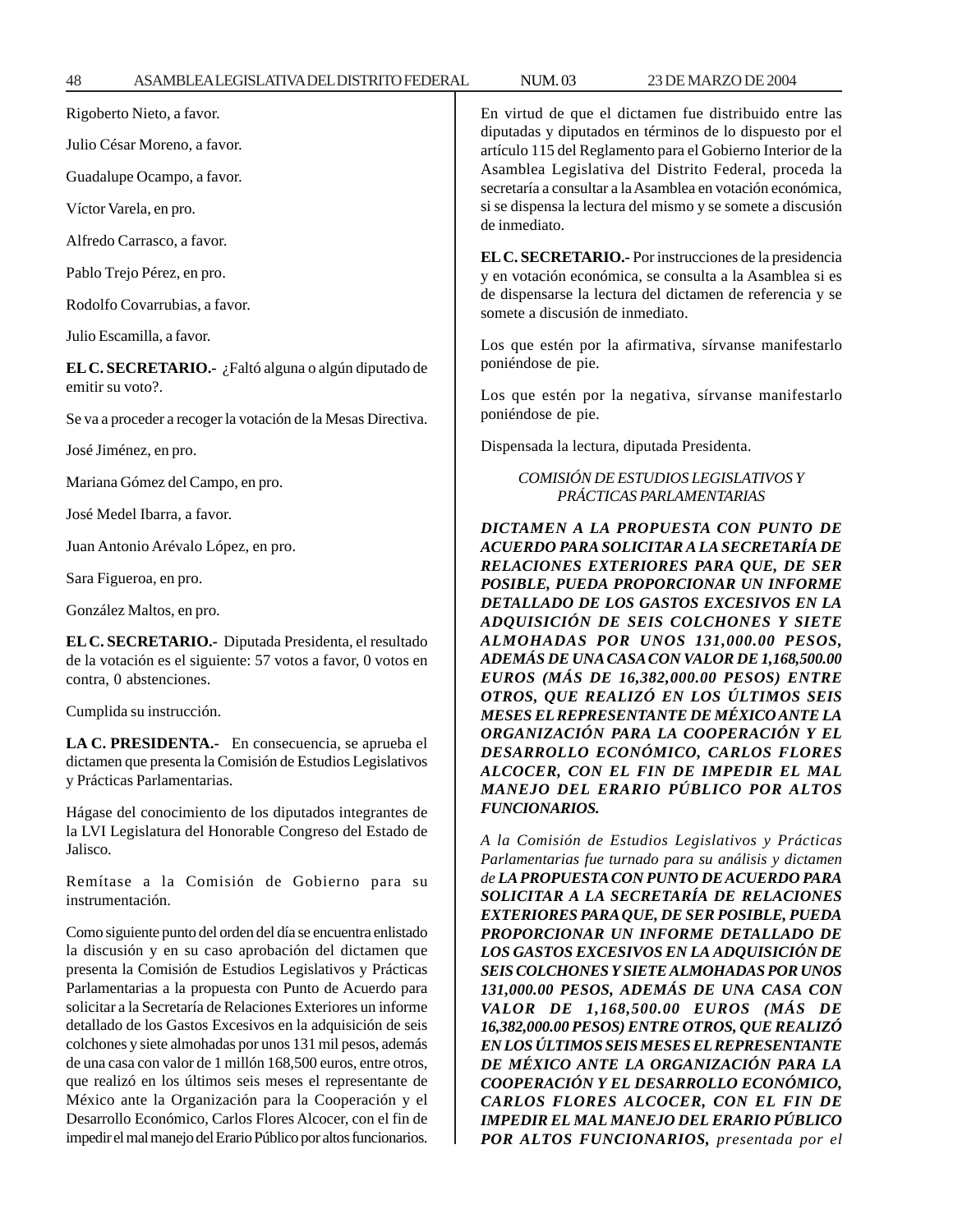*Diputado José Guadalupe Jiménez Magaña, integrante del grupo parlamentario del Partido de la Revolución Democrática.*

*Con fundamento en los artículos 59, 60 fracción II, 61, 62 fracción I, 63 y 64 de la Ley Orgánica de la Asamblea Legislativa del Distrito Federal; 1, 32, 33 y 34 del Reglamento para el Gobierno Interior de la Asamblea Legislativa del Distrito Federal, esta Comisión se abocó al estudio de la PROPUESTA CON PUNTO DE ACUERDO PARA SOLICITAR A LA SECRETARÍA DE RELACIONES EXTERIORES PARA QUE, DE SER POSIBLE, PUEDA PROPORCIONAR UN INFORME DETALLADO DE LOS GASTOS EXCESIVOS EN LA ADQUISICIÓN DE SEIS COLCHONES Y SIETE ALMOHADAS POR UNOS 131,000.00 PESOS, ADEMÁS DE UNA CASA CON VALOR DE 1,168,500.00 EUROS (MÁS DE 16,382,000.00 PESOS) ENTRE OTROS, QUE REALIZÓ EN LOS ÚLTIMOS SEIS MESES EL REPRESENTANTE DE MÉXICO ANTE LA ORGANIZACIÓN PARA LA COOPERACIÓN Y EL DESARROLLO ECONÓMICO, CARLOS FLORES ALCOCER, CON EL FIN DE IMPEDIR EL MAL MANEJO DEL ERARIO PÚBLICO POR ALTOS FUNCIONARIOS.*

*Por lo anteriormente expuesto y fundado, esta Comisión de Estudios Legislativos y Prácticas Parlamentarias, somete al pleno de esta Asamblea Legislativa del Distrito Federal el presente Dictamen, conforme a los siguientes:*

### *A N T E C E D E N T E S*

*1.- En sesión ordinaria de la Comisión Permanente de esta H. Asamblea Legislativa del Distrito Federal, III Legislatura, celebrada el día 28 de enero del año 2004, se presentó PROPUESTA CON PUNTO DE ACUERDO PARA SOLICITAR A LA SECRETARÍA DE RELACIONES EXTERIORES PARA QUE, DE SER POSIBLE, PUEDA PROPORCIONAR UN INFORME DETALLADO DE LOS GASTOS EXCESIVOS EN LA ADQUISICIÓN DE SEIS COLCHONES Y SIETE ALMOHADAS POR UNOS 131,000.00 PESOS, ADEMÁS DE UNA CASA CON VALOR DE 1,168,500.00 EUROS (MÁS DE 16,382,000.00 PESOS) ENTRE OTROS, QUE REALIZÓ EN LOS ÚLTIMOS SEIS MESES EL REPRESENTANTE DE MÉXICO ANTE LA ORGANIZACIÓN PARA LA COOPERACIÓN Y EL DESARROLLO ECONÓMICO, CARLOS FLORES ALCOCER, CON EL FIN DE IMPEDIR EL MAL MANEJO DEL ERARIO PÚBLICO POR ALTOS FUNCIONARIOS presentada por el Diputado José Guadalupe Jiménez Magaña, integrante del grupo parlamentario del Partido de la Revolución Democrática.*

*2.- Por instrucción de la Presidencia de la Mesa Directiva de la H. Asamblea Legislativa del Distrito Federal, III* *Legislatura, fue turnado el comunicado indicado a la Comisión de Estudios Legislativos y Prácticas Parlamentarias, con fecha 28 enero del año 2004, recibida el mismo día, mes y año, a fin de que con fundamento en el artículo 32 del Reglamento para el Gobierno Interior de la Asamblea Legislativa del Distrito Federal, se procediera a la elaboración del Dictamen correspondiente.*

*3.- Para cumplir con lo dispuesto en el artículo 32 del Reglamento para el Gobierno Interior de la Asamblea Legislativa del Distrito Federal, la Comisión de Estudios Legislativos y Prácticas Parlamentarias, se reunió el 1° de marzo del 2004, para dictaminar la propuesta con punto de acuerdo presentada, con el fin de someterla a la consideración del pleno de esta H. Asamblea Legislativa bajo los siguientes:*

### *C O N S I D E R A N D O S*

*PRIMERO.- Que esta Comisión es competente para conocer PROPUESTA CON PUNTO DE ACUERDO PARA SOLICITAR A LA SECRETARÍA DE RELACIONES EXTERIORES PARA QUE, DE SER POSIBLE, PUEDA PROPORCIONAR UN INFORME DETALLADO DE LOS GASTOS EXCESIVOS EN LA ADQUISICIÓN DE SEIS COLCHONES Y SIETE ALMOHADAS POR UNOS 131,000.00 PESOS, ADEMÁS DE UNA CASA CON VALOR DE 1,168,500.00 EUROS (MÁS DE 16,382,000.00 PESOS) ENTRE OTROS, QUE REALIZÓ EN LOS ÚLTIMOS SEIS MESES EL REPRESENTANTE DE MÉXICO ANTE LA ORGANIZACIÓN PARA LA COOPERACIÓN Y EL DESARROLLO ECONÓMICO, CARLOS FLORES ALCOCER, CON EL FIN DE IMPEDIR EL MAL MANEJO DEL ERARIO PÚBLICO POR ALTOS FUNCIONARIOS, presentada por el Diputado José Guadalupe Jiménez Magaña, integrante del grupo parlamentario del Partido de la Revolución Democrática. Lo anterior, de conformidad con lo dispuesto en los artículos 59, 60 fracción II, 61, 62 y 64 de la Ley Orgánica de la Asamblea Legislativa del Distrito Federal; 32 y 33 del Reglamento para el Gobierno Interior de la Asamblea Legislativa del Distrito Federal.*

*SEGUNDO.- Que el 11 de junio de 2003, se nombró como representante de México ante la Organización para la Cooperación y el Desarrollo a Carlos Flores Alcocer. Semanas después de su designación se detectó la compra de cuatro automóviles, una residencia y el menaje para la misma.*

*TERCERO.- Que la Secretaría de Relaciones Exteriores ordenó una auditoría a la sede mexicana de la Organización para la Cooperación y el Desarrollo Económico y por su parte, la Secretaría de la Función Pública inició la investigación respectiva a efecto de esclarecer los hechos que son de su competencia.*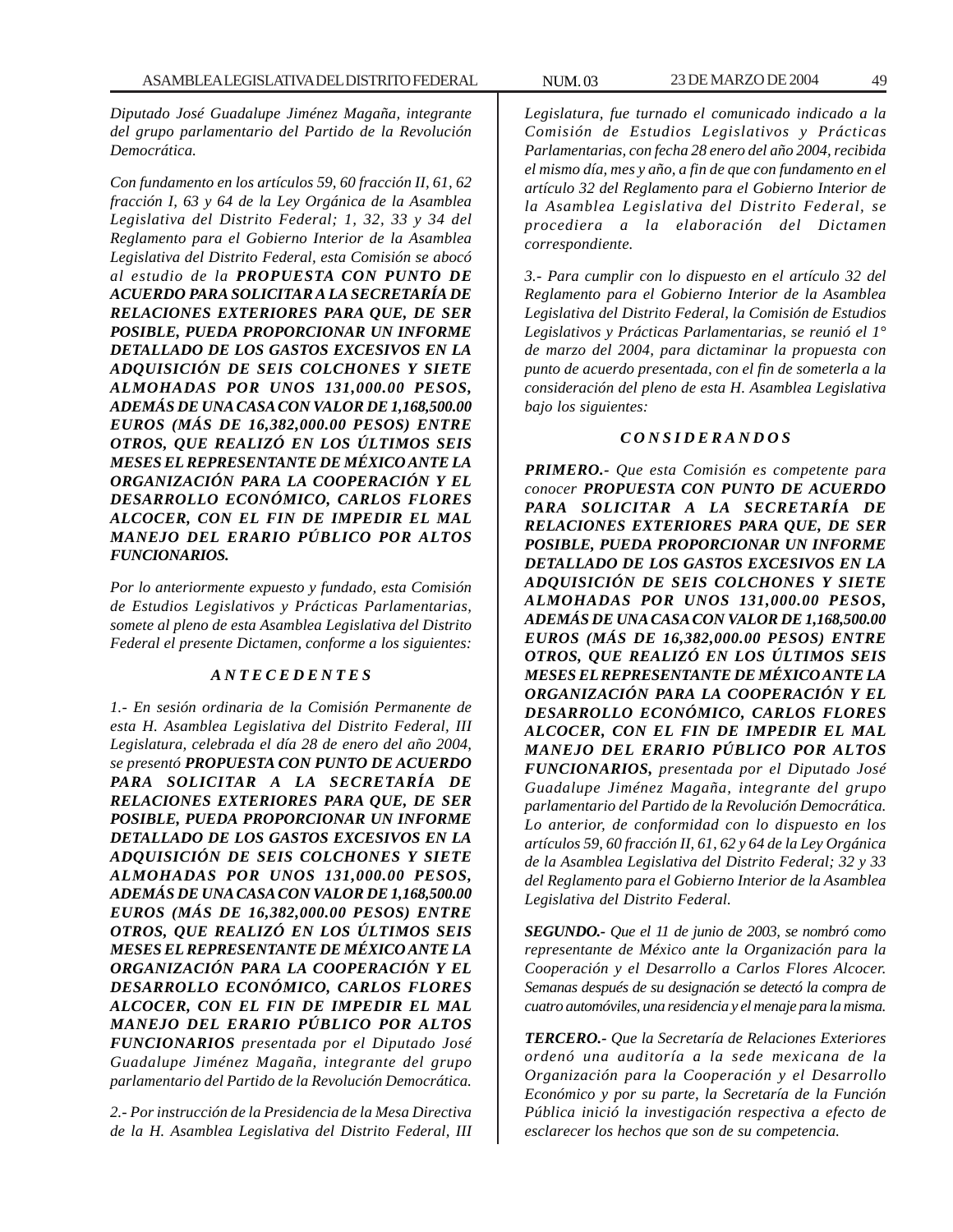*CUARTO.- Que con fecha 27 de enero de 2004, la Secretaría de Relaciones Exteriores mediante un comunicado de prensa notificó a Carlos Flores Alcocer el término de su comisión como representante permanente ante la Organización para la Cooperación y el Desarrollo Económico.*

*QUINTO.- Que la proposición con punto de acuerdo objeto del presente dictamen solicita que esta Asamblea Legislativa del Distrito Federal gire atento oficio a la Secretaría de Relaciones Exteriores con el fin de solicitar un informe detallado de los gastos que realizó el Dr. Carlos Flores Alcocer ante la Organización para la Cooperación y el Desarrollo Económico.*

*SEXTO.- Que de conformidad con lo establecido por el artículo 40 de la Ley Federal de Transparencia y acceso a la Información Pública Gubernamental, cualquier persona podrá presentar ante la unidad de enlace la solicitud de acceso a la información, misma que deberá de cumplir con los requisitos señalados en el mismo artículo, a efecto de que pueda ser procesada y contestada conforme a lo dispuesto por la propia ley.*

*SÉPTIMO.- Que de la lectura de las disposiciones de la ley en comento es claro que todo ciudadano, interesado en conocer información relativa a un ente público puede solicitarla siempre que se dé cumplimiento por lo dispuesto por el artículo 40 de la Ley Federal de Transparencia y acceso a la Información Pública Gubernamental.*

*OCTAVO.- Que esta Dictaminadora considera que si es interés de cualquier Diputado integrante de esta soberanía, el acceder a la información de los Entes Públicos Federales, como cualquier ciudadano, tendría que formular su solicitud por escrito y presentarla ante la unidad de enlace de la Secretaría correspondiente, a fin fe que se le dé el trámite respectivo.*

*Que no obstante lo anterior, esta Dictaminadora considera que a efecto de dar una muestra clara de la transparencia que debe prevalecer en todo gobierno, es de aprobarse la propuesta con punto de acuerdo, objeto del presente dictamen.*

*Por lo anteriormente expuesto y fundado y en términos del artículo 32 del Reglamento para el Gobierno Interior de la Asamblea Legislativa del Distrito Federal, así como con lo solicitado, en la PROPUESTA CON PUNTO DE ACUERDO PARA SOLICITAR A LA SECRETARÍA DE RELACIONES EXTERIORES PARA QUE, DE SER POSIBLE, PUEDA PROPORCIONAR UN INFORME DETALLADO DE LOS GASTOS EXCESIVOS EN LA ADQUISICIÓN DE SEIS COLCHONES Y SIETE ALMOHADAS POR UNOS 131,000.00 PESOS, ADEMÁS DE UNA CASA CON VALOR DE 1,168,500.00*

*EUROS (MÁS DE 16,382,000.00 PESOS) ENTRE OTROS, QUE REALIZÓ EN LOS ÚLTIMOS SEIS MESES EL REPRESENTANTE DE MÉXICO ANTE LA ORGANIZACIÓN PARA LA COOPERACIÓN Y EL DESARROLLO ECONÓMICO, CARLOS FLORES ALCOCER, CON EL FIN DE IMPEDIR EL MAL MANEJO DEL ERARIO PÚBLICO POR ALTOS FUNCIONARIOS, en la Comisión de Estudios Legislativos y Prácticas Parlamentarias, considera que es de resolverse y se:*

#### *RESUELVE:*

*ÚNICO: Se aprueba la propuesta con punto de acuerdo, debiendo quedar en los siguientes términos:*

*ÚNICO.- Que esta Asamblea Legislativa del Distrito Federal gire atento oficio a la Unidad de Enlace de la Secretaría de Relaciones Exteriores, solicitando un informe de los gastos realizados por la representación de México ante al Organización para la Cooperación y el Desarrollo Económico, desde la designación de su representante, Carlos Flores Alcocer a la fecha.*

*Firman por la Comisión de Estudios Legislativos y Prácticas Parlamentarias las y los diputados: Obdulio Ávila Mayo, Presidente; Silvia Oliva Fragoso, Vicepresidente; así como los integrantes: José Guadalupe Jiménez Magaña, Lorena Villavicencio Ayala y Héctor Mauricio López Velázquez.*

**LA C. PRESIDENTA.-** Gracias, diputado Secretario.

Para fundamentar el dictamen, se concede el uso de la tribuna por la Comisión de Estudios Legislativos y Prácticas Parlamentarias al diputado Obdulio Ávila.

**EL C. DIPUTADO OBDULIO ÁVILA MAYO.-** En términos de lo dispuesto por el artículo 117 fracción I del Reglamento para el Gobierno Interior de la Asamblea Legislativa del Distrito Federal, vengo en nombre de la Comisión dictaminadora a fundar y motivar el dictamen con proyecto de resolución sobre la proposición con Punto de Acuerdo para solicitar a la Secretaría de Relaciones Exteriores un informe detallado de los gastos que realizó en los últimos seis meses el representante de México ante la Organización para la Cooperación y el Desarrollo Económico, Carlos Flores Alcocer, con el fin de impedir el mal manejo del erario público por altos funcionarios, al tenor de los siguientes elementos:

1.- Que el 11 de junio de 2003 se nombró como representante de México ante la Organización para la Cooperación y el Desarrollo Económico a Carlos Flores Alcocer. Semanas después de su designación se detectó la compra de 4 automóviles, una residencia y el menaje para la misma. La Secretaría de Relaciones Exteriores ordenó una auditoría y por su parte la Secretaría de la Función Pública inició la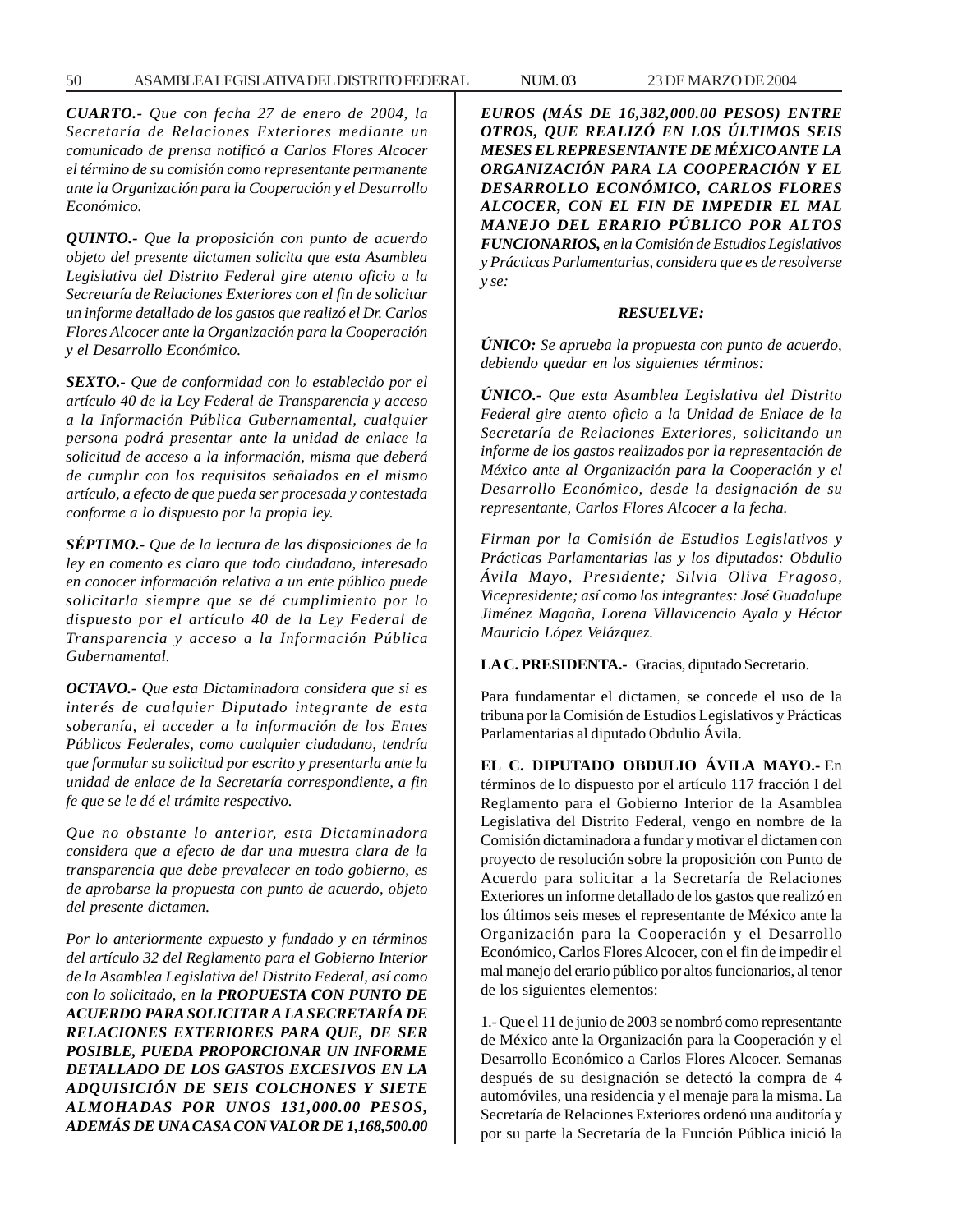investigación respectiva a efecto de esclarecer los hechos que son de su competencia.

2.- Que con fecha 27 de enero de 2004 la Secretaría de Relaciones Exteriores, mediante un comunicado de prensa notificó a Carlos Flores Alcocer el término de su comisión como representante permanente ante la Organización para la Cooperación y el Desarrollo Económico.

3.- Que en el interés de conocer con mayor profundidad los gastos efectuados por la representación del país ante la Organización para la Cooperación y el Desarrollo Económico, la proposición con punto de acuerdo objeto del presente dictamen solicita que esta Asamblea Legislativa del Distrito Federal gire atento oficio a la Secretaría de Relaciones Exteriores con el fin de solicitar un informe detallado de los gastos que realizó el doctor Carlos Flores Alcocer ante la Organización para la Cooperación y el Desarrollo Económico.

4.- Que de conformidad con lo establecido por el artículo 40 de la Ley Federal de Transparencia y Acceso a la Información Pública Gubernamental, cualquier persona podrá presentar ante la unidad de enlace la solicitud de acceso a la información, misma que deberá de cumplir con los requisitos señalados en el mismo artículo, a efecto de que pueda ser procesada y contestada conforme a lo dispuesto por la propia ley.

5.- En este sentido, esta dictaminadora consideró que a efecto de dar una muestra clara de la transparencia que debe prevalecer en todo gobierno, es de aprobarse la proposición con punto de acuerdo objeto del presente dictamen y solicitarse ante la Unidad de Enlace de la Secretaría de Relaciones Exteriores la información relativa a los gastos antes mencionados.

Por tales razones y de acuerdo a los usos y prácticas, la Comisión de Estudios Legislativos y Prácticas Parlamentarias aprobó el dictamen recaído a la proposición con Punto de Acuerdo para solicitar a la Secretaría de Relaciones Exteriores un informe detallado de los gastos que realizó en los últimos seis meses el representante de México ante la Organización para la Cooperación y el Desarrollo Económico, Carlos Flores Alcocer, con el fin de impedir el mal manejo del Erario Público por altos funcionarios y por lo cual se somete a consideración de este Pleno el voto y el dictamen relativo.

Es cuanto.

**LA C. PRESIDENTA.-** Gracias, diputado. Está a discusión el dictamen.

Se abre el registro de oradores. ¿Oradores en contra?

¿Alguna o algún diputado desea razonar su voto?

Proceda la secretaría a recoger la votación nominal del dictamen en un solo acto.

**EL C. SECRETARIO.-** Por instrucciones de la presidencia Se va a proceder recoger la votación nominal del dictamen en un solo acto.

De conformidad con lo establecido por el artículo 128 del Reglamento para el Gobierno Interior de la Asamblea, se solicita a la Coordinación de Servicios Parlamentarios hacer el anuncio correspondiente a efecto de que los diputados presentes puedan emitir su voto.

Se solicita a los diputados que al emitir su voto lo hagan en voz alta diciendo su nombre y apellido, añadiendo la expresión ''en pro'', ''en contra'' o ''abstención''. El de la voz recogerá la votación. Comenzamos de derecha a izquierda.

## **(Votación Nominal)**

María Teresita Aguilar, a favor. Jesús López, en pro. Mónica Serrano, en pro. Obdulio Ávila, en pro. Martha Delgado, en pro. Rafael Hernández, a favor. Emilio Fernández, en pro. Héctor Guijosa, a favor. Eduardo Malpica, en pro. Higinio Chávez, a favor. Aleida Alavez, en pro. Francisco Chiguil, en pro. Lozano Lozano, en pro. Adrián Pedroso Castillo, en pro. Araceli Vázquez, en pro. Alfredo Hernández Raigosa, a favor. Lujano Nicolás, en pro. Benjamín Muciño, a favor. Gabriela González, en pro. Gabriela Cuevas, en pro. Sofía Figueroa en pro. Irma Islas, en pro. Jorge Lara, en pro.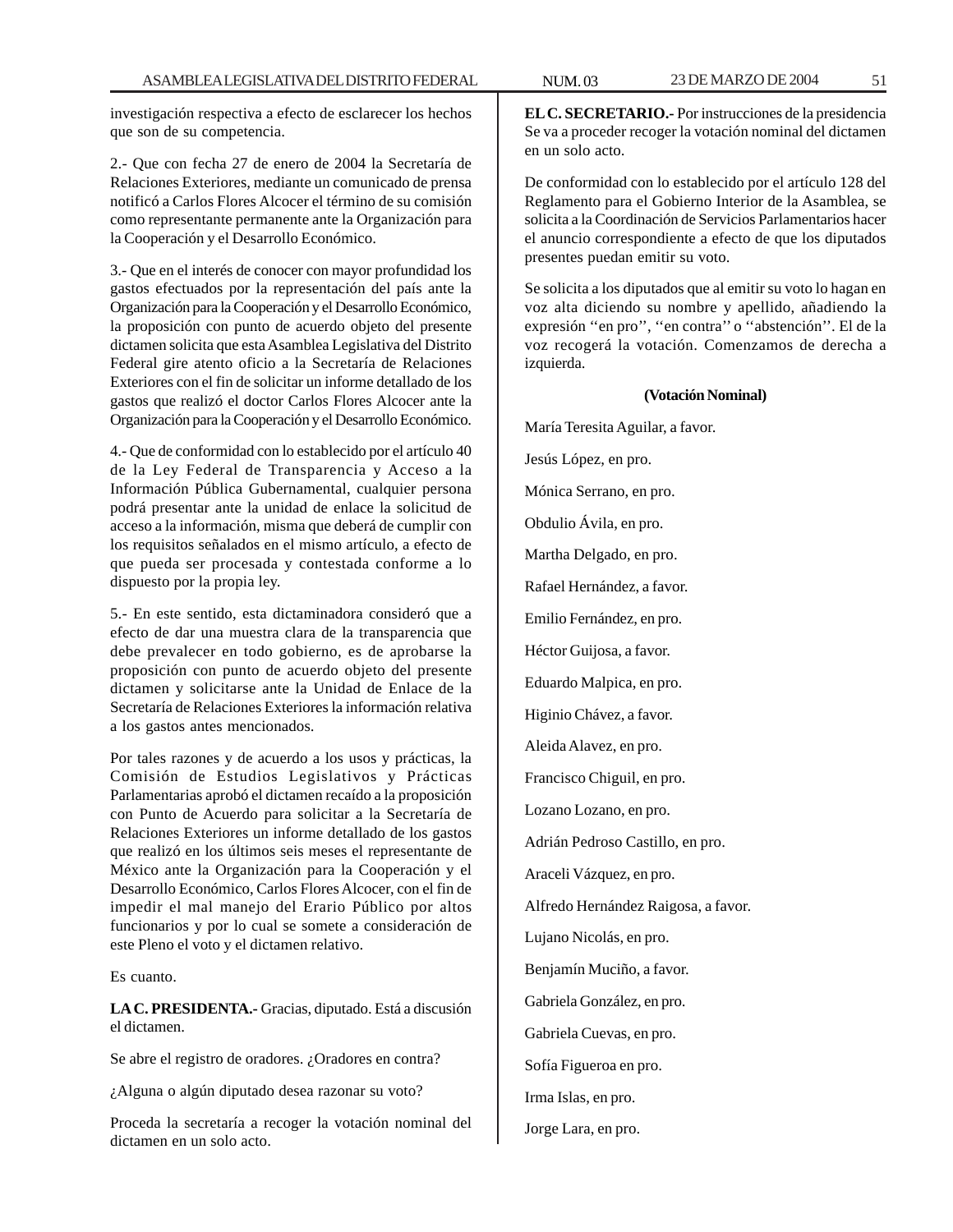**EL C. SECRETARIO.-** Diputada Presidenta, el resultado de la votación es el siguiente: 56 votos a favor, 0 votos en contra, 0 abstenciones.

Cumplida su instrucción.

**LA C. PRESIDENTA.-** En consecuencia se aprueba el dictamen que presenta la Comisión de Estudios Legislativos y Prácticas Parlamentarias.

Remítase a la Unidad de Enlace de la Secretaría de Relaciones Exteriores para los efectos conducentes, por conducto de la Secretaría de Gobernación.

El siguiente punto de la orden del día es la discusión y en su caso aprobación del dictamen que presenta la Comisión de Estudios Legislativos y Prácticas Parlamentarias, relativo a la Iniciativa de Reformas y Adiciones a la Ley Orgánica y al Reglamento para el Gobierno Interior, ambos de la Asamblea Legislativa del Distrito Federal.

En virtud de que el dictamen fue distribuido entre las diputadas y diputados en términos de lo dispuesto por el Artículo 115 del Reglamento para el Gobierno Interior de la Asamblea Legislativa del Distrito Federal, proceda la secretaría a consultar a la Asamblea en votación económica, si se dispensa la lectura del mismo y se somete a discusión de inmediato.

**EL C. SECRETARIO.-** Por instrucciones de la presidencia y en votación económica, se consulta a la Asamblea si es de dispensarse la lectura del dictamen de referencia y se somete a discusión de inmediato.

Los que estén por la afirmativa, sírvanse manifestarlo poniéndose de pie.

Los que estén por la negativa, sírvanse manifestarlo poniéndose de pie.

Dispensada la lectura, diputada Presidenta.

## *COMISIÓN DE ESTUDIOS LEGISLATIVOS Y PRÁCTICAS PARLAMENTARIAS*

*DICTAMEN A LA INICIATIVA DE REFORMAS Y ADICIONES A LA LEY ORGÁNICA Y AL REGLAMENTO PARA EL GOBIERNO INTERIOR, AMBOS DE LA ASAMBLEA LEGISLATIVA DEL DISTRITO FEDERAL.*

*A la Comisión de Estudios Legislativos y Prácticas Parlamentarias fue turnado para su análisis y dictamen de LA INICIATIVA DE REFORMAS Y ADICIONES A LA LEY ORGÁNICA Y AL REGLAMENTO PARA EL GOBIERNO INTERIOR, AMBOS DE LA ASAMBLEA*

Alejandra Barrales, en pro.

Lorena Villavicencio, a favor.

Alberto Trejo Villafuerte, en pro.

Silvia Oliva Fragoso, en pro.

Miguel Solares Chávez, a favor.

Lourdes Alonso, a favor.

María Elena Torres, en pro.

José Antonio Arévalo, a favor.

Arturo Escobar, a favor.

Bernardo de la Garza, en pro.

Aguilar Álvarez, en pro.

Mauricio López, en pro.

Mariana Gómez del Campo, en pro.

Gerardo Villanueva, a favor.

Jorge García Rodríguez, a favor.

Efraín Morales, a favor.

Rigoberto Nieto, a favor.

Julio César Moreno, a favor.

Guadalupe Ocampo, a favor.

Juventino Rodríguez, a favor.

Maricela Contreras Julián, a favor.

Víctor Varela, en pro.

Alfredo Carrasco, a favor.

Pablo Trejo Pérez, en pro.

Rodolfo Covarrubias, a favor.

Julio Escamilla, a favor.

**EL C. SECRETARIO.-** ¿Faltó alguna o algún diputado de emitir su voto?

Se va a proceder a recoger la votación de la Mesa Directiva.

José Jiménez, en pro.

José Medel Ibarra, a favor.

Juan Antonio Arévalo López, en pro.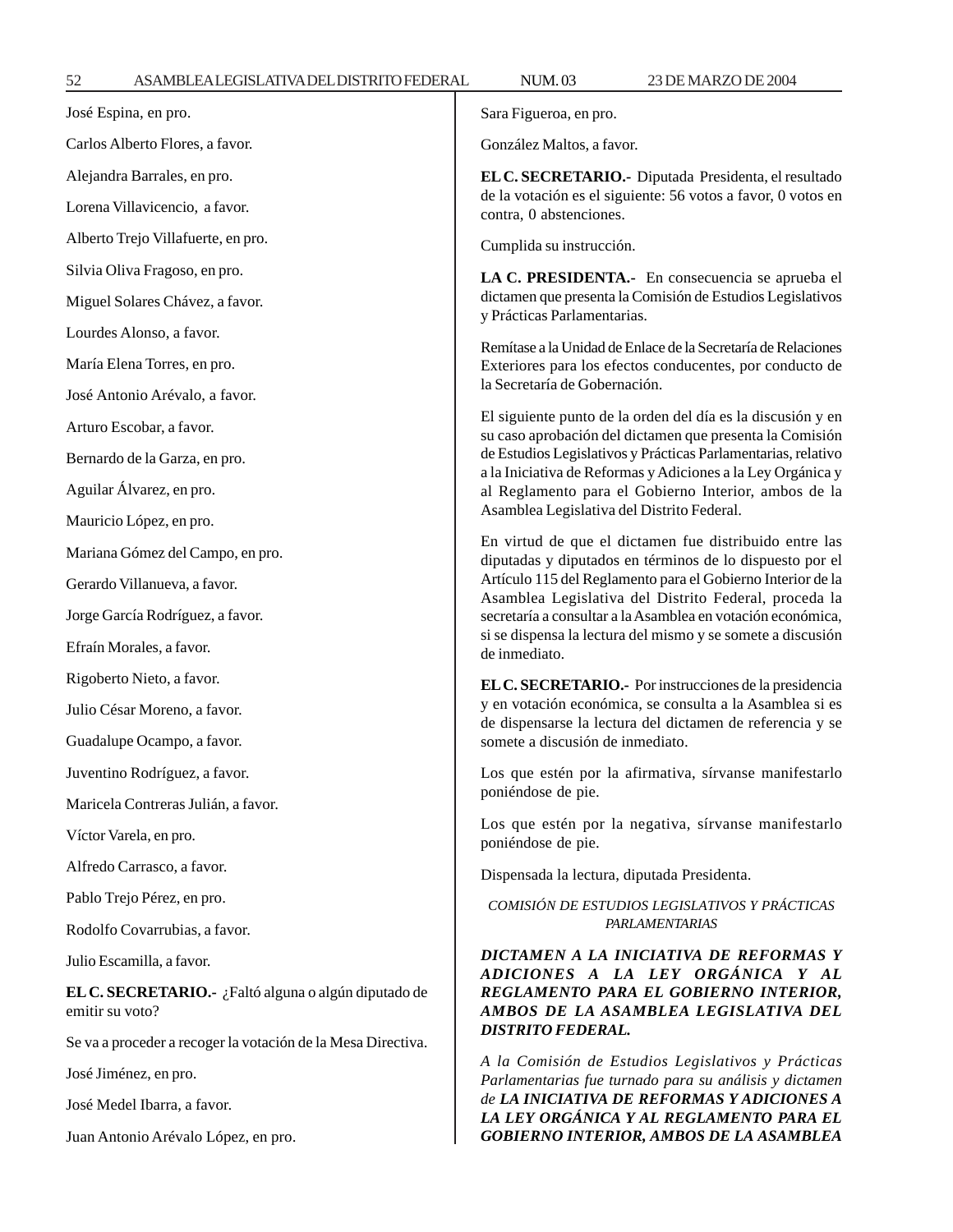*LEGISLATIVA DEL DISTRITO FEDERAL, presentada por el Diputado José Antonio Arévalo González, integrante del grupo parlamentario del Partido Verde Ecologista de México.*

*Con fundamento en los artículos 59, 60 fracción II, 61, 62 fracción I, 63 y 64 de la Ley Orgánica de la Asamblea Legislativa del Distrito Federal; 1, 32, 33 y 34 del Reglamento para el Gobierno Interior de la Asamblea Legislativa del Distrito Federal, esta Comisión se abocó al estudio de LA INICIATIVA DE REFORMAS Y ADICIONES A LA LEY ORGÁNICA Y AL REGLAMENTO PARA EL GOBIERNO INTERIOR, AMBOS DE LA ASAMBLEA LEGISLATIVA DEL DISTRITO FEDERAL.*

*Por lo anteriormente expuesto y fundado, esta Comisión de Estudios Legislativos y Prácticas Parlamentarias, somete al pleno de esta Asamblea Legislativa del Distrito Federal el presente Dictamen, conforme a los siguientes:*

### *A N T E C E D E N T E S*

*1.- En sesión ordinaria del Pleno de esta H. Asamblea Legislativa del Distrito Federal, III Legislatura, celebrada el día 19 de noviembre del año 2003, se presentó LA INICIATIVA DE REFORMAS Y ADICIONES A LA LEY ORGÁNICA Y AL REGLAMENTO PARA EL GOBIERNO INTERIOR, AMBOS DE LA ASAMBLEA LEGISLATIVA DEL DISTRITO FEDERAL, presentada por el Diputado José Antonio Arévalo González, integrante del grupo parlamentario del Partido Verde Ecologista de México.*

*2.- Por instrucción de la Presidencia de la Mesa Directiva de la H. Asamblea Legislativa del Distrito Federal, III Legislatura, fue turnada la iniciativa indicada a la Comisión de Estudios Legislativos y Prácticas Parlamentarias, con fecha 16 diciembre del año 2003, recibida el mismo día, mes y año, a fin de que con fundamento en el artículo 32 del Reglamento para el Gobierno Interior de la Asamblea Legislativa del Distrito Federal, se procediera a la elaboración del Dictamen correspondiente.*

*3.- Para cumplir con lo dispuesto en el artículo 32 del Reglamento para el Gobierno Interior de la Asamblea Legislativa del Distrito Federal, la Comisión de Estudios Legislativos y Prácticas Parlamentarias, se reunió el 19 de enero del 2004, para dictaminar la iniciativa presentada, con el fin de someterla a la consideración del pleno de esta H. Asamblea Legislativa bajo los siguientes:*

### *C O N S I D E R A N D O S*

*PRIMERO.- Que esta Comisión es competente para conocer LA INICIATIVA DE REFORMAS Y ADICIONES A LA LEY ORGÁNICA Y AL REGLAMENTO PARA EL* *GOBIERNO INTERIOR, AMBOS DE LA ASAMBLEA LEGISLATIVA DEL DISTRITO FEDERAL, presentada por el Diputado José Antonio Arévalo González, integrante del grupo parlamentario del Partido Verde Ecologista de México. Lo anterior, de conformidad con lo dispuesto en los artículos 59, 60 fracción II, 61, 62 y 64 de la Ley Orgánica de la Asamblea Legislativa del Distrito Federal; 32 y 33 del Reglamento para el Gobierno Interior de la Asamblea Legislativa del Distrito Federal.*

*SEGUNDO.- Que la iniciativa en cuestión considera fundamental el reglamentar de manera más precisa el desarrollo de los debates, ya que en algunas ocasiones es sometido algún documento al Pleno, del cual los Diputados desprenden una serie de propuestas que enriquecen o modifican el mismo.*

*TERCERO.- Que previa discusión en el pleno, las iniciativas de ley y las proposiciones con punto de acuerdo son dictaminadas en las Comisiones, las cuales cuentan con la representación plural de la Asamblea.*

*CUARTO.- Que en virtud de las consideraciones antes expuestas el Diputado José Antonio Arévalo González somete a consideración la iniciativa de reformas y adiciones que pretenden regular la posibilidad de que las propuestas que modifican o adicionan un dictamen recaído a una iniciativa o punto de acuerdo tengan el trámite correspondiente ante la Comisión dictaminadora.*

*QUINTO.- Que en tal consideración, la iniciativa plantea la adición a la fracción V del artículo 36 de la Ley Orgánica de la Asamblea Legislativa del Distrito Federal y los artículos 113 y la adición del artículo 116 bis del Reglamento para el Gobierno Interior de la Asamblea Legislativa del Distrito Federal para quedar como sigue:*

*''ARTÍCULO 36.- Corresponde al Presidente de la Mesa Directiva:*

*…*

*V.- Dar curso reglamentario a los asuntos inscritos en el orden del día y fijar los trámites que deben seguirse para el cumplimiento de los acuerdos tomados por el Pleno y para las propuestas que presenten los diputados durante la sesión;*

*…''*

*''ARTÍCULO 113.- Todo dictamen con proyecto de ley o decreto o con propuesta con punto de acuerdo, se discutirá primero en lo general y después en lo particular cada uno de sus artículos. Cuando conste de un solo artículo será discutido una sola vez.*

*Cuando un acuerdo de la Comisión de Gobierno sea presentado al Pleno para su conocimiento, cualquier Diputado podrá hacer uso de la palabra para solicitar*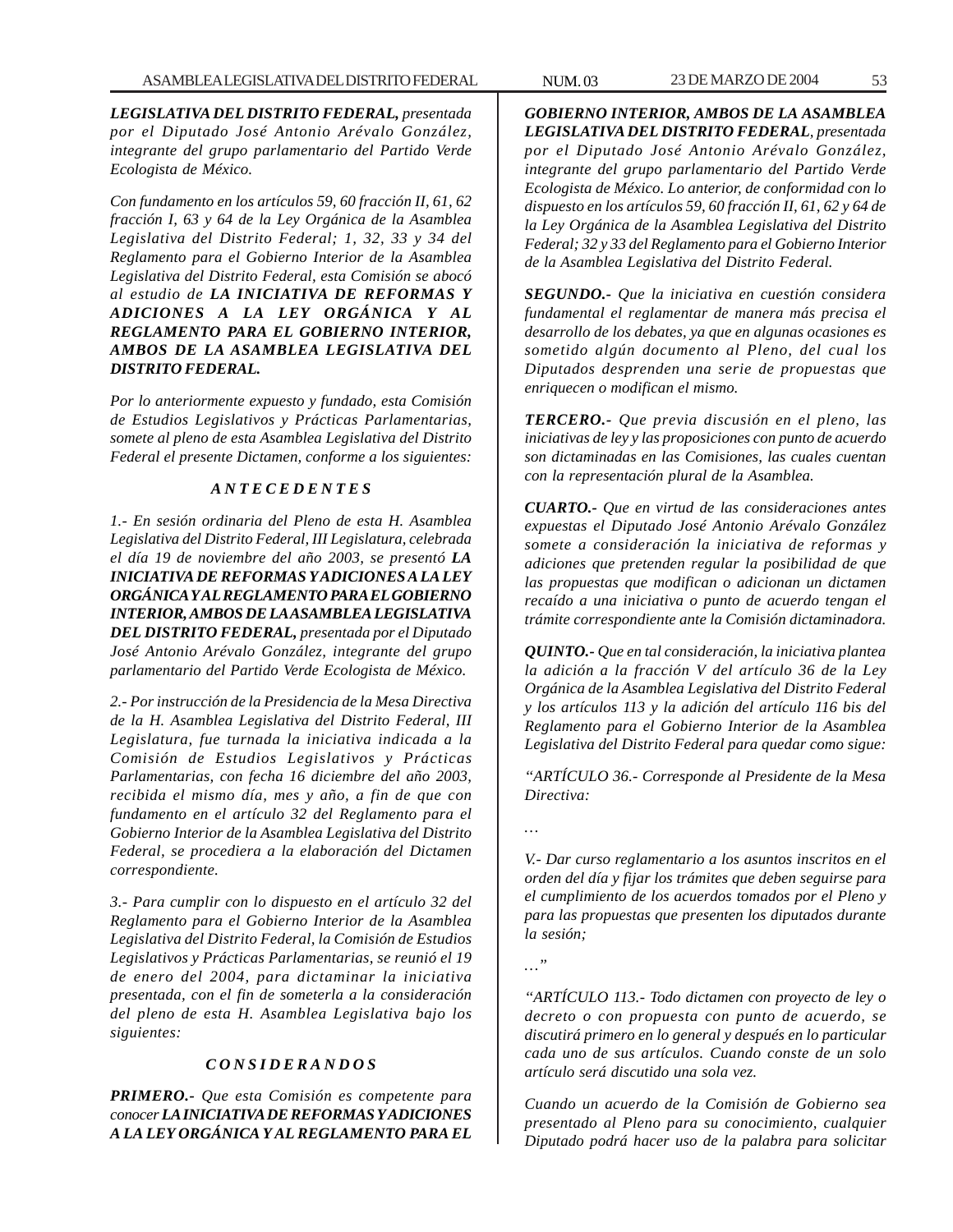*alguna aclaración o mayor información, para lo cual un integrante de dicha Comisión realizará la aclaración correspondiente.''*

*''Artículo 166 bis.- En la sesión en que definitivamente se vote una proposición o proyecto de ley, podrán presentarse por escrito adiciones o modificaciones a los artículos aprobados.*

*Leída por primera vez la adición y oídos los fundamentos que requiera exponer el autor, se preguntará inmediatamente si se admite o no a discusión. Admitida, se pasará a la Comisión respectiva; en caso contrario, se tendrá por desechada.''*

*SEXTO.- Que la adición al artículo 36 de la Ley Orgánica de la Asamblea Legislativa del Distrito Federal y el artículo 116 bis del Reglamento para el Gobierno Interior de la Asamblea Legislativa del Distrito Federal pretenden que en caso de alguna propuesta de modificación o adición a los dictámenes presentados al Pleno, se someta a discusión y siendo admitida se turne a la Comisión respectiva, en caso contrario se tendrá por desechada.*

*SÉPTIMO.- Que en el artículo 117 fracción IV del Reglamento para el Gobierno Interior de la Asamblea Legislativa del Distrito Federal se establece lo siguiente:*

*''ARTÍCULO 117.- El Presidente elaborará el registro de oradores que intervendrán en los debates cuando se presenten a discusión los dictámenes de las Comisiones. El orden se conformará de la siguiente manera:*

*…*

*IV.- Discusión en lo particular de los capítulos o artículos que al inicio del debate se hayan reservado.*

*La discusión en lo particular se ordenará de manera análoga a la establecida por la discusión en lo general.''*

*Es decir, de la redacción de la legislación antes descrita es claro que todo Diputado que no esté de acuerdo con la redacción del propio dictamen puede solicitar al Presidente de la Mesa Directiva le conceda el uso de la palabra a efecto de reservarse los artículos e incluso proponer modificaciones o adiciones al dictamen.*

*En suma, la propuesta de adición al artículo 36 de la Ley Orgánica de la Asamblea Legislativa del Distrito Federal, la cual faculta al Presidente de la Mesa Directiva a dar curso reglamentario a las propuestas de modificación a los dictámenes presentados, y el artículo 116 bis del Reglamento para el Gobierno Interior de la Asamblea Legislativa del Distrito Federal, en el cual se establece el procedimiento para proponer por escrito adiciones o modificaciones al dictamen aprobado por la comisión respectiva, pretende regular lo que la fracción IV del* *artículo 117 del Reglamento para el Gobierno Interior de la Asamblea Legislativa del Distrito Federal ya dispone.*

*OCTAVO.- Que la propuesta de modificación al artículo 113 del Reglamento para el Gobierno Interior de la Asamblea Legislativa del Distrito Federal establece que las resoluciones emitidas por las Comisiones sean de tres tipos: 1) Dictamen con proyecto de Ley; ) Dictamen con proyecto de Decreto y 3) Dictamen con proyecto de resolución.*

*NOVENO.- Que la doctrina establece que las resoluciones que emiten las comisiones dictaminadoras son de tres tipos: 1) Dictamen con proyecto de Ley; 2) Dictamen con proyecto de Decreto y 3) Dictamen con proyecto de Resolución. El Dictamen con proyecto de Ley versa sobre la emisión de un nuevo ordenamiento jurídico. El Dictamen con proyecto de Decreto versa sobre la modificación o adición a un ordenamiento jurídico en particular. El Dictamen con proyecto de resolución versa sobre los puntos de acuerdo, los comunicados y otro tipo de resoluciones que emita el órgano legislativo, distintas a la Ley y al Decreto.*

*DÉCIMO.- Que esta Dictaminadora considera que lo dispuesto por la Iniciativa en cuestión ya se encuentra regulada por el Reglamento para el Gobierno Interior de la Asamblea Legislativa del Distrito Federal y contraviene lo dispuesto por el artículo 85 de la Ley Orgánica de la Asamblea Legislativa del Distrito Federal.*

*Por lo anteriormente expuesto y fundado y en términos del artículo 32 del Reglamento para el Gobierno Interior de la Asamblea Legislativa del Distrito Federal, así como con lo solicitado en LA INICIATIVA DE REFORMAS Y ADICIONES A LA LEY ORGÁNICA Y AL REGLAMENTO PARA EL GOBIERNO INTERIOR, AMBOS DE LA ASAMBLEA LEGISLATIVA DEL DISTRITO FEDERAL, la Comisión de Estudios Legislativos y Prácticas Parlamentarias, considera que es de resolverse y se:*

#### *RESUELVE*

### *ÚNICO.- Se desecha LA INICIATIVA DE REFORMAS Y ADICIONES A LA LEY ORGÁNICA Y AL REGLAMENTO PARA EL GOBIERNO INTERIOR AMBOS DE LA ASAMBLEA LEGISLATIVA DEL DISTRITO FEDERAL.*

*Firman por la Comisión de Estudios Legislativos y Prácticas Parlamentarias las y los diputados: Obdulio Ávila Mayo, Presidente; Silvia Oliva Fragoso, Vicepresidente; así como los integrantes: Jorge Alberto Lara Rivera, José Guadalupe Jiménez Magaña, Lorena Villavicencio Ayala y Héctor Mauricio López Velázquez.*

**LA C. PRESIDENTA.-** Para fundamentar el dictamen se concede el uso de la tribuna al diputado Obdulio Ávila Mayo, por la Comisión de Estudios Legislativos y Prácticas Parlamentarias.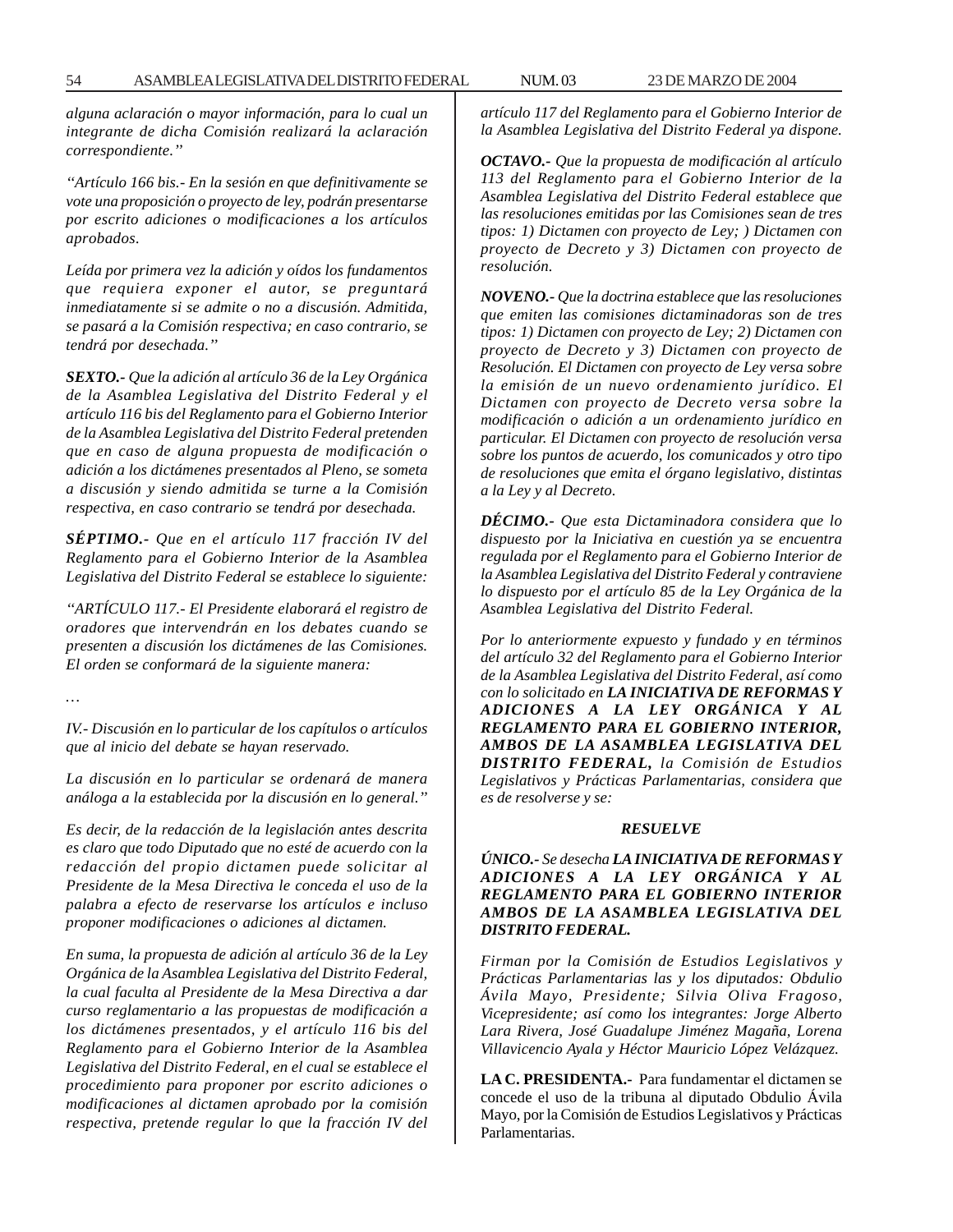**EL C. DIPUTADO OBDULIO ÁVILA MAYO.-** Con su venia diputada Presidenta.

En términos de lo dispuesto por el artículo 117 fracción I, del Reglamento para el Gobierno Interior de la Asamblea Legislativa del Distrito Federal, vengo en nombre de la Comisión dictaminadora a fundar y motivar el dictamen con proyecto de resolución de la iniciativa de reformas y adiciones a la Ley Orgánica y al Reglamento para el Gobierno Interior, ambos de la Asamblea Legislativa del Distrito Federal, al tenor de los siguientes elementos:

1.- Que una de las labores fundamentales de los representantes populares es el debate parlamentario, labor que debe ser ejercida con suma responsabilidad y respeto para los demás integrantes de las diversas fuerzas políticas representadas en esta autonomía.

2.- Que la iniciativa dictaminada consideraba fundamental el reglamentar de manera más precisa el desarrollo de los debates, ya que estos favorecen el diálogo, el debate de ideas, lo cual permite enriquecer el quehacer legislativo.

Sostenía que en algunas ocasiones se ha sometido algún documento al Pleno, del cual los diputados desprenden una serie de propuestas que enriquecen o modifican el dictamen previamente discutido en el seno de las Comisiones dictaminadoras, las cuales cuentan con la representación plural y proporcional de este cuerpo deliberante.

3.- Que en tal consideración la iniciativa planteaba la adición a la fracción V del artículo 36 de la Ley Orgánica de la Asamblea Legislativa del Distrito Federal y la reforma a los artículos 113 y la adición del artículo 116 bis del Reglamento para el Gobierno Interior de la Asamblea Legislativa del Distrito Federal.

4.- Que la adición al artículo 36 de la Ley Orgánica de la Asamblea Legislativa y el artículo 116 del Reglamento indicado, pretendían que en caso de alguna propuesta de modificación o adición a los dictámenes presentados al pleno, se sometiera a discusión, y siendo admitida se turnara a la Comisión respectiva y en caso contrario, podía ser desechado.

5.- Que la normatividad vigente, existen una serie de mecanismos para que los diputados que no forman parte de las comisiones dictaminadoras, expongan sus inquietudes ante el pleno de la Asamblea, de conformidad con lo establecido por el artículo 117 fracción IV del Reglamento de marras, el cual consagra el derecho de todo parlamentario para solicitar al diputado Presidente de la Mesa Directiva, le conceda el uso de la palabra a efecto de reservarse los artículos e incluso proponer modificaciones o adiciones al dictamen que esté en discusión.

6.- Que la propuesta de modificación al artículo 113 del Reglamento para el Gobierno Interior de la Asamblea Legislativa del Distrito Federal, establece que las resoluciones emitidas por las comisiones sean de 3 tipos; primero, dictamen con proyecto de ley, dictamen con proyecto de decreto, y tercero, dictamen con proyecto de resolución. La propuesta de modificación al artículo 113 del Reglamento para el Gobierno Interior de la Asamblea Legislativa del Distrito Federal, si bien se recoge la clasificación de la doctrina, contraviene lo dispuesto por el artículo 85 de la Ley Orgánica de la Asamblea Legislativa del Distrito Federal, al establecer que las resoluciones de la Comisión podrán ser leyes, decreto o propuestas con Punto de Acuerdo, a diferencia la ley sólo contempla las leyes y decretos.

7.- En suma, esta dictaminadora considera que lo dispuesto por la iniciativa en cuestión ya se encuentra regulado por el Reglamento para el Gobierno Interior de la Asamblea Legislativa del Distrito Federal y contraviene en lo dispuesto por el artículo 85 de la Ley Orgánica de la Asamblea Legislativa.

Por tales razones y de acuerdo a lo expresado, fundado y motivado, se solicita se rechace la iniciativa de reformas y adiciones a la Ley Orgánica y al Reglamento para el Gobierno Interior, ambos de la Asamblea Legislativa del Distrito Federal y lo sometemos a consideración de este Pleno, solicitando el voto a favor del dictamen de referencia.

Es cuanto.

**LA C. PRESIDENTA.-** Gracias, diputado Obdulio Ávila. Está a discusión el dictamen. Se abre el registro de oradores. ¿Oradores en contra?

¿Alguna o algún diputado desea razonar su voto?

Proceda la secretaría a recoger la votación nominal del dictamen en un solo acto.

**EL C. SECRETARIO.-** Por instrucciones de la presidencia, se va a proceder a recoger la votación nominal del dictamen en un solo acto.

De conformidad con lo establecido por el artículo 128 del Reglamento para el Gobierno Interior de la Asamblea, se solicita a la Coordinación de Servicios Parlamentarios, hacer el anuncio correspondiente a efecto de que los diputados presentes puedan emitir su voto.

Se solicita a los diputados que al emitir su voto lo hagan en voz alta, diciendo su nombre y apellido, añadiendo la expresión ''en pro'', ''en contra'' o ''abstención''. El de la voz recogerá la votación. Comenzamos de derecha a izquierda.

### **(Votación Nominal)**

María Teresita Aguilar, a favor.

Jesús López, a favor.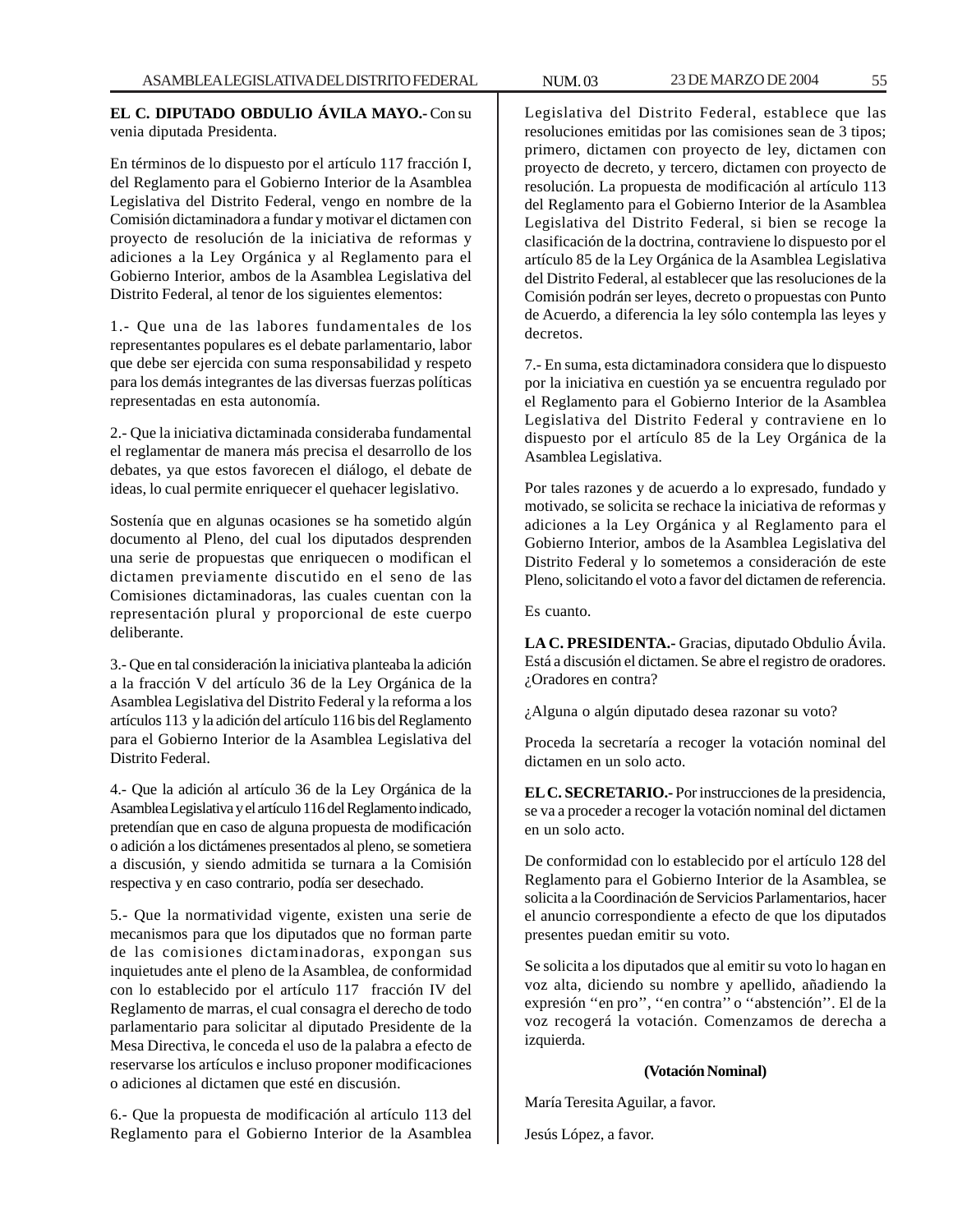56 ASAMBLEA LEGISLATIVA DEL DISTRITO FEDERAL NUM. 03 23 DE MARZO DE 2004

| Mónica Serrano, en pro.                       | Aguilar Álvarez, en pro.                                                                                                                                       |  |
|-----------------------------------------------|----------------------------------------------------------------------------------------------------------------------------------------------------------------|--|
| Martha Delgado, en pro.                       | Jorge García Rodríguez, en pro.                                                                                                                                |  |
| Rafael Hernández, a favor.                    | Mauricio López, en pro.                                                                                                                                        |  |
| Emilio Fernández, en pro.                     | Jorge Lara, en pro.                                                                                                                                            |  |
| Héctor Guijosa, en pro.                       | Alejandra Barrales, en pro.                                                                                                                                    |  |
| Eduardo Malpica, en pro.                      | Francisco Chiguil, en pro.                                                                                                                                     |  |
| Higinio Chávez, en pro.                       | Gerardo Villanueva, a favor.                                                                                                                                   |  |
| Aleida Alavez, en pro.                        | Efraín Morales, a favor.                                                                                                                                       |  |
| María de Lourdes Rojo e Incháustegui, en pro. | Rigoberto Nieto, a favor.                                                                                                                                      |  |
| Lozano Lozano, en pro.                        | Julio César Moreno, a favor.                                                                                                                                   |  |
| Adrián Pedroso Castillo, en pro.              | Juventino Rodríguez, a favor.                                                                                                                                  |  |
| Araceli Vázquez, en pro.                      | Guadalupe Ocampo, a favor.                                                                                                                                     |  |
| Alfredo Hernández Raigosa, a favor.           | Víctor Varela, en pro.                                                                                                                                         |  |
| Lujano Nicolás, en pro.                       | Pablo Trejo Pérez, a favor.                                                                                                                                    |  |
| Benjamín Muciño, a favor.                     | Rodolfo Covarrubias, a favor.                                                                                                                                  |  |
| Gabriela González, en pro.                    | Julio Escamilla, a favor.                                                                                                                                      |  |
| Gabriela Cuevas, en pro.                      | EL C. SECRETARIO.- ¿Faltó alguna o algún diputado de<br>emitir su voto?                                                                                        |  |
| Sofía Figueroa, en pro.                       |                                                                                                                                                                |  |
| Irma Islas, en pro.                           | Se va a proceder a recoger la votación de la Mesa Directiva.                                                                                                   |  |
| Obdulio Ávila, en pro.                        | José Jiménez, en pro.<br>José Medel Ibarra, a favor.                                                                                                           |  |
| José Espina, en pro.                          |                                                                                                                                                                |  |
| Carlos Alberto Flores, a favor.               | Juan Antonio Arévalo López, en pro.                                                                                                                            |  |
| Maricela Contreras Julián, a favor.           | Sara Figueroa, abstención.                                                                                                                                     |  |
| Lorena Villavicencio, a favor.                | González Maltos, a favor.                                                                                                                                      |  |
| Alberto Trejo Villafuerte, en pro.            | EL C. SECRETARIO.- Diputada Presidenta, el resultado de<br>la votación es el siguiente: 52 votos a favor, 0 votos en<br>contra, 4 abstenciones.                |  |
| Silvia Oliva Fragoso, en pro.                 |                                                                                                                                                                |  |
| Miguel Angel Solares Chávez, a favor.         | Cumplida su instrucción.                                                                                                                                       |  |
| Elio Bejarano, en pro.                        | LA C. PRESIDENTA.- En consecuencia, se aprueba en<br>sus términos el dictamen que presenta la Comisión de<br>Estudios Legislativos y Prácticas Parlamentarias. |  |
| Lourdes Alonso, en pro.                       |                                                                                                                                                                |  |
| María Elena Torres, a favor.                  | Hágase del conocimiento del diputado promovente, José<br>Antonio Arévalo González.                                                                             |  |
| Arturo Escobar, abstención.                   | El siguiente punto del orden del día, es la discusión y en su                                                                                                  |  |
| José Antonio Arévalo, abstención.             | caso aprobación del dictamen que presenta la Comisión de                                                                                                       |  |
| Bernardo de la Garza, abstención.             | Estudios Legislativos y Prácticas Parlamentarias con<br>proyecto de decreto por el que se inscribe con Letras de                                               |  |
|                                               |                                                                                                                                                                |  |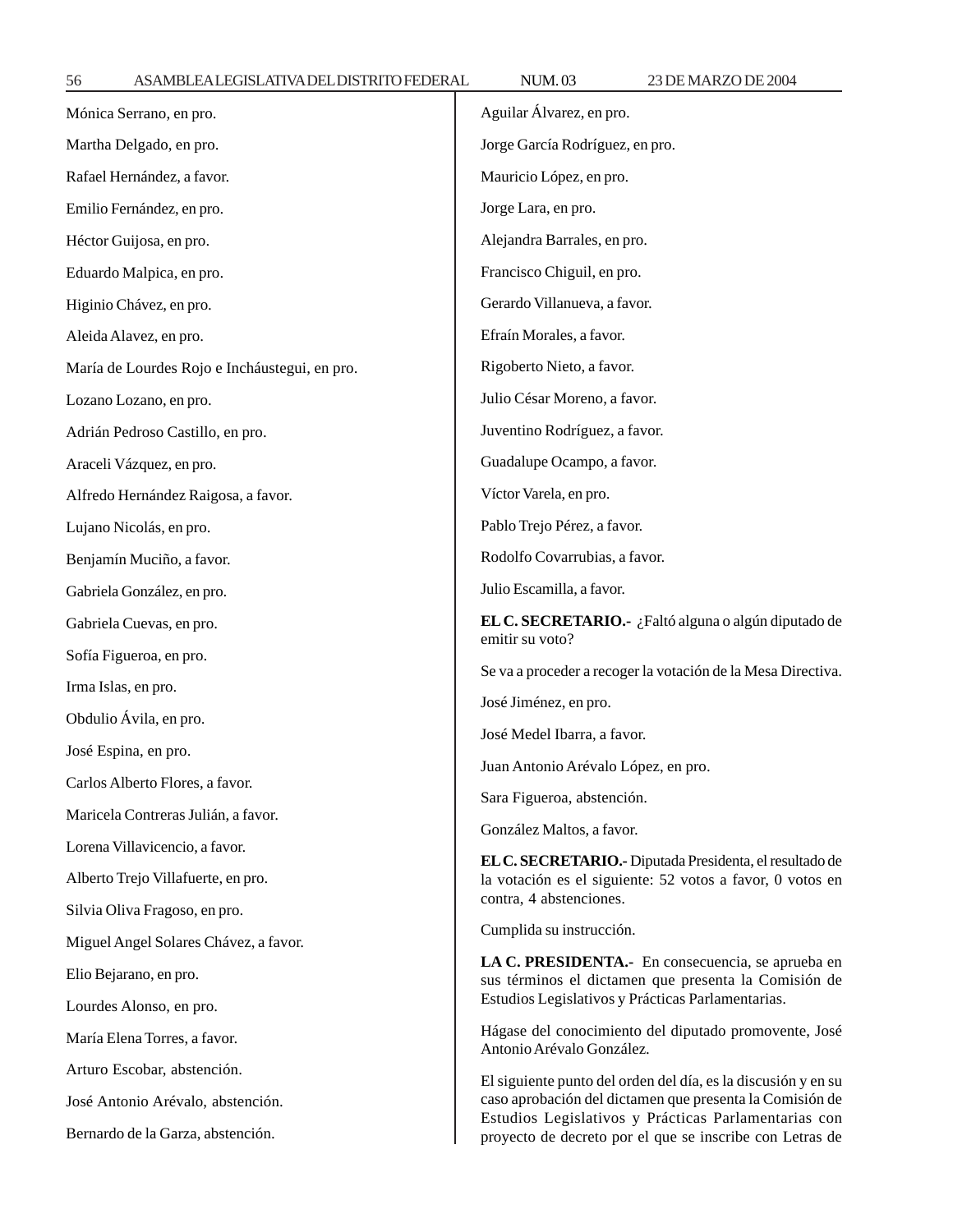Oro en el Frontispicio del Recinto Legislativo de Donceles, el nombre de ''Heberto Castillo Martínez''.

En virtud de que el dictamen fue distribuido entre las diputadas y diputados en términos de lo dispuesto por el artículo 115 del Reglamento para el Gobierno Interior de la Asamblea Legislativa del Distrito Federal, proceda la secretaría a consultar a la Asamblea, en votación económica, si se dispensa la lectura del mismo y se somete a discusión de inmediato.

**EL C. SECRETARIO.-** Por instrucciones de la presidencia, y en votación económica, se consulta a la Asamblea si es de dispensarse la lectura del dictamen en referencia y se someta a discusión de inmediato.

Los que estén por la afirmativa, sírvanse manifestarlo poniéndose de pie.

Los que estén por la negativa, sírvanse manifestarlo poniéndose de pie.

Dispensada la lectura, diputada Presidenta.

### *COMISIÓN DE ESTUDIOS LEGISLATIVOS Y PRÁCTICAS PARLAMENTARIAS*

## *DICTAMEN A LA INICIATIVA CON PROYECTO DE DECRETO POR EL QUE SE INSCRIBE CON LETRAS DE ORO, EN EL FRONTISPICIO DEL RECINTO LEGISLATIVO DE DONCELES EL NOMBRE DE ''HEBERTO CASTILLO MARTÍNEZ''.*

*A la Comisión de Estudios Legislativos y Prácticas Parlamentarias fue turnado para su análisis y dictamen de LA INICIATIVA CON PROYECTO DE DECRETO POR EL QUE SE INSCRIBE CON LETRAS DE ORO, EN EL FRONTISPICIO DEL RECINTO LEGISLATIVO DE DONCELES EL NOMBRE DE ''HEBERTO CASTILLO MARTÍNEZ'', presentada por la Diputada Maricela Contreras Julián, integrante del grupo parlamentario del Partido de la Revolución Democrática.*

*Con fundamento en los artículos 59, 60 fracción II, 61, 62 fracción I, 63 y 64 de la Ley Orgánica de la Asamblea Legislativa del Distrito Federal; 1, 32, 33 y 34 del Reglamento para el Gobierno Interior de la Asamblea Legislativa del Distrito Federal y 50 y 52 del Reglamento Interior de las Comisiones de la Asamblea Legislativa del Distrito Federal, esta Comisión se abocó al estudio de LA INICIATIVA CON PROYECTO DE DECRETO POR EL QUE SE INSCRIBE CON LETRAS DE ORO, EN EL FRONTISPICIO DEL RECINTO LEGISLATIVO DE DONCELES EL NOMBRE DE ''HEBERTO CASTILLO MARTÍNEZ''.*

*Por lo anteriormente expuesto y fundado, esta Comisión de Estudios Legislativos y Prácticas Parlamentarias, somete al pleno de esta Asamblea Legislativa del Distrito Federal el presente Dictamen, conforme a los siguientes:*

## *A N T E C E D E N T E S*

*1.- En sesión ordinaria del Pleno de esta H. Asamblea Legislativa del Distrito Federal, III Legislatura, celebrada el día 31 de diciembre del año 2003, se presentó LA INICIATIVA CON PROYECTO DE DECRETO POR EL QUE SE INSCRIBE CON LETRAS DE ORO, EN EL FRONTISPICIO DEL RECINTO LEGISLATIVO DE DONCELES EL NOMBRE DE ''HEBERTO CASTILLO MARTÍNEZ'', presentada por la Diputada Maricela Contreras Julián, integrante del grupo parlamentario del Partido de la Revolución Democrática.*

*2.- Por instrucción de la Presidencia de la Mesa Directiva de la H. Asamblea Legislativa del Distrito Federal, III Legislatura, fue turnada la iniciativa de Decreto indicada a la Comisión de Estudios Legislativos y Prácticas Parlamentarias, con fecha 31 diciembre del año 2003, recibida el 7 de enero de 2004, a fin de que con fundamento en el artículo 32 del Reglamento para el Gobierno Interior de la Asamblea Legislativa del Distrito Federal, se procediera a la elaboración del Dictamen correspondiente.*

*3.- Para cumplir con lo dispuesto en el artículo 32 del Reglamento para el Gobierno Interior de la Asamblea Legislativa del Distrito Federal, la Comisión de Estudios Legislativos y Prácticas Parlamentarias, se reunió el 19 de enero del 2004 para dictaminar la iniciativa presentada, con el fin de someterla a la consideración del pleno de esta H. Asamblea Legislativa bajo los siguientes:*

#### *C O N S I D E R A N D O S*

*PRIMERO.- Que esta Comisión es competente para conocer LA INICIATIVA CON PROYECTO DE DECRETO POR EL QUE SE INSCRIBE CON LETRAS DE ORO, EN EL FRONTISPICIO DEL RECINTO LEGISLATIVO DE DONCELES EL NOMBRE DE ''HEBERTO CASTILLO MARTÍNEZ'', presentada por la Diputada Maricela Contreras Julián, integrante del grupo parlamentario del Partido de la Revolución Democrática. Lo anterior, de conformidad con lo dispuesto en los artículos 59, 60 fracción II, 61, 62 y 64 de la Ley Orgánica de la Asamblea Legislativa del Distrito Federal; 32 y 33 del Reglamento para el Gobierno Interior de la Asamblea Legislativa del Distrito Federal.*

*SEGUNDO.- Heberto Castillo Martínez, nació en Ixhuatlán de Madero, Veracruz, siempre pugnó por construir un instrumento de lucha que llevará a las mayorías a cambiar el rumbo de la política gubernamental.*

*TERCERO.- Heberto Castillo Martínez realizó sus estudios a nivel de licenciatura en la Escuela Nacional de Ingeniería, en su ejercicio profesional realizó grandes aportaciones en materia de diseño estructural, dentro de*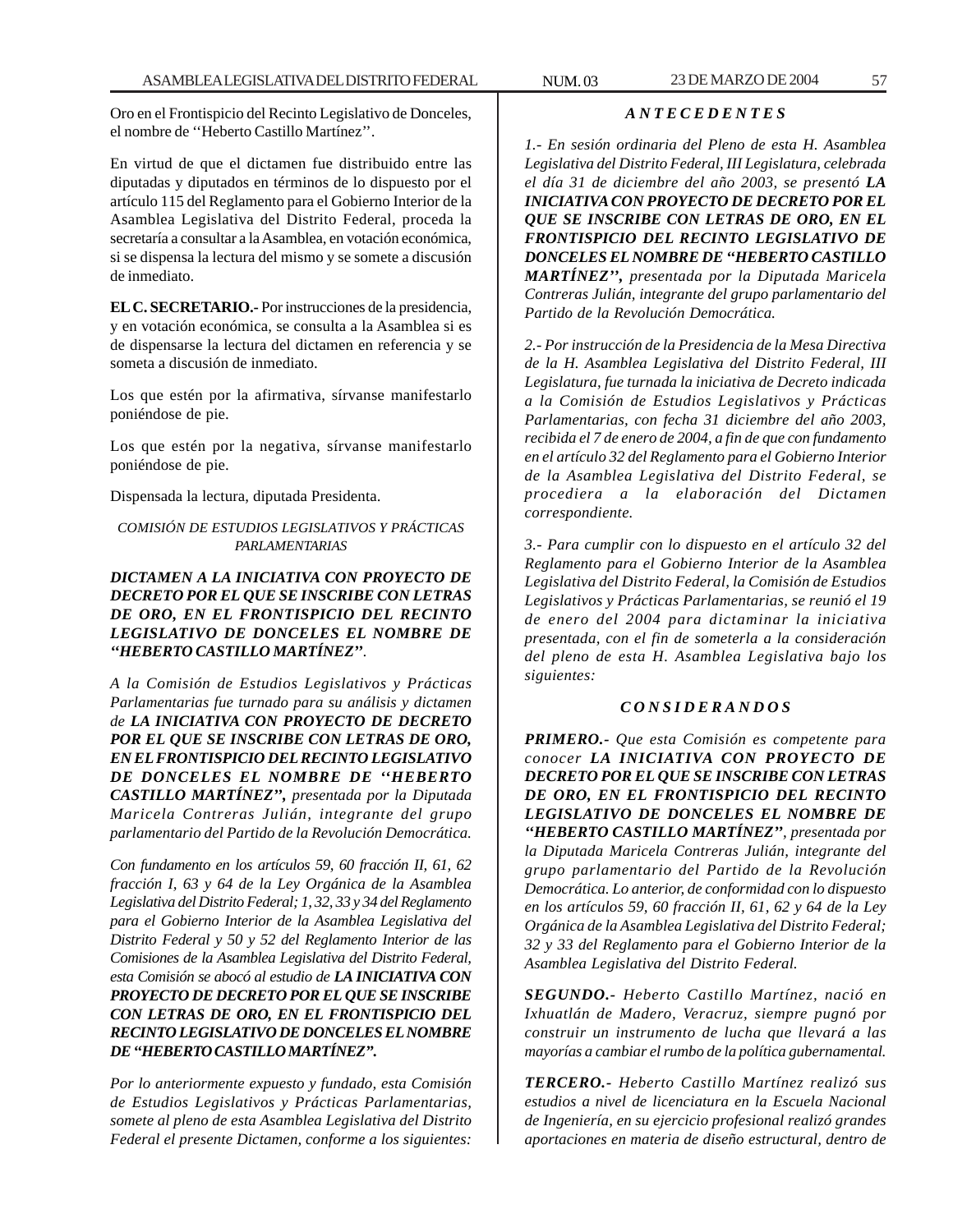*las cuales destacan la Plaza Cuauhtémoc, la Torre Chapultepec, el Hospital de Pediatría del Centro Médico Siglo XXI y el actual World Trade Center.*

*CUARTO.- Heberto Castillo Martínez participó en el Movimiento de Liberación Nacional en 1961 al lado del General Lázaro Cárdenas. En 1966 participó en la Conferencia Tricontinental de la Organización Latinoamericana de Solidaridad en La Habana, Cuba. En 1968 participó como dirigente estudiantil que luchó en la defensa de la Coalición de Profesores de Enseñanza Media Superior y Superior de 1969 a 1971 es preso por su participación en el movimiento.*

*QUINTO.- En 1981 salió de Lecumberri con la firme convicción de construir un partido de masas retomando postulados de nacionalismo revolucionario y enarbolando las banderas de los héroes de la independencia, la reforma y la revolución mexicana: un socialismo a la mexicana. En ese mismo año, impulsó la formación del Comité Nacional de Auscultación y Organización (CNAO) para formar un nuevo partido al lado de Demetrio Vallejo y Luis Villoro con quienes finalmente constituyó el Partido Mexicano de Trabajadores PMT.*

*SEXTO.- Heberto Castillo Martínez fue periodista en la Revista Siempre y en el periódico Excélsior, en donde transmitió sus ideas, ideales y denunció categóricamente la corrupción y las incongruencias en el manejo de Petróleos Mexicanos, rechazó de manera permanente la petrolización de la economía nacional y la extracción irracional de los recursos energéticos.*

*SÉPTIMO.- Heberto Castillo Martínez fue un científico y su carrera estuvo marcada de grandes acontecimientos, en la Escuela Nacional de Ingenieros propuso y participó en el planteamiento, la solución y la publicación de una serie de problemas de estabilidad que se convirtieron luego en material de apoyo para los estudiantes de ingeniería civil. Fue profesor ayudante, desde 1949 y asumió la cátedra como titular de varias materias antes de terminar la carrera.*

*OCTAVO.- Heberto Castillo Martínez tuvo una participación destacada de grandes acontecimientos en la fundación del Partido de la Revolución Democrática. En 1988 como candidato del Partido Mexicano socialista (PMS) a la Presidencia de la declinó su candidatura a favor del Ing. Cuauhtémoc Cárdenas Solórzano quien encabeza la Corriente Democrática surgida del Partido Revolucionario Institucional. Este hecho sentó las bases para la posterior formación del Partido de la Revolución Democrática al cual, más tarde, el propio PMS cedería su registro como partido político.*

*NOVENO.- Los últimos años de su vida Heberto -dirigente social, político, científico, legislador y articulista- los* *dedicó al proceso de pacificación de Chiapas, estaba consciente de la necesaria participación de los partidos políticos en la solución del conflicto.*

*DÉCIMO.- El Consejo Consultivo de la Rotonda de los Hombres Ilustres presidido por el titular de la Secretaría de Gobernación, Santiago Creel Miranda propuso el traslado de los restos del Ing. Heberto Castillo Martínez a dicha Rotonda, por su valiosa contribución al desarrollo científico del país y por sus aportaciones a la democracia como sistema de vida.*

*DÉCIMO PRIMERO.- Que la Asamblea Legislativa dentro de sus atribuciones señaladas en el artículo 42 fracción XXVI del Estatuto de Gobierno del Distrito Federal esta Asamblea Legislativa se encuentra facultada para otorgar reconocimientos a quienes hayan prestado servicios eminentes a la Ciudad, a la Nación o a la Humanidad.*

*DÉCIMO SEGUNDO.- Que en virtud de las consideraciones antes expuestas, esta Asamblea Legislativa considera fundamental reconocer la importante labor del Ing. Heberto Castillo Martínez que realizó en la vida política, social y científica del país, mediante la inscripción de su nombre con letras de oro en el frontispicio del Recinto Legislativo de Donceles.*

*Por lo anteriormente expuesto y fundado y en términos del artículo 32 del Reglamento para el Gobierno Interior de la Asamblea Legislativa del Distrito Federal, así como con lo solicitado en LA INICIATIVA CON PROYECTO DE DECRETO POR EL QUE SE INSCRIBE CON LETRAS DE ORO, EN EL FRONTISPICIO DEL RECINTO LEGISLATIVO DE DONCELES EL NOMBRE DE ''HEBERTO CASTILLO MARTÍNEZ'', la Comisión de Estudios Legislativos y Prácticas Parlamentarias, considera que es de resolverse y se:*

#### *RESUELVE*

## *DECRETO POR EL QUE SE INSCRIBE CON LETRAS DE ORO, EN EL FRONTISPICIO DEL RECINTO LEGISLATIVO DE DONCELES EL NOMBRE DE ''HEBERTO CASTILLO MARTÍNEZ''*

*PRIMERO.- La Asamblea Legislativa del Distrito Federal decreta inscribir en letras de oro del Recinto Legislativo de Donceles el nombre de ''HEBERTO CASTILLO MARTÍNEZ''.*

*SEGUNDO.- Publíquese el presente decreto en la Gaceta Oficial del Distrito Federal.*

*TERCERO.- Se instruye a la Oficialía Mayor y a la Tesorería de la Asamblea Legislativa del Distrito Federal a que en un plazo de seis meses a partir de la aprobación del presente decreto tomen las medidas pertinentes a efecto*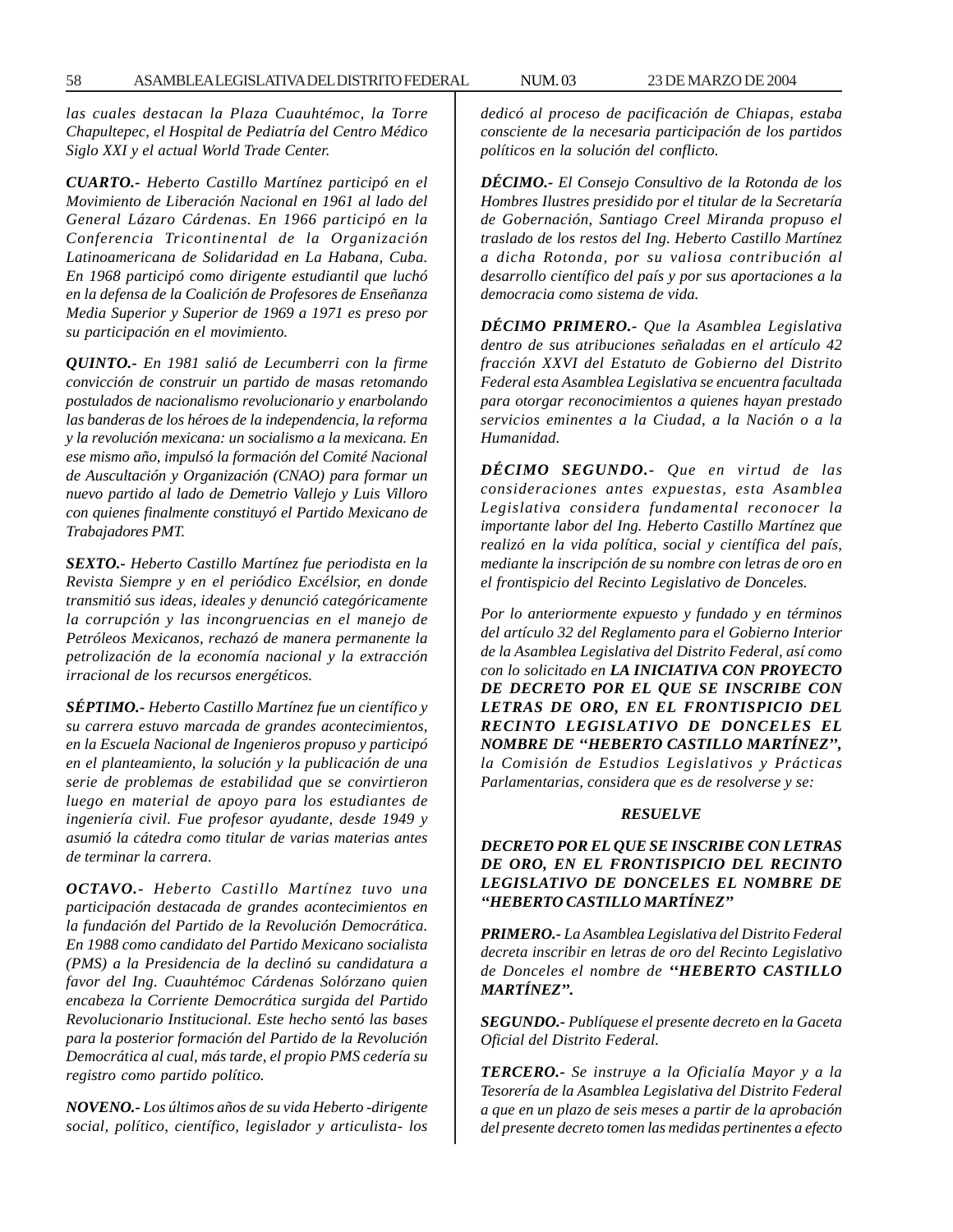*de inscribir con letras de oro el nombre de ''HEBERTO CASTILLO MARTÍNEZ'' en el frontispicio del Recinto Legislativo de Donceles de la Asamblea Legislativa.*

*CUARTO.- La revelación del nombre ''HEBERTO CASTILLO MARTÍNEZ'' con letras de oro deberá llevarse a cabo en una sesión solemne.*

*Firman por la Comisión de Estudios Legislativos y Prácticas Parlamentarias las y los diputados: Obdulio Ávila Mayo, Presidente; Silvia Oliva Fragoso, Vicepresidente; así como los integrantes: Jorge Alberto Lara Rivera, José Guadalupe Jiménez Magaña, Lorena Villavicencio Ayala y Héctor Mauricio López Velázquez.*

**LA C. PRESIDENTA.-** Para fundamentar el dictamen, se concede el uso de la tribuna, por la Comisión de Estudios Legislativos y Prácticas Parlamentarias, a la diputada Silvia Oliva Fragoso.

**LA C. DIPUTADA SILVIA OLIVA FRAGOSO.-** Gracias, diputada Presidenta.

Compañeras diputadas, compañeros diputados, público en general:

En términos de lo dispuesto por el artículo 117 fracción I del Reglamento para el Gobierno Interior de la Asamblea Legislativa del Distrito Federal, vengo a nombre de la Comisión Dictaminadora a fundar y motivar el dictamen con proyecto de resolución de la iniciativa con proyecto de decreto por el que se inscribe con Letras de Oro en el Frontispicio del Recinto Legislativo de Donceles el nombre de ''Heberto Castillo Martínez'' al tenor de los siguientes elementos:

Heberto Castillo Martínez es un nombre que ocupa ya un lugar trascendental en la construcción de instituciones. Siendo ingeniero, esta labor no era ajena a su sapiencia como tampoco respecto a sus ideales de izquierda, en un tiempo donde ello equivalía a ser perseguido, torturado, amenazado, fustigado con todos los recursos de un Estado autoritario.

Heberto Castillo nació en Ixhuatlán de Madero, Veracruz en 1928 y falleció el 5 de abril de 1997 en la Ciudad de México. Fue un luchador social, líder político, distinguido académico, hombre trabajador, comprometido con las causas justas, constructor de instituciones por convicción y principios.

Como maestro de generaciones de ingenieros inventó la Tridilosa, tecnología que se emplea en estructuras que sostienen construcciones de diverso tipo.

Sus aportaciones incluyen edificaciones como la torre de Chapultepec, el Hospital de Pediatría del Centro Médico siglo XXI, el World Trade Center Ciudad de México, entre otros.

En el año de 1961 puede significarse como el año en que don Heberto incursionó plenamente en la arena política con su participación en el movimiento de liberación nacional al lado del General Lázaro Cárdenas.

Por la firmeza de sus convicciones, el ingeniero no era una persona que fácilmente se dejara amedrentar. Después de su activa participación en el movimiento estudiantil de 1968, fue encarcelado entre 1969 y 1971.

Como constructor de instituciones don Heberto formó diversas agrupaciones políticas y sociales como el Partido Mexicano de los Trabajadores, el Partido Mexicano Socialista y el Partido de la Revolución Democrática, siempre con la firme convicción que la mejor vía para consolidar un país de instituciones democráticas era la lucha política, pacífica, basada en el diálogo, los argumentos y el convencimiento.

Es por ello que aplaudimos con vehemencia la aprobación de consenso de este dictamen por todas las fuerzas partidistas representadas en esta Soberanía.

Don Heberto fue un constructor sempiterno por las mejores condiciones de vida de los ciudadanos y lo hizo siempre con ideas expuestas con la claridad de una pluma firme y docta en las páginas de las revistas Siempre y el periódico Excélsior.

Don Heberto no es un paradigma exclusivo de la izquierda política y debe valorarse en su justa dimensión para la historia democrática de este país.

Por ello, más allá de su inteligencia como ingeniero extraordinario, veamos su obra de ingeniería en las instituciones democráticas.

Don Heberto era un hombre idealista pero con una clara visión de las cosas, con una ética política de firmes convicciones. Veamos hacia el futuro y hagamos de la política una profesión de principios democráticos.

Por tales razones y de acuerdo a los usos y las prácticas parlamentarias, se decidió aprobar la iniciativa con proyecto de decreto por el que se inscribe con letras de oro en el frontispicio del recinto legislativo de Donceles el nombre de Heberto Castillo Martínez, y lo someto a consideración de esta Asamblea solicitando el voto a favor del presente dictamen por las consideraciones antes vertidas.

Es cuanto, diputada Presidenta.

**LA C. PRESIDENTA.-** Gracias, diputada Silvia Oliva Fragoso. Está a discusión el dictamen. Se abre el registro de oradores. ¿Oradores en contra?

¿Alguna o algún diputado desea razonar su voto?

Antes de proceder a recoger la votación, se pregunta a los diputados y diputadas si habrán de reservarse algún artículo.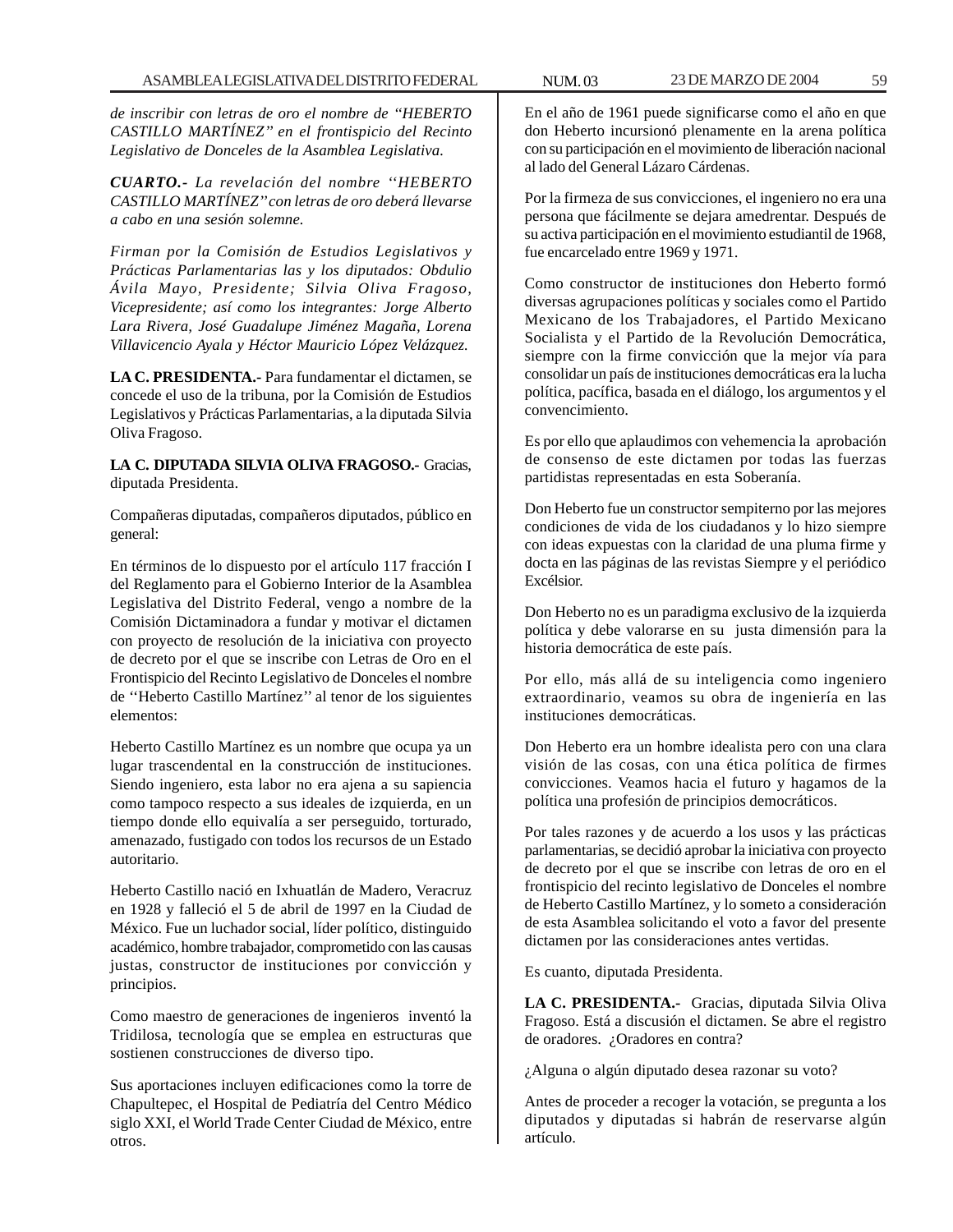En virtud de no haber reserva de los artículos, proceda la secretaría a recoger la votación nominal del dictamen en un solo acto.

**EL C. SECRETARIO.-** Por instrucciones de la presidencia, se va proceder a recoger la votación nominal del dictamen en un solo acto.

De conformidad con lo establecido por el artículo 128 del Reglamento para el Gobierno Interior de la Asamblea, se solicita a la Coordinación de Servicios Parlamentarios hacer el anuncio correspondiente a efecto de que los diputados presentes puedan emitir su voto.

Se solicita a los diputados que al emitir su voto lo hagan en voz alta diciendo su nombre y apellido, añadiendo la expresión ''en pro'', ''en contra'' o ''abstención''. El de la voz recogerá la votación. Comenzamos de derecha a izquierda.

#### **(Votación Nominal)**

María Teresita Aguilar, a favor.

Jesús López, a favor.

Martha Delgado, en pro.

Rafael Hernández, a favor.

Emilio Fernández, en pro de Heberto Castillo.

Héctor Guijosa, en pro.

Eduardo Malpica, en pro.

Maricela Contreras Julián, a favor.

Higinio Chávez, a favor.

Aleida Alavez, en pro.

María de Lourdes Rojo e Incháustegui, en pro.

Francisco Chiguil, en pro.

Lozano Lozano, en pro.

Adrián Pedroso Castillo, en pro.

Araceli Vázquez, en pro.

Alfredo Hernández Raigosa, a favor.

Lujano Nicolás, a favor.

Mónica Serrano, en pro.

Benjamín Muciño, a favor.

Gabriela Cuevas, en pro.

Sofía Figueroa, en pro.

Irma Islas, en pro. Obdulio Ávila, en pro. José Espina, en pro. Carlos Alberto Flores, a favor. Alejandra Barrales, en pro. Lorena Villavicencio, a favor. Silvia Oliva Fragoso, a favor. Miguel Angel Solares Chávez, a favor. Elio Bejarano, en pro. Alberto Trejo Villafuerte, en pro. Lourdes Alonso, a favor. María Elena Torres, en pro. Gabriela González, en pro. Arturo Escobar, en pro. José Antonio Arévalo, a favor. Bernardo de la Garza, a favor. Mauricio López, en pro. Guadalupe Chavira, en pro. Gerardo Villanueva, a favor. Efraín Morales, a favor. Rigoberto Nieto, a favor. Julio César Moreno, a favor. Juventino Rodríguez, a favor. Guadalupe Ocampo, a favor. Víctor Varela, en pro. Alfredo Carrasco, a favor. Pablo Trejo Pérez, en pro. Rodolfo Covarrubias, a favor. Julio Escamilla, a favor. **EL C. SECRETARIO.-** ¿Faltó alguna o algún diputado de emitir su voto? Se va proceder a recoger la votación de la Mesa Directiva. José Jiménez, en pro.

Mariana Gómez del Campo, en pro.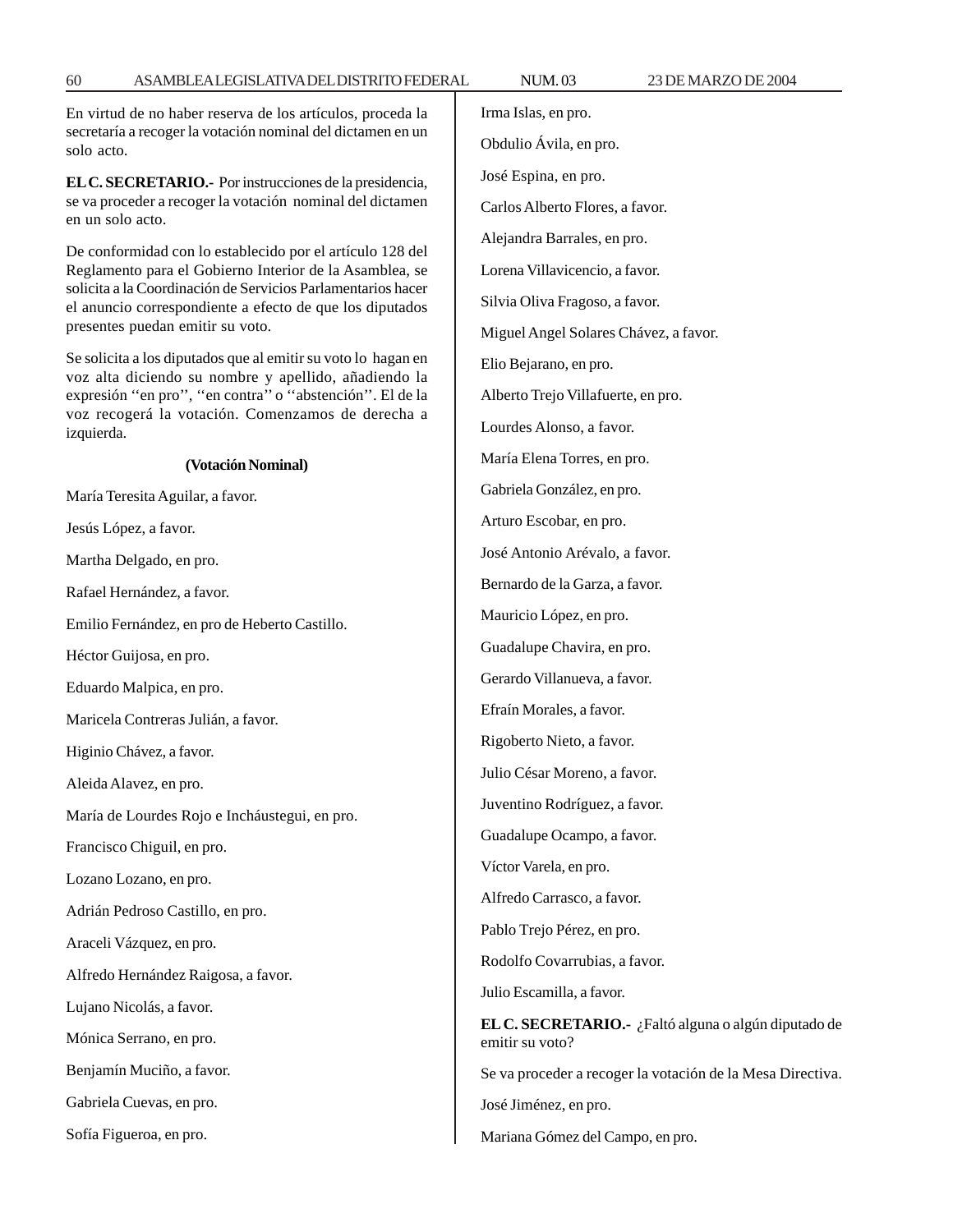José Medel Ibarra, a favor.

Juan Antonio Arévalo López, en pro.

Sara Figueroa, en pro.

González Maltos, en pro.

**EL C. SECRETARIO.-** Diputada Presidenta, el resultado de la votación es el siguiente: 56 votos a favor, 0 votos en contra, 0 abstenciones.

Cumplida su instrucción.

**LA C. PRESIDENTA.-** En consecuencia, se aprueba el dictamen que presenta la Comisión de Estudios Legislativos y Prácticas Parlamentarias.

Remítase al Jefe de Gobierno del Distrito Federal para su publicación en la Gaceta Oficial del Distrito Federal.

Hágase del conocimiento de la Oficialía Mayor y de la Tesorería de la Asamblea Legislativa para su instrumentación.

El siguiente punto del orden del día es la discusión y en su caso aprobación del dictamen que presenta la Comisión de Estudios Legislativos y Prácticas Parlamentarias a la iniciativa de decreto por la cual se inscriba en Letras de Oro en el Muro de Honor de la Asamblea Legislativa del Distrito Federal ''a los Caídos de los Cuerpos Policíacos de la ciudad de México.''

En virtud de que el dictamen fue distribuido entre las diputadas y diputados en términos de lo dispuesto en el artículo 115 del Reglamento para el Gobierno Interior de la Asamblea Legislativa del Distrito Federal, proceda la secretaría a consultar a la Asamblea en votación económica, si se dispensa la lectura del mismo y se somete a discusión de inmediato.

**EL C. SECRETARIO.-** Por instrucciones de la presidencia y en votación económica, se consulta a la Asamblea si es de dispensarse la lectura del dictamen de referencia y se somete a discusión de inmediato.

Los que estén por la afirmativa, sírvanse manifestarlo poniéndose de pie.

Los que estén por la negativa, sírvanse manifestarlo poniéndose de pie.

Dispensada la lectura, diputada Presidenta.

## *COMISIÓN DE ESTUDIOS LEGISLATIVOS Y PRÁCTICAS PARLAMENTARIAS*

*DICTAMEN A LA INICIATIVA DE DECRETO POR LA QUE SE INSCRIBE CON LETRAS DE ORO EN EL MURO DE HONOR DE LA ASAMBLEA LEGISLATIVA*

*A la Comisión de Estudios Legislativos y Prácticas Parlamentarias fue turnado para su análisis y dictamen LA INICIATIVA DE DECRETO POR LA QUE SE INSCRIBE CON LETRAS DE ORO EN EL MURO DE HONOR DE LA ASAMBLEA LEGISLATIVA DEL DISTRITO FEDERAL ''A LOS CAÍDOS DE LOS CUERPOS POLICÍACOS DE LA CIUDAD DE MÉXICO'', presentada por el Diputado Bernardo de la Garza Herrera, integrante del grupo parlamentario del Partido Verde Ecologista de México.*

*Con fundamento en los artículos 59, 60 fracción II, 61, 62 fracción I, 63 y 64 de la Ley Orgánica de la Asamblea Legislativa del Distrito Federal; 1, 32, 33 y 34 del Reglamento para el Gobierno Interior de la Asamblea Legislativa del Distrito Federal y 50 y 52 del Reglamento Interior de las Comisiones de la Asamblea Legislativa del Distrito Federal, esta Comisión se abocó al estudio de LA INICIATIVA DE DECRETO POR LA QUE SE INSCRIBE CON LETRAS DE ORO EN EL MURO DE HONOR DE LA ASAMBLEA LEGISLATIVA DEL DISTRITO FEDERAL ''A LOS CAÍDOS DE LOS CUERPOS POLICÍACOS DE LA CIUDAD DE MÉXICO''.*

*Por lo anteriormente expuesto y fundado, esta Comisión de Estudios Legislativos y Prácticas Parlamentarias, somete al pleno de esta Asamblea Legislativa del Distrito Federal el presente Dictamen, conforme a los siguientes:*

### *A N T E C E D E N T E S*

*1.- En sesión ordinaria de la sesión plenaria de esta H. Asamblea Legislativa del Distrito Federal, III Legislatura, celebrada el día 30 de diciembre del año 2003, se presentó LA INICIATIVA DE DECRETO POR LA QUE SE INSCRIBE CON LETRAS DE ORO EN EL MURO DE HONOR DE LA ASAMBLEA LEGISLATIVA DEL DISTRITO FEDERAL ''A LOS CAÍDOS DE LOS CUERPOS POLICÍACOS DE LA CIUDAD DE MÉXICO'', presentada por el Diputado Bernardo de la Garza Herrera, integrante del grupo parlamentario del Partido Verde Ecologista de México.*

*2.- Por instrucción de la Presidencia de la Mesa Directiva de la H. Asamblea Legislativa del Distrito Federal, III Legislatura, fue turnada la iniciativa indicada a la Comisión de Estudios Legislativos y Prácticas Parlamentarias, con fecha 30 diciembre del año 2003, recibida el 7 de enero de 2004, a fin de que con fundamento en el artículo 32 del Reglamento para el Gobierno Interior de la Asamblea Legislativa del Distrito Federal, se procediera a la elaboración del Dictamen correspondiente.*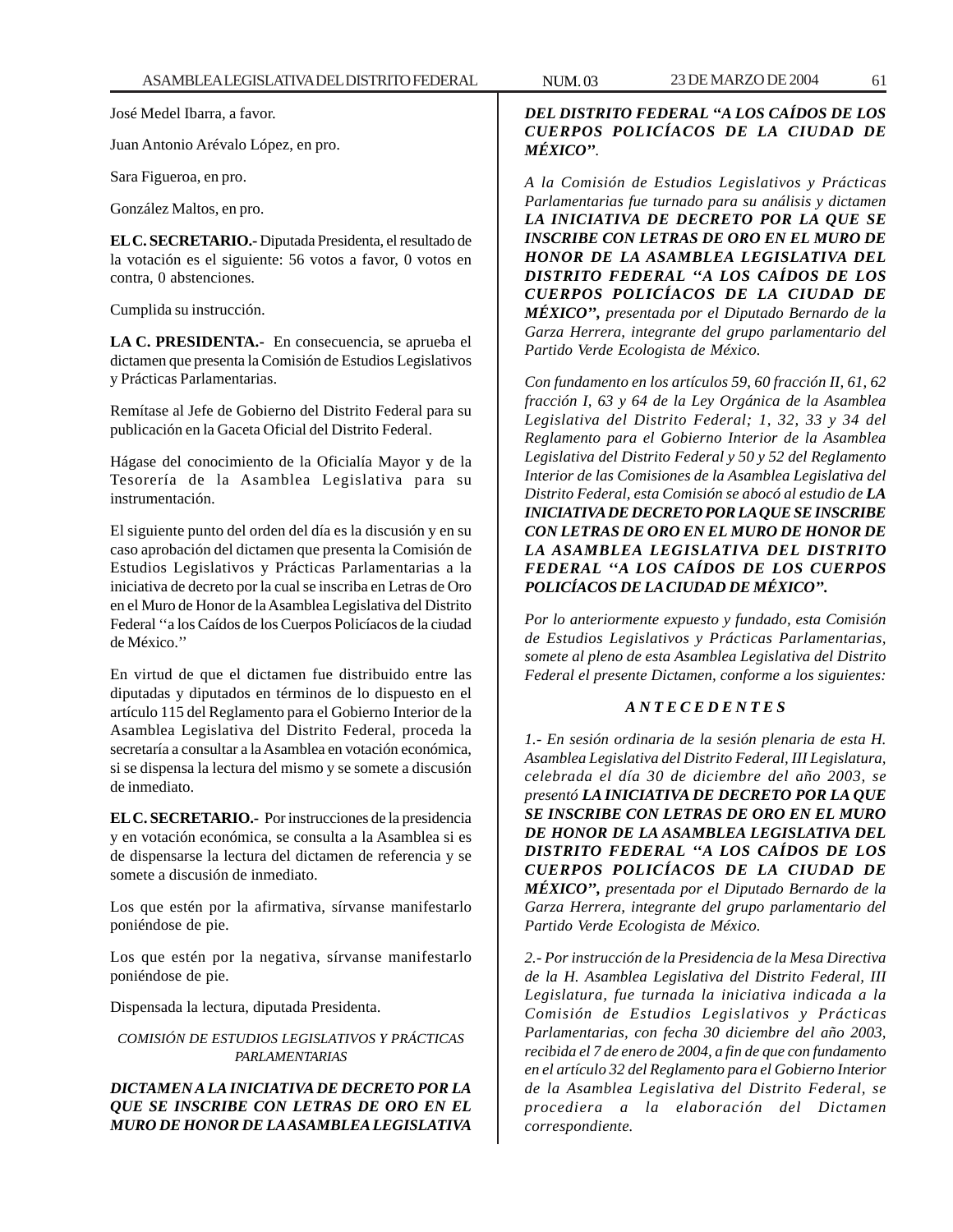*3.- Para cumplir con lo dispuesto en el artículo 32 del Reglamento para el Gobierno Interior de la Asamblea Legislativa del Distrito Federal, la Comisión de Estudios Legislativos y Prácticas Parlamentarias, se reunió el 19 de enero del 2004 para dictaminar la iniciativa presentada, con el fin de someterla a la consideración del pleno de esta H. Asamblea Legislativa bajo los siguientes:*

## *C O N S I D E R A N D O S*

*PRIMERO.- Que esta Comisión es competente para conocer LA INICIATIVA DE DECRETO POR LA QUE SE INSCRIBE CON LETRAS DE ORO EN EL MURO DE HONOR DE LA ASAMBLEA LEGISLATIVA DEL DISTRITO FEDERAL ''A LOS CAÍDOS DE LOS CUERPOS POLICÍACOS DE LA CIUDAD DE MÉXICO'', presentada por el Diputado Bernardo de la Garza Herrera, integrante del grupo parlamentario del Partido Verde Ecologista de México. Lo anterior, de conformidad con lo dispuesto en los artículos 59, 60 fracción II, 61, 62 y 64 de la Ley Orgánica de la Asamblea Legislativa del Distrito Federal; 32 y 33 del Reglamento para el Gobierno Interior de la Asamblea Legislativa del Distrito Federal.*

*SEGUNDO.- Que la seguridad pública es un requisito sine qua non para lograr el desarrollo de una sociedad moderna, en donde las leyes se conviertan en el único medio para alcanzar la justicia. Razón por la cual resulta fundamental contar con cuerpos policíacos eficientes en el Distrito Federal para alcanzar nuestros ideales de paz, libertad y civilidad.*

*TERCERO.- Que no obstante la importante labor que los cuerpos policíacos desarrollan en nuestra ciudad, la ciudadanía tiene una mala percepción de las labores que desempeñan, dado los altos índices de inseguridad que prevalecen en esta Ciudad.*

*CUARTO.- Que la iniciativa en cuestión establece que los cuerpos policíacos de la Ciudad han mostrado disciplina y entrega en todas sus acciones. Por tanto, si queremos que la policía cambie necesitamos reconocer a aquellos policías que desempeñan de manera eficiente sus labores. Razón por la cual, se solicita la inscripción en letras de oro en el muro de honor de la Asamblea Legislativa del Distrito Federal ''A LOS CAÍDOS DE LOS CUERPOS POLICÍACOS DE LA CIUDAD DE MÉXICO''.*

*QUINTO.- Que esta Asamblea Legislativa, III Legislatura, reconoce la importante labor que desempeñan los miembros de la Instituciones de Seguridad Pública de esta Capital, mismo que fue manifestado en la conmemoración del Día del Policía.*

*SEXTO.- Que esta Asamblea Legislativa ha reconocido la labor de personajes ilustres en la vida del país mediante*

*inscripción de su nombre en el muro de honor. Es decir, la inscripción con letras de oro en el muro de honor ha sido un reconocimiento a la destacada labor que una persona en particular ha hecho a favor de la Ciudad o la Nación; no así el reconocimiento a un gremio o sector de la sociedad.*

*En virtud de que el criterio empleado para la inscripción con letras de oro en el muro de honor de la Asamblea Legislativa ha sido el reconocimiento a una persona en particular por su destacada trayectoria, esta Dictaminadora considera que no ha lugar a la inscripción de la leyenda ''A los caídos de los cuerpos policíacos de la Ciudad de México'', en virtud de que hace referencia a una gremio y no a una persona en especifico.*

*Por lo anteriormente expuesto y fundado y en términos del artículo 32 del Reglamento para el Gobierno Interior de la Asamblea Legislativa del Distrito Federal, así como con lo solicitado en LA INICIATIVA DE DECRETO POR LA QUE SE INSCRIBE CON LETRAS DE ORO EN EL MURO DE HONOR DE LA ASAMBLEA LEGISLATIVA DEL DISTRITO FEDERAL ''A LOS CAÍDOS DE LOS CUERPOS POLICÍACOS DE LA CIUDAD DE MÉXICO'', la Comisión de Estudios Legislativos y Prácticas Parlamentarias, considera que es de resolverse y se:*

### *RESUELVE*

*ÚNICO.- Es de rechazarse LA INICIATIVA DE DECRETO POR LA QUE SE INSCRIBE CON LETRAS DE ORO EN EL MURO DE HONOR DE LA ASAMBLEA LEGISLATIVA DEL DISTRITO FEDERAL ''A LOS CAÍDOS DE LOS CUERPOS POLICÍACOS DE LA CIUDAD DE MÉXICO''*

*Firman por la Comisión de Estudios Legislativos y Prácticas Parlamentarias las y los diputados: Obdulio Ávila Mayo, Presidente; Silvia Oliva Fragoso, Vicepresidente; así como los integrantes: Jorge Alberto Lara Rivera, José Guadalupe Jiménez Magaña, Lorena Villavicencio Ayala y Héctor Mauricio López Velázquez.*

**LA C. PRESIDENTA.-** Para fundamentar el dictamen, se concede el uso de la Tribuna nuevamente al diputado Obdulio Ávila Mayo, por la Comisión de Estudios Legislativos y Prácticas Parlamentarias.

**EL C. DIPUTADO OBDULIO ÁVILA MAYO.-** Con su venia, diputada Presidenta.

En términos de lo dispuesto por el artículo 117 fracción I del Reglamento para el Gobierno Interior de la Asamblea Legislativa del Distrito Federal, vengo en nombre de la Comisión Dictaminadora a fundar y motivar el dictamen con proyecto de resolución respecto a la iniciativa de decreto por el cual se inscriba en Letras de Oro en el Muro de Honor de la Asamblea Legislativa del Distrito Federal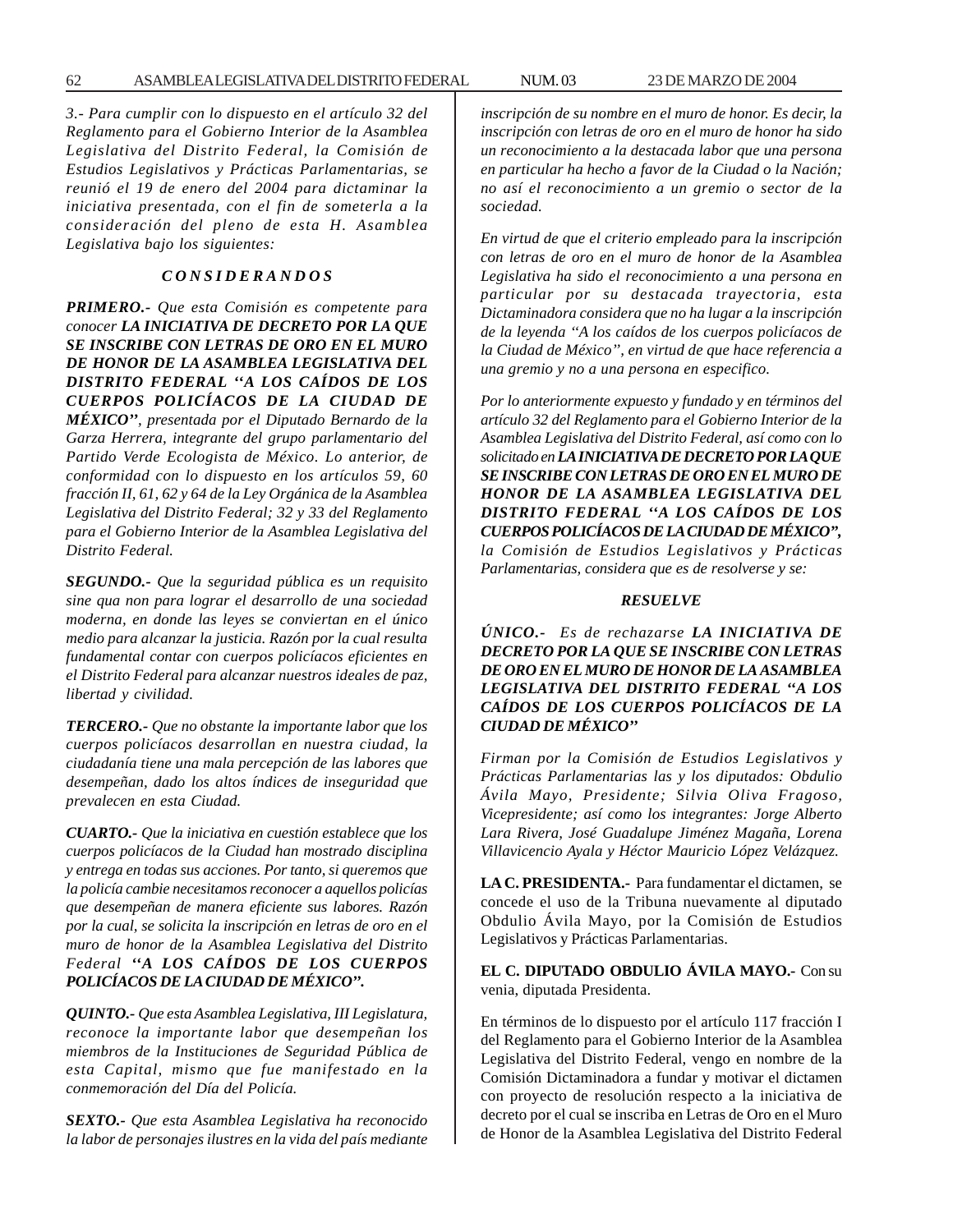''A los Caídos de los Cuerpos Policíacos de la ciudad de México'' al tenor de los siguientes elementos.

1.- Que la seguridad pública es un requisito elemental para lograr el desarrollo de todas su ciudad en donde las leyes se convierten en el único medio para alcanzar la justicia; razón por la cual resulta fundamental contar con cuerpos policíacos eficientes en el Distrito Federal para alcanzar nuestros ideales de paz, libertad y civilidad.

2,. Que no obstante la importante labor que nos cuerpos policíacos desarrollan en nuestra ciudad, esto no es óbice para que podamos nosotros reconocer en esta Tribuna la labor realizada por los mismos.

3.- Que la iniciativa dictaminada busca dar un reconocimiento a la disciplina y entrega de los cuerpos policíacos, razón por la cual se solicitó la inscripción en letras de oro en el muro de honor de la Asamblea Legislativa del Distrito Federal ''A los caídos de los Cuerpos Policíacos de la ciudad de México'',

4.- Que esta Asamblea Legislativa, III Legislatura, debe reconocer la importante labor que desempeñan los miembros de las instituciones de seguridad pública de esta capital; sin embargo, la inscripción con letras de oro en el muro de honor de este recinto ha sido un reconocimiento a la destacada labor de algunas personas, algunos héroes de nuestra historia patria o algunas acontecimientos destacados también en la historia nacional.

5.- En virtud de que el criterio empleado para la inscripción con letras de oro en el muro de honor de la Asamblea Legislativa ha sido el reconocimiento ya señalado, esta Dictaminadora considera que no ha lugar a la inscripción de la leyenda a los caídos de los Cuerpos Policíacos de la ciudad de México, en virtud de las consideraciones que se han vertido.

No obstante lo anterior, diversos grupos parlamentarios han consentido la presentación de una iniciativa que inscriba a las personas referidas en otro lugar de este inmueble legislativo.

Por tales razones y de acuerdo a los usos y prácticas parlamentarias, se desechó la iniciativa de decreto por la cual se inscriba en Letras de Oro en el Muro de Honor de la Asamblea Legislativa a los Caídos de los Cuerpos Policíacos de la ciudad de México, misma que somete a consideración de esta Asamblea solicitando el voto a favor del presente dictamen.

Es cuanto.

**LA C. PRESIDENTA.-** Gracias, diputado. Está a discusión el dictamen. Se abre el registro de oradores. ¿Oradores en contra?

¿Alguna o algún diputado desea razonar su voto?

Proceda la secretaría a recoger la votación del dictamen en lo general y en lo particular en un solo acto.

**EL C. SECRETARIO.-** Por instrucciones de la presidencia se va a proceder recoger la votación nominal del dictamen en un solo acto.

De conformidad con lo establecido por el artículo 128 del Reglamento para el Gobierno Interior de la Asamblea, se solicita a la Coordinación de Servicios Parlamentarios hacer el anuncio correspondiente a efecto de que los diputados presentes puedan emitir su voto.

Se solicita a los diputados que al emitir su voto lo hagan en voz alta diciendo su nombre y apellido, añadiendo la expresión ''en pro'', ''en contra'' o ''abstención''. El de la voz recogerá la votación. Comenzamos de derecha a izquierda.

### **(Votación Nominal)**

Obdulio Ávila, en pro. María Teresita Aguilar, a favor. Jesús López, a favor. Mónica Serrano, en pro. Martha Delgado, a favor. Rafael Hernández, a favor. Héctor Guijosa, a favor. Julio Escamilla, a favor. Eduardo Malpica, a favor. Emilio Fernández, en pro. Higinio Chávez, a favor. Aleida Alavez, en pro. Francisco Chiguil, en pro. Lozano Lozano, en pro. Adrián Pedroso Castillo, en pro. María de Lourdes Rojo e Incháustegui, en pro. Araceli Vázquez, en pro. Alfredo Hernández Raigosa, a favor. Lujano Nicolás, en pro. Gabriela González, en pro. Gabriela Cuevas, en pro. Sofía Figueroa, en pro. Irma Islas, en pro.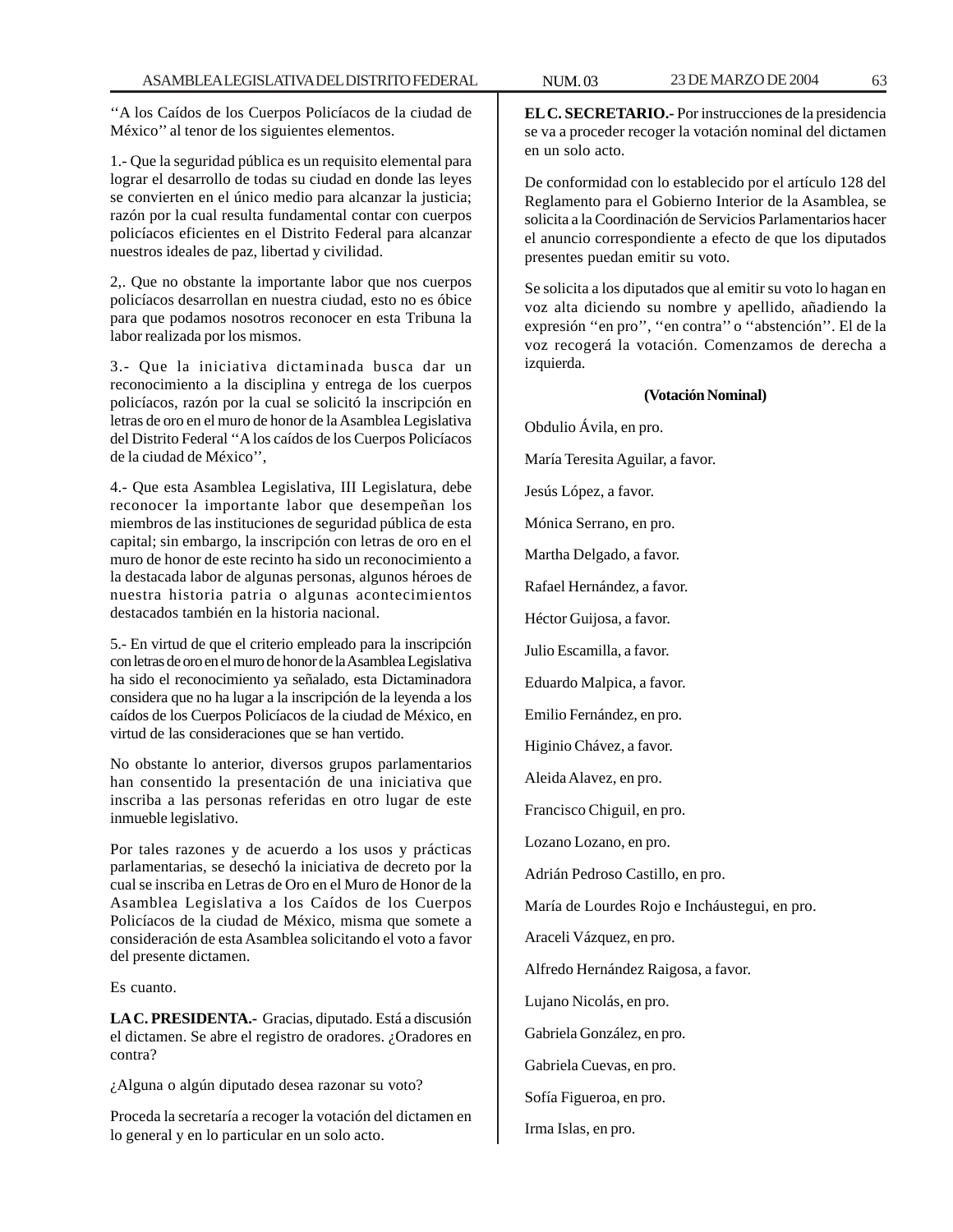| José Espina, en pro.                                                    | José Medel Ibarra, a favor.                                                                                                                                                                                                                                                                                                                                                                                                     |  |
|-------------------------------------------------------------------------|---------------------------------------------------------------------------------------------------------------------------------------------------------------------------------------------------------------------------------------------------------------------------------------------------------------------------------------------------------------------------------------------------------------------------------|--|
| Carlos Alberto Flores, a favor.                                         | Juan Antonio Arévalo López, en pro.                                                                                                                                                                                                                                                                                                                                                                                             |  |
| Maricela Contreras Julián, a favor.                                     | Sara Figueroa, en pro.                                                                                                                                                                                                                                                                                                                                                                                                          |  |
| Alejandra Barrales, en pro.                                             | González Maltos, a favor.                                                                                                                                                                                                                                                                                                                                                                                                       |  |
| Lorena Villavicencio, a favor.                                          | EL C. SECRETARIO.- Diputada Presidenta, el resultado de                                                                                                                                                                                                                                                                                                                                                                         |  |
| Guadalupe Chavira, en pro.                                              | la votación es el siguiente: 55 votos a favor, 0 votos en<br>contra, 3 abstenciones.                                                                                                                                                                                                                                                                                                                                            |  |
| Miguel Ángel Solares Chávez, a favor.                                   | Cumplida su instrucción.                                                                                                                                                                                                                                                                                                                                                                                                        |  |
| Silvia Oliva Fragoso, a favor.                                          | LA C. PRESIDENTA.- En consecuencia se aprueba el                                                                                                                                                                                                                                                                                                                                                                                |  |
| Lourdes Alonso, a favor.                                                | dictamen que presenta la Comisión de Estudios Legislativos<br>y Prácticas Parlamentarias en sus términos.<br>Hágase del conocimiento del diputado promovente                                                                                                                                                                                                                                                                    |  |
| María Elena Torres, a favor.                                            |                                                                                                                                                                                                                                                                                                                                                                                                                                 |  |
| Benjamín Muciño, a favor.                                               | Bernardo de la Garza Herrera.                                                                                                                                                                                                                                                                                                                                                                                                   |  |
| Arturo Escobar, abstención.                                             | Esta presidencia hace del conocimiento de la Asamblea que                                                                                                                                                                                                                                                                                                                                                                       |  |
| José Antonio Arévalo, abstención.                                       | la presentación de los puntos enlistados en los números<br>30, 32, 38, 39 y 40 del orden del día se difieren para una<br>sesión ulterior.                                                                                                                                                                                                                                                                                       |  |
| Bernardo de la Garza, abstención.                                       |                                                                                                                                                                                                                                                                                                                                                                                                                                 |  |
| Aguilar Álvarez, en pro.                                                | En otro asunto del orden del día, para presentar una<br>propuesta con Punto de Acuerdo para solicitar al Jefe de                                                                                                                                                                                                                                                                                                                |  |
| Jorge García Rodríguez, a favor.                                        | Gobierno del Distrito Federal, dote de suficiente Agua a la<br>Delegación Iztapalapa, se concede el uso de la tribuna al<br>diputado Efraín Morales Sánchez, del Partido de la<br>Revolución Democrática.                                                                                                                                                                                                                       |  |
| Mauricio López, a favor.                                                |                                                                                                                                                                                                                                                                                                                                                                                                                                 |  |
| Jorge Lara, a favor.                                                    |                                                                                                                                                                                                                                                                                                                                                                                                                                 |  |
| Gerardo Villanueva, a favor.                                            | EL C. DIPUTADO EFRAÍN MORALES SÁNCHEZ.-<br>Con su permiso, diputada Presidenta.                                                                                                                                                                                                                                                                                                                                                 |  |
| Efraín Morales, a favor.                                                | Vengo a presentar una propuesta con Punto de Acuerdo                                                                                                                                                                                                                                                                                                                                                                            |  |
| Rigoberto Nieto, a favor.                                               | referente a la Escasez de Agua en Iztapalapa. Sé que no es                                                                                                                                                                                                                                                                                                                                                                      |  |
| Julio César Moreno, a favor.                                            | un problema exclusivo de la Delegación, tal vez no sea ni<br>siquiera exclusivo de la ciudad, pero en Iztapalapa se está<br>haciendo añejo el problema y en estos últimos días se está<br>agravando. Espero contar con el apoyo de todos ustedes.                                                                                                                                                                               |  |
| Rodríguez Ramos Juventino, a favor.                                     |                                                                                                                                                                                                                                                                                                                                                                                                                                 |  |
| Guadalupe Ocampo, a favor.                                              | PROPUESTA CON PUNTO DE ACUERDO MEDIANTE                                                                                                                                                                                                                                                                                                                                                                                         |  |
| Víctor Varela, en pro.                                                  | EL CUAL SE SOLICITA AL JEFE DE GOBIERNO DEL<br>DISTRITO FEDERAL LA CONCLUSIÓN DE OBRAS                                                                                                                                                                                                                                                                                                                                          |  |
| Alfredo Carrasco, a favor.                                              | QUE PERMITAN GARANTIZAR EL MÍNIMO                                                                                                                                                                                                                                                                                                                                                                                               |  |
| Pablo Trejo Pérez, en pro.                                              | SUFICIENTE DE AGUA PARA LOS HABITANTES DE<br>LA DELEGACIÓN IZTAPALAPA, ASÍ COMO,<br><b>MEJORARA SU CALIDAD.</b>                                                                                                                                                                                                                                                                                                                 |  |
| Alberto Trejo Villafuerte, en pro.                                      |                                                                                                                                                                                                                                                                                                                                                                                                                                 |  |
| Rodolfo Covarrubias, a favor.                                           | Señoras y señores diputados:                                                                                                                                                                                                                                                                                                                                                                                                    |  |
| EL C. SECRETARIO.- ¿Faltó alguna o algún diputado de<br>emitir su voto? | Con fundamento en lo dispuesto por el Artículo 13 fracción<br>II; 17 fracción VI de la Ley Orgánica de la Asamblea<br>Legislativa del Distrito Federal; 90 y 130 del Reglamento<br>para el Gobierno Interior de la Asamblea Legislativa del<br>Distrito Federal, se somete a consideración del Pleno de<br>esta H. Asamblea Legislativa, la siguiente Propuesta con<br>Punto de Acuerdo mediante el cual se solicita al Jefe de |  |
| Se va a proceder a recoger la votación de la Mesa Directiva.            |                                                                                                                                                                                                                                                                                                                                                                                                                                 |  |
| José Jiménez, en pro.                                                   |                                                                                                                                                                                                                                                                                                                                                                                                                                 |  |
| Mariana Gómez del Campo, en pro.                                        |                                                                                                                                                                                                                                                                                                                                                                                                                                 |  |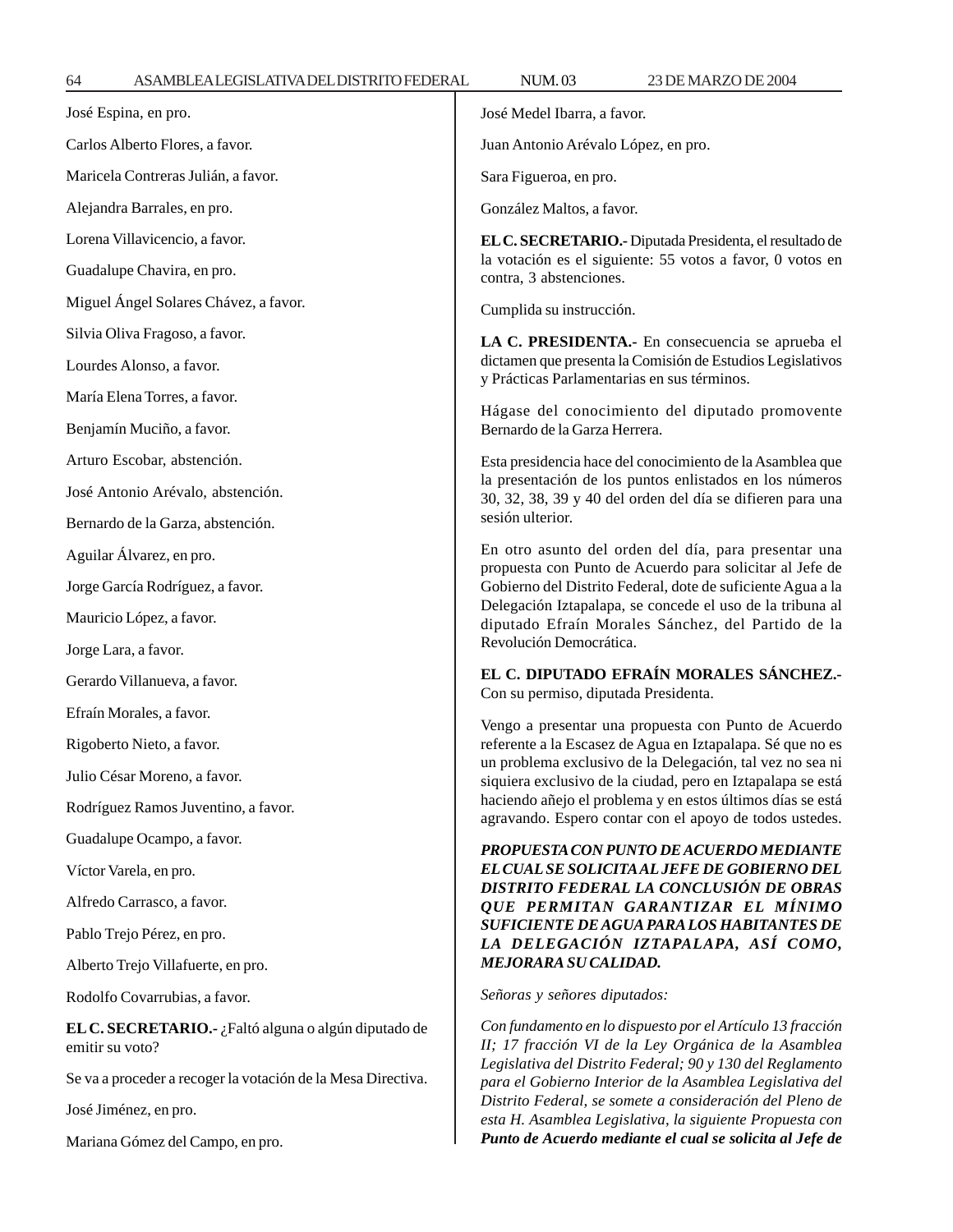*Gobierno del Distrito Federal, la conclusión de las obras que permitan garantizar el mínimo suficiente de agua para los habitantes de la Delegación Iztapalapa, así como para mejorar su calidad.*

### *ANTECEDENTES*

*1.- Que el problema de la insuficiencia de agua ha venido agudizándose en los últimos años por un desequilibrio entre el incremento de la población y el agua disponible; aunando a esto la dificultad para conducir el agua desde fuentes primordiales que hoy abastecen el Distrito Federal en un porcentaje importante, como son los sistemas del Alto Lerma y el Cutzamala, debido a la distancia y para elevarla a una altitud acorde al de la Ciudad de México para su conducción y distribución.*

*2.- Que el desarrollo urbano del Distrito Federal encuentra una de sus mayores limitantes en la incorporación de nuevas fuentes de abastecimiento al sistema de suministro de agua. Pues en la actualidad, es mayor el porcentaje canalizado de las fuentes mencionadas.*

*3.- Que en la actualidad son suministrados al Distrito Federal treinta y cinco mil litros de agua por segundo, que son distribuidos entre las dieciseis Delegaciones.*

*4.- Que el mínimo suficiente del suministro de agua para satisfacer las necesidades de los habitantes de la Delegación Iztapalapa, es de seis mil cuatrocientos noventa litros por segundo.*

*5.- Que las tuberías de la red secundaria de agua en Iztapalapa, tienen una antigüedad promedio de cuarenta y cinco años, lo que provoca su rompimiento con las consecuentes fugas que representan, según datos del propio Sistema de Agua del Distrito Federal, de un treinta y cinco por ciento del caudal que hoy es suministrado a la Delegación Iztapalapa y que suma cuatro mil cuatrocientos treinta litros por segundo.*

*6.- Que es necesaria la perforación de nuevos pozos, que cuenten con todos los requerimientos tecnológicos, que permitan una mayor calidad del agua y la sustitución de viejos pozos, que por la misma sobreexplotación han deteriorado la calidad, reflejándose principalmente en el sabor, en el olor y en el color, haciéndola prácticamente imposible de beber.*

*7.- Que hoy la distribución del agua como elemento indispensable en la vida de las personas, presentan márgenes de diferencia muy acentuados entre una zona y otras de la Ciudad. Lo que significa que su distribución no es equitativa en función de la población de cada una de las demarcaciones.*

*Organismos internacionales señalan como un mínimo per cápita la cantidad de doscientos cincuenta litros diarios,*

*hoy la realidad nos muestra cifras distintas en algunas partes de la zona poniente de la Ciudad, consumos de hasta ochocientos cincuenta litros, mientras que en Iztapalapa tenemos un suministro en el sesenta y cinco por ciento de la población de ciento seis litros en promedio. Quines reciben el vital líquido de manera regular. El treinta por ciento, es decir, casi quinientas mil personas reciben el agua por tandeo (de manera intermitente; ya sea en diferentes horarios o en diferentes días). Y el cinco por ciento reciben el agua a través de pipas.*

### *CONSIDERANDOS*

*PRIMERO.- Que siendo un compromiso adquirido por el Jefe de Gobierno del Distrito Federal desde los inicios de su Gestión, el resolver de manera particular el problema de la insuficiencia de agua en la Delegación Iztapalapa. Y con las atribuciones y obligaciones que la ley le confiere. En su momento y a través de la Dirección General de Construcción y Operación Hidráulica, se propuso una estrategia consistente en:*

*A. Perforar diecinuev pozos en el área de Iztapalapa, estimando a obtener de ellos mil litros de agua por segundo.*

*B. Sustituir quinientos kilómetros de la red secundaria de agua; aquélla con mayor antigüedad principalmente instalada en pueblos y zonas de grietas. Con lo cual se recuperarían quinientos litros por segundo.*

*C. La colocación de válvulas de presión en diferentes áreas de la Ciudad de México. Garantizando obtener quinientos litros por segundo.*

*SEGUNDO.- Que para cumplir con la estrategia antes señalada se programó una inversión de quinientos sesenta y tres millones de pesos, y como tiempo para concluir las obras a finales del año dos mil uno.*

*TERCERO.- Que a la fecha solamente diez de los diecinueve pozos están en operación, es decir, nueve están sin operar. Algunos sin perforar y sin planta potabilizadora. Otros perforados pero sin planta potabilizadora y otros perforados con planta potabilizadora pero sin la conexión a las redes para su distribución.*

*CUARTO.- Que la sustitución de los cien kilómetros de la red secundaria de agua, tienen un avance sustancial, sin embargo, aún quedan pendientes cincuenta kilómetros.*

*QUINTO.- Respecto a las válvulas, no se cuenta con ninguna información al respecto. El caso es, que en la actualidad se tienen grandes variaciones en la presión hidrostática necesaria para mantener los volúmenes de los principales tanques de almacenamiento y distribución*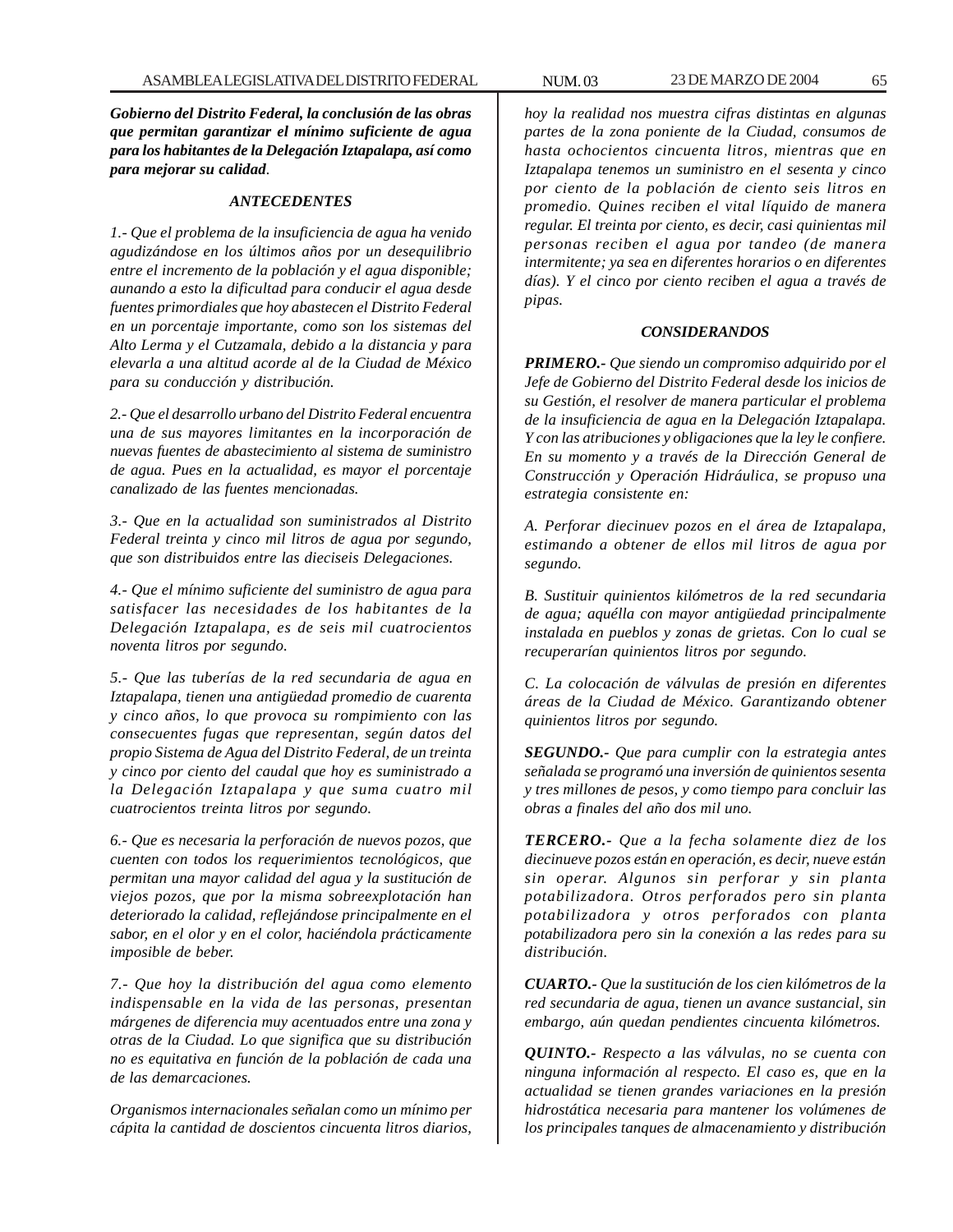*en Iztapalapa: el tanque del Cerro de la Estrella, el tanque de la Caldera y el Tanque de Xaltepec.*

*En mérito de lo anteriormente expuesto y con fundamento en el artículo 130 del Reglamento para el Gobierno Interior de la Asamblea Legislativa del Distrito Federal, someto a consideración de esta Honorable Asamblea Legislativa, con carácter de urgente y obvia resolución el siguiente:*

#### *PUNTO DE ACUERDO*

*ÚNICO.- Esta Asamblea Legislativa solicita al Jefe de Gobierno del Distrito Federal, para que en el ámbito de su competencia y con las atribuciones y obligaciones que la Constitución y diferentes ordenamientos legales le confieren, se instruya al área correspondiente, se concluyan de manera inmediata los trabajos iniciados en la Delegación Iztapalapa, comprometidos y presupuestados desde el año dos mil, y adicionalmente se establezca un plan de acción permanente de mantenimiento preventivo y en su caso correctivo de los pozos que abastecen de agua a la Delegación Iztapalapa buscando garantizar la cantidad y su calidad.*

#### *EFRAÍN MORALES*

Por su atención, muchas gracias.

**LA C. PRESIDENTA.-** Gracias, diputado. En términos de lo dispuesto por el artículo 130 del Reglamento para el Gobierno Interior de la Asamblea Legislativa del Distrito Federal, consulte la secretaría a la Asamblea en votación económica, si la propuesta presentada por el diputado Efraín Morales, se considera de urgente y obvia resolución.

**EL C. SECRETARIO.-** Por instrucciones de la presidencia y en votación económica, se consulta a la Asamblea si la propuesta de referencia se considera de urgente y obvia resolución.

Los que estén por la afirmativa, sírvanse manifestarlo poniéndose de pie.

Los que estén por la negativa, sírvanse manifestarlo poniéndose de pie.

Se considera de urgente y obvia resolución, diputada Presidenta.

**LA C. PRESIDENTA.-** En consecuencia, está a discusión la propuesta. ¿Existen oradores en contra?

Proceda la secretaría a preguntar a la Asamblea en votación económica si es de aprobarse la propuesta discusión.

**EL C. SECRETARIO.-** Por instrucciones de la presidencia y en votación económica, se pregunta a la Asamblea si están a favor o en contra de la propuesta sometida a su consideración.

Los que estén por la afirmativa, sírvanse manifestarlo poniéndose de pie.

Los que estén por la negativa, sírvanse manifestarlo poniéndose de pie.

Aprobada la propuesta, señora Presidenta.

**LA C. PRESIDENTA.-** Hágase del conocimiento del Titular del Ejecutivo Local para los efectos a que haya lugar.

Para presentar una propuesta con Punto de Acuerdo sobre el licenciado Octavio Flores Millán, Jefe Delegacional en Gustavo A. Madero, se concede el uso de la tribuna al diputado Juan Antonio Arévalo López, del Partido Acción Nacional.

**EL C. DIPUTADO JUAN ANTONIO ARÉVALO LÓPEZ.-** Con su venia, diputada Presidenta.

## *PROPOSICIÓN DE REMOCIÓN DEL CARGO DE JEFE DELEGACIONAL EN LA DEMARCACIÓN GUSTAVO A. MADERO.*

*Los suscritos integrantes de la Asamblea Legislativa del Distrito Federal, III Legislatura, con fundamento en lo dispuesto por el artículo 42 fracción XXVII y 108 del Estatuto de Gobierno del Distrito Federal; fracción XXX y 17 fracción VI de la Ley Orgánica de la Asamblea Legislativa del Distrito Federal y 129 del Reglamento para el Gobierno Interior de la Asamblea Legislativa del Distrito Federal, sometemos a consideración de este Cuerpo Legislativo, la presente proposición con base en los siguientes:*

#### *ANTECEDENTES*

*En días anteriores ha salido a la luz una red de corrupción que ha impactado a la clase política y a la sociedad en general. Como sabemos uno de los puntos en que se ha detectado un indebido uso de facultades por parte de servidores públicos ha sido en el Órgano Político-Administrativo ubicado en la Demarcación de Gustavo A. Madero, en el que servidores públicos de todos los niveles han configurado un fraude a su favor y causado un daño al Erario Local.*

*El ilícito anteriormente mencionado asciende a la cantidad de 31.2 millones de pesos perpetrado con 18 documentos oficiales denominados Cuentas por Liquidar Certificadas -que no son otra cosa más que ordenes de pago- expedidas a favor de seis empresas propiedad del empresario y hoy prófugo Carlos Ahumada Kurtz, empresas que se denominan de la siguiente manera: Centro Decorativo Nicte-Ha, Diseño y Construcción Banda, Jori Construcciones, D´ Regil Creaciones, Promotora y Constructora El Naranjo y Arquitectura y Construcción Pachoacán.*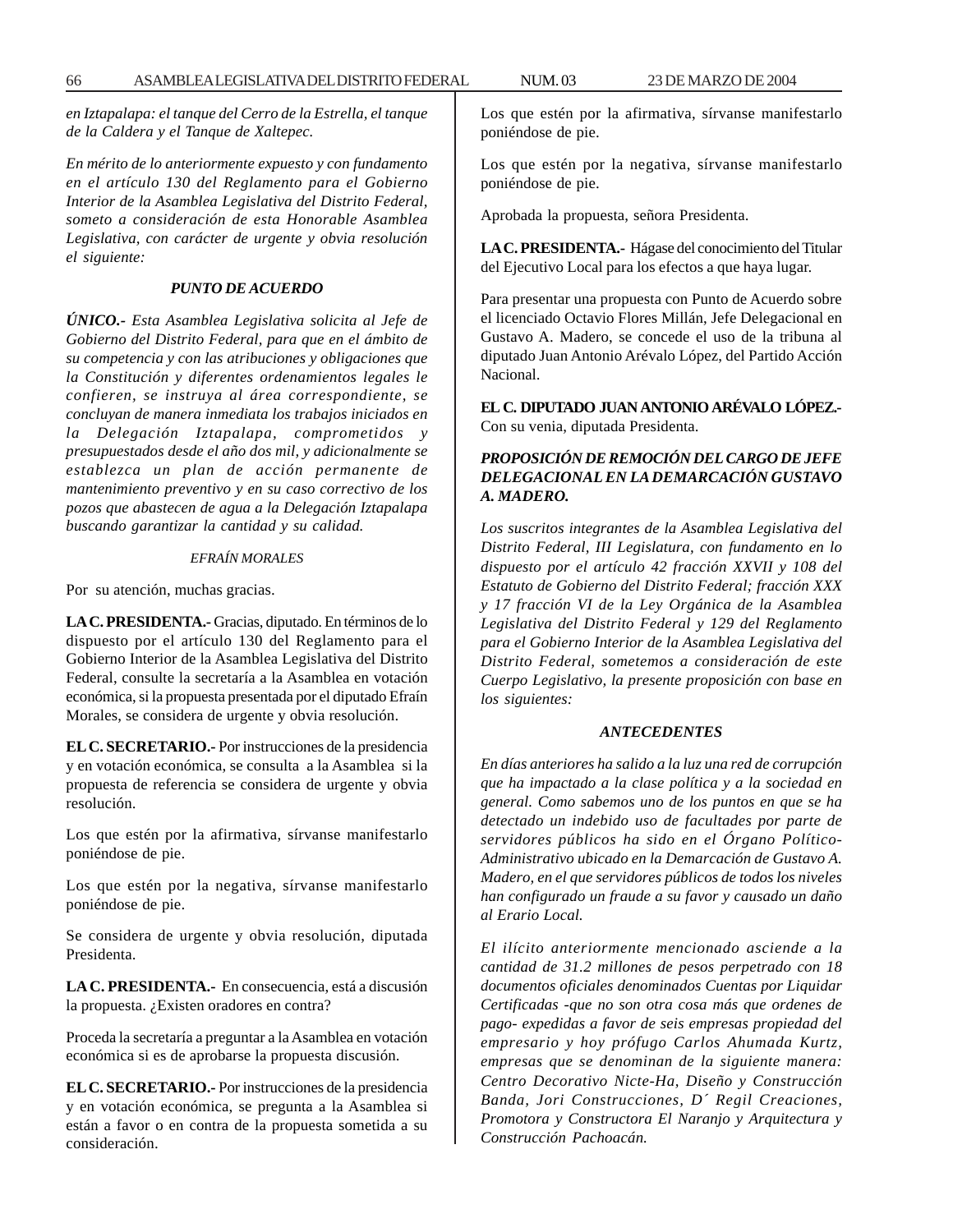*El 15 de enero del presente año, la Lic. Martha Delgado Arroyo, Subdirectora de Planeación, Programación y Presupuesto de la delegación Gustavo A. Madero, recibió de la Secretaría de Finanzas del Distrito Federal, 31.2 millones de pesos para el pago por supuestos servicios en la Demarcación, pago que fue depositado en las cuentas de las empresas de Carlos Ahumada Kurtz. Sin embargo, esta persona no actuó sola, ya que su jefe, el Lic. Luis Salazar Cano, Director de Recursos Financieros de la Delegación GAM, también firmó las 18 cuentas para el pago a las empresas y de igual manera las mismas fueron autorizadas por la Subdirectora de Egresos de la Secretaría de Finanzas, Blanca Estela Hernández Puga, todos coludidos en el presente ilícito.*

*Ahora bien, esta última, al igual que Carlos Álvarez Cardozo -Jefe de la Unidad de la Dependencia- se encuentran bajo procedimiento penal ante el Juzgado 11 con sede en el Reclusorio Norte, con el número de expediente 2/34. Sin embargo, no es suficiente que únicamente funcionarios de medio nivel estén siendo sujetos a proceso, ya que el actual Delegado con licencia, Octavio Flores Millán otorgó la facultad para realizar los pagos a Martha Delgado Arroyo y a Luis Salazar Cano, éste último Director de Recursos Financieros en la Demarcación, asimismo, firmó oficio en el que acepta la partida presupuestal para los pagos a las empresas ligadas al empresario Carlos Ahumada Kurtz.*

*Debido a la existencia de los anteriores oficios, el Juez 11 de lo Penal solicitó la presencia del Lic. Flores Millán para que reconociera su firma, cuestión que en el presente caso no aconteció, ya que el Jefe Delegacional con licencia no asistió ante el Órgano Judicial a deducir su derecho.*

*Las Cuentas por Liquidar Certificadas u ordenes de pago, eran expedidas por motivo de desazolve en la Demarcación, desazolve que nunca fue realizado o peor aún, en algunas ocasiones era llevado a cabo por trabajadores de la misma Delegación. Cabe hacer mención de la contradicción en la que cae el actual Jefe Delegacional con licencia, ya que durante la gestión del Ing. Joel Ortega Cuevas, la demarcación Gustavo A. Madero adquirió su propio equipo de desazolve, invirtiendo más de cuarenta millones de pesos.*

*No obstante lo anterior, la Delegación Gustavo A. Madero pagaba por servicios a empresas de Ahumada, que eran realizadas por la propia delegación o de plano no se llevaban a cabo. Es decir, el Jefe Delegacional sabía que el órgano a su cargo contaba con equipo de reciente adquisición para llevar a cabo el desazolve; sin embargo, adjudicaba contratos para que empresas privadas supuestamente realizarán el servicio.*

*Aunado a las irregularidades anteriormente señaladas, resulta necesario mencionar que de acuerdo con las* *declaraciones realizadas por el ahora Jefe Delegacional con licencia, él mismo erogó cuatrocientos mil pesos únicamente en precampaña para ser candidato para el cargo que hoy ostenta y en días anteriores adquirió un vehículo con valor de casi treinta y ocho mil dólares, aunado a la camioneta Harley Davidson, a la Suburban con las que ya contaba. De igual forma, tenemos conocimiento que una vez terminado el proceso electoral realizó un viaje de varios días por Europa Occidental, lo que constituiría un presunto enriquecimiento ilícito.*

*El conocimiento de la adjudicación y pagos de presuntos contratos de desazolve que no eran llevados a cabo o que eran realizados por la propia delegación, además de su firma en los oficios que otorgan la facultad de realizar los pagos a Martha Delgado Arroyo y Luis Salazar Cano, así como el que acepta la partida presupuestal para los pagos a las empresas ligadas al C. Ahumada Kurtz, es causa más que grave para que esta Asamblea Legislativa del Distrito Federal inicie el procedimiento de remoción del Lic. Flores Millán como Jefe Delegacional en Gustavo A. Madero y emita una resolución fundada en derecho.*

#### *CONSIDERANDO*

*1.- Que existieron irregularidades en la adjudicación y en el pago de los servicios supuestamente brindados por seis empresas propiedad del C. Carlos Ahumada Kurtz.*

*2.- Que el Jefe Delegacional en Gustavo A. Madero adjudicó contratos para llevar a cabo desazolve en la delegación, aún cuando tenía conocimiento que esa demarcación contaba con equipo nuevo y suficiente para llevar a cabo dichos trabajos.*

*3.- Que la Secretaría de Finanzas emitió 18 órdenes de pago para cubrir diversos servicios supuestamente brindados por las siguientes empresas:*

*Centro Decorativo Nicte-Ha 5 millones 174 mil 879 pesos*

*Diseño y Construcción Banda 5 millones 284 mil 914 pesos,*

*Jori Construcciones 5 millones 195 mil 689 pesos.*

*D'Regil Creaciones 5 millones 222 mil 346 pesos,*

*Promotora y Constructora El Naranjo 5 millones 291 mil 807 pesos,*

*Arquitectura y Construcción Pachoacán 5 millones 115 mil 521 pesos.*

*4.- Que los trabajos para los que se contrató y pagó a dichas empresas nunca fueron realizados.*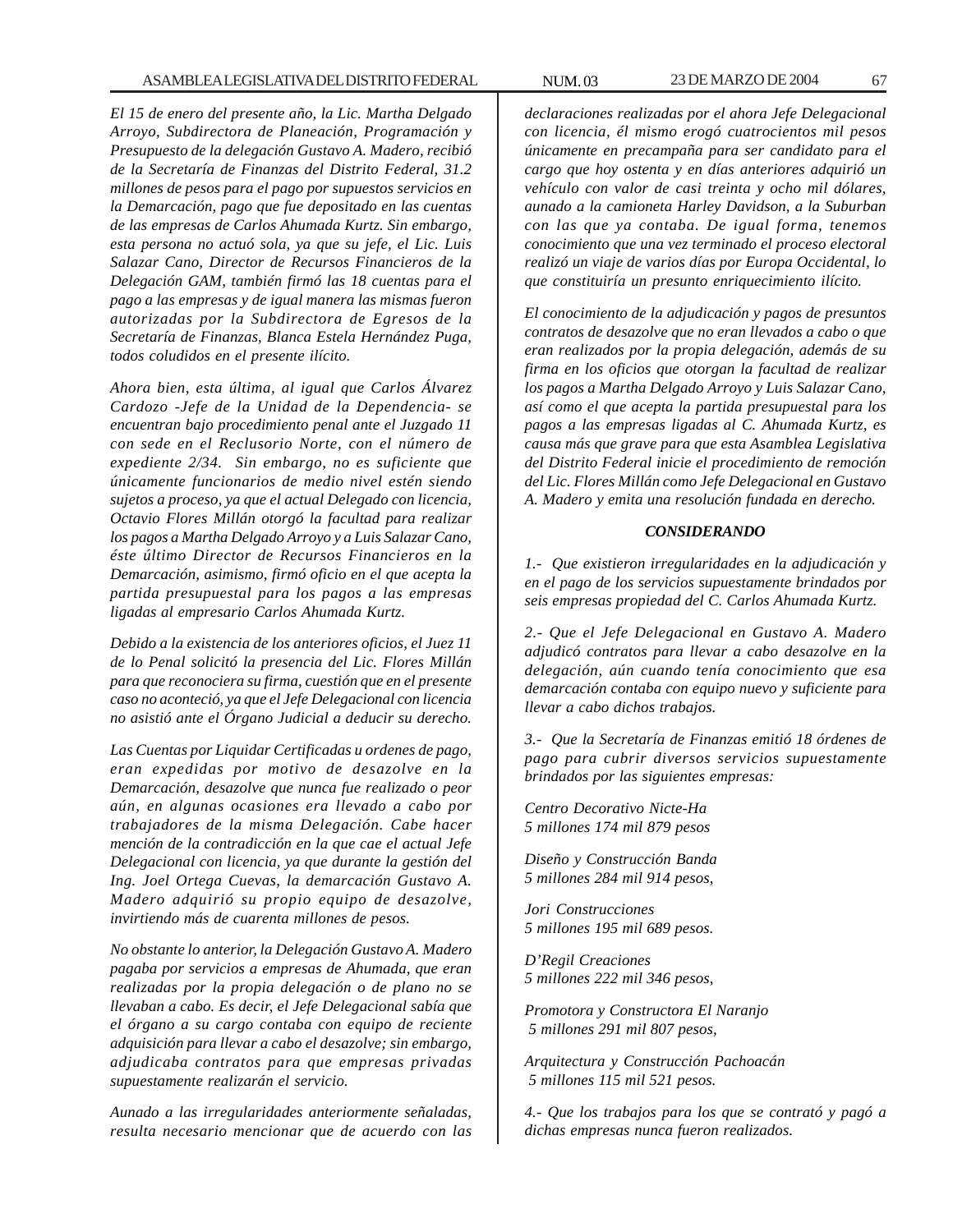*5.- Que existen oficios que señalan que el Lic. Octavio Flores Millán, Jefe Delegacional en Gustavo A. Madero con licencia, otorgó la facultad de realizar los pagos a Martha Delgado Arroyo, Subdirectora de Planeación y Programación y Presupuesto y Luis Salazar Cano, Director de Recursos Financieros, así como otro en el que el Jefe Delegacional acepta la partida presupuestal para los pagos a las empresas ligadas al C. Carlos Ahumada Kurtz.*

*6.- Que en diversos medios de comunicación el hoy Jefe Delegacional con licencia, aceptó la posibilidad de que existan videograbaciones en las que aparezca reunido con el empresario Carlos Ahumada Kurtz.*

*7.- Que el pasado 07 de marzo, el Lic. Ahumada Kurtz señaló (mediante carta) que entregó al multicitado Jefe Delegacional, un total de dos millones cien mil pesos, entre el 19 de mayo y 21 de agosto de 2003.*

*8.- Que en pleno proceso electoral y después de terminado éste, el Lic. Flores Millán adquirió diversos artículos considerados como suntuarios, que no son acordes al sueldo que recibía.*

*9.- Que el 8 de marzo del presente año, el Lic. Octavio Flores Millán aceptó que incorporó a su gabinete a dos funcionarios que habían sido recomendados por el empresario Carlos Ahumada Kurtz.*

*10.- Que si bien es cierto, que el Lic. Flores Millán, presentó solicitud de licencia para ausentarse del cargo por noventa días, también es cierto que dicha solicitud no es suficiente, ya que existen causas graves para su remoción definitiva y así se pueda esclarecer su participación en los presuntos ilícitos.*

*11.- Que el artículo 42 del Estatuto de Gobierno del Distrito Federal, señala que la Asamblea Legislativa tiene facultad para remover a los Jefes Delegacionales, por causas graves, con el voto de las dos terceras partes de los diputados que integren la Legislatura.*

*12.- Que el mismo artículo señala que la solicitud de remoción deberá ser presentada cuando menos por un tercio de los diputados integrantes de la Asamblea Legislativa, tal y como sucede en este acto.*

*13.- Que en el presente asunto se actualizan las causales que establece como graves el artículo 108 del Estatuto de Gobierno del Distrito Federal, específicamente en sus fracciones siguientes:*

- *I. Por violaciones sistemáticas a la Constitución, al presente Estatuto o a leyes federales y del Distrito Federal.*
- *II. Por contravenir de manera grave y sistemática los reglamentos, acuerdos y demás resoluciones del Jefe de Gobierno del Distrito Federal.*
- *III. Por realizar cualquier acto o incurrir en omisiones que afecten gravemente el funcionamiento de la administración pública del Distrito Federal o el orden público en la Entidad.*
- *VII. Por realizar actos que afecten gravemente las relaciones de la Delegación con el Jefe de Gobierno del Distrito Federal, y*

*14.- Que con fundamento en el artículo anteriormente señalado es necesario que la Comisión o Comisiones a las que sea turnado el presente asunto, soliciten que el Jefe Delegacional rinda las pruebas y formule los alegatos que a su juicio convengan.*

*15.- Que lo aquí expresado es causa más que suficiente para que esta Asamblea inicie el procedimiento de remoción y en el momento oportuno dicte la resolución en la que se remueva definitivamente al Lic. Octavio Flores Millán, como Jefe Delegacional en la demarcación de Gustavo A. Madero.*

*Por lo anteriormente expuesto, sometemos a consideración de esta Honorable Asamblea la siguiente*

### *PROPUESTA DE SOLICITUD DE REMOCIÓN:*

*Primero.- Se inicie el procedimiento establecido en el Estatuto de Gobierno del Distrito Federal para remover al Jefe Delegacional en Gustavo A. Madero, Lic. Octavio Flores Millán, por las causas graves señaladas en los antecedentes y considerandos de la presente propuesta.*

*Segundo.- Que esta Asamblea Legislativa solicite copia certificada del expediente 02/34 radicada en el Juzgado 11 de lo Penal con sede el Reclusorio Norte, así como un informe a la Procuraduría de Justicia del Distrito Federal sobre todo lo actuado en el tema.*

*Tercero.- En el momento procesal oportuno se dicte por las dos terceras partes de esta Asamblea, la resolución que remueva definitivamente al Lic. Octavio Flores Millán, como Jefe Delegacional en la demarcación de Gustavo A. Madero.*

*Dado en el Recinto Legislativo a los veintitrés días del mes de marzo del año dos mil cuatro.*

*Firman por el grupo parlamentario del Partido Acción Nacional las y los diputados: José Espina Von Roehrich, Juan Antonio Arévalo López, Obdulio Ávila Mayo, Mónica Leticia Serrano Peña, Carlos Alberto Flores Gutiérrez, Jorge Alberto Lara Rivera, José de Jesús López Sandoval, Gabriela Cuevas Barrón, María Teresita de Jesús Aguilar Marmolejo, María Gabriela González Martínez, Mariana Gómez del Campo, Christian Martín Lujano Nicolás, José Benjamín Muciño Pérez, José María Rivera Cabello, Irma Islas León y Sofía Figueroa Torres.*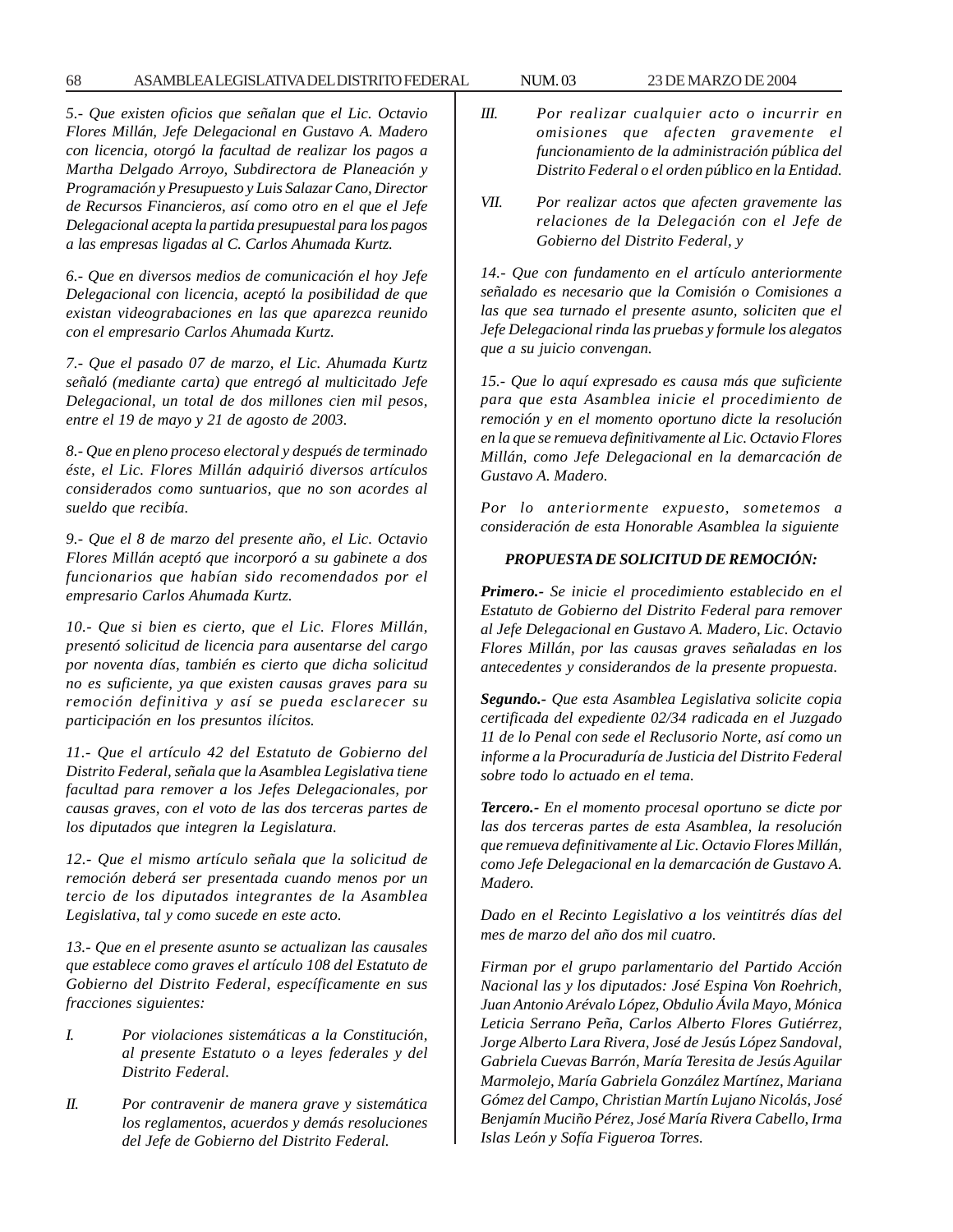*Por el grupo parlamentario del Partido Revolucionario Institucional las y los diputados: Manuel Jiménez Guzmán, Jaime Aguilar Álvarez y Mazarrasa, María Claudia Esqueda Llanes, Jorge García Rodríguez, Norma Gutiérrez de la Torre, Héctor Mauricio López Velásquez y José Medel Ibarra.*

*Por el grupo parlamentario del Partido Verde Ecologista de México firman las y los diputados: Bernardo de la Garza Herrera, Francisco de Paula Agundis Arias, José Antonio Arévalo González, Arturo Escobar y Vega y Independiente Martha Teresa Delgado Peralta.*

Adicionalmente entrego a la Presidencia de la Mesa Directiva copia simple del oficio de autorización de las afectaciones programático presupuestales donde consta la firma del Jefe Delegacional con licencia hoy, Octavio Flores Millán, autorizando las afectaciones programático presupuestales a la señora Martha Delgado Arroyo y al señor Luis Salazar Cano.

Así también como las copias simples de las cuentas por liquidar certificadas de tan millonario desfalco y cito el caso de Arquitectura y Construcciones Pachuacán, con un monto de 2 millones 310 pesos 235.98, autorizadas por Martha Delgado Arroyo y por Luis Salazar Cano.

Resulta ciertamente también increíble que pudieran pagar a empresas con una denominación como la es la del Centro Decorativo Nicte Ja, S. A. de C. V: y todas por la actividad institucional 40 desazolve de la red secundaria de drenaje y aquí en este caso la cuenta por liquidar certificada asciende a un monto de 2 millones 420 mil 508.53 pesos, recibido en la Secretaría de Finanzas y por supuesto pagado en enero 19 por la propia Secretaría de Finanzas del Gobierno de la Ciudad.

Dejo estos elementos para que adicionalmente se consideren en la resolución del dictamen de las Comisiones Unidas que valoren la solicitud que hoy presenta por un asunto de responsabilidad y congruencia los diputados firmantes ante esta Asamblea Legislativa*.*

Es cuanto, diputada Presidenta.

**LA C. PRESIDENTA.-** Gracias, diputado Arévalo López. Con fundamento en lo dispuesto por los artículo 36 fracciones V y VII de la Ley Orgánica de la Asamblea Legislativa del Distrito Federal; 28 y 129 del Reglamento para su Gobierno Interior, se turna para su análisis y dictamen a las Comisiones Unidas de Administración Pública Local y de Estudios Legislativos y Prácticas Parlamentarias.

Para presentar una propuesta con Punto de Acuerdo sobre el Doctor Carlos Imaz Gispert, Jefe Delegacional en Tlalpan, se concede el uso de la tribuna al diputado Jorge Alberto Lara Rivera, del Partido Acción Nacional.

# **EL C. DIPUTADO JORGE ALBERTO LARA RIVERA.-**

- Con el permiso de la presidencia.

## *PROPOSICIÓN CON PUNTO DE ACUERDO, POR EL QUE SE SOLICITA LA REMOCIÓN DEFINITIVA DEL JEFE DELEGACIONAL DE TLALPAN, C. CARLOS IMAZ GISPERT*

### *HONORABLE ASAMBLEA LEGISLATIVA:*

*Los suscritos, diputados integrantes del grupo parlamentario del Partido Acción Nacional, del Partido Revolucionario Institucional, del Partido Verde Ecologista de México y diputada independiente, con fundamento en lo dispuesto por el artículo 17 fracción VI; 46, 58 fracciones I y II de la Ley Orgánica; 78, 90 párrafo primero y 129 del Reglamento para el Gobierno Interior, ambos de la Asamblea Legislativa del Distrito Federal, sometemos a la consideración de esta H: Asamblea Legislativa la siguiente ''PROPOSICIÓN CON PUNTO DE ACUERDO POR EL QUE SE SOLICITA LA REMOCIÓN DEFINITIVA DEL JEFE DELEGACIONAL DE TLALPAN, C. CARLOS IMAZ GISPERT'', con base en los siguientes:*

### *HECHOS*

*PRIMERO.- El pasado 8 de marzo del presente año,en un medio de comunicación se presentó una videograbación con fecha 1º de mayo del 2000, en la cual el actual Jefe Delegacional del Tlalpan, C. Carlos Imaz Gispert aparece recibiendo un paquete que al parecer contenía dinero, de parte del empresario Carlos Ahumada Kurtz.*

*SEGUNDO.- Posteriormente a la presentación en los medios comunicación de la videograbación en comento, el Jefe Delegacional comentó en una entrevista el día cinco de marzo del año en curso en el Noticiero Nueva Visión con el periodista Carlos Loret de Mola, por el Canal 4 de televisión abierta, lo siguiente:*

*''Yo participé en las Brigadas Caza Mapaches, él (refiriéndose al empresario Carlos Ahumada) en ese entonces aportó recursos, lo mismo con la campaña de Rosario para presidenta del partido.''*

*El periodista le preguntó: -''¿Qué dio entonces?''*

*''Recursos, alrededor, yo creo más o menos, de 500 a 600 mil pesos, en la precampaña él me apoyó con unos spots, unos espectaculares y unas pintas.''*

*Del mismo modo, en dicha entrevista comentó:*

*''Cuando me intentó plantear el asunto del cobro, yo le dije ¿Cuánto es?, y con mi sueldo te pago las mensuales, me dijo no se trata de eso, ahí estaba en el momento en el cual se planteó además de manera explícita el puesto Dirección de Obras y la Dirección de Administración, evidentemente me negué.''*

*TERCERO.- El 9 de marzo del presente año, el C. Carlos Imaz Gispert después de declarar ante el Ministerio*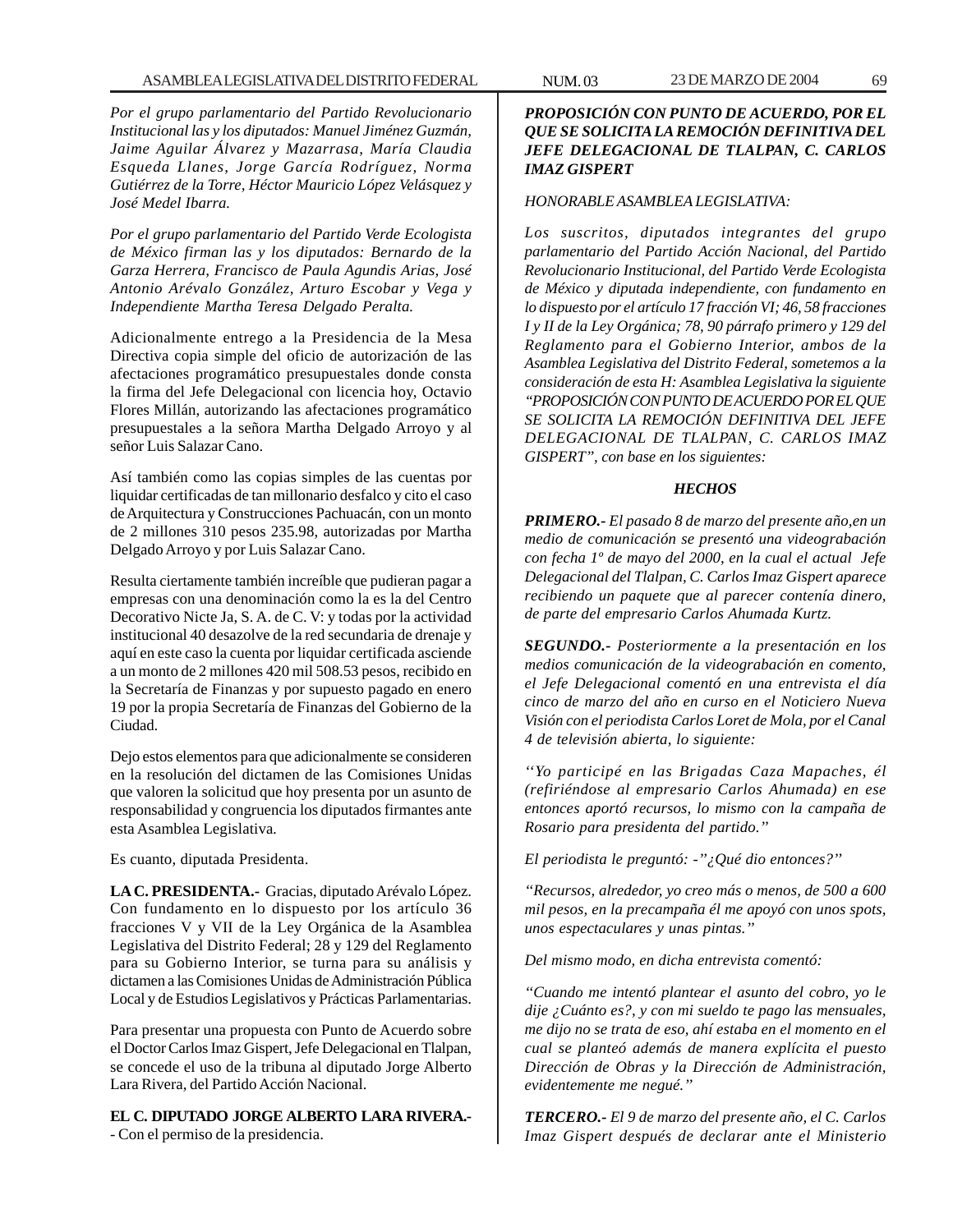*Público, comentó a diversos medios de comunicación que pese a la videograbación difundida, no abandonaría su cargo como Jefe Delegacional de la demarcación de Tlalpan.*

*CUARTO.- Por su parte, el C. Cuauhtémoc Cárdenas Solórzano, integrante distinguido del Partido de la Revolución Democrática comentó ante diversos medios de comunicación lo siguiente:*

*''Si hay delitos configurados debe procederse penalmente y quien haya una hecho una declaración reconociendo haber incurrido en conductas indebidas debe dejar el cargo público que ostenta''; ''Sería el caso de Carlos Imaz, desde mi punto de vista''.*

*QUINTO.- El pasado 10 de marzo del presente año, el Comité Ejecutivo del Partido de la Revolución Democrática, resolvió suspender sus derechos partidistas y prerrogativas, al C. Carlos Imaz Gispert. Lo anterior debido a que se vio involucrado en presuntos actos de corrupción donde recibe dinero del empresario Carlos Ahumada Kurtz.*

*SEXTO.- Del mismo modo y con esa misma fecha, el dirigente del Partido de la Revolución Democrática en el Distrito Federal, Agustín Guerrero Castillo, demandó ante diversos medios de comunicación, la renuncia del Jefe Delegacional en Tlalpan, C. Carlos Imaz Gispert, comentando lo siguiente:*

*''Yo creo que es lo más conveniente. Después de lo que pasó, ya no se puede salir a las calles, recorrer las colonias para pedirle a la gente que confíe en su gobierno, después de esto no creo que se pueda gobernar''.*

*SÉPTIMO.- En el mismo sentido, la Diputada María Guadalupe Chavira de la Rosa, coordinadora del grupo parlamentario del Partido de la Revolución Democrática en la Asamblea Legislativa del Distrito Federal, comentó lo siguiente:*

*''No hay de otra, creo que es por un asunto de congruencia si estamos enfrentando un proceso de investigación en las delegaciones, lo más importante es que en un acto de congruencia se pudiera dar incertidumbre al proceso y confianza a los habitantes'', ''Imaz y Flores están en situación de cuestionamiento, de confianza hacia su autoridad, y para lograr que se le dé certeza de las acciones de gobierno es necesario que tengan retiro definitivo y no sólo por 90 días''.*

*OCTAVO.- El día 16 de marzo del presente año, el Jefe Delegacional en Tlalpan, C. Carlos Imaz Gispert, presentó ante el Jefe de Gobierno del Distrito Federal, una solicitud de ausencia temporal del cargo por noventa días, conforme a lo establecido en el artículo 107 del Estatuto de Gobierno.*

*NOVENO.- La conducta demostrada por el todavía Jefe Delegacional de Tlalpan con licencia, C. Carlos Imaz Gispert, afecta de manera grave funcionamiento de la administración pública del Distrito Federal, por las razones que a continuación se exponen:*

*El C. Carlos Imaz Gispert, Jefe Delegacional Tlalpan, ha mencionado en diversas ocasiones ante medios de comunicación, que el empresario Carlos Ahumada Kurtz, le solicitó los puestos de Dirección de Obras y la Dirección de Administración, (como se establece en el considerando segundo de este punto de acuerdo), para que fueran ocupados por gente de éste, indicando en todo momento que se negó a ello.*

*Sólo hasta el momento en que se difundió el video en donde se aprecia la negociación entre el C. Carlos Imaz Gispert y el empresario Carlos Ahumada Kurtz, el Jefe Delegacional haya comentado que había existido una relación económica entre ellos, toda vez que debió haber hecho público en el momento oportuno y no cuando estos hechos ya se habían ventilado ante los medios de comunicación. Esta conducta tiene que ser investigada y aclarada por el C. Carlos Imaz Gispert, ya que a la fecha se desconoce si se llevaron a cabo dichos acomodos de personal dentro de la administración de la Jefatura Delegacional en Tlalpan, lo cual, de acuerdo al artículo 47 fracciones XIII, XV y XVII de la Ley de Responsabilidades de Servidores Públicos, está prohibida, toda vez que ésta nos refiere que:*

*''Artículo 47. Todo servidor público tendrá las siguientes obligaciones, para salvaguardar la legalidad, honradez, lealtad, imparcialidad y eficiencia que deben ser observadas en el desempeño de su empleo, cargo o comisión, y cuyo incumplimiento dará lugar al procedimiento y a las sanciones que correspondan, sin perjuicio de sus derechos laborales, así como de las normas específicas que al respecto rijan en el servicio de las Fuerzas Armadas''.*

### *''I a XII. …''*

*''XIII. Excusarse de intervenir en cualquier forma en la atención, tramitación o resolución de asuntos en los que tenga interés personal, familiar o de negocios, incluyendo aquellos de los que pueda resultar algún beneficio para él, su cónyuge o parientes consanguíneos hasta el cuarto grado por afinidad o civiles, o para terceros con los que tenga relaciones profesionales, laborales o de negocios o para sociedades de las que el servidor público o las personas antes referidas formen parte o hayan formado parte;*

*''XIII. Excusarse de intervenir en cualquier forma en la atención, tramitación o resolución de asuntos en los que tenga interés personal, familiar o de negocios, incluyendo*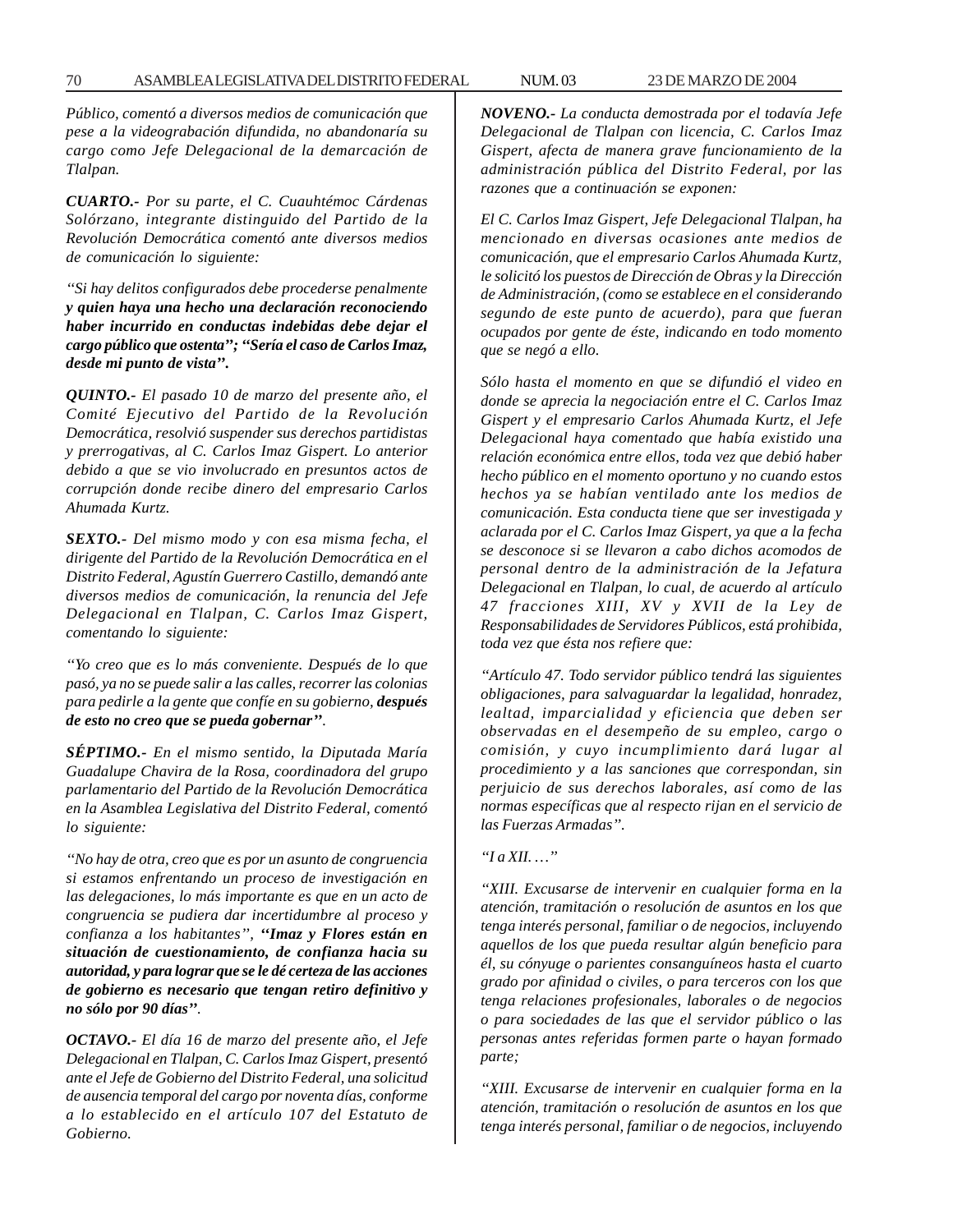*aquellos de los que pueda resultar algún beneficio para él su cónyuge o parientes consanguíneos hasta el cuatro grado, por afinidad o civiles, o para terceros con los que tenga relaciones profesionales, laborales o de negocios, o para socios o sociedades de las que el servidor público o las personas antes referidas formen parte o hayan formado parte;*

*''XV. Abstenerse, durante el ejercicio de sus funciones de solicitar, aceptar o recibir, por sí o por interpósita personal, dinero, objetos mediante enajenación a su favor en precio notoriamente inferior al que el bien de que se trate y que tenga en el mercado ordinario, o cualquier donación, empleo, cargo o comisión para sí, o para las personas a que se refiere la fracción XIII, y que procedan de cualquier persona física o moral cuyas actividades profesionales, comerciales o industriales se encuentren directamente vinculadas, reguladas o supervisadas por el servidor público de que se trate en el desempeño de su empleo, cargo o comisión y que implique intereses en conflicto. Esta prevención es aplicable hasta un año después de que se haya retirado del empleo, cargo o comisión.''*

*''XVII. Abstenerse de intervenir o participar indebidamente en la selección, nombramiento, designación, contratación, promoción, suspensión, remoción, cese o sanción de cualquier servidor público, cuando tenga interés personal, familiar o de negocios en el caso, o pueda derivar alguna ventaja o beneficio para él o para las personas a las que se refiere la fracción XIII.''*

*A mayor abundamiento y como se ha mencionado con anterioridad, el C. Carlos Imaz Gispert, actualmente se encuentra sujeto a una investigación penal, toda vez que cuando solicitó su separación del cargo por 90 días, se encontraba en calidad de testigo de la indagatoria que se lleva a cabo en contra del empresario Carlos Ahumada Kurtz, sin embargo, de acuerdo a lo que informó la Procuraduría General de Justicia del Distrito Federal el 17 de marzo del presente año, la situación jurídica cambió a presunto responsable de delitos electorales y operación con recursos de procedencia ilícita, situación que puede afectar de manera grave el correcto funcionamiento de la administración pública de la Delegación Tlalpan, toda vez que existen dudas fundadas sobre los compromisos que adquirió el C. Carlos Imaz Gispert con el multicitado empresario Carlos Ahumada Kurtz, poniendo en duda el principio de legalidad que debe prevalecer en un funcionario público.*

*Dicha circunstancia de que pudiera negociar los puestos del Jefe Delegacional en Tlalpan, C. Carlos Imaz Gispert y el empresario Carlos Ahumada Kurtz, deja en duda la honradez del primero, al no hacer públicas cuantas reuniones sostuvieron, qué se negoció en dichas* *reuniones, en dónde quedó el apoyo económico que realizó el empresario, el encubrimiento de los mismos recursos, y sobre todo, que no fue reportado el mismo, lo anterior debido a que por una causa ajena a los intereses de estos se descubrió.*

*A efecto de salvaguardar la imparcialidad de la investigación de los hechos en la Delegación Tlalpan, era necesario que el Jefe Delegacional en Tlalpan, C. Carlos Imaz Gispert, presentara la solicitud para separarse del cargo en forma definitiva, con el fin de llevar a cabo una investigación a fondo, tal y como lo han solicitado todos los integrantes de este Cuerpo Colegiado, el Jefe de Gobierno, la ciudadanía, las autoridades correspondientes, y sobre todo, sus propios compañeros de Partido.*

*Se tienen presunciones respecto de actos de corrupción en la Delegación Tlalpan, ya que si bien es cierto la videograbación data de cuando el actual Jefe Delegacional se encontraba en campaña y en precampaña, de los testimonios públicos se aprecia que el empresario citado, condicionaba su apoyo económico con el propósito de ingresar personas de su confianza a los puestos administrativos de las Delegaciones a cuyos titulares había ''prestado dinero.'' Esto es, por una parte tenemos el reconocimiento de que el empresario Carlos Ahumada prestaba dinero a cambio de favores políticos. Por otra parte, tenemos al Jefe Delegacional recibiendo una fuerte cantidad de dinero, misma que no fue reportada en tanto no se hizo del conocimiento público y solamente tenemos la declaración del propio Carlos Imaz Gispert, negando las imputaciones, por lo que la separación temporal de su cargo es insuficiente.*

*Una administración Delegacional a cargo del ciudadano Carlos Imaz Gispert no cumpliría los requisitos de lealtad institucional y mucho menos a la sociedad que representa, y la restitución de su caso con la finalización de su licencia de ninguna manera implicaría el que se recobre la confianza de la comunidad tlalpense que se siente profundamente ofendida por estos actos.*

*El Jefe Delegacional no puede eximir alguna excluyente de responsabilidad ya que fue la suya propia al recibir este dinero, y que el acto que este ejecuta no es justo ni legal, sino por el contrario, el C. Carlos Imaz Gispert asume una actitud de soslayar un acto turbio, lo que evidencia más una postura de complacencia y complicidad en la probable comisión de un delito.*

*DÉCIMO.- Del mismo modo y conforme a lo expuesto en los considerandos que anteceden, hacen suponer una conducta de posible corrupción, toda vez que existe el hecho de que el C. Carlos Imaz Gispert, recibió dinero del empresario Carlos Ahumada Kurtz para el financiamiento de su precampaña (mismo que ha confirmado el primero)*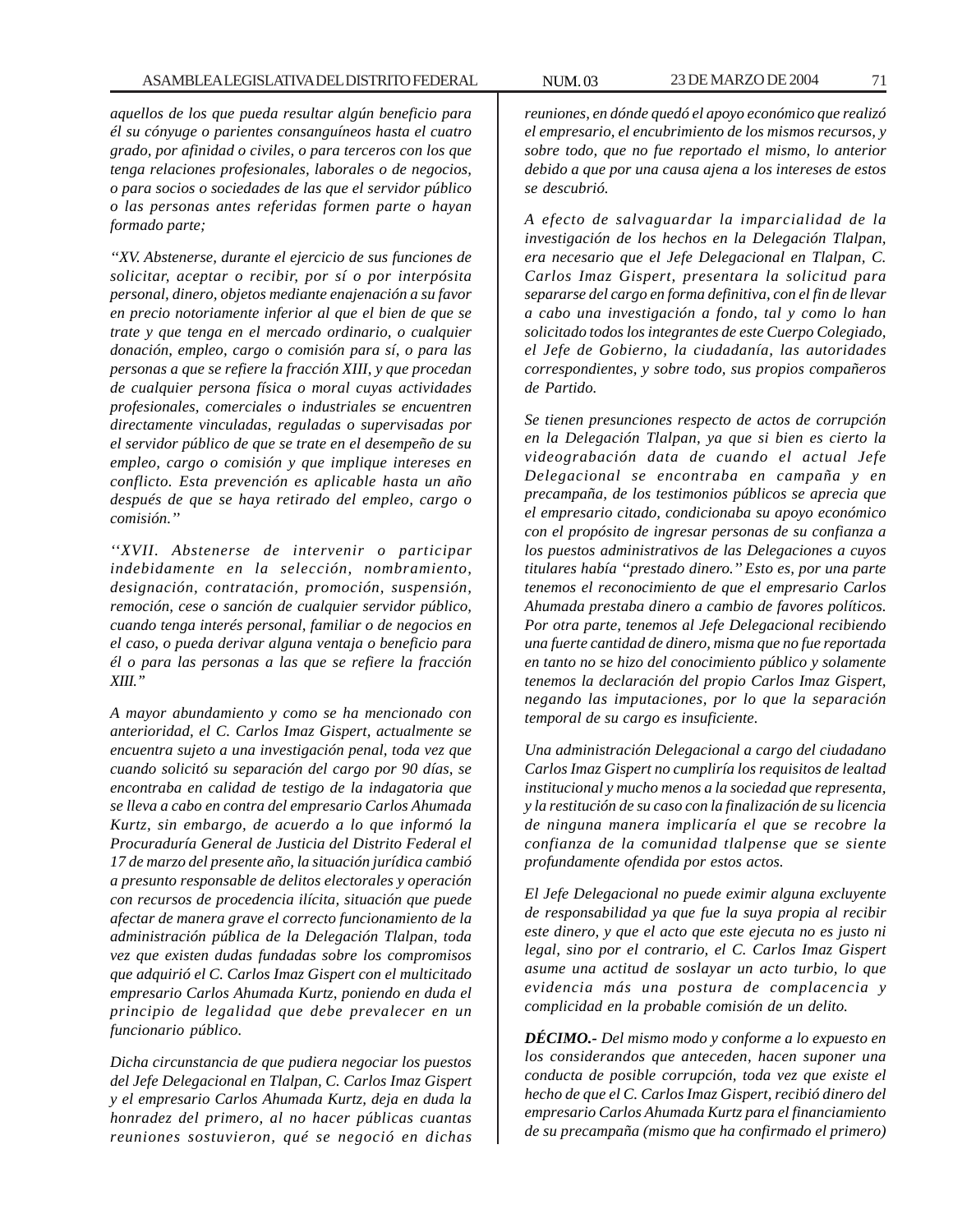*a cambio de este financiamiento el señor Carlos Ahumada solicitó dos puestos en la administración del C. Carlos Imaz Gispert (la Dirección de Obras y la Dirección de Administración, de acuerdo a lo comentado por éste, y tal y como se describe en el punto segundo de hechos del presente escrito), solicitud que a la fecha se ignora si se llevó a cabo por el C. Carlos Imaz Gispert, que contraviene lo establecido en el Artículo 47 fracción XIII de la Ley Federal de Responsabilidades de los Servidores Públicos y por lo cual, se solicita a las autoridades correspondientes, lleven a cabo una investigación del personal que actualmente ejerce funciones en dicha Demarcación Territorial.*

*DÉCIMO PRIMERO.- Los hechos realizados por el C. Carlos Imaz Gispert, presumen un acto en contra de las instituciones democráticas, de posible corrupción; tan es así, que sus propios compañeros de Partido, en un acto consecuente, han solicitado la renuncia de éste como Jefe Delegacional, tal y como se establece en los puntos cuarto, sexto y séptimo de este documento.*

*DÉCIMO SEGUNDO.- Por lo anterior, el C. Carlos Imaz Gispert, debió presentar la solicitud para separarse del cargo de forma definitiva y así atender el proceso que lleva en su contra. Sin embargo, presentó una solicitud de separación del cargo por 90 días al Jefe de Gobierno del Distrito Federal, lo cual, en congruencia con lo estipulado en la fracción primera del artículo 12 del Estatuto de Gobierno del Distrito Federal, contraviene los principios estratégicos de la organización política y administrativa del Distrito Federal, toda vez que el mismo establece:*

*''Artículo 12.- La organización política y administrativa del Distrito Federal atenderá los siguientes principios estratégicos:*

*I. La legalidad, honradez, lealtad, imparcialidad y eficiencia y eficacia que deben observarse en el desempeño de los empleos, cargos o comisiones del servicio público y en la administración de los recursos económicos de que disponga el Gobierno de la Ciudad.''*

*DÉCIMO TERCERO.- Por lo anterior, el C. Carlos Imaz Gispert, atendiendo a estos principios esenciales para la vida democrática que requiere la ciudad, debió presentar su solicitud para separarse del cargo en forma definitiva.*

*DÉCIMO CUARTO.- Esta Asamblea Legislativa del Distrito Federal puede solicitar la remoción del Jefe Delegacional en Tlalpan, C. Carlos Imaz Gispert, toda vez que se como se ha establecido en los puntos que anteceden, su actuación afecta gravemente el funcionamiento de la Delegación Tlalpan, misma que pertenece a la administración pública del Distrito Federal, lo cual, de acuerdo a lo establecido en el artículo*

*108, fracción III del Estatuto de Gobierno del Distrito Federal, es motivo para solicitar su remoción, ya que éste refiere que:*

*''ARTÍCULO 108.- Sin perjuicio a lo dispuesto por la legislación sobre responsabilidades aplicables a los servidores públicos del Distrito Federal, la Asamblea Legislativa del Distrito Federal, a propuesta del Jefe de Gobierno o de los diputados, podrá remover a los Jefes Delegacionales por las causas graves siguientes:*

*''I. a II. …*

*III. Por realizar cualquier acto o incurrir en omisiones que afecten gravemente el funcionamiento de la administración pública del Distrito Federal o el orden público en la Entidad;''*

### *PRUEBAS*

*Se ofrecen como elemento de prueba y convicción de los HECHOS señalados en el capítulo correspondiente las siguientes:*

*PRIMERO.- La documental privada consistente en la grabación del videograma del encuentro entre Carlos Imaz y Carlos Ahumada de fecha primero de mayo de 2000. Dicha documental se encuentra en los archivos de la PGJDF por lo que se requiere a la Comisión encargada de recibir el turno de este punto de acuerdo, solicitar a la autoridad correspondiente copia del mismo, dicha prueba se relaciona con el hecho primero de este escrito.*

*SEGUNDO.- La confesional a cargo de Carlos Imaz Gispert, relacionada con todos los hechos referidos.*

*TERCERO.- La documental privada consistente en el archivo de prensa de la Asamblea Legislativa del Distrito Federal la cual se relaciona con los hechos de este escrito.*

*CUARTO.- La documental testimonial a cargo del C. Cuauhtémoc Cárdenas Solórzano, la cual se relaciona con el hecho cuarto del presente escrito.*

*QUINTO.- La testimonial a cargo del C. Agustín Guerrero Castillo, la cual se relaciona con el hecho sexto de presente documento.*

*SEXTO.- La testimonial a cargo de la diputada Guadalupe Chavira de la Rosa, la cual se relaciona con el hecho séptimo de este escrito.*

*Por lo anteriormente expuesto y fundado, someto a la consideración del Pleno de esta honorable Asamblea Legislativa, los siguientes resolutivos:*

#### *PUNTO DE ACUERDO*

*PRIMERO.- Se solicita a las comisiones correspondientes de esta Asamblea Legislativa,*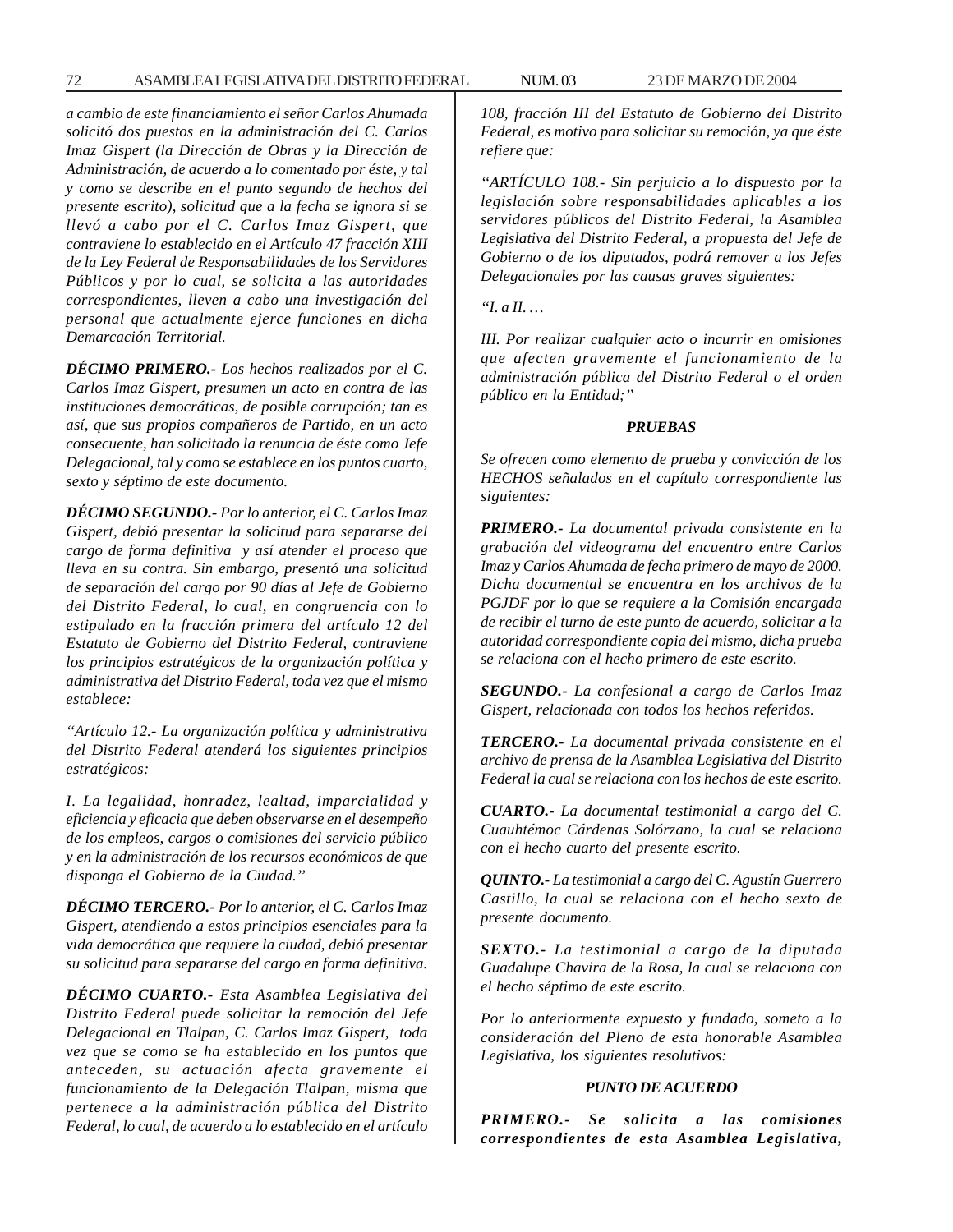*desahogar el trámite correspondiente a la presente solicitud de remoción, citando al C. Jefe Delegacional con Licencia, C. Carlos Imaz Gispert a efecto de que presente las pruebas y manifieste lo que a su derecho convenga.*

*SEGUNDO.- Previo al desahogo de las pruebas y alegatos correspondientes, se acuerde la remoción del Jefe Delegacional con Licencia en Tlalpan, C. Carlos Imaz Gispert, con fundamento en el párrafo tercero del artículo 108 del Estatuto de Gobierno del Distrito Federal, y con base a las consideraciones de hecho y de derecho enunciadas en cuerpo de la presente proposición.*

*Dado en la Asamblea Legislativa del Distrito Federal, el 23 de marzo del 2004.*

*Firman las y los diputados: José Espina Von Roehrich, María Teresita Aguilar Marmolejo, Juan Antonio Arévalo López, Obdulio Ávila Mayo, Gabriela Cuevas Barrón, Sofía Figueroa Torres, Carlos Alberto Flores Gutiérrez, Mariana Gómez del Campo Gurza, María Gabriela González Martínez, Irma Islas León, Jorge Alberto Lara Rivera, José de Jesús Sandoval, Christian Martín Lujano Nicolás, José Benjamín Muciño Pérez, José María Rivera Cabello, Mónica Leticia Serrano Peña, Jaime Aguilar Álvarez y Mazarrasa, Jorge García Rodríguez, Manuel Jiménez Guzmán, María Claudia Esqueda Llanes, Norma Gutiérrez de la Torre, Héctor Mauricio López Velázquez, José Medel Ibarra, Francisco Agundis Arias, José Antonio Arévalo González, Bernardo de la Garza Herrera, Arturo Escobar y Vega, y María Teresa Delgado Peralta.*

Es cuanto, señora Presidenta.

**LA C. PRESIDENTA.-** Gracias, diputado Lara Rivera.

**EL C. DIPUTADO ROBERTO CARLOS REYES GÁMIZ (Desde su curul).-** Diputada Presidenta.

LA C. PRESIDENTA.- ¿Con qué objeto, diputado Reyes Gámiz?

**EL C. DIPUTADO ROBERTO CARLOS REYES GÁMIZ (Desde su curul).-** Quisiera hacer uso de la tribuna para hablar sobre el mismo tema.

**LA C. PRESIDENTA.-** Permítame nada más darle el trámite y en términos del artículo 118 le concedo el uso de la palabra.

Con fundamento en lo dispuesto por los artículos 36 fracciones V y VII de la Ley Orgánica de la Asamblea Legislativa del Distrito Federal; 28 y 129 del Reglamento para su Gobierno Interior, se turna para su análisis y dictamen a las Comisiones Unidas de Administración Pública Local y de Estudios Legislativos y Prácticas Parlamentarias.

**EL C. DIPUTADO JOSÉ ESPINA VON ROEHRICH (Desde su curul).-** Diputada Presidenta.

LA C. PRESIDENTA.- ¿Con qué objeto, diputado Espina?

**EL C. DIPUTADO JOSÉ ESPINA VON ROEHRICH (Desde su curul).-** El punto de acuerdo que ha sido presentado por el diputado Jorge Lara, no se sometió de urgente y obvia resolución ni se puso a discusión del Pleno, ha sido turnado como lo solicitó el diputado a las Comisiones correspondientes para su análisis.

En consecuencia, no procede de acuerdo con la normatividad que nos rige el abrir espacio para el debate en este momento.

**LA C. PRESIDENTA.-** Proceda la secretaría a leer el artículo 118 del Reglamento para el Gobierno Interior de la Asamblea.

**LA C. SECRETARIA, DIPUTADA MARIANA GÓMEZ DEL CAMPO GURZA.-** Por instrucciones de la presidencia, daré lectura al artículo 118.

Las intervenciones se pronunciarán personalmente y de viva voz, en un término máximo de diez minutos. Se exceptúan del término anterior la presentación de dictámenes, votos particulares, propuestas que sean consideradas como de urgente y obvia resolución y aquellos casos que el Pleno expresamente así lo acuerde.

Cuando se trate de pronunciamientos, propuestas y denuncias a que se refiere el artículo 83 numeral 9 de este ordenamiento, los diputados podrán solicitar la palabra, sin estar registrados en el orden del día, para hablar sobre el mismo tema hasta por diez minutos. Sólo podrá participar un diputado por cada grupo parlamentario.

Cumplida su instrucción, diputada Presidenta.

**EL C. DIPUTADO JORGE ALBERTO LARA RIVERA (Desde su curul).-** Presidenta.

**LA C. PRESIDENTA.-** A ver, el diputado Jorge Lara.

**EL C. DIPUTADO JORGE ALBERTO LARA RIVERA (Desde su curul).-** Señora Presidenta, para ilustrar el trámite que se pretende dar en este momento, de acuerdo a lo que solicita la bancada.

Este tema de solicitar el uso de la palabra después de que se ha presentado un punto de acuerdo, generó y los compañeros de la bancada del PRD lo saben perfectamente bien, una dispersión y una discusión indisciplinada durante las discusiones de la Diputación Permanente.

El hecho nos parece de que se siente el precedente en esta sesión, de que presentándose cualquier Punto de Acuerdo y previo a su examen en Comisiones se pueda entrar al debate del fondo, porque después van a venir rectificaciones de hechos y alusiones personales, va a generar un serio precedente en la conducción de este Cuerpo Colegiado.

Yo lo quiero dejar como constancia de que el trámite que se pueda dar va a generar un precedente que va a indisciplinar las discusiones y sobre todo la presentación de Puntos de Acuerdo.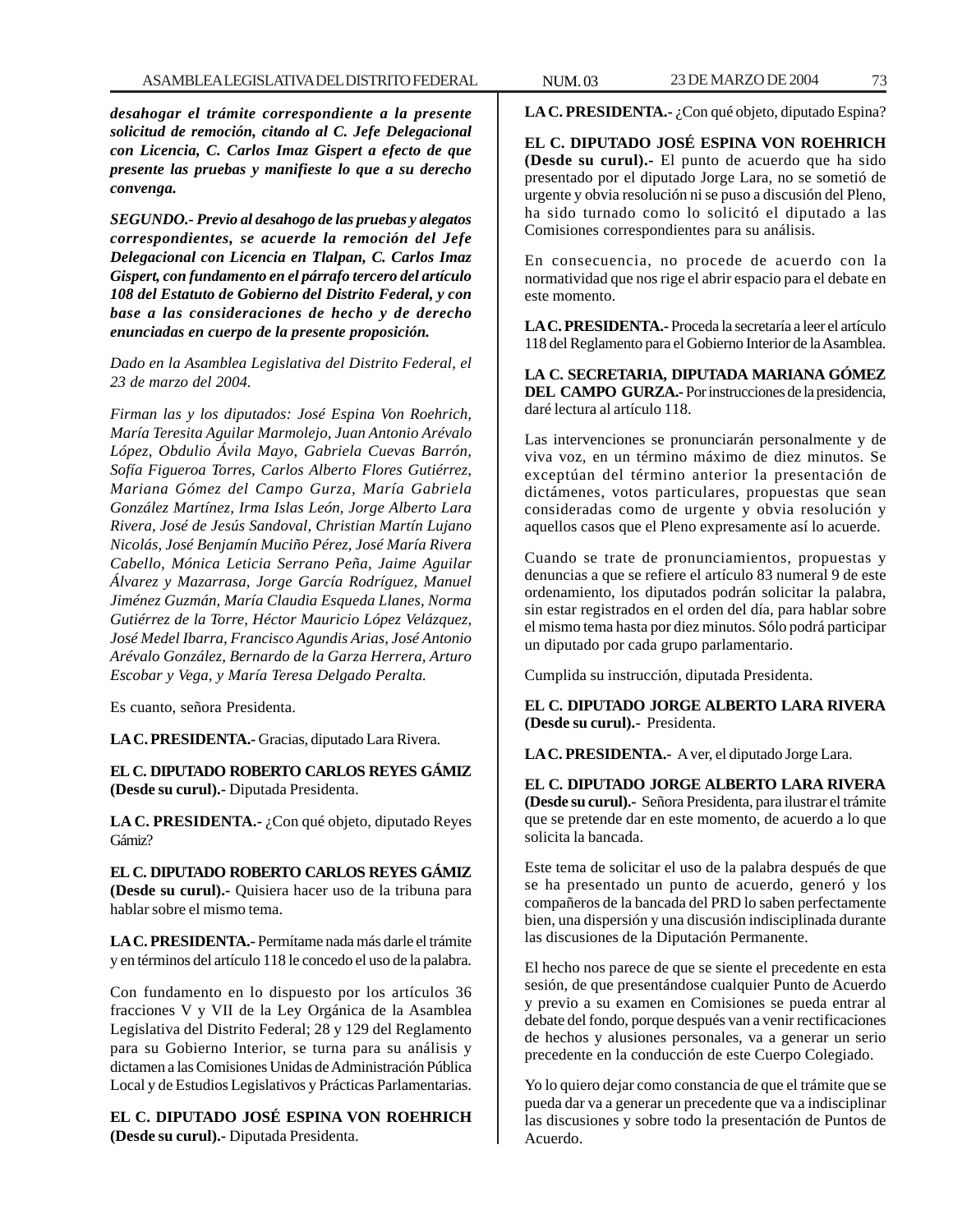# **LA C. PRESIDENTA.-** Diputado Reyes Gámiz.

# **EL C. DIPUTADO ROBERTO CARLOS REYES GÁMIZ**

**(Desde su curul).-** Sí, es muy sencillo. A propósito de lo expuesto por el diputado Jorge Lara cuando subió a la Tribuna, tengo la inquietud de manifestar una serie de apreciaciones, es decir, no habría por qué temer a este asunto, y sobre todo cuando los tiempos exigen claridad y definiciones precisas, pero en todo caso, diputada Presidenta, yo me allanaré a lo que usted disponga. Si usted considera que puedo hacer uso de la palabra, confirmo esta solicitud.

**LA C. PRESIDENTA.-** Muy amable, diputado Reyes Gámiz, lo aprecio mucho; y yo lo conmino a que sean desahogadas todas estas inquietudes dentro de las Comisiones, para no crear este antecedente al que se refería el diputado Jorge Lara. Gracias.

Para presentar una propuesta con Punto de Acuerdo para citar a comparecer al Director de Prevención y Readaptación Social, se concede el uso de la tribuna a la diputada Irma Islas León, del Partido Acción Nacional.

**LA C. DIPUTADA IRMA ISLAS LEÓN.-** Con su permiso, diputada Presidenta.

*PUNTO DE ACUERDO PARA QUE LA ASAMBLEA LEGISLATIVA DEL DISTRITO FEDERAL, III LEGISLATURA, CITE A COMPARECER ANTE EL PLENO DE LA ASAMBLEA AL DIRECTOR GENERAL DE PREVENCIÓN Y READAPTACIÓN SOCIAL DEL DISTRITO FEDERAL, LICENCIADO HÉCTOR CÁRDENAS SAN MARTÍN.*

*Dip. Sara Figueroa Canedo, Presidenta de la Mesa Directiva de la H. Asamblea Legislativa del Distrito Federal, III Legislatura Presente.*

*Con fundamento en lo dispuesto por los artículos 10 fracción XX; 13 fracciones II, VI y VII; 17 fracción VI de la Ley Orgánica de la Asamblea Legislativa del Distrito Federal; 129 y 144 del Reglamento para el Gobierno Interior de la Asamblea Legislativa del Distrito Federal y demás artículos relativos, los diputados signantes, integrantes del grupo parlamentario del Partido Acción Nacional, presentamos ante esta soberanía la siguiente proposición de:*

*PUNTO DE ACUERDO PARA QUE LA ASAMBLEA LEGISLATIVA DEL DISTRITO FEDERAL, III LEGISLATURA, CITE A COMPARECER ANTE EL PLENO DE LA ASAMBLEA AL DIRECTOR GENERAL DE PREVENCIÓN Y READAPTACIÓN SOCIAL DEL DISTRITO FEDERAL, LIC. HÉCTOR CÁRDENAS SAN MARTÍN.*

*En razón a los siguientes:*

# *CONSIDERANDOS*

*En el Distrito Federal, las exigencias por parte de los ciudadanos en materia de seguridad pública van cada día en aumento, no sólo para las autoridades administrativas encargadas de dar cumplimiento a ese mandato constitucional, sino también exigen a los representantes en el Órgano Legislativo coadyuvar en la consolidación de un estado democrático y por ende lograr una convivencia armónica y pacífica.*

*Ante la importancia de la ejecución de las penas como último eslabón en la seguridad pública, resulta necesario asumir nuestro compromiso y realizar un trabajo responsable, tanto en la evaluación como en la construcción de propuestas, por lo que se debe de contar con la información mínima necesaria respecto a los instrumentos de medición, resultados, avances y políticas públicas diseñadas y aplicadas en materia de seguridad.*

*Los diputados hemos desarrollado, en la mayoría de los casos, nuestras labores legislativas con base en análisis y estudios serios que nos permiten instrumentar medidas integrales para satisfacer necesidades tanto jurídicas como materiales con el propósito de adecuar la legislación a la realidad y no tratar de adecuar la realidad a la legislación.*

*Antes de enfocar acciones dirigidas a llenar las cárceles del Distrito Federal, no con fines de prevención del delito o como resultado de un sistema de seguridad integral, es necesario realizar una reforma de fondo que permita una readaptación real de los internos con base en el trabajo, la educación, la solidaridad social y un programa eficaz de impartición de justicia que determine la condición jurídica de todos los que llevan un largo proceso de sentencia.*

*El tener acceso a la información con la que cuenta la autoridad encargada de la Administración y funcionamiento de los Centros de Readaptación Social, nos permitirá no sólo conocer los rezagos, problemas de inseguridad, diagnósticos, programas y proyectos, sino también nos permitirá actuar de manera responsable y objetiva en el diseño de propuestas para la construcción de un sistema integral de seguridad pública.*

*En este sentido y en cumplimiento a este compromiso, diputados de los distintos partidos representados en esta soberanía, presentamos ante el Pleno de la Asamblea en la sesión ordinaria del día 18 de noviembre de 2003, un ''Punto de Acuerdo para solicitar a las autoridades del Gobierno del Distrito Federal que correspondan, información respecto a la planeación de políticas y los programas que dentro de sus facultades realizan en materia de seguridad pública y los resultados obtenidos.''*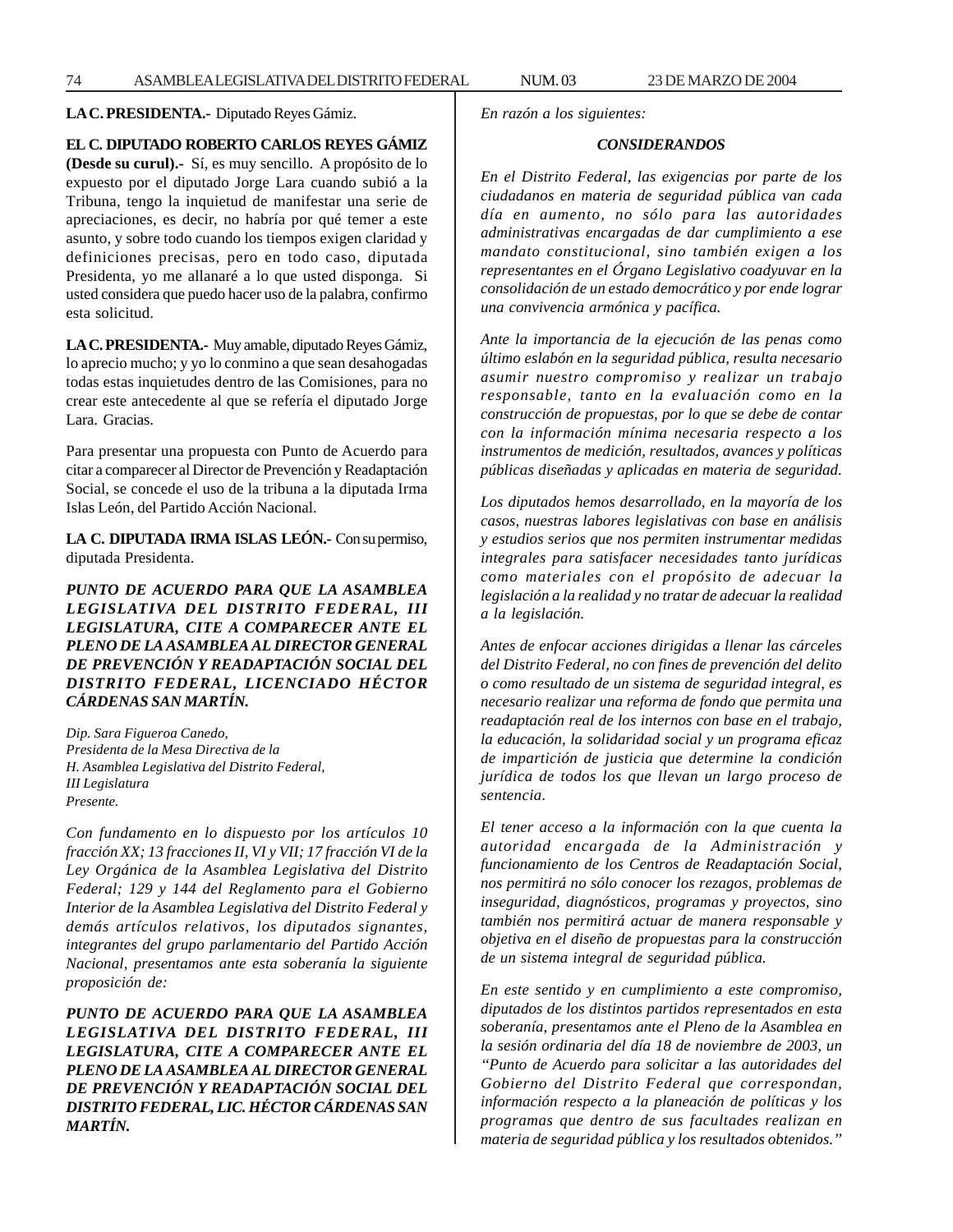*Dicho punto de acuerdo fue aprobado con carácter de urgente y obvia resolución por el Pleno, al considerar indispensable el transparentar la actuación de las instituciones encargadas de la seguridad pública.*

*En materia de prevención y readaptación social, la información solicitada al Director General de Prevención y Readaptación Social del Gobierno del Distrito Federal, Lic. Héctor Cárdenas San Martín en dicho punto de acuerdo, consistió en lo siguiente.*

- *1. El diagnóstico que la institución a su cargo tiene sobre la inseguridad en el Distrito Federal y que se ve reflejada en el sistema penitenciario de la ciudad.*
- *2. El diagnóstico sobre el funcionamiento de la institución que dirige.*
- *3. Los programas que en materia de Prevención y Readaptación Social lleva a cabo la Dirección a su cargo.*
- *4. Los resultados que han tenido los programas referidos y los instrumentos de medición que se aplican para el efecto.*

*Es por ello que mediante oficio MD243/2003 de fecha 18 de noviembre de 2003, el Dip. Obdulio Ávila Mayo, en su calidad de Presidente de la Mesa Directiva informó al Lic. Alejandro Encinas Rodríguez, Secretario de Gobierno del Distrito Federal, de la aprobación del citado punto de acuerdo, remitiéndole para tal efecto copia del mismo para su instrumentación a efectos conducentes.*

*Ante la falta de atención al punto de acuerdo, el 18 de febrero de 2004, la Dip. Irma Islas León, a través del oficio ALDF/CSP/IIL/048/04, reiteró la solicitud al Lic. Alejandro Encinas Rodríguez, Secretario de Gobierno del Distrito Federal, y a través del oficio ALDF/CSP//044/ 04, solicitó al Lic. Héctor Cárdenas San Martín, Director General de Prevención y Readaptación Social del Distrito Federal, remitiera la información solicitada a través del punto de acuerdo.*

*No obstante lo anterior, después de cuatro meses de que el Pleno de esta Asamblea Legislativa aprobó el punto de acuerdo referido, aún no se ha dado cumplimiento por parte del Director General de Prevención y Readaptación Social del Distrito Federal.*

*En tal circunstancia y en aras del justo equilibrio entre los órganos legislativo y ejecutivo de la ciudad, resulta preocupante que las autoridades no cumplan con la obligación que la Ley establece y la ciudadanía exige, de informar el estado que guardan las instituciones a su cargo, cuya realidad repercute no sólo en la vida de los internos si no además de manera directa o indirecta en la vida de los habitantes de la Ciudad de México.*

*En virtud de lo anterior, y siendo facultad de esta Asamblea Legislativa citar a comparecer a los servidores públicos de la Administración Pública del Distrito Federal para que informen respecto a los asuntos concernientes a sus respectivos ramos o actividades, es menester que en un tema tan trascendental para la ciudadanía los legisladores solicitemos la comparecencia ante el pleno de esta Asamblea del Lic. Héctor Cárdenas San Martín, Director General de Prevención y Readaptación Social del Distrito Federal, para que además de informar sobre el estado que guardan los Centros de Readaptación Social, desahogue los puntos solicitados a través del Punto de Acuerdo que el Pleno de esta H. Asamblea Legislativa, desde el 18 de noviembre de 2003, aprobó, a fin de solicitar a las autoridades del Gobierno del Distrito Federal información respecto a la planeación de las políticas y las acciones que realizan, incluyendo el diagnóstico, programas y resultados de la Dirección General de Prevención y Readaptación Social del Gobierno del Distrito Federal.*

*Es importante tener presente que este órgano legislativo tiene la responsabilidad de dotar al Distrito Federal de un marco jurídico acorde a sus circunstancias, por lo que en materia penitenciaria, al igual que en las demás, resulta indispensable conocer la problemática que enfrenta el sistema penitenciario, para que bajo el principio de colaboración nuestras funciones legislativas y de supervisión se realicen con objetividad y busquemos en todo momento los consensos y las mejores reformas legales que redunden en beneficios sociales.*

*Por último, reiteramos nuestro interés para que se fortalezcan los trabajos orientados a atender y cumplir los reclamos de la sociedad, a fin de devolver la credibilidad a las instituciones gubernamentales, detallando la situación real de los centros de reclusión, con el propósito de acabar con las especulaciones al respecto, además de que se logre realizar un rescate de la institución sin privilegiar y anteponer intereses institucionales o personales si no por el contrario centrar los trabajos con base en los principios de respeto, tolerancia, diálogo y colaboración.*

*Por lo anteriormente expuesto y fundado, sometemos a consideración del Pleno de esta Asamblea Legislativa el siguiente Punto de*

# *ACUERDO*

*ÚNICO.- Que esta Asamblea Legislativa del Distrito Federal, III Legislatura, cite a comparecer ante el Pleno de esta soberanía al Director General de Prevención y Readaptación del Distrito Federal, Lic. Héctor Cárdenas San Martín, para que informe:*

*I. El estado que guarda el sistema penitenciario en nuestra ciudad.*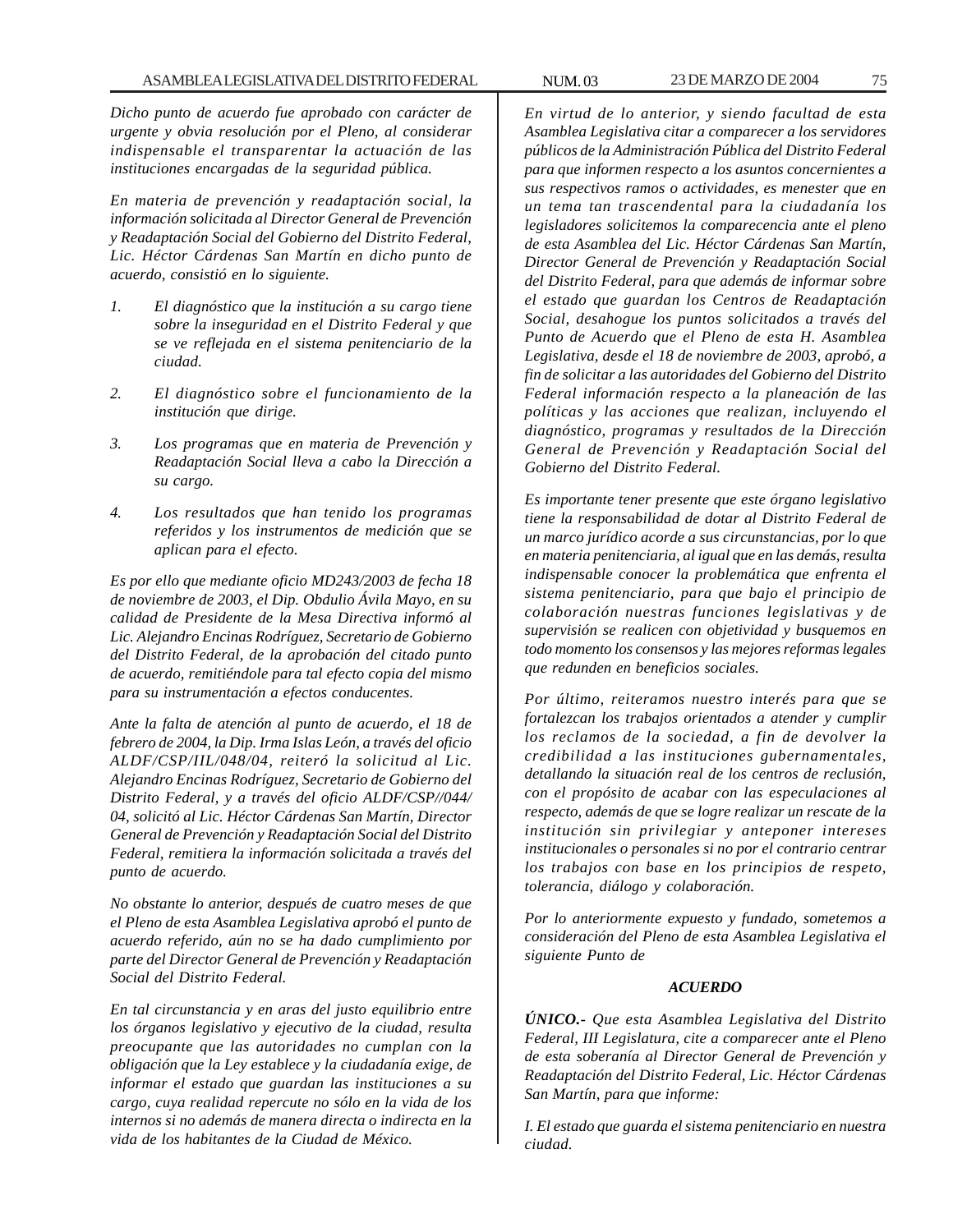*II. Sobre la solicitud que a través del Punto de Acuerdo para que la Asamblea Legislativa del Distrito Federal, III Legislatura, hicimos a las autoridades del Gobierno del Distrito Federal que corresponden, referida a la información sobre la planeación de políticas y los programas que, dentro de sus facultades realizan en materia de seguridad pública y los resultados obtenidos, el cual fue considerado de urgente y obvia resolución y aprobado por el Pleno de esta Asamblea Legislativa el 18 de noviembre de 2003, consiste en:*

*1. El diagnóstico que la institución a su cargo tiene sobre la inseguridad en el Distrito Federal y que se ve reflejado en el sistema penitenciario de la ciudad.*

*2. El diagnóstico que sobre el funcionamiento de la institución que dirige.*

*3. Los programas que en materia de Prevención y Readaptación Social lleva a cargo la Dirección a su cargo.*

*4. Los resultados que han tenido los programas referidos y los instrumentos de medición que se aplican para el efecto.*

*México Distrito Federal a los dieciocho días del mes de marzo del dos mil cuatro.*

*Signan por el grupo parlamentario del Partido Acción Nacional las y los diputados: José Espina Von Roehrich, Irma Islas León, Gabriela González Martínez, María Teresita de Jesús Aguilar Marmolejo, Juan Antonio Arévalo López, Obdulio Ávila Mayo, Gabriela Cuevas Barrón, Sofía Figueroa Torres, Carlos Alberto Flores Gutiérrez, Mariana Gómez del Campo Gurza, Jorge Alberto Lara Rivera, José de Jesús López Sandoval, Christian Martín Lujano Nicolás y José María Rivera Cabello.*

Entrego el original de la propuesta con Punto de Acuerdo, señora Presidenta, al momento que solicito que sea turnada para su análisis y dictamen a la Comisión de Seguridad Pública.

Muchas gracias.

**LA C. PRESIDENTA.-** Gracias, diputada. Con fundamento en lo dispuesto por los artículos 36 fracciones V y VII de la Ley Orgánica de la Asamblea Legislativa del Distrito Federal, 28 y 129 del Reglamento para su Gobierno Interior, se turna para su análisis y dictamen a la Comisión de Seguridad Pública.

**EL C. DIPUTADO ALFREDO HERNÁNDEZ RAIGOSA (Desde su curul).-** Diputada Presidenta.

**LA C. PRESIDENTA.-** Sí, diputado Hernández Raigosa.

**EL C. DIPUTADO ALFREDO HERNÁNDEZ RAIGOSA (Desde su curul).-** Diputada Presidenta, solicitaría también que pudiera ser turnada a la Comisión de Administración y Procuración de Justicia, por favor.

**LA C. PRESIDENTA.-** Túrnese también a la Comisión de Administración y Procuración de Justicia.

Esta presidencia hace del conocimiento de la Asamblea que la presentación de los puntos enlistados en los números 26, 28, 29, 34 y 41 del orden del día se difieren para una sesión ulterior.

Para presentar una propuesta con Punto de Acuerdo sobre la Planta de Asfalto Tarango, se concede el uso de la tribuna al diputado Jorge Alberto Lara Rivera, del Partido Acción Nacional.

**EL C. DIPUTADO JORGE ALBERTO LARA RIVERA.-** Con el permiso de la presidencia.

*PROPOSICIÓN CON PUNTO DE ACUERDO PARA SOLICITAR LA COMPARECENCIA DE LOS SECRETARIOS DEL MEDIO AMBIENTE Y DE OBRAS Y SERVICIOS DEL GOBIERNO DEL DISTRITO FEDERAL, PARA EXPLICAR LAS PROBABLES IRREGULARIDADES RESPECTO A LA REAPERTURA DE LA PLANTA DE ASFALTO DE LOMAS DE TARANGO EN LA DELEGACIÓN ALVARO OBREGÓN Y DE LA PROBLEMÁTICA QUE EXISTE EN LA PLANTA DE ASFALTO DE AVENIDA IMAN UBICADO EN LA DELEGACIÓN COYOACÁN*

*Honorable Asamblea Legislativa:*

*Los suscritos, diputados integrantes del grupo parlamentario del Partido Acción Nacional con fundamento en lo dispuesto por la fracción VI del artículo 17 de la Ley Orgánica, párrafo primero del artículo 90 y el artículo 129 del Reglamento para el Gobierno Interior, ambos de la Asamblea Legislativa del Distrito Federal, sometemos a la consideración del Pleno de esta H. Asamblea la siguiente proposición con punto de Acuerdo para solicitar la comparecencia de los Secretarios del Medio Ambiente y de Obras y Servicios del Gobierno del Distrito Federal, para explicar las probables irregularidades respecto a la reapertura de la Planta de Asfalto de Lomas de Tarango en la Delegación Álvaro Obregón y de la problemática que existe en la Planta de Asfalto de avenida Imán ubicado en la Delegación Coyoacán, con base en los siguientes*

# *ANTECEDENTES*

*1.- En 1955 el gobierno resolvió ser productor directo de las gravas asfaltadas para dar abasto a la creciente demanda de pavimentación y bacheo. Fue en ese año cuando se inician los estudios e investigación de mercado para implementar la forma en que se podían resolver, pues no se tenía la capacidad de abastecer el material a la velocidad requerida.*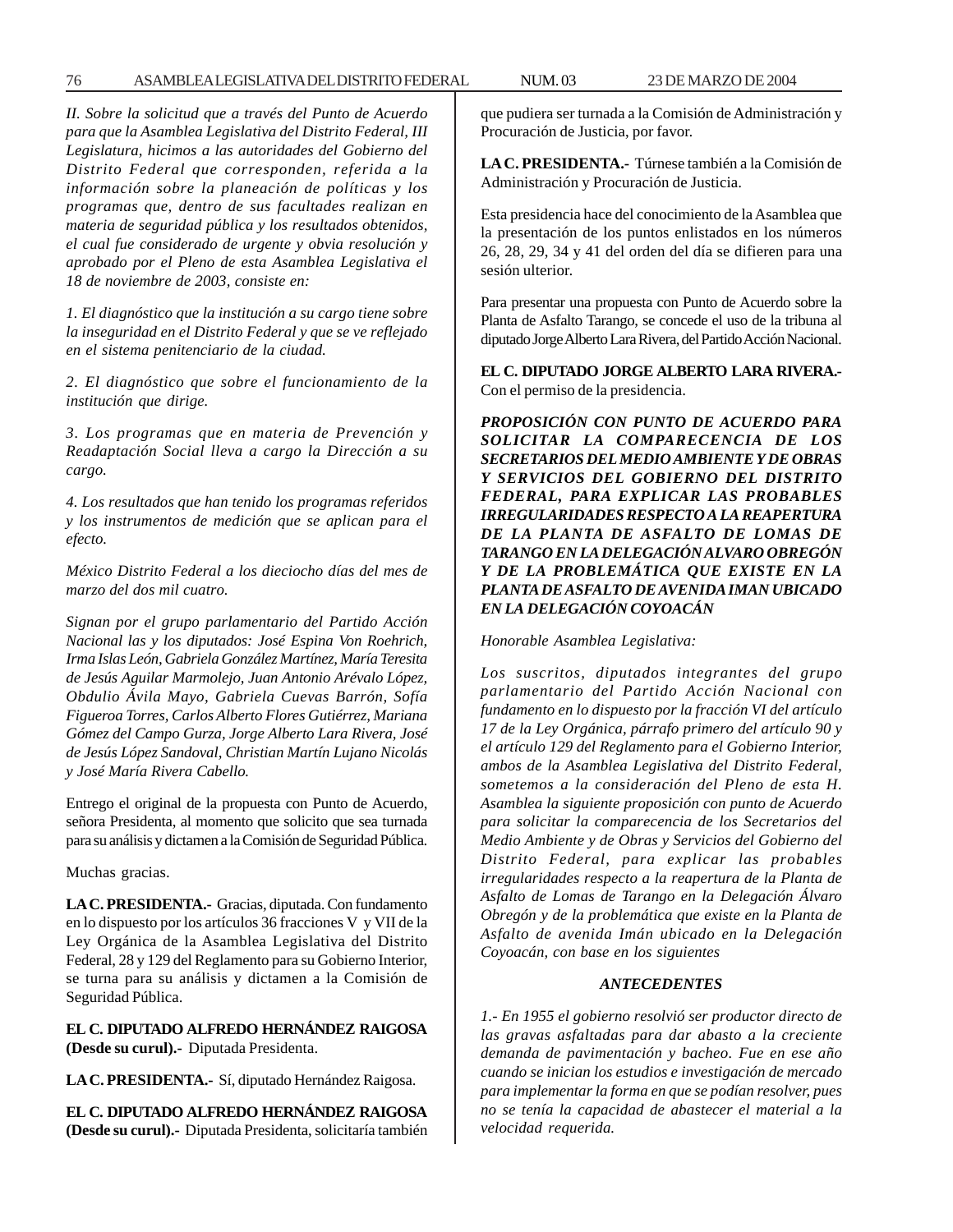*La decisión final fue buscar los elementos necesarios para iniciar la producción propia. Entre los motivos para instalar y operar esta planta se pueden mencionar como los siguientes:*

*a) Las Plantas Mezcladoras de Administración privada no tenían la capacidad de producción suficiente para cubrir la demanda.*

*b) El precio de venta iba más allá de lo que el mismo Departamento del Distrito Federal tenía contemplado.*

*c) El producto terminado carecía de control de calidad.*

*2.- Derivado de lo anterior y para dar cumplimiento al Acuerdo No. 1834, emitido por el Jefe del Departamento del Distrito Federal el 28 de junio de 1956, se crea la Planta Productora de Mezclas Asfálticas de Mixcoac y se le dará el carácter de Unidad Independiente administrada por el propio Departamento del Distrito Federal a través de su Oficialía Mayor y operando sobre bases comerciales.*

*3.- En 1961 el Departamento del Distrito Federal adquirió de la Empresa Oliver Ortíz, S. A. una pequeña cantera ubicada en Calzada de Tlalpan No. 3475, que tenía autorización para la explotación de un banco de basalto. Se compró una planta productora de mezcla y un conjunto de trituración con capacidad de explotación de 30 toneladas por hora.*

*4.- En 1962 el Departamento del Distrito Federal inicia las pruebas de la existencia y espesor de bancos de material basáltico en varios terrenos y, finalmente, compró un terreno de 180 mil metros cuadrados en el número 263 sobre la vialidad denominada ''Liga Tlalpan Insurgentes'', hoy avenida del IMAN, en la delegación Coyoacán, con el propósito de explotar esa cantera para mezcla asfáltica.*

*5.- En 1965 se desmantela y desmonta el equipo instalado en el terreno de la Calzada de Tlalpan No. 3475 y se traslada e instala en la avenida del IMAN. En marzo de 1970 el Departamento del Distrito Federal obtuvo la concesión de la Universidad Nacional Autónoma de México para la explotación del terreno de su propiedad, ubicado justo en colindancia al norte del terreno de la avenida del IMAN, donde están ubicadas las oficinas administrativas de la Planta Productora de Mezclas Asfálticas.*

*6.- El 15 de enero de 1973 por Acuerdo No. 45 se otorga carácter de unidad industrial y se adhiere a la Secretaría de Obras y Servicios y se le da la denominación de Planta de Asfalto del Departamento del Distrito Federal para la producción de mezclas asfálticas y para la trituración de materiales pétreos destinados a la construcción y conservación del pavimento de las vías públicas del Distrito Federal.*

*7.- En 1975 por acuerdo del Jefe del Departamento del Distrito Federal se ratifica para la Planta de Asfalto del Distrito Federal el carácter de Unidad Industrial, haciéndola depender de la Jefatura del Departamento, a través de la Secretaría de Obras y Servicios.*

*8.- En este año el Jefe del Departamento del Distrito Federal ordena que se haga la concentración total de las instalaciones propiedad de la Planta de Asfalto en los terrenos de la avenida del IMAN, por lo cual los conjuntos de trituración y las Plantas Asfaltadoras quedan instalados junto con el equipo de barrenación y acarreo.*

*9.- El 26 de mayo de 1988, por Decreto Presidencial la Planta de Asfalto del Departamento del Distrito Federal pasa a ser un órgano desconcentrado, con las mismas atribuciones que se le otorgaron en el mes de enero de 1973.*

*10.- La planta de asfalto del Distrito Federal ubicada en avenida del Imán número 63 cuenta con un área de 18.5 hectáreas y la planta asfáltica ubicada en la carretera federal México-Cuernavaca kilómetro 38.171 de la Delegación Tlalpan y que pertenece a la planta de asfalto del Distrito Federal, cuenta con un área de 92.3 hectáreas, con un valor aproximado a los 4 mil millones de pesos en activos fijos y un promedio de vida de 20 años de explotación de la cantera, con un promedio de producción de un millón de toneladas de triturado basáltico al año aproximadamente.*

*11.- El patrimonio de estas plantas se logró con el esfuerzo de más de 1,500 obreros, técnicos especializados y personal administrativo comprometidos y con una misión de servicio en la explotación de piedra basáltica, elaboración de triturado basáltico, producción de mezcla asfáltica, operación de plantas trituradoras de piedra, plantas mezcladoras de asfalto y operadores de maquinaria pesada y de personal especializado en mantenimiento de plantas trituradoras.*

*12.- El pasado 15 de marzo se publicó en diversos medios de comunicación que la Secretaria del Medio Ambiente del Gobierno del Distrito Federal, la ciudadana Claudia Sheinbaum, autorizó la reapertura de una planta de asfalto ubicada en la Mina del Coyote, de la colonia Lomas de Tarango, en la Delegación Álvaro Obregón, propiedad presuntamente del empresario Carlos Agustín Ahumada Kurtz. Esta planta fue reapertura hace 11 meses, a pesar de que los vecinos han denunciado el riesgo que representa la contaminación que emana del lugar. Por su parte las autoridades ambientales y delegacionales han hecho caso omiso a las denuncias y reclamos.*

*13.- Los padecimientos de los vecinos que viven alrededor de la planta de asfalto ubicado en la Mina del Coyote han sido enfermedades respiratorias que dañan*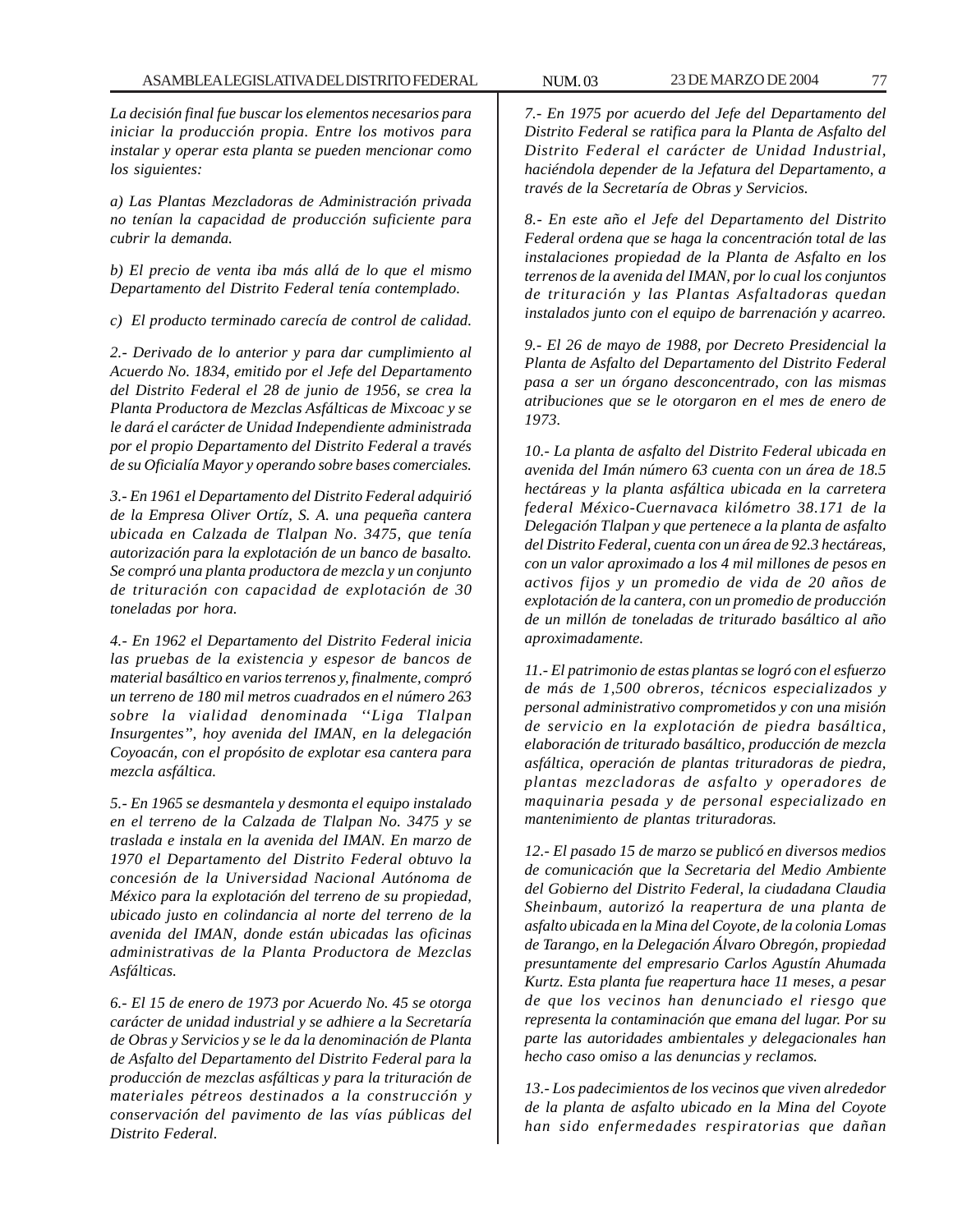*particularmente a los niños y personas de la tercera edad, toda vez que la extracción, producción y traslado de materiales se realiza y realizaba de manera ininterrumpida la 24 horas del día.*

*Por lo anteriormente expuesto, sometemos a la consideración del Pleno de esta H. Asamblea los siguientes*

#### *CONSIDERANDOS*

*PRIMERO.- Que la planta de asfalto del Distrito Federal estuvo cerrada por más de 6 meses, de julio de 2003 a enero de 2004 y ahora depende de la Dirección General de Servicios Urbanos del Distrito Federal, cuando esta unidad industrial era un órgano desconcentrado. Esta situación ha provocado desplazar de sus fuentes de trabajo a más de 600 trabajadores especializados reacomodándolos en diferentes dependencias de las demarcaciones territoriales y direcciones del Gobierno del Distrito Federal.*

*SEGUNDO.- Que el Reglamento Interior de la Administración Pública del Distrito Federal en su artículo 202, mismo que fue derogado el 16 de diciembre de 2003, establecía que, artículo 202: ''La planta de asfalto del Distrito Federal tiene por objeto proveer lo necesario para la construcción y mantenimiento de los pavimentos del Distrito Federal y cuenta con las siguientes atribuciones: I. Instalar, operar y mantener el equipo técnico para la producción de agregados pétreos y mezclas asfálticas, así como para la elaboración y comercialización de emulsiones asfálticas que se requieren en la construcción y mantenimiento de los pavimentos del Distrito Federal; II. Destinar la producción de mezclas asfálticas primordialmente a las dependencias y unidades administrativas, órganos político administrativos, los órganos desconcentrados de la administración pública y entidades de la administración pública; III. Distribuir el excedente de su producción a la federación, estados, municipios y particulares; IV. Desarrollar programas de investigación tecnológica para el mejoramiento de su producción y de actualización en materia de pavimentos para los responsables de las obras viales del Distrito Federal; V. Participar en el mantenimiento de la red vial en coordinación con la Dirección General de Servicios Urbanos y con los órganos político administrativos; VI. Colaborar con la Dirección General de Obras Públicas en el establecimiento de normas y especificaciones de construcción y mantenimiento de los pavimentos.*

*TERCERO.- Que es de destacar que a raíz de las reformas publicadas en la Gaceta Oficial del Gobierno del Distrito Federal con fecha 16 de diciembre de 2003, se le diera las atribuciones contempladas en el artículo 202 del Reglamento Interior de la Administración Pública del Distrito Federal, a la Dirección General de Servicios* *Urbanos del Distrito Federal, de la cual su titular es el ciudadano Rafael Fernando Marín Mollinedo, presuntamente familiar de otro servidor público que con ese apellido desempeña el trabajo de chofer del Jefe de Gobierno.*

*En estas atribuciones se encuentra la de liberar contratos de la planta de asfalto de Coyoacán, quitándole facultades de control y precio y calidad a ésta. Cabe destacar que presumiblemente entre las empresas beneficiadas con la asignación de esas contrataciones se encuentran Tribasa y Grupo Quart.*

*CUARTO.- Que es inexplicable el cierre de la planta de asfalto del Gobierno del Distrito Federal ya que la misma presenta los siguientes números: uno, presupuesto autorizado por la planta de asfalto del D. F. durante los años 99 a 2003, y aquí se establecen los distintos recursos autorizados con las tablas correspondientes.*

*QUINTO.- Que a pesar de la alta productividad de la Planta de Asfalto del Distrito Federal se autorizó a la empresa comercializadora Austral S.A. de C.V. para operar la Planta de Asfalto ''Los Coyotes'', misma que se ubica en prolongación 5 de mayo s/n, manzana 381, lote 2, Colonia Lomas de Tarango, en la Delegación Alvaro Obregón, de esta ciudad, en lo que se conoce como la mina del ''coyote'', autorización que según un medio rotativo menciona que se otorgó con fecha 23 de septiembre de 2003, por la Secretaria del Medio Ambiente, Claudia Sheinbaum Pardo.*

*SEXTO.- Que independientemente de la legalidad de cumplir con los requisitos para obtener los permisos de impacto ambiental que otorga la Secretaría del Medio Ambiente, es de considerarse el por qué de la concesión de diversos contratos a las empresas mencionadas, toda vez que de los datos que se observan se desprende la capacidad técnica y operativa de la Planta de Asfalto del Gobierno del Distrito Federal.*

*SÉPTIMO.- Que como se menciona en el capítulo de antecedentes, los vecinos han presentado quejas antes diversos órganos de gobierno por las molestias ocasionadas a consecuencia de la operación de la planta de asfalto referida.*

*OCTAVO.- Que la actual administración de la Planta de Asfalto del Distrito Federal, sin conocimiento del funcionamiento y operación de la misma, llevó a cabo la privatización de los servicios de mantenimiento con diversas compañías que se refieren en este documento.*

*NOVENO.- Que asimismo se llevó a cabo la compra de diversos materiales los cuales también se describen a continuación, entre los que se encuentran tres motores de combustión interna, quemador para diesel y aceites ligeros y gas natural, una pala, un tambor de secado, mezclador tipo de flujo paralelo, bomba de asfalto, entre otros.*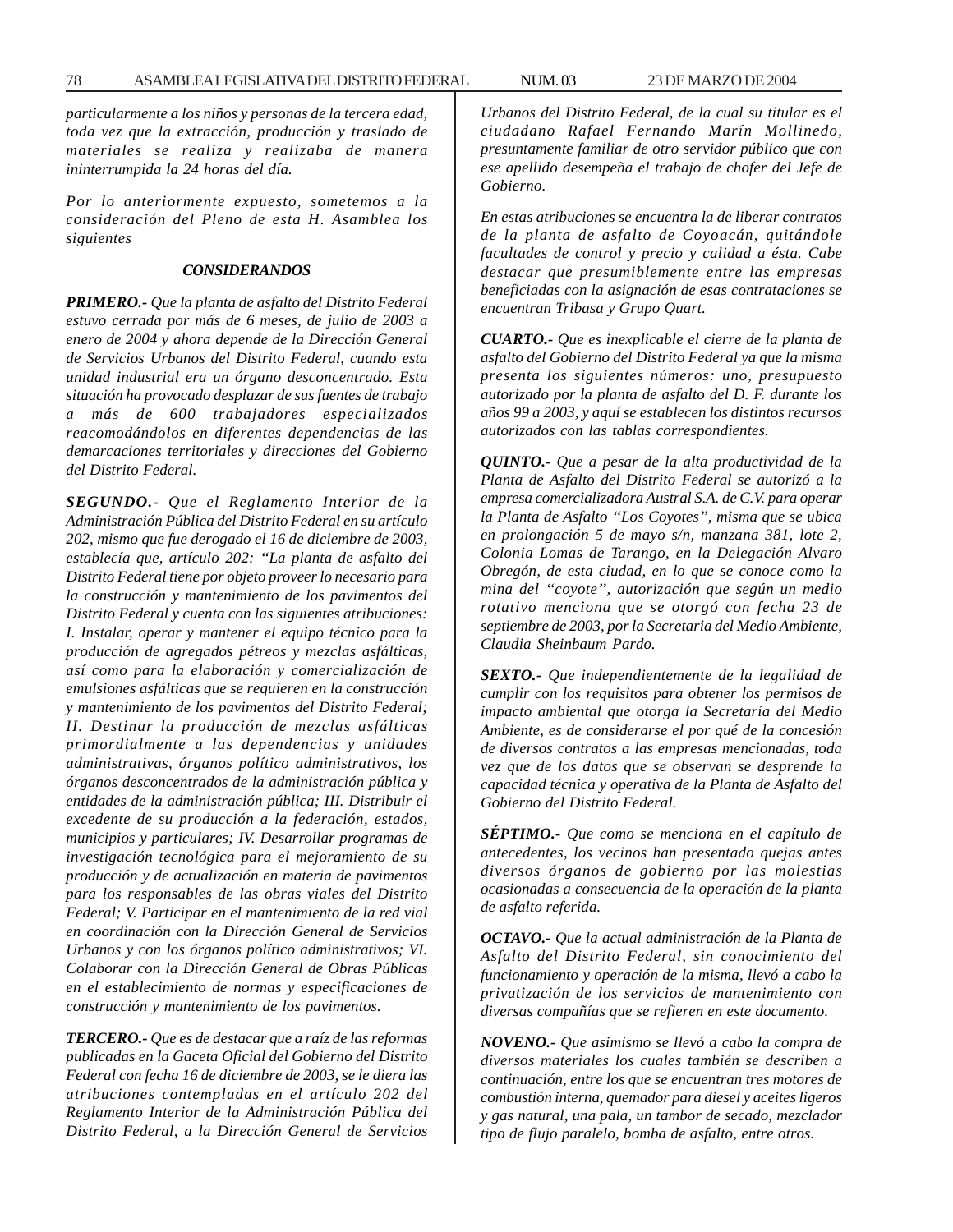*De lo anteriormente expuesto se puede presumir que existieron irregularidades en dichas compras, toda vez que algunos de los equipos se compraron en mal estado, obsoletos, sin garantía, a costos muy elevados e innecesarios, ya que la Planta de Asfalto del Distrito Federal contaba con los equipos y condiciones de operación necesarios para seguir funcionando.*

*DÉCIMO.- Que las fracciones II y IV del Artículo 16 del Reglamento Interior de la Contaduría Mayor de Hacienda de la Asamblea Legislativa del Distrito Federal establecen:*

*Artículo 16.- Las direcciones generales de auditoría programática presupuestal de auditoría al sector central, de auditoría a entidades públicas y de auditoría pública, tienen las siguientes atribuciones:*

*II.- Practicar de acuerdo al ámbito de su competencia las auditorías, visitas, inspecciones, revisiones y evaluaciones a las dependencias, órganos desconcentrados y entidades conforme a los programas que apruebe el órgano colegiado y las que determine el pleno de la Asamblea conforme al decreto relativo a la revisión de la cuenta pública.*

*IV.- Evaluar y comprobar que los recursos de las dependencias, órganos desconcentrados y entidades se administraron con eficacia y eficiencia desde la etapa de planeación hasta el establecimiento y operación de los sistemas de control interno que la regulan en apoyo al cumplimiento de los objetivos de los establecidos por la administración.*

*DÉCIMO PRIMERO.- Que por su parte la Contaduría Mayor de Hacienda de la Asamblea Legislativa del Distrito Federal tiene la facultad para la revisión legal, económico y contable del ingreso y del gasto público y se verificará la exactitud y justificación de los cobros y pagos hechos de acuerdo con los precios y tarifas autorizados o de mercado y de las cantidades erogadas, tal como lo dispone el párrafo segundo del Artículo 28 de la Ley Orgánica de la Contaduría Mayor de Hacienda de esta Asamblea Legislativa.*

*DÉCIMO SEGUNDO.- Que el Artículo 30, fracción II de este mismo ordenamiento dispone que la Contaduría para el cumplimento de las atribuciones que le corresponden de conformidad con lo previsto por los Artículos 8 y 28 de esta Ley, podrá practicar a las dependencias, órganos desconcentrados y entidades las auditorías que enunciativamente comprenderán las siguientes actividades:*

*II.- Verificar si alcanzaron con eficiencia y eficacia los objetivos y metas fijados en los programas y subprogramas en relación a los recursos humanos, materiales y financieros aplicados conforme al presupuesto de egresos*

*del Distrito Federal y al calendario aprobado para su ejercicio.*

*DÉCIMO TERCERO.- Por lo anteriormente expuesto en los considerandos que anteceden, se solicite a la Contaduría Mayor de Hacienda de la Asamblea Legislativa del Distrito Federal practique una auditoría a la Planta de Asfalto del Distrito Federal para ver si existen anomalías en el proceso de otorgamiento de dichos contratos y convenios, así como de las compras efectuadas por los funcionarios de dicha Planta.*

*DÉCIMO CUARTO.- Que por todas estas inquietudes es necesario que se presenten a comparecer ante esta H. Asamblea la titular de la Secretaría de Medio Ambiente del Gobierno del Distrito Federal, ciudadana Claudia Sheinbaum Pardo, así como el titular de la Secretaría de Obras y Servicios del Gobierno del Distrito Federal, ciudadano César Buenrostro Hernández, con el propósito de que le informen a este órgano colegiado sobre las irregularidades que se mencionan en los considerandos antecedentes.*

*DÉCIMO QUINTO.- Que esta. H. Asamblea Legislativa puede solicitar dichos funcionarios de gobierno para que comparezcan ante esta Asamblea, de acuerdo a lo establecido en los Artículos 42 fracción XVIII del Estatuto de Gobierno del Distrito Federal; 10 fracción XX de la Ley Orgánica, y 144 del Reglamento para el Gobierno Interior, ambos de la Asamblea Legislativa del Distrito Federal.*

*Por lo anteriormente expuesto y fundado, someto a la consideración del pleno de esta honorable Asamblea Legislativa el siguiente*

# *PUNTO DE ACUERDO*

*Primero.- Se cita a comparecer a los secretarios de Medio Ambiente, ciudadana Claudia Sheinbaum Pardo, y Obras y Servicios, ciudadano César Buenrostro Hernández, ambos del Gobierno del Distrito Federal para explicar las probables irregularidades respecto de la apertura de la planta de asfalto de Lomas de Tarango, en la Delegación Álvaro Obregón y de la problemática que existe en la planta de asfalto del Distrito Federal.*

*Segundo.- Se solicita al Secretario de Obras y Servicios del Gobierno del Distrito Federal, ciudadano César Buenrostro Hernández, informe a esta honorable Asamblea Legislativa sobre el destino final de la producción excesiva de material de rechace de la planta de asfalto del Distrito Federal en el período comprendido del año 2000 a la fecha.*

*Tercero.- Se solicita al Jefe de Gobierno del Distrito Federal, informe de las circunstancias por las que se dan las facultades a la Dirección General de Servicios Urbanos*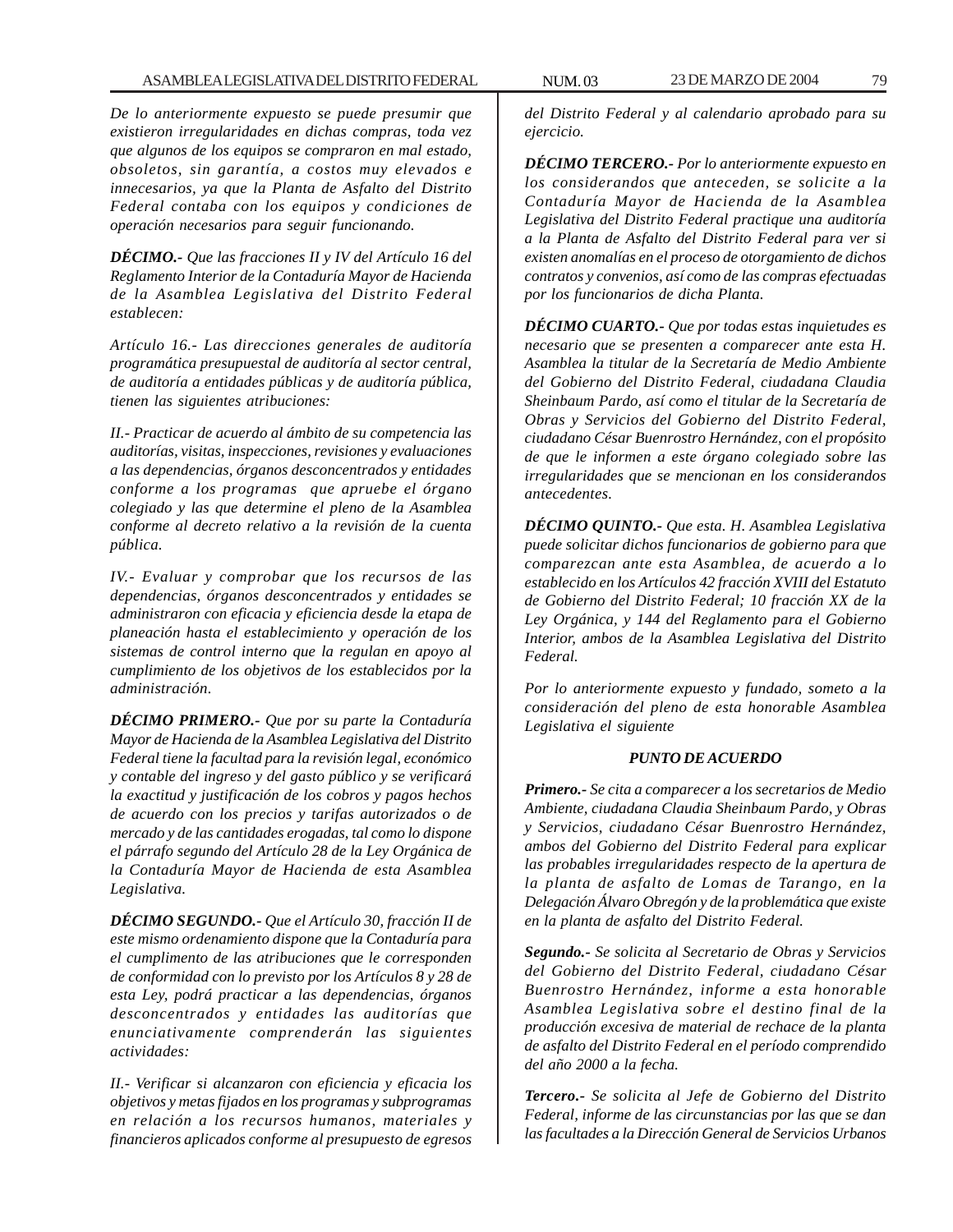*sobre las atribuciones que se encontraban contenidas en el artículo 102 del Reglamento Interior de la Administración Pública del Distrito Federal derogado.*

*Cuarto.- Se solicita un informe para rendirse a esta honorable Asamblea Legislativa de quiénes son los representantes legales y socios de la Planta de Asfalto ''Los Coyotes'', ubicada en la Colonia Lomas de Tarango de la Delegación Álvaro Obregón.*

*Quinto.- Se solicita a la Contaduría Mayor de Hacienda de la Asamblea Legislativa, practique una auditoría a la Planta de Asfalto del Distrito Federal, para ver si existen anomalías en el proceso de otorgamiento de dichos contratos y convenios, así como de las compras efectuadas por los funcionarios de dicha planta, y que lleve a cabo una auditoría sobre manejo y distribución de los activos fijos y recursos humanos y materiales de la misma.*

*Sexto.- Se solicita a los 16 órganos político administrativos, así como a todas las áreas de Gobierno de Distrito Federal, informen a esta honorable Asamblea cuántos contratos se han adjudicado al Grupo Quart y a la empresa Tribasa, así como en cuantas licitaciones han participado a propósito de abastecimiento de asfalto y pavimento.*

*Séptimo.- Se solicita a la Secretaría de Obras y Servicios informe a esta honorable Asamblea Legislativa, la razón del paro técnico por modernización de la Planta de Asfalto del Distrito Federal y la apertura de la misma sin esa supuesto modernización, la explicación de la pérdida de más del 60% del personal adscrito a esta Planta, así como el destino y ubicación de estos y la maquinaria que fueron readscritos y destinadas a diversas áreas de Gobierno del Distrito Federal.*

*Dado en la Asamblea Legislativa del Distrito Federal, el 18 de marzo de 2004.*

*Firman las y los diputados: Jorge Alberto Lara Rivera, María Teresita de Jesús Aguilar Marmolejo, Obdulio Ávila Mayo, Sofía Figueroa Torres, Mariana Gómez del Campo Gurza, María Gabriela González Martínez, Irma Islas León, José de Jesús López Sandoval, Christian Martín Lujano Nicolás, así como por el Partido Verde, Bernardo de la Garza Herrera.*

Es cuanto, diputado Presidente.

# **EL C. PRESIDENTE, DIPUTADO JUAN ANTONIO ARÉVALO LÓPEZ.-** Gracias, diputado Jorge Lara.

Con fundamento en lo dispuesto por los artículos 36 fracciones V y VII de la Ley Orgánica de la Asamblea Legislativa del Distrito Federal; 28 y 129 del Reglamento para su Gobierno Interior, se turna para su análisis y dictamen a las Comisiones de Administración Pública Local y Presupuesto y Cuenta Pública.

Para presentar una propuesta con Punto de Acuerdo, para que el Programa General de Desarrollo Urbano y el Programa General de Reordenamiento Ecológico Territorial tengan una misma zonificación, se concede el uso de la tribuna a la diputada Sara Guadalupe Figueroa Canedo, del Partido Verde Ecologista de México.

**LA C. DIPUTADA SARA GUADALUPE FIGUEROA CANEDO.-** Gracias, diputado Presidente.

*PROPOSICIÓN CON PUNTO DE ACUERDO PARA QUE ESTA ASAMBLEA LEGISLATIVA EXHORTE A LA SECRETARÍA DEL MEDIO AMBIENTE Y A LA SECRETARÍA DE DESARROLLO URBANO Y VIVIENDA, PARA QUE EN FORMA INMEDIATA PROCEDAN A REVISAR EL PROGRAMA GENERAL DE ORDENAMIENTO ECOLÓGICO DEL DISTRITO FEDERAL Y DEL PROGRAMA GENERAL DE DESARROLLO URBANO, RESPECTIVAMENTE, PARA ELIMINAR LA DUPLICIDAD DE ZONIFICACIONES PREVALECIENTES ACTUALMENTE EN EL SUELO DE CONSERVACIÓN Y SE PROCEDA A DEFINIR EN FORMA DEFINITIVA LOS USOS Y DESTINOS PARA ESTA ZONA DE TAL FORMA QUE SE CUENTE CON UNA SOLA ZONIFICACIÓN QUE SE INCORPORE EN AMBOS PROGRAMAS.*

> *Asamblea Legislativa del Distrito Federal Grupo Parlamentario del Partido Verde Ecologista de México*

#### *H. ASAMBLEA:*

*Los suscritos diputados integrantes del grupo parlamentario del Partido Verde Ecologista de México, con fundamento en lo dispuesto por los artículos 40, 42 y 46 del Estatuto de Gobierno del Distrito Federal, artículo 7, 10 fracción I; 17 fracción IV y 50 de la Ley Orgánica de la Asamblea Legislativa del Distrito Federal, y 129 del Reglamento para el Gobierno Interior de la Asamblea Legislativa del Distrito Federal, ponemos a la consideración del Pleno la siguiente PROPOSICIÓN CON PUNTO DE ACUERDO PARA QUE ESTA ASAMBLEA LEGISLATIVA EXHORTE A LA SECRETARÍA DEL MEDIO AMBIENTE Y A LA SECRETARÍA DE DESARROLLO URBANO Y VIVIENDA, PARA QUE EN FORMA INMEDIATA PROCEDAN A REVISAR EL PROGRAMA GENERAL DE ORDENAMIENTO ECOLÓGICO DEL DISTRITO FEDERAL Y DEL PROGRAMA GENERAL DE DESARROLLO URBANO, RESPECTIVAMENTE, PARA ELIMINAR LA DUPLICIDAD DE ZONIFICACIONES PREVALECIENTES ACTUALMENTE EN EL SUELO DE CONSERVACIÓN Y SE PROCEDA A DEFINIR EN FORMA DEFINITIVA LOS USOS Y DESTINOS PARA ESTA ZONA DE TAL FORMA QUE SE CUENTE CON UNA SOLA ZONIFICACIÓN QUE SE INCORPORE EN AMBOS PROGRAMAS, bajo la siguiente:*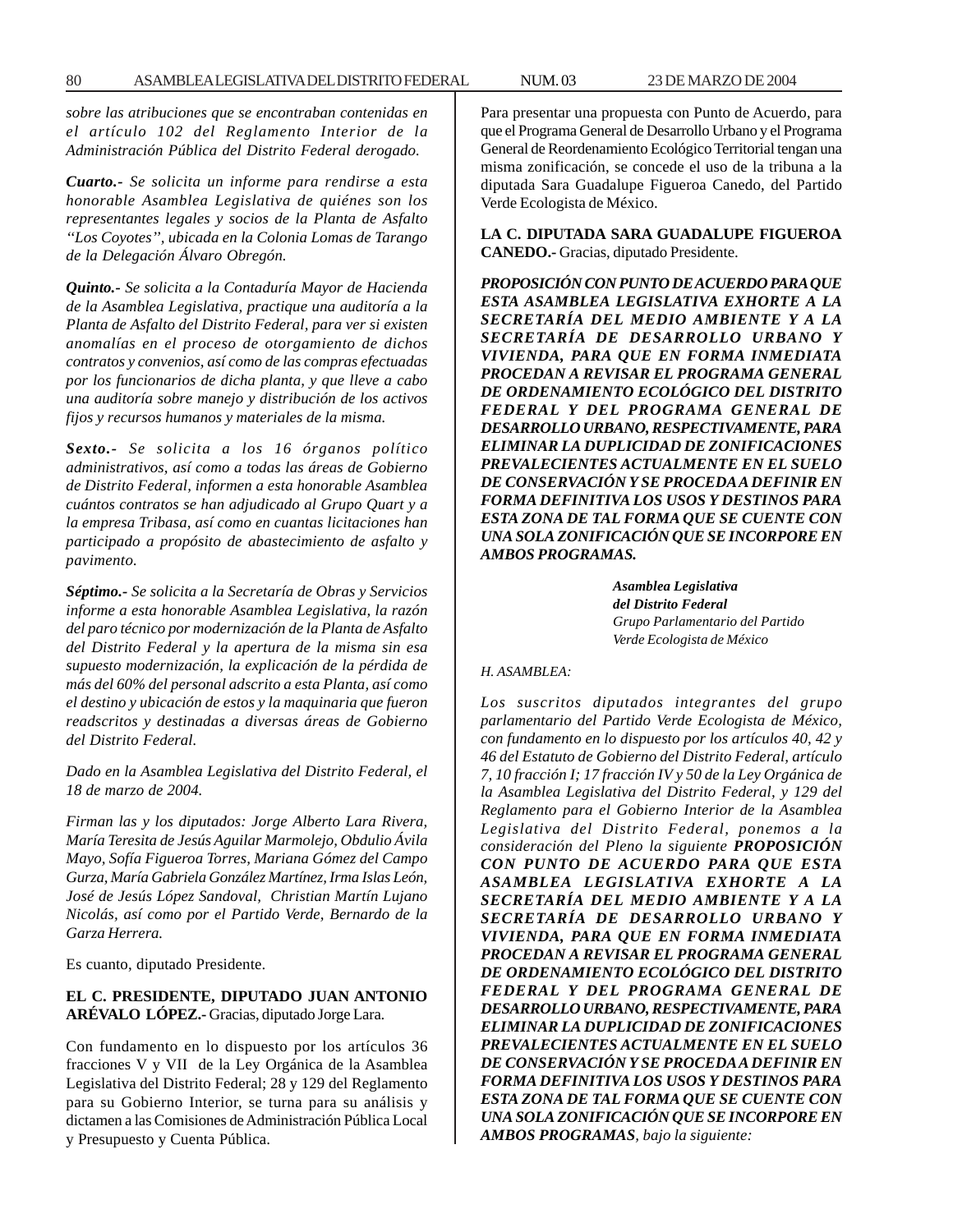# *EXPOSICIÓN DE MOTIVOS*

*Con 88,000 hectáreas de superficie, el suelo de conservación ocupa el 57% del área total del D. F. En su interior se localizan 40,000 hectáreas forestales, un extenso sistema de barrancas y cañadas, que aunado a las altas precipitaciones pluviales de la región infiltran grandes volúmenes de agua al subsuelo. Además de unidades ambientales prioritarias para la recarga de los acuíferos. De las 18 áreas naturales protegidas existentes en la ciudad, 14 se encuentran en esta zona, 6 son Parque Nacionales; además de los 36 poblados rurales, existen aproximadamente 840 asentamientos irregulares. El 80% de la tenencia de la tierra es propiedad social. La sustentabilidad ambiental del D. F. depende de la preservación de esta zona.*

*Actualmente este porcentaje de hectáreas donde se ubica el suelo de conservación del Distrito Federal, cuenta con dos instrumentos para definir y regular los usos del suelo, así como los criterios ambientales aplicables a los usos y destinos del suelo de los Programas de Desarrollo Urbano en los asentamientos humanos en suelo de conservación, de los recursos naturales y de las actividades productivas, para hacer compatible la conservación de la biodiversidad con el desarrollo regional.*

*Estos instrumentos son: el Programa General para el Suelo de Conservación establecido en la Ley de Desarrollo Urbano y el Programa General de Ordenamiento Ecológico del Distrito Federal establecido en la Ley Ambiental. Ambos programas establecen y delimitan una serie de áreas de actuación, así como objetivos y políticas específicas para cada una de ellas. Sin embargo, el problema es que cada programa ha establecido una serie de áreas sin que exista una coincidencia entre ellas, lo que ha llevado a una ''sobrezonificación'', que impide la exacta aplicación de cualquiera de estos programas, pero sobre todo causa una terrible incertidumbre jurídica sobre cuál es el Programa a aplicar.*

*Actualmente la Ley de Desarrollo Urbano establece que las áreas de actuación en el suelo de conservación son: áreas de rescate, áreas de preservación y áreas de producción rural y agroindustrial; mientras que la Ley Ambiental establece que el Programa de Ordenamiento Ecológico será la regulación ambiental obligatoria respecto de los usos de suelo fuera de suelo urbano del manejo de los recursos naturales y la realización de actividades para el uso de conservación y barrancas integradas a los Programas de Desarrollo Urbano; es decir, sólo establece los criterios generales a incluirse dentro del programa, mas no los define dentro de la ley.*

*Dentro de este artículo 27 bis de la Ley Ambiental, se establece una obligación para que el Programa de* *Desarrollo Urbano sea elaborado atendiendo: al Programa General de Ordenamiento Ecológico; la conservación de las áreas de uso agropecuario y forestal, evitando su fraccionamiento para fines de desarrollo urbano; la preservación de las áreas verdes existentes, evitando ocuparlas con obras o instalaciones que se contrapongan a su función, entre otras.*

*A pesar de estas disposiciones, el problema de raíz no es resuelto con la actual legislación, toda vez que no hay una exacta coordinación entre autoridades, es decir, entre la autoridad ambiental y la autoridad encargada del desarrollo urbano de la ciudad.*

*Dada la problemática, es urgente que dichas autoridades formulen sus respectivos programas en concordancia, de esta manera se cumplirá de forma efectiva la disposición relativa a que la planeación del desarrollo sustentable y el ordenamiento ecológico del territorio, serán junto con el Programa General de Desarrollo Urbano, y de más Programas de Desarrollo Urbano, el sustento territorial para la planeación económica social para el Distrito Federal, de conformidad con lo señalado en la Ley de Planeación de Desarrollo del Distrito Federal.*

*Por lo anteriormente expuesto, conforme a lo dispuesto en los artículos: 40 y 42 del Estatuto de Gobierno del Distrito Federal; 10 fracciones III y 17 fracción VI, de la Ley Orgánica de la Asamblea Legislativa del Distrito Federal y 129 del Reglamento para el Gobierno Interior de la Asamblea Legislativa del Distrito Federal, pone a la consideración del Pleno el siguiente*

#### *PUNTO DE ACUERDO*

*PRIMERO.- Que la Asamblea Legislativa del Distrito Federal, exhorta a la Secretaría del Medio Ambiente y a la Secretaría de Desarrollo Urbano y Vivienda, para que en forma inmediata procedan a revisar el Programa General de Ordenamiento Ecológico del Distrito Federal y del Programa General de Desarrollo Urbano, respectivamente, para eliminar la duplicidad de zonificaciones prevaleciente actualmente en el suelo de conservación y se proceda a definir en forma definitiva los usos y destinos para esta zona, de tal forma que se cuente con una sola zonificación, que se incorporen ambos programas para contribuir de forma efectiva a la planeación del desarrollo sustentable.*

*SEGUNDO.- Que la Asamblea Legislativa verifique que esta zonificación única para el suelo de conservación se plasme en dichos programas antes de su aprobación ante esta Soberanía.*

*Firman por el Grupo Parlamentario del Partido Verde Ecologista de México las y los diputados: Bernardo de la Garza, Francisco Agundis Arias, Sara Guadalupe Figueroa Canedo, Arturo Escobar y Vega, José Antonio Arévalo.*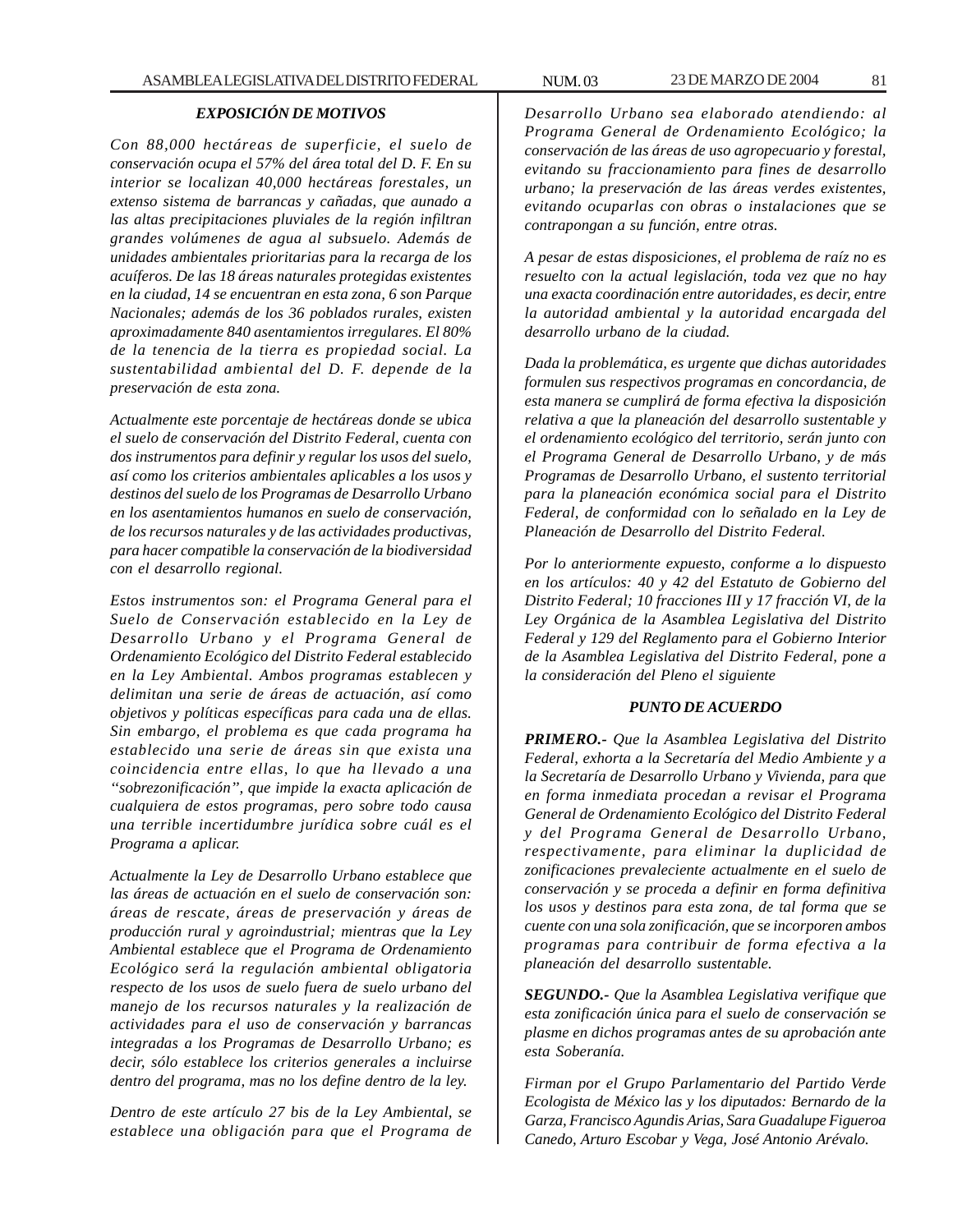*Dado en el salón de Sesiones de la Asamblea Legislativa del Distrito Federal a los veintitrés días del mes de marzo de dos mil cuatro.*

Gracias.

**EL C. PRESIDENTE.-** Gracias, diputada Sara Figueroa. Con fundamento en lo dispuesto por los artículos 36 fracciones V y VII de la Ley Orgánica de la Asamblea Legislativa del Distrito Federal, 28, 29 y 129 del Reglamento para su Gobierno Interior, se turna para su análisis y dictamen a las Comisiones Unidas de Desarrollo e Infraestructura Urbana y de Preservación del Medio Ambiente y Protección Ecológica.

Para presentar una propuesta con Punto de Acuerdo sobre una auditoría al Fideicomiso para el Mejoramiento de las Vías de Comunicación, se concede el uso de la tribuna, al diputado Jaime Aguilar Álvarez y Mazarrasa, del Partido Revolucionario Institucional.

# **EL C. DIPUTADO JAIME AGUILAR ÁLVAREZ Y MAZARRASA.-** Con su permiso, Presidente.

Antes de presentar esta propuesta de Punto de Acuerdo, quiero hacer algunos comentarios sobre algunos hechos que antecedieron a este Punto de Acuerdo.

Primero, la diputada Mariana Gómez del Campo presentó en la Comisión Permanente un Punto de Acuerdo que en el fondo está prácticamente relacionado con el que vamos a presentar hoy.

Segundo, en la Comisión Permanente, cuya composición refleja la proporción de esta Asamblea, por unanimidad se aprobó ese Punto de Acuerdo.

Tercero, fue turnado a la Comisión de Vigilancia de la Contaduría Mayor de Hacienda, donde en la última reunión se decidió que por no ser una comisión dictaminadora debiera enviarse para que fuera returnado.

Quise hacer estos comentarios porque dan muestra del espíritu de las cuatro fracciones parlamentarias que participamos en estos órganos por tener transparencia absoluta en el manejo de los recursos que el pueblo de México pone en manos del Gobierno del Distrito Federal. Una vez dicho esto, voy a hacer la presentación de mi Punto de Acuerdo.

*PROPUESTA CON PUNTO DE ACUERDO PARA QUE ESTA SOBERANÍA SOLICITE A LA CONTADURÍA MAYOR DE HACIENDA DE LA ASAMBLEA LEGISLATIVA DEL DISTRITO FEDERAL, REALICE A LA BREVEDAD POSIBLE LAS AUDITORÍAS A LAS OPERACIONES DEL FIDEICOMISO PARA EL MEJORAMIENTO DE LAS VÍAS DE COMUNICACIÓN DEL DISTRITO FEDERAL.*

*DIPUTADA SARA GUADALUPE FIGUEROA CANEDO PRESIDENTE DE LA MESA DIRECTIVA DE LA ASAMBLEA LEGISLATIVA DEL DISTRITO FEDERAL PRESENTE.*

*Compañeras y compañeros Diputados*

*Los suscritos Diputados que signamos el presente Punto de Acuerdo, con fundamento en lo dispuesto en los artículos 17 fracción VI de la Ley Orgánica de la Asamblea Legislativa del Distrito Federal y 130 del Reglamento para el Gobierno Interior de la Asamblea Legislativa del Distrito Federal, someto a la consideración de este Honorable cuerpo legislativo la siguiente propuesta con Punto de Acuerdo:*

## *ANTECEDENTES*

*PRIMERO.- En el artículo 13 fracción VI de la Ley Orgánica de la Asamblea Legislativa del Distrito Federal faculta a esta soberanía para supervisar y fiscalizar a la Administración Pública del Distrito Federal.*

*SEGUNDO.- En este orden de ideas el artículo 11 párrafo Segundo de la Ley Orgánica de la Asamblea Legislativa del Distrito Federal establece que esta soberanía debe de vigilar la asignación, aplicación y transparencia de los recursos presupuestales disponibles de la hacienda pública local.*

*TERCERO.- Asimismo, el artículo 8 fracción IX de la Ley Orgánica de la Contaduría Mayor de Hacienda de la Asamblea Legislativa del Distrito Federal establece la facultad de este organismo para aplicar y practicar auditorías, así como realizar inspecciones de obras, bienes adquiridos y servicios contratados para comprobar que las inversiones y gastos autorizados se ha realizado de acuerdo a lo establecido en la normatividad vigente y aplicaron eficientemente los recursos para el cumplimiento de sus programas y subprogramas aprobados. Lo anterior puede efectuarse cuando lo ordene el pleno de este Órgano Legislativo.*

# *CONSIDERANDOS*

*1.- Que el 10 de diciembre del 2002 se publicó un acuerdo por el que se sectoriza en la Secretaría de Obras y Servicios del Distrito Federal el Fideicomiso para el Mejoramiento de las Vías de Comunicación del Distrito Federal, suscrito por el Jefe de Gobierno del Distrito Federal, licenciado Andrés Manuel López Obrador.*

*2.- Que el Fideicomiso para el Mejoramiento de las Vías de Comunicación del Distrito Federal es un fideicomiso de inversión en el cual participar el Gobierno del Distrito Federal por conducto de la Secretaría de Finanzas del Distrito Federal como fideicomitente único de la administración pública del Distrito Federal y el Banco*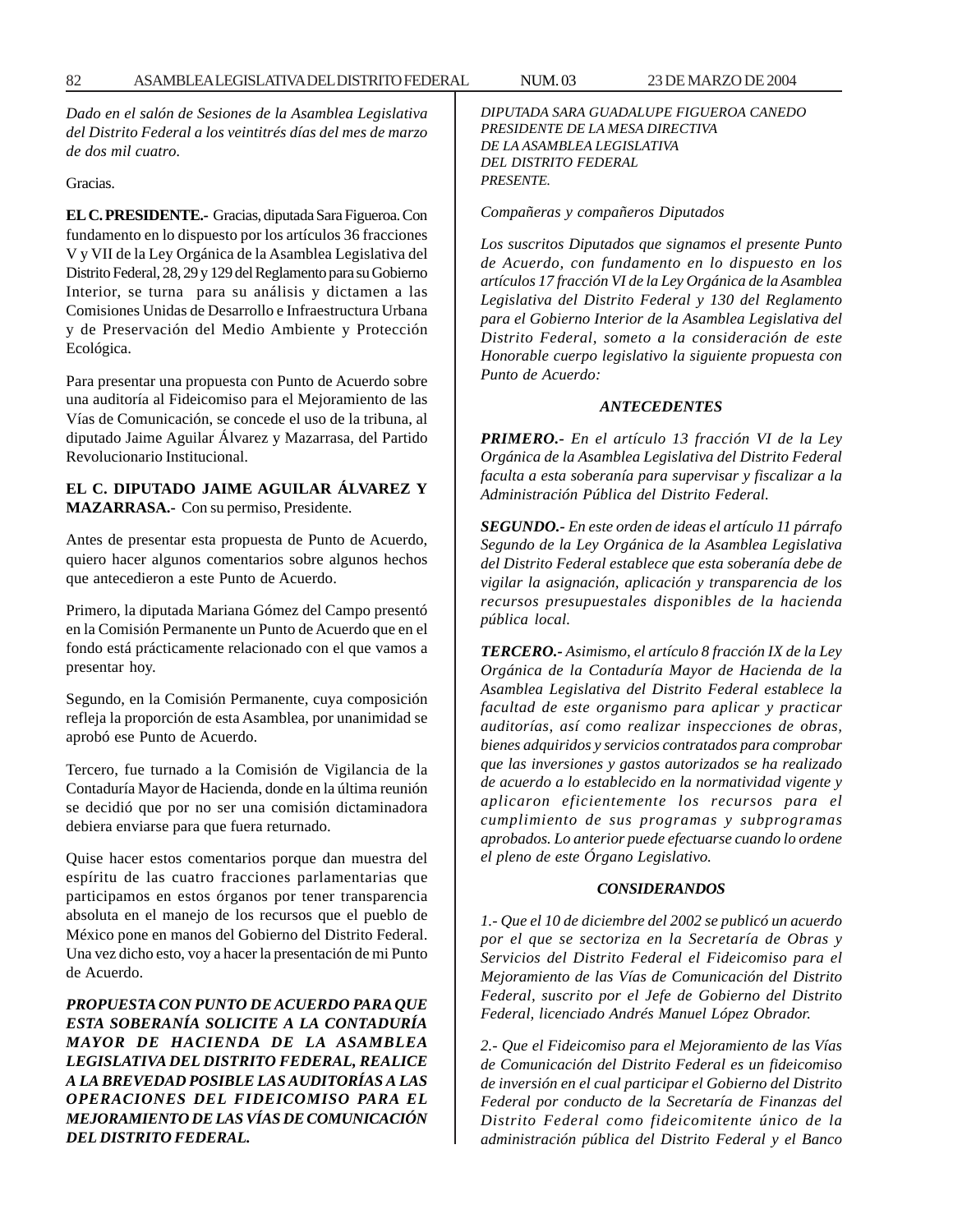*Nacional de Obras y Servicios Públicos como institución fiduciaria.*

*3.- Que el Fideicomiso para el Mejoramiento de las Vías de Comunicación del Distrito Federal tiene como propósito apoyar financieramente las acciones que realice el Gobierno del Distrito Federal por conducto de sus dependencias y entidades, tendientes a la construcción y desarrollos de los distribuidores viales San Antonio y Zaragoza y otros proyectos viales.*

*4.- Que además el Fideicomiso para el Mejoramiento de las Vías de Comunicación del Distrito Federal está capacitado para participar en la contratación de adquisiciones, arrendamientos, prestación de servicios, estudios, obras públicas, otorgamiento de apoyos financieros a terceros y patrocinio de trabajos en instalaciones públicas y privadas, sobre la base de proyectos concretos de inversión.*

*5.- Que el Fideicomiso para el Mejoramiento de las Vías de Comunicación del Distrito Federal es una entidad paraestatal, por lo tanto forma parte de la Administración Pública del Distrito Federal.*

*6.- Que por las condiciones en que se han realizado los procedimientos de contratación, la Asamblea Legislativa del Distrito Federal y los capitalinos desconocen en qué términos y bajo qué circunstancias otorgó el Fideicomiso referido contratos de construcción y supervisión de obras y fabricación de materiales para ellas; asimismo se desconoce a qué empresa se le otorgaron dichos contratos para realizar las obras de los Distribuidores Viales en el Distrito Federal.*

*7.- Que la Secretaría de Finanzas del Distrito Federal ha informado que entregó al Fideicomiso para el Mejoramiento de las Vías de Comunicación del Distrito Federal recursos por concepto de subsidios y transferencias y que dicho Fideicomiso, a su vez, administra y eroga sus recursos que les fueron asignados.*

*8.- Que la investigación judicial en curso por parte de la Procuraduría de Justicia del Distrito Federal respecto a operaciones efectuadas en diversas Delegaciones entre servidores públicos que trabajan en ellas, funcionarios de la Secretaría de Finanzas y diversas empresas que tienen en común ser propiedad del señor Carlos Ahumada Kurtz, señala graves responsabilidades para los involucrados por la comisión de diversos actos ilícitos.*

*9.- Que los acontecimientos que se suscitaron en días pasados, respecto al caso del Exsecretario de Finanzas del Distrito Federal, Gustavo Ponce Meléndez, nos llevan a pensar que por la relación que tenía éste, con el señor Carlos Ahumada se pudieron haber configurado actos ilícitos en el Fideicomiso para el Mejoramiento de las Vías de Comunicación del Distrito Federal.*

*10.- Que existe evidencia, según las auditorías practicadas por la Contraloría del Distrito Federal, de que algunas Delegaciones han otorgado contratos a empresas no registradas en el padrón de Contratistas.*

*11.- Que no se sabe realmente, cómo y de qué manera se llevó a cabo la asignación de recursos y la aplicación de estos por parte de la Secretaría de Finanzas del Distrito Federal y del Fideicomiso para el Mejoramiento de las Vías de Comunicación del Distrito Federal.*

*12.- Que es necesario que se trasparente la forma, cuantía y beneficiarios de las diversas operaciones realizadas por el Fideicomiso para el Mejoramiento de las Vías de Comunicación del Distrito Federal, para verificar que su funcionamiento se efectúa con responsabilidad y con estricto apego a Derecho.*

*13.- Que esta Soberanía es responsable de distribuir los recursos económicos con equidad y justicia y a los diferentes programas y áreas de la Administración Pública Local, pero también es responsable de comprobar que las diversas dependencias que ejecutan los gastos autorizados en el Presupuesto de Egresos hagan buen uso de estos recursos económicos en beneficio de los capitalinos.*

*14.- Que nosotros como Representantes Populares debemos de garantizar a los capitalinos que las autoridades actúen con transparencia y que cuando se tenga dudas sobre la procedencia, la distribución del Erario Público se llegue a fondo para aclarar y sancionar cualquier situación.*

*15.- Que la Contaduría Mayor de Hacienda en la Asamblea Legislativa es el órgano técnico de esta Soberanía facultado para realizar auditorías a los diferentes órganos de la Administración Pública Local y que del Fideicomiso para el Mejoramiento de las Vías de Comunicación del Distrito Federal no es la excepción.*

*16.- Que la Contaduría Mayor de Hacienda se considera como un organismo imparcial que no obedece a mandatos políticos, que en cumplimiento de sus funciones aprobados o alta calidad técnica, por lo que existe la certeza de que realizará con ética profesional, probidad y eficacia las auditorías necesarias para informar a detalle a la Asamblea Legislativa -y por su conducto a los ciudadanos de la Capital- respecto a las operaciones efectuadas por el Fideicomiso para el Mejoramiento de las Vías de Comunicación del Distrito Federal.*

*Por lo anteriormente expuesto y fundado, e invocando la dispensa de procedimiento que previene el artículo 130 del Reglamento para el Gobierno Interior de la Asamblea Legislativa del Distrito Federal, pedimos a esta Soberanía que declare de urgente y obvia resolución el siguiente Punto de Acuerdo que someto a la consideración de esta Honorable Asamblea:*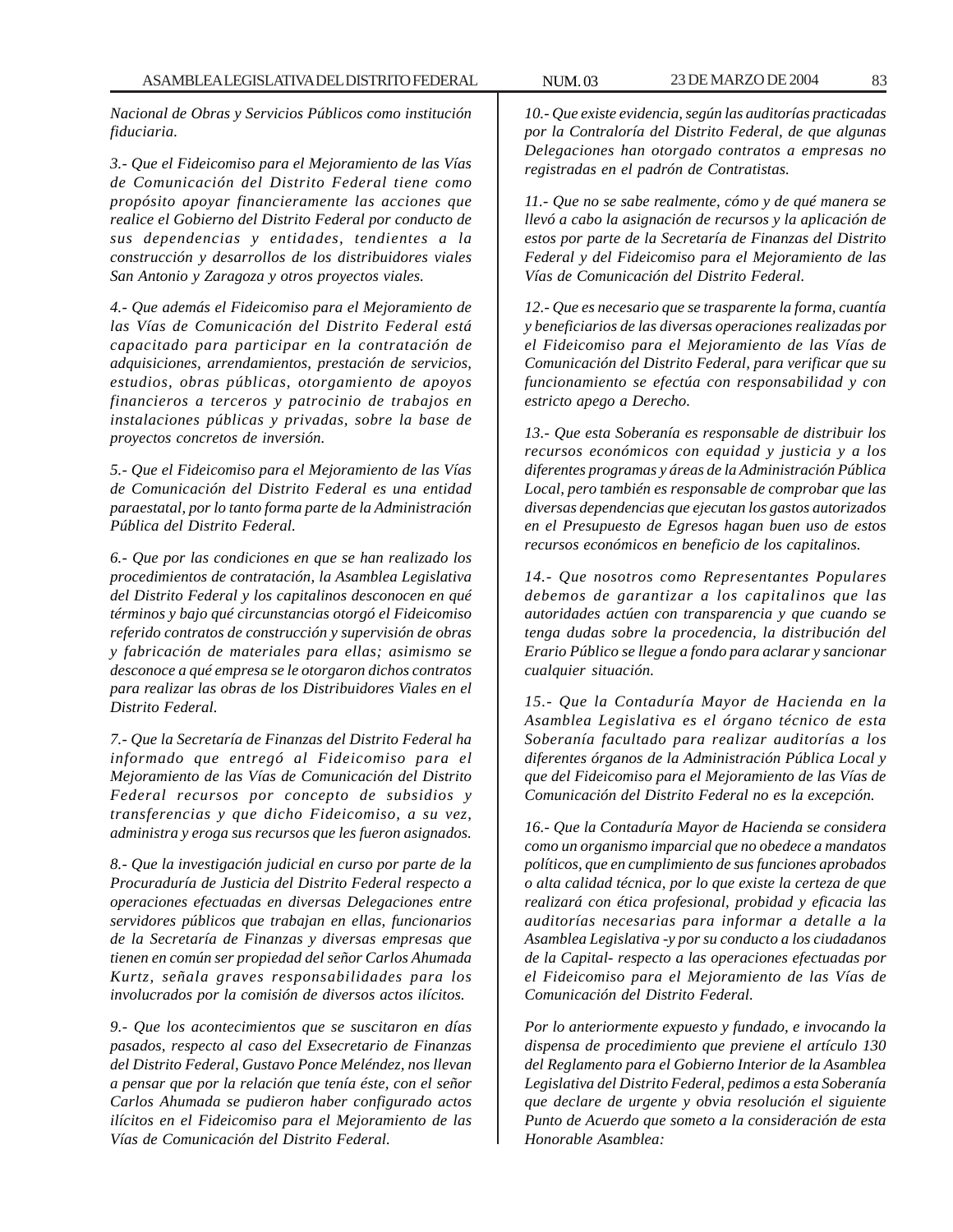## *PUNTO DE ACUERDO*

*ÚNICO.- Que esta soberanía solicite a la Contaduría Mayor de Hacienda de la Asamblea Legislativa del Distrito Federal que realice a la brevedad posible las auditorías necesarias para:*

*a) Revisar íntegramente las operaciones Fideicomiso para el Mejoramiento de las Vías de Comunicación del Distrito Federal, en especial las que se refiere a la celebración de contratos de construcción y supervisión de obras y fabricación de materiales para ellas;*

*b) La verificación del cumplimiento de las normas en materia de licitaciones y la determinación de los beneficiarios de tales contratos y el cumplimiento por ellos de las leyes en vigor y su inscripción en el Padrón de Contratistas previa a la asignación de los contratos en cuestión;*

*c) La revisión integral de los contratos en tiempo y forma;*

*d) Que en dichas auditorías se verifique si efectivamente la Secretaría del Medio Ambiente ejerce funciones de dirección respecto a dicho Fideicomiso y los fundamentos legales para ello, de ser el caso; y*

*e) Se atienda en dichas auditorías a los temas expuestos en la consideración incluidos en el texto.*

*Firman este Punto de Acuerdo las y los diputados: Jaime Aguilar Álvarez y Mazarrasa, Pablo Trejo, Francisco Chiguil, Obdulio Ávila, José Espina, Manuel Jiménez Guzmán, Bernardo de la Garza, Lorena Villavicencio, Guadalupe Chavira, Alfredo Hernández Raigosa, Mauricio López y Jorge García.*

Muchas gracias, señor Presidente. Es todo.

**EL C. PRESIDENTE.-** Gracias, diputado Jaime Aguilar.

En términos de lo dispuesto por el artículo 130 del Reglamento para el Gobierno Interior de la Asamblea Legislativa del Distrito Federal, consulte la secretaría a la Asamblea en votación económica, si la propuesta presentada por el diputado Jaime Aguilar Álvarez y Mazarrasa se considera de urgente y obvia resolución.

# **EL C. SECRETARIO, DIPUTADO VÍCTOR GABRIEL**

**VARELA LÓPEZ.-** Por instrucciones de la presidencia y en votación económica, se consulta a la Asamblea si la propuesta de referencia se considera de urgente y obvia resolución.

Los que estén por la afirmativa, sírvanse manifestarlo poniéndose de pie.

Los que estén por la negativa, sírvanse manifestarlo poniéndose de pie.

Se considera de urgente y obvia resolución, diputado Presidente.

**EL C. PRESIDENTE.-** Está a discusión la propuesta. ¿Existen oradores en contra?

¿Existen oradores en pro?

**EL C. DIPUTADO ALFREDO HERNÁNDEZ RAIGOSA (Desde su curul).-** Señor Presidente.

**EL C. PRESIDENTE.-** ¿Con qué objeto, diputado Hernández Raigosa?

**EL C. DIPUTADO ALFREDO HERNÁNDEZ RAIGOSA (Desde su curul).-** Señor Presidente, si me permite razonar mi voto, por favor.

**EL C. PRESIDENTE.-** Sí, adelante, diputado, tiene usted el uso de la tribuna hasta por diez minutos.

**EL C. DIPUTADO ALFREDO HERNÁNDEZ RAIGOSA.-** Muchas gracias, compañero Presidente.

Compañeras y compañeros legisladores y legisladoras:

Nosotros hemos decidido apoyar este punto de acuerdo, pero quisimos razonar nuestro voto y hacer alguna reflexión que me parece muy importante.

Desde el momento en que se dieron a conocer los acontecimientos públicos de los cuales tenemos todos conocimiento, en la Diputación Permanente este punto de acuerdo fue presentado de igual manera por el diputado Jaime Aguilar y de inmediato nuestra fracción parlamentaria en aquel momento accedimos a votarla en su favor.

Este punto, como otros, una vez que entendamos que hay una acción honesta, fraternal de ir a fondo en las cosas, nos parece de singular importancia aprobarlas, promoverlas e impulsarlas.

Lo hemos dicho aquí en la Tribuna una y otra vez y lo vamos a seguir señalando. Nos es importante para nuestra fracción parlamentaria que en aras de buscar la transparencia, ir al fondo de los asuntos, no se intente de manera recurrente o de manera permanente o sistemática con el venir estos temas a la Tribuna, un golpeteo, una acción reiterada de rudeza innecesaria en muchos temas, que lo único que provocan es un distanciamiento en la civilidad y en la posibilidad de encontrar acuerdos.

Desde aquel momento lo señalamos con precisión y con claridad, de que no íbamos nosotros a frenar y hoy lo reiteramos, no vamos a frenar ningún tipo de investigación, de auditoría o de fiscalización de los recursos públicos de la ciudad.

Pero es importante diferenciar entre el interés legítimo, la verdadera observancia de la norma, la búsqueda de la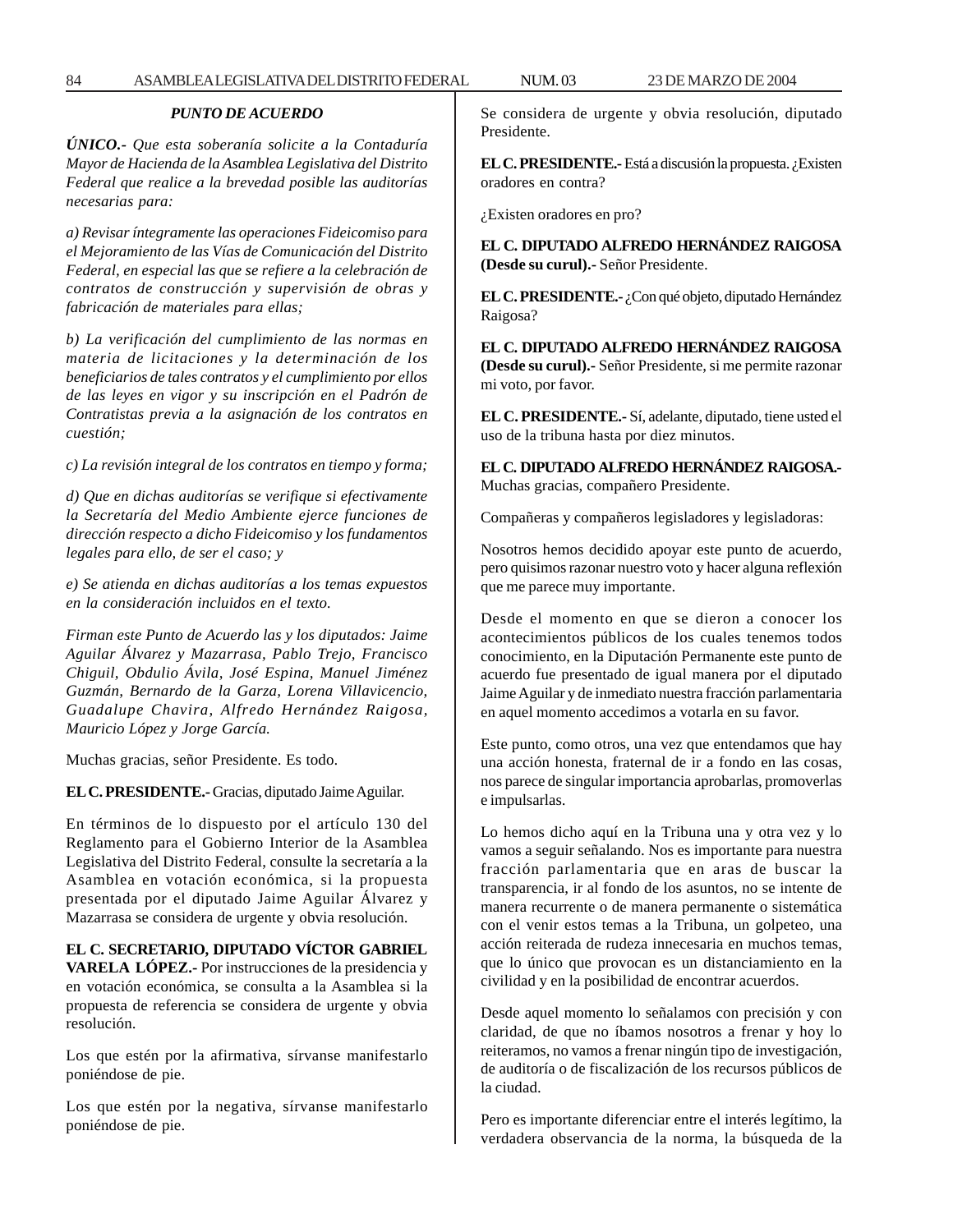transparencia y la verdad, y del otro lado encontrar el reiterado posicionamiento de un tema una y otra vez, con la intención de contaminar un ambiente y de dañar las relaciones entre los diputados y obviamente con esto frenar también el trabajo legislativo.

Por ello, aunque en algún momento me manifesté porque no era necesario presentar este punto nuevamente en la Tribuna, porque ya se había votado en la Diputación Permanente y así se había aprobado, aceptamos una vez mas como en otros casos lo vamos a volver a realizar, vamos apoyar siempre y cuando entendamos y encontremos el interés legítimo y la posibilidad de ir al fondo de las cosas y no solamente la utilización de la tribuna más alta de la ciudad para un golpeteo o la diatriba o en su defecto la descalificación en estos casos.

Por ello era importante reflexionar esta parte y conocer los antecedentes para ubicar en su justa dimensión los temas y la postura de nuestra fracción parlamentaria en los temas que aquí se van a traer a la tribuna o en su defecto en los temas que se van a turnar a las comisiones correspondientes, de que fijaremos una posición en todos y cada uno de ellos, observando que en cada uno de estos planteamientos se busque esta objetividad, esta intención justiciera y no solamente la intención de lastimar o de hacer más aguda una crisis en este momento.

Nosotros consideramos que hay condiciones en este momento para ir agilizando y dándole viabilidad, dándole vigencia a las actividades de la Asamblea Legislativa, si en el fondo de las cosas hay esta buena fe y de esta manera honrar la palabra desde la tribuna en la Asamblea Legislativa.

Por ello quise razonar mi voto con la intención de sumarme a este punto de acuerdo en donde estamos abiertos, no vamos a ser un obstáculo ni una limitación, pero también es de reconocerse de que ya instancias a nivel federal y a nivel local que están instaurando diversas investigaciones sobre los mismos temas, lo cual es la parte que yo les sugiero a nuestros compañeros de los demás partidos políticos aquí integrados en fracciones parlamentarias que siempre al presentar una propuesta de esta índole reconozcamos si existen ya diversas investigaciones, formas de fiscalizar o auditorías sobre uno u otro tema que nos garantice ubicar que no hay un empalme o una duplicidad de trabajo que verdaderamente seria ociosa dada las condiciones de la Asamblea en este momento y por el cúmulo de trabajo que tenemos actualmente.

Esto es lo que quería yo precisar y obviamente sumarnos a que se realice este punto de acuerdo con la venia de la fracción parlamentaria del PRD.

Muchas gracias.

**EL C. PRESIDENTE.-** Gracias, diputado Hernández Raigosa.

Proceda la secretaría a preguntar a la Asamblea en votación económica, si es de aprobarse la propuesta a discusión.

**EL C. SECRETARIO.-** Por instrucciones de la presidencia y en votación económica, se pregunta a la Asamblea si están a favor o en contra de la propuesta sometida a su consideración.

Los que estén por la afirmativa, sírvanse manifestarlo poniéndose de pie.

Los que estén por la negativa, sírvanse manifestarlo poniéndose de pie.

Aprobada la propuesta, diputado Presidente.

**EL C. PRESIDENTE.-** Gracias. Hágase del conocimiento de la Comisión de Vigilancia de la Contaduría Mayor de Hacienda para su instrumentación y comunicación a la Contaduría Mayor de Hacienda para los efectos conducentes.

Esta presidencia, hace del conocimiento de la Asamblea, que la presentación de los puntos enlistados en los números 37 y 42 de la orden del día, se difieren para una sesión ulterior.

A continuación, para presentar una propuesta con Punto de Acuerdo para solicitar a las autoridades del Gobierno del Distrito Federal la construcción urgente y conexión de los pozos ubicados en los linderos de Iztapalapa-Tláhuac para suministrar agua a las colonias afectadas en Iztapalapa, se concede el uso de la tribuna al diputado José Jiménez Magaña, del Partido de la Revolución Democrática.

**EL C. DIPUTADO JOSÉ GUADALUPE JIMÉNEZ MAGAÑA.-** Ciudadano diputado Presidente; ciudadanas y ciudadanos diputados; ciudadanas y ciudadanos:

*PROPUESTA DE PUNTO DE ACUERDO ''PARA SOLICITAR A LAS AUTORIDADES DEL GOBIERNO DEL DISTRITO FEDERAL LA CONSTRUCCIÓN URGENTE Y CONEXIÓN DE LOS POZOS UBICADOS A LOS LINDEROS DE TLÁHUAC-IZTAPALAPA PARA SUMINISTRAR AGUA A LAS COLONIAS AFECTADAS EN IZTAPALAPA''.*

*DIP. SARA GUADALUPE FIGUEROA CANEDO PRESIDENTE DE LA MESA DIRECTIVA DE LA ASAMBLEA LEGISLATIVA DEL DISTRITO FEDERAL, III LEGISLATURA. PRESENTE.*

*DIP. JOSÉ JIMÉNEZ MAGAÑA, integrante de la Fracción Parlamentaria del Partido de la Revolución Democrática en la Asamblea Legislativa del Distrito Federal, con fundamento en lo dispuesto por los artículos 17 fracción VI y VII de la Ley Orgánica de la Asamblea Legislativa del Distrito Federal, y 129 del Reglamento*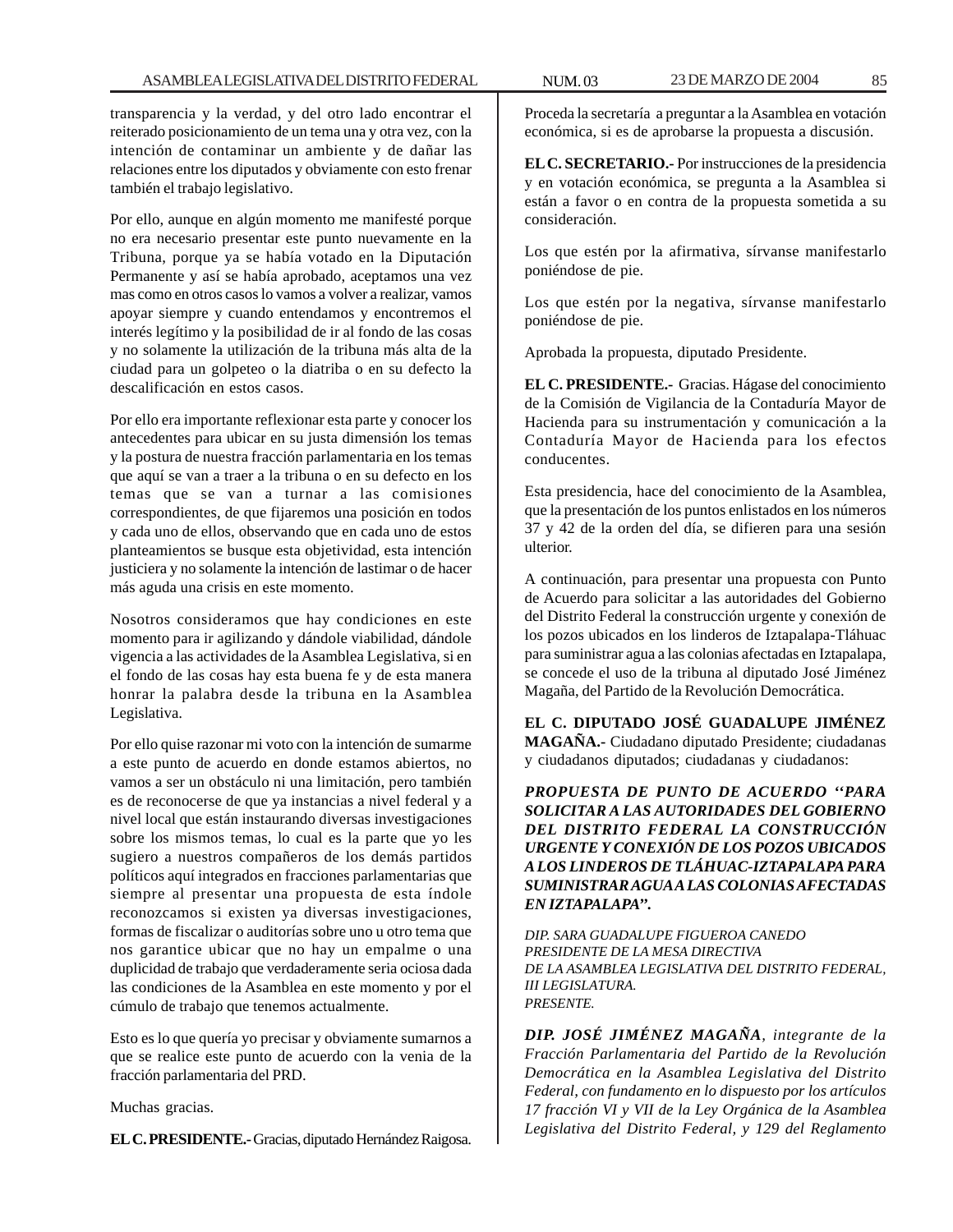*para su Gobierno Interior por su amable conducto me permito someter a la consideración del pleno de este órgano legislativo, la siguiente:*

*PROPUESTA DE PUNTO DE ACUERDO ''PARA SOLICITAR A LAS AUTORIDADES DEL GOBIERNO DEL DISTRITO FEDERAL LA CONSTRUCCIÓN URGENTE Y CONEXIÓN DE LOS POZOS UBICADOS A LOS LINDEROS DE TLÁHUAC-IZTAPALAPA PARA SUMINISTRAR AGUA A LAS COLONIAS AFECTADAS EN IZTAPALAPA.''*

*Al tenor de los siguientes:*

# *ANTECEDENTES*

*En la Delegación Iztapalapa, el problema del agua es el germen de un problema mayor que se reflejará en otras delegaciones y en un futuro próximo impactará a toda la ciudad. Por esto mismo, también la Delegación Iztapalapa, es el principio del problema y el reto de la solución y el escenario, en el que, se deberá abordar los planteamientos y propuestas estratégicas para una atención real a toda la ciudad, y las propuestas que logremos consensar y aplicar, a través de las instituciones, será un punto de referencia que se espera sea puesto en marcha para toda la ciudad.*

*Los requerimientos de agua potable para el Distrito Federal que cuenta con 9 millones de habitantes, son de un caudal medio de 35,500 litros por segundo, aproximadamente un 96 por ciento de la población cuenta con el servicio a través de tomas domiciliarias, pero en las zonas altas y el oriente de la ciudad, no obstante, que cuentan con tomas domiciliarias, y se tiene que distribuir el agua por tandeos por la inequitativa distribución regional del agua y por los daños en redes, como por el gasto y desperdicio en la red de toda la ciudad.*

*El 4 por ciento restante es abastecido por medio de carros tanque.*

*De este caudal suministrado, 24 metros cúbicos que le corresponde al 67 por ciento que provienen de las fuentes subterráneas.*

*9 metros cúbicos por segundo del acuífero del Valle de México.*

*5 metros cúbicos por segundo del acuífero del Valle de Lerma, por tanto, el caudal restante se obtiene de fuentes superficiales*

*Es decir, 1 metro cúbico, el 3 por ciento, del Río Magdalena y manantiales ubicados en la región poniente y sur de la ciudad.*

*10.5 metros por segundo, que es el 30 por ciento provenientes del Sistema Cutzamala, desde donde el agua* *tiene que bombearse a una altura de 1,100 metros para alcanzar la altura de la capital y conducirse a 125 kilómetros para llegar a la ciudad.*

*El caudal captado se conduce a través de 514 mil kilómetros de línea de diversos diámetros hasta 295 tanques de almacenamiento con capacidad conjunta de 1,705,000 metros cúbicos, a partir de los cuales se distribuye a los sociales mediante 1,047 kilómetros de red primaria y 12,000 kilómetros de red secundaria, adicionalmente se utilizan 196 plantas de bombeo para dotar de agua a los habitantes de las partes altas, quienes son los mayormente afectadas debido a que si las instalaciones tienen alguna avería o falla en los procesos electromecánicos o electrónicos, ya sea por desgaste natural o accidentes en partes eléctricas; también se agrega a estos incidentes, los fenómenos naturales en la época de lluvias, por los rayos e inundaciones.*

*La población sigue aumentando; el dato teórico de consumo medio de agua por persona es de 150 litros al día, los servicios públicos y el desarrollo urbano e infraestructura, que son inevitables y necesarios, continúan, por cada casa nueva, comercio nuevo, por cada servicio que se agrega a la comunidad, se necesitan otro tanto de agua; el crecimiento económico de la ciudad va acompañado de procesos productivos desde talleres, industrias, etc. y conlleva una demanda específica con venta en la Ciudad día a día, independientemente del déficit de este vital líquido, que será mayor y no podremos superar, de no implantar políticas públicas correctas y democráticas, así como de aplicar estrategias a uno, cinco y diez años.*

*Iztapalapa, tiene tres fuentes principales de abastecimiento de agua: Primero el tanque de la Caldera con 700 litros por segundo, que proviene de Xochimilco vía Santa Catarina y que atiende a 165,000 habitantes; Segundo, el tanque de Xaltepec, que abastece 600 litros por segundo y atiende a 480 mil habitantes y el tanque del Cerro de la Estrella que surte a 1,300 litros por segundo a una población de 180,000 habitantes.*

*El abastecimiento complementario, se da con pozos de absorción que varía de calidad, desde agua de buena calidad hasta agua de mala calidad, con olor, color y sabor desagradable. El número de estos pozos son 68, de los cuales sólo están funcionando 50 por razones de deterioro que agotan su vida útil. Y que tienen que ser sustituidos por nuevos sólo para mantener la demanda actual, esos pozos no dan un volumen constante que está desde 62 litros por segundo y desciende paulatinamente a través de los años hasta agotarse. Estos pozos, hace años se perforaban a una profundidad de 50 metros, mientras se agotaba su tiempo de vida útil, que varía de 10 y 20 años. Mientras se sustituían, aumentaba la profundidad de perforación a 100, 150, 200, 250 y 300*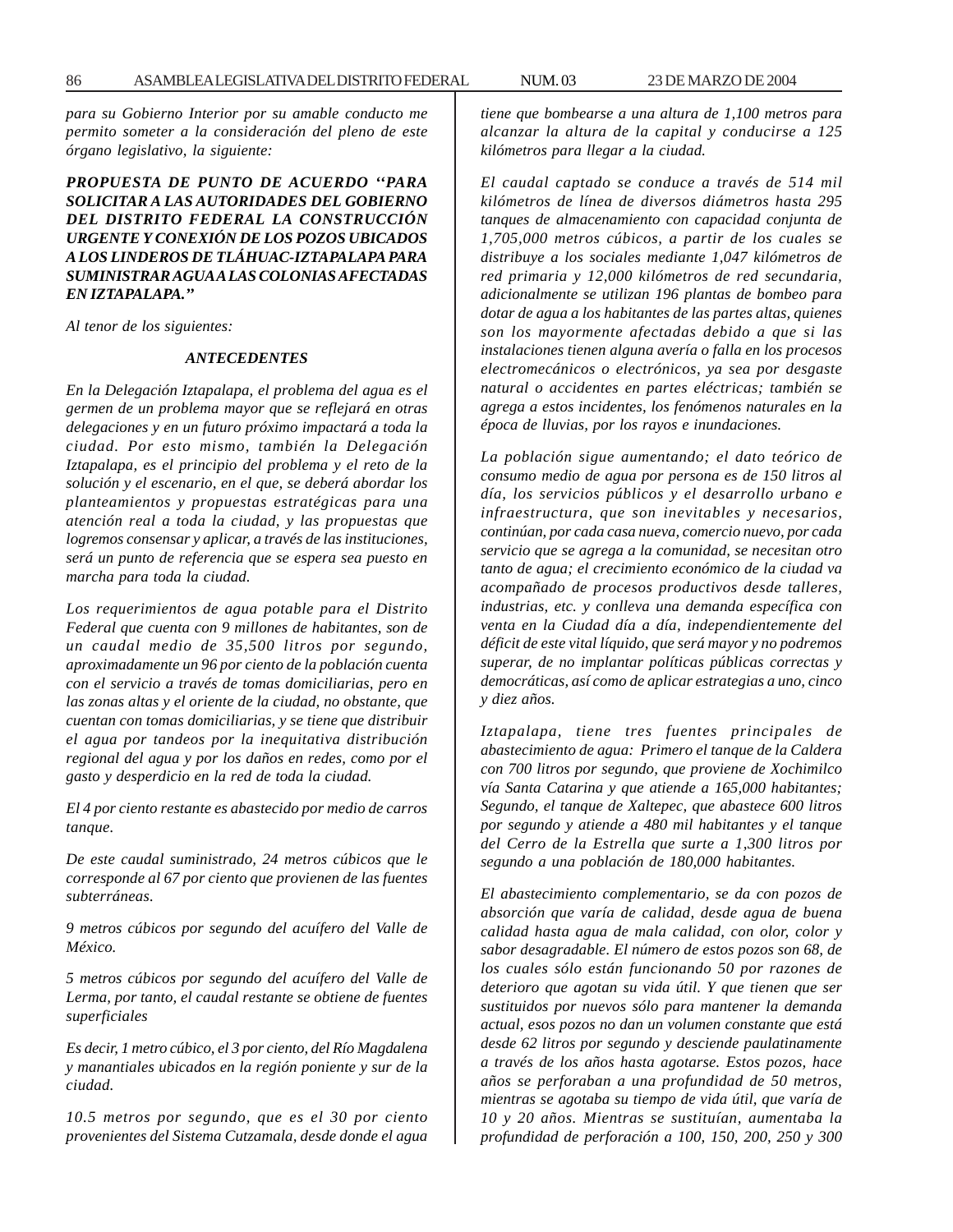*metros, es decir, se han ido agotando por etapa los niveles de los mantos freáticos. En este sentido, es necesaria una política adecuada de pozos de recarga.*

*Por distintos factores, por la calidad del agua, sobre todo, la de pozos que son de mala calidad y la contaminación que se ha hecho de los mantos freáticos, desde los drenajes de granito usados para las aguas negras que son armados y pegados a hueso y con el tiempo sufren averías por los hundimientos diferenciales, y se agrega a esto a las industrias con procesos y desagüe de sustancias químicas tóxicas, entre otras, además del agrietamiento del suelo tanto, por la carencia de escurrimientos o sequedad o por otros accidentes, todos estos tipos de contaminación se filtran al subsuelo, por lo que parte del agua que se extrae no es apta para consumo humano, por esto se aplican distintos procesos para purificarla, en plantas de cloración, de purificación por medio de carbón activado y la osmosis inversa, esta tercera etapa es de las más complejas y cara, por este factor de costo excesivo es inexistente en las actuales plantas potabilizadoras.*

*Otra de las formas de abastecimiento de agua lo son las plantas de reciclamiento, donde se potabiliza otra cantidad considerable, que no es apta para consumo humano se canaliza para riego jardines, entre otros usos.*

*En la ciudad existen 34 plantas potabilizadoras con 29 de éstas a pie de pozo de absorción, lo ideal es aumentar el número de estas plantas en la construcción del acuífero que está inconcluso, su construcción se hizo hasta la parte de la Delegación Contreras, sólo quedó en su etapa inicial, la terminación de la anterior obra contribuiría para la obtención de un líquido de mejor calidad y una distribución más equitativa de agua en la ciudad.*

*La suma de estas formas de abastecimiento de agua para Iztapalapa, es a la fecha de 4,430 litros por segundo, pero Iztapalapa necesita un total de 6,493 litros por segundo, por lo que hay un déficit de 2,063 litros por segundo.*

*Entre las acciones para subsanar el déficit en la Delegación Iztapalapa, que serán las mismas a aplicar en toda la ciudad, incluso en todo el país, la estrategia para el abastecimiento de agua con base en el mejor aprovechamiento de este recurso vital, se ha demostrado que se puede recuperar solamente en Iztapalapa por cada renovación de la red, que se realizó en parte de las zonas de grietas de Iztapalapa, y también en otras razones, como fin de vida útil, averías en las tuberías, rompimientos, entre otras, donde ahora se utiliza el plástico flexible llamado strupack, este tubo permite absorber los movimientos diferenciales del suelo sin que se rompa, y de esta forma se evita la pérdida de este vital líquido y se logra la recuperación de 500 litros por segundo, sólo en los 500 kilómetros construidos, esta obra de reciente construcción costó 200 millones de pesos, únicamente en*

*esta primera renovación de un tercio de la red de Iztapalapa en 20 años, por lo que es necesario la construcción de una segunda etapa en colonias donde existe un problema semejante al interior de la red de suministro para aprovechar 500 litros más, que son necesarios para Iztapalapa, para después plantear una tercera en el resto de la delegación.*

*Próximamente Iztapalapa tendrá una obra hospitalaria que necesitará el recurso hídrico, es de observar que donde se construirá, es una zona donde históricamente tiene una escasez de agua, por lo que se tendrá que abastecer dicha zona de agua para un desarrollo óptimo de los servicios.*

*Durante la segunda semana de marzo hubo cien colonias sin agua, que conforman la zona de San Lorenzo Tezonco y alrededores, hasta las partes altas de Santa Catarina, donde cerca de 75 colonias se suministra el agua desde varios años atrás por tandeo, alrededor del 25 por ciento de la población de Iztapalapa. El otro 5 por ciento recibe pipas de agua que causa un malestar constante en la población como en la colonia Tarasco en la que los habitantes llegaron a la agresión motivados por la interrupción del servicio y otras acciones similares en la colonia Blumer.*

*En Iztapalapa con una población de 1,771,573 habitantes, el 21 por ciento del total de la población del Distrito Federal quienes demandan 3 millones de metros cúbicos de agua al día.*

*La precipitación promedio anual en el Distrito Federal, es de 772 milímetros por día lluvioso, el 67 por ciento ocurre de julio a septiembre, y le dificulta su aprovechamiento óptimo, porque el 73 por ciento de la lluvia de día se evapora.*

*El escurrimiento no alcanza ni un tercio de la absorción, es decir, que extraemos más del triple del agua del que se recarga al subsuelo, sin embargo, el Distrito Federal tiene un déficit de agua potable, cercano a los 3,000 litros por segundo, para satisfacer plenamente a la población ya establecida, comparando este dato con el del Estado de México, existe un déficit entre, 6,500 y 8,000 litros por segundo, lo que muestra una falta de estrategia Federal a la solución de esta problemática.*

*La última aportación de caudales para la Ciudad de México, se recibió en enero de 1995 con el proyecto Temaxcaltepec, como última etapa de abastecimiento del sistema Cutzamala, que por razones de tipo social y político quedó descartado o mejor dicho, se pospuso por las graves consecuencias que tendría socialmente.*

*Ante esta situación, el Gobierno del Distrito Federal y esta Asamblea Legislativa, y de acuerdo a la población que sirve y representa, debe trabajar en la solución de*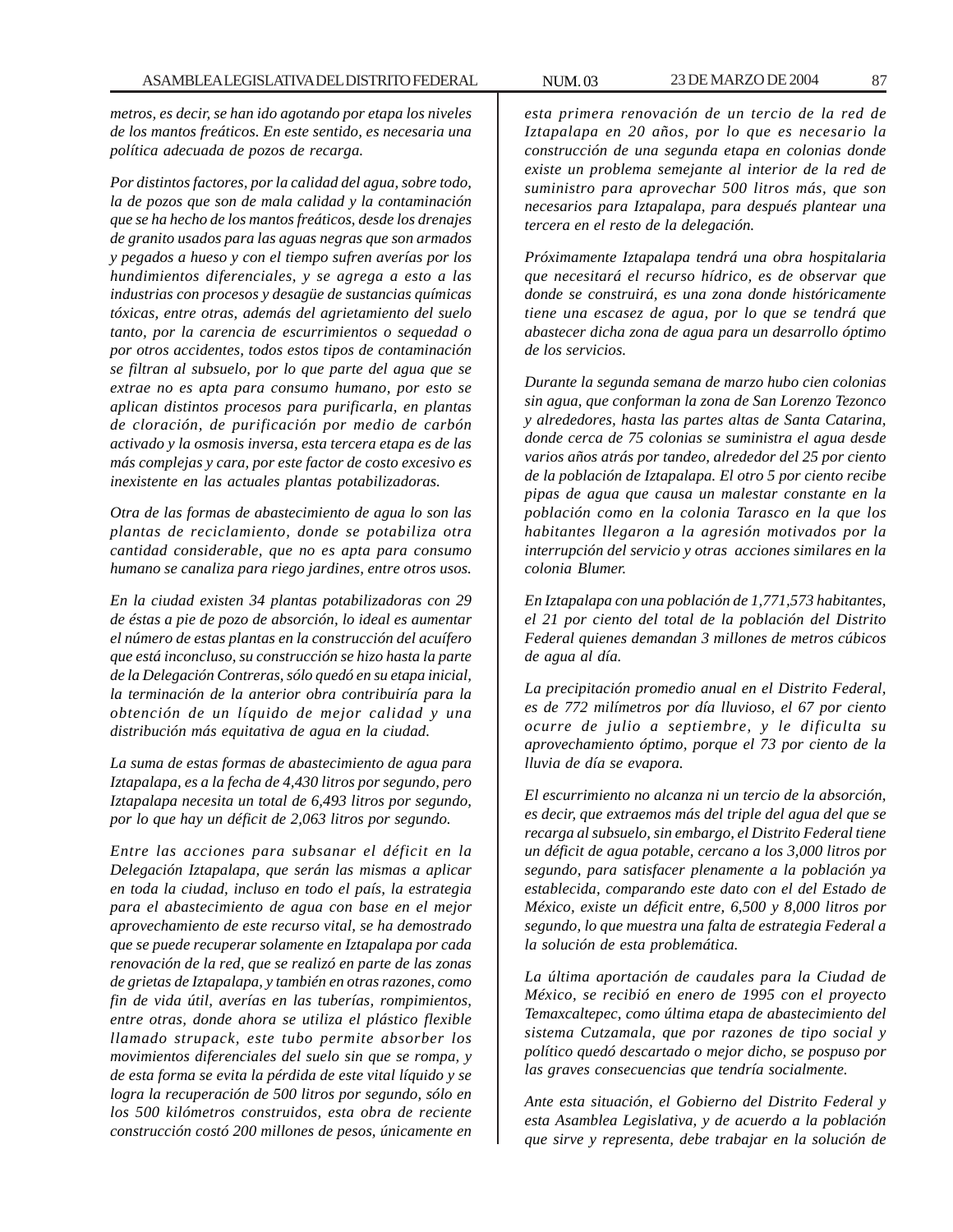*reales y objetivas, así como en estrategias para el abastecimiento de agua con base a los siguientes lineamientos:*

*En el mejor aprovechamiento del recurso a nivel usuario.*

*En el mantenimiento de las infraestructuras para evitar fugas y desperdicios.*

*En la construcción de nuevas obras que mejoren la captación y distribución de los volúmenes del agua equitativamente a toda la ciudad.*

*En la racionalización tanto del manejo y uso del agua con la que cuenta.*

*En la captación del agua de lluvia en tanques para su utilización.*

*En la construcción de pozos de recarga.*

*En la planeación de un acuaférico para la ciudad.*

*Considerando:*

*1.- Que el agua es de vital importancia para el ser humano y los gobiernos tienen que aplicar políticas públicas prioritarias para suministro, manejo sustentable y conservación, restauración de dicho recurso, para lograr un desarrollo social, económico y político y democrático.*

*2.- Que históricamente Iztapalapa está ubicada en la zona oriente, en el lugar más alejado de las obras que trasladan agua a la ciudad, no ha tenido un abasto suficiente y necesario del vital líquido en los últimos 20 años.*

*3.- Que existen soluciones viables para la Ciudad de México, entre una de ellas es asignar el líquido suficiente a la población que ha sido afectada durante mayor tiempo, y que responde a un 25 por ciento de la población de Iztapalapa.*

*4.- Con la renovación de la red de distribución se obtuvieron un porcentaje de agua que se despreciaba, que es necesario para la zona de Iztapalapa.*

*Lo anterior se fundamenta, en los artículos 5, 6, párrafo II, IV, IX, X, 7, 8, 16 párrafo X, 18 párrafo I y III, 19 y 21 de la Ley de Aguas del Distrito Federal.*

*En mérito de lo antes expuesto someto a la consideración del Pleno de esta Asamblea la presente propuesta, a efecto que se apruebe el siguiente*

#### *ACUERDO*

*PRIMERO.- Una reunión de trabajo, en la que intervenga la Delegación Iztapalapa, el Sistema de Aguas del Distrito Federal, la Comisión de Desarrollo Urbano, la Comisión de Vivienda y la Comisión de Aguas de la Asamblea* *Legislativa del Distrito Federal, para tratar la conexión de pozos para Iztapalapa.*

*SEGUNDO.- La urgente atención a la población de las colonias afectadas por el tandeo y los cortes prolongados de suministro de agua en la zona.*

*TERCERO.- El estudio de una red de tubo plástico strupak de los pozos de los Linderos de Iztapalapa-Tláhuac a las colonias más necesitadas del vital líquido en Iztapalapa.*

*CUARTO.- La sustitución de 500 kilómetros de tubería de agua de asbesto-cemento por tubería flexible de plástico strupack en zonas de grietas y donde sea conveniente.*

*QUINTO.- La planeación y construcción del Acuaférico para el Distrito Federal.*

## *ATENTAMENTE*

#### *DIP. JOSÉ JIMÉNEZ MAGAÑA*

Por su atención muchas gracias a todos.

# **LA C. PRESIDENTA, DIPUTADA SARA GUADALUPE FIGUEROA CANEDO.-** Gracias, diputado José Jiménez.

Con fundamento en lo dispuesto por los artículos 36 fracciones V y VII de la Ley Orgánica de la Asamblea Legislativa del Distrito Federal, 28, 29 y 129 del Reglamento para su Gobierno Interior, se turna para su análisis y dictamen a las Comisiones Unidas de Desarrollo e Infraestructura Urbana y de Vivienda, asimismo hágase del conocimiento de la Comisión Especial para la Gestión Integral del Agua.

Para presentar una propuesta con Punto de Acuerdo para solicitar a la Contaduría Mayor informe respecto de los Órganos Político-Administrativos del Distrito Federal, se concede el uso de la tribuna al diputado Obdulio Ávila Mayo.

**EL C. DIPUTADO OBDULIO ÁVILA MAYO.-** Con su venia, diputada Presidenta.

*Grupo Parlamentario del Partido Acción Nacional*

*PROPOSICIÓN CON PUNTO DE ACUERDO PARA QUE SE REQUIERE A LA CONTADURÍA MAYOR DE HACIENDA DE LA ASAMBLEA LEGISLATIVA DEL DISTRITO FEDERAL, PRACTIQUE UNA AUDITORÍA A LOS RECURSOS DE DEUDA APLICADOS EN LOS ÓRGANOS POLÍTICO-ADMINISTRATIVOS DE LAS DEMARCACIONES TERRITORIALES.*

*Dip. Sara Guadalupe Figueroa Canedo, Presidenta de la Mesa Directiva, Presente.*

*Los suscritos Diputados a esta Honorable Asamblea Legislativa del Distrito Federal, III Legislatura, con*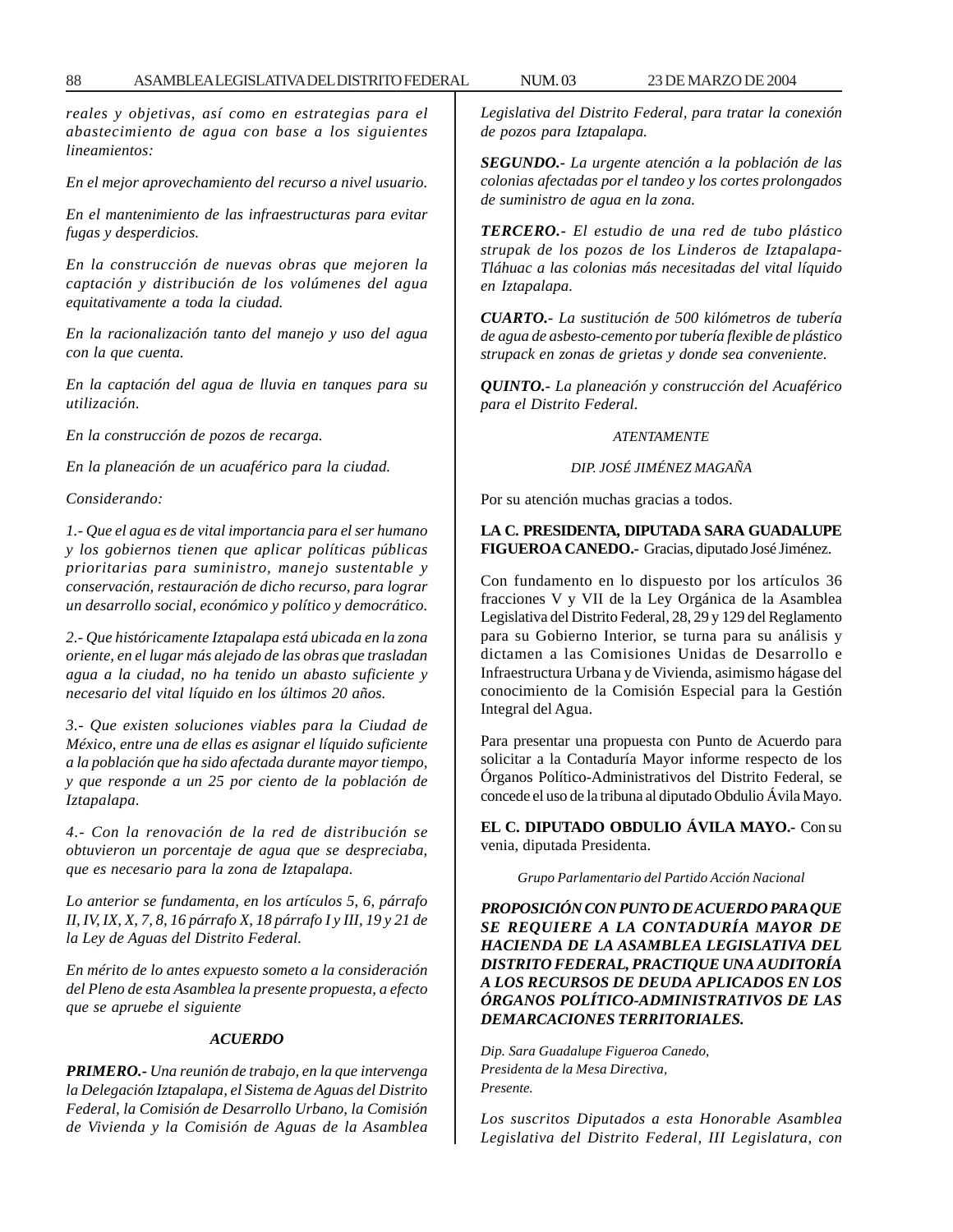*fundamento en lo dispuesto por los artículos 17 fracción VI de la Ley Orgánica, y 129 del Reglamento para el Gobierno Interior, ambos de la Asamblea Legislativa del Distrito Federal, sometemos a la consideración del Pleno de esta Honorable Asamblea, para su discusión y en su caso aprobación, la presente PROPOSICIÓN CON PUNTO DE ACUERDO PARA QUE SE REQUIERE A LA CONTADURÍA MAYOR DE HACIENDA DE LA ASAMBLEA LEGISLATIVA DEL DISTRITO FEDERAL, PRACTIQUE UNA AUDITORÍA A LOS RECURSOS DE DEUDA APLICADOS EN LOS ÓRGANOS POLÍTICO-ADMINISTRATIVOS DE LAS DEMARCACIONES TERRITORIALES, al tenor de los siguientes*

#### *ANTECEDENTES*

*1.- Desde el año de 1998, el endeudamiento del Distrito Federal se ha incrementado de manera geométrica. En sólo 3 años y a partir del año 2000, la deuda pública de la hacienda local aumentó en 13 mil millones de pesos, para situarse en 41,634.1 millones de pesos.*

*2.- Durante el año 2003, el endeudamiento neto fue el único rubro que alcanzó las metas establecidas en la Ley de Ingresos del Distrito Federal, logrando el 99.9% de los 3,000 millones de pesos autorizados por el Congreso de la Unión, pero con una caída de 5 mil millones de pesos en el gasto de capital.*

*3.- En los últimos seis años, la política fiscal del Gobierno del Distrito Federal ha privilegiado, para su financiamiento, los recursos que aporta el Gobierno de la República, vía transparencias y participaciones, así como al endeudamiento, en lugar de fortalecer sus ingresos propios. Por tanto, en el lapso examinado, el saldo de la deuda pública del Distrito Federal aumentó prácticamente cuatro veces, los recursos federales se multiplicaron por tres; en cambio, los ingresos propios que genera el Distrito Federal por cuenta propia, ni siquiera se duplicaron.*

*4.- La problemática del injustificado crecimiento de la deuda de la ciudad, se exacerba por la falta de certidumbre respecto de la correcta aplicación de los recursos, ya que es justamente en los últimos años cuando se ha castigado innecesariamente el gasto de capital, con la consecuente pérdida de importancia en la estructura del gasto, que significó una reducción de más de diez puntos porcentuales entre el año de 1997 y el año 2003, ya que hoy sólo representa 21.2% de las erogaciones totales.*

*5.- La administración de López Obrador ha hecho recaer sobre el gasto de capital casi la totalidad de su ineficiencia, particularmente durante los años 2001 y 2003, al registrar los subejercicios más importantes de que se tenga registro.*

*En el año 2001, el impacto de la caída en la inversión (9.3) fue tres veces la observada en el gasto programable,*

*que era 3.3%, mientras que en el año 2003 la disminución del gasto de capital (19.5), superó en más del doble a la registrada en el gasto programable (8.4%).*

*6.- Da la irresponsabilidad en el manejo de la deuda, el Distrito Federal se ha convertido en la entidad con el mayor endeudamiento absoluto y per cápita del país, pero además estos elevados montos resultan incompatibles y absolutamente incongruentes con la disminución del gasto de capital, al que supuestamente deberían destinarse.*

*7.- No se puede explicar cómo el gasto de capital aumenta en sólo 4,600 millones de pesos en relación con el año de 1997, mientras que el saldo de la deuda crece 6 veces y media más en el mismo lapso, es decir casi 30 mil millones de pesos por arriba del monto de ese año.*

*8.- Es claro que en esta materia no está garantizado un uso adecuado de los recursos de deuda como lo exige el artículo 73 fracción VIII de la Constitución Política de los Estados Unidos Mexicanos y la Ley General de Deuda Pública, conforme a los cuales dichos recursos se deben destinar sólo a aquellos proyectos que directamente produzcan un incremento en los ingresos públicos.*

*En este orden, sometemos al Pleno de esta Asamblea Legislativa del Distrito Federal, III Legislatura, la presente proposición con Punto de Acuerdo, al tenor de los siguientes*

#### *CONSIDERANDOS*

*PRIMERO.- Que el Estatuto de Gobierno del Distrito Federal dispone en el artículo 12, que la organización política y administrativa del Distrito Federal atenderá los principios de legalidad, honradez, imparcialidad, eficiencia y eficacia en el desempeño de los empleos, cargos o comisiones en el servicio público y a la administración de los recursos económicos de que disponga la ciudad, información, precisión y transparencia en los procedimientos y actos administrativos en general; definición de las políticas sobre finanzas públicas para asegurar la estabilidad financiera y solidez fiscal de la misma, la equidad de la carga tributaria, la seguridad jurídica de los contribuyentes y la atención prioritaria de las necesidades sociales; así como la juridicidad de los actos de gobierno, la revisión y adecuación de la organización de la administración, la programación de su gasto y el control de su ejercicio. Dispone el artículo 12 del ordenamiento legal en cita:*

*''Artículo 12. La organización política y administrativa del Distrito Federal atenderá los siguientes principios estratégicos:*

*I. Legalidad, honradez, lelatad, imparcialidad, eficiencia y eficacia que deben observasre en el desempeño de los*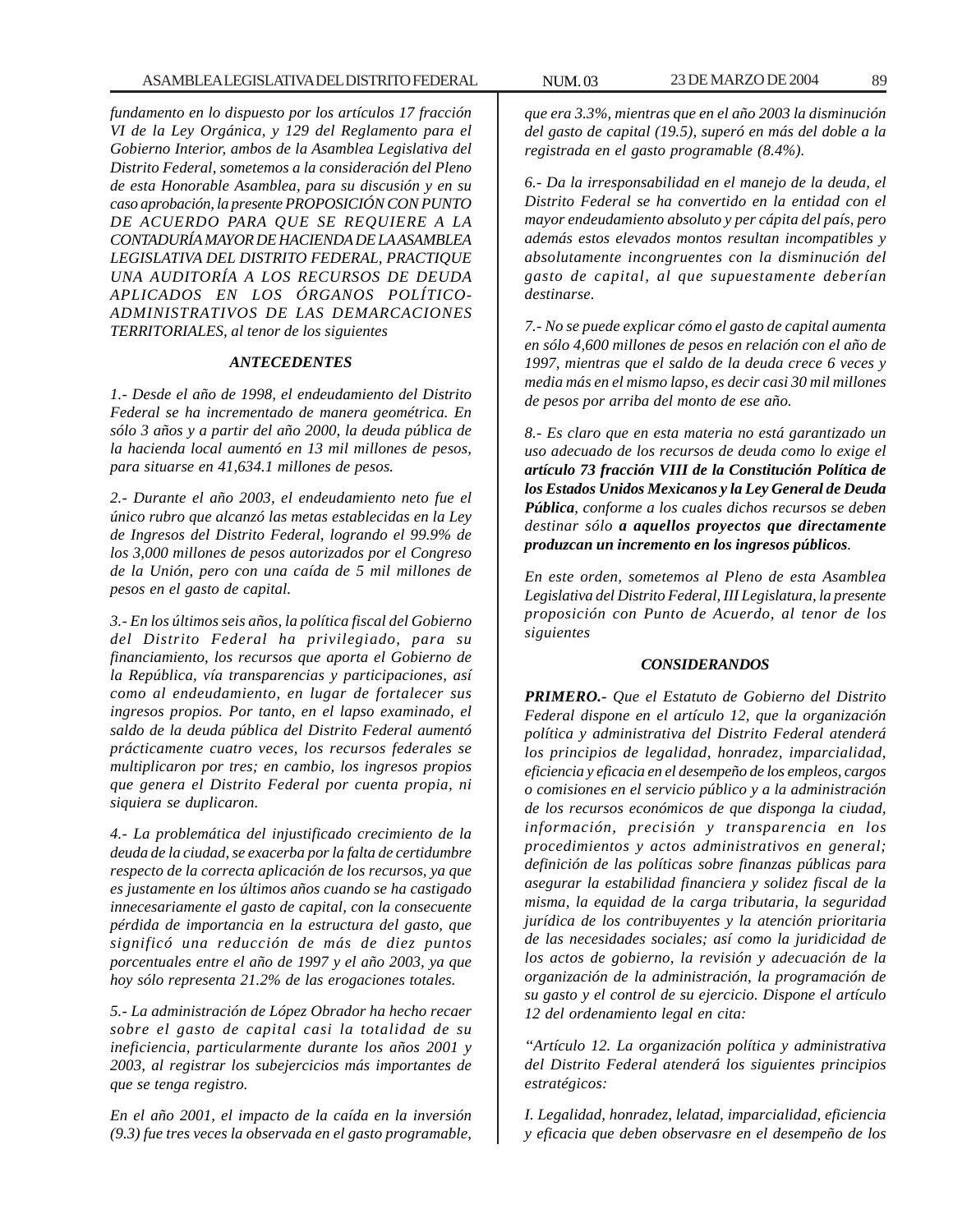*empleos, cargos o comisiones del servicio público y en la administración de los recursos económicos de que disponga el Gobierno de la Ciudad;*

*VI. La simplificación, agilidad, economía, información, precisión, legalidad, transparencia e imparcialidad en los procedimientos y actos administrativos en general;*

*XI. La definición de las políticas sobre finanzas para asegurar la estabilidad financiera y sólidez fiscal en la entidad, la equidad de la carga tributaria, la seguridad jurídica de los contribuyentes y la atención prioritaria de las necesidades sociales;*

*XII. La juridicidad de los actos de gobierno, la revisión y adecuación de la organización de la administración, la programación de su gasto y el control de su ejecución.''*

*SEGUNDO.- Que el párrafo primero del artículo 7 de la Ley Orgánica de la Administración Pública del Distrito Federal dispone que los actos y procedimientos de la Administración Pública del Distrito Federal atenderán a los principios de simplificación, agilidad, economía, información, precisión, legalidad, transparencia, imparcialidad. Señala el referido dispositivo legal:*

*''Artículo 7. Los actos y procedimientos de la Administración Pública del Distrito Federal, atenderán a los principios de simplificación, agilidad, economía, información, precisión, legalidad, transparencia e imparcialidad.''*

*TERCERO.- Que con motivo de la elaboración del Informe de Opinión correspondiente al período enero-diciembre del año 2003, la Contaduría Mayor de Hacienda, examinó el comportamiento de la deuda pública de la ciudad, cuyos resultados plantean varias inconsistencias de las que es importante reflexionar y tomar acciones concretas por parte de este órgano local de gobierno.*

*CUATRO.- Que de acuerdo con ese Informe, la Contaduría Mayor de Hacienda determinó que durante el ejercicio fiscal del año 2003, la mayor parte de la colocación de los créditos (68.5%) se hizo en el último trimestre del año.*

*QUINTO.- Que en el Informe de Opinión correspondiente al período enero-diciembre del año 2003, la Contaduría Mayor de Hacienda de este Órgano Legislativo no determina las implicaciones que tuvieron sobre el desarrollo esperado de los proyectos, el uso tardío de los recursos autorizados ni se examina el impacto de los costos financieros de los mismos.*

*SEXTO.- Que de los créditos contraídos durante el año 2003, la colocación de certificados bursátiles por 2,500 millones de pesos en la Bolsa Mexicana de Valores, se llevaron a cabo mediante la modalidad de crédito simple.*

*Esta modalidad en el proceso de contratación permite la apertura y disposición de créditos sin especificar de manera precisa el destino que se han de dar a los ingresos captados por ese mecanismo, dejando a los ciudadanos de la capital con una mayor deuda, pero sin certidumbre de la forma en que se aplicaron tales recursos.*

*SÉPTIMO.- Que de conformidad con la Opinión del Órgano Técnico de esta Asamblea, del total de las disposiciones (9,009.2 millones de pesos), 40 centavos de cada peso fueron utilizados para comprar nueva deuda, es decir refinanciar pasivos del Sector Central y sólo el 60% restante para financiar obras y proyectos de inversión.*

*Al respecto, el Informe aludido no específica si el manejo que se dio a los recursos de deuda se ajustan al marco constitucional o se apartó de él y cuáles son las implicaciones legales y administrativas de tales acciones.*

*OCTAVO.- Que de conformidad con lo consignado en el Informe de Avance correspondiente al período enerodiciembre del año 2003, así como en la opinión emitida por la Contaduría Mayor de Hacienda, se desprende que durante el ejercicio fiscal del año 2003 en el caso de los financiamientos aplicados para obras y proyectos, la mayoría de ellas no se ajustaron a los criterios establecidos en la Constitución y en la Ley General de Deuda Pública, ya que no tienen fuente de repago, como por ejemplo, lo es la construcción del Distribuidor Vial Zaragoza, el FIMEVAC (Fideicomiso para el Mejoramiento para el Mejoramiento de las Vías de Comunicación), que amplió la red primaria de acceso controlado a vehículos y la Secretaría de Seguridad Pública, que efectuó inversión en infraestructura.*

*NOVENO.- Que en ninguno de los casos referidos en el numeral anterior se trata de proyectos que generen ingresos, situación que se convierte por ese hecho en actos realizados al margen de la legalidad en materia de disposición de los recursos crediticios y por ende, contraria al artículo 73 fracción VIII de la Constitución Política de los Estados Unidos Mexicanos y 4 fracción IV de la Ley General de Deuda Pública.*

*DÉCIMO.- Que de los proyectos de inversión financiados con recursos de crédito, en la minoría de casos se acredita que sí cumplen con las disposiciones legales aplicables, como es el caso de la continuación de la Construcción de la Línea ''B'' Metropolitana del Metro, que va de Buenavista a Ciudad Azteca, y obras complementarias, así como de algunas realizadas en las delegaciones con motivo de la ampliación y conservación de la red secundaria de agua potable y drenaje; o algunas obras de infraestructura hidráulica a cargo del Sistema de Aguas de la Ciudad de México.*

*No obstante, en estos casos se desconoce si los avances financieros son congruentes con los avances físicos obtenidos.*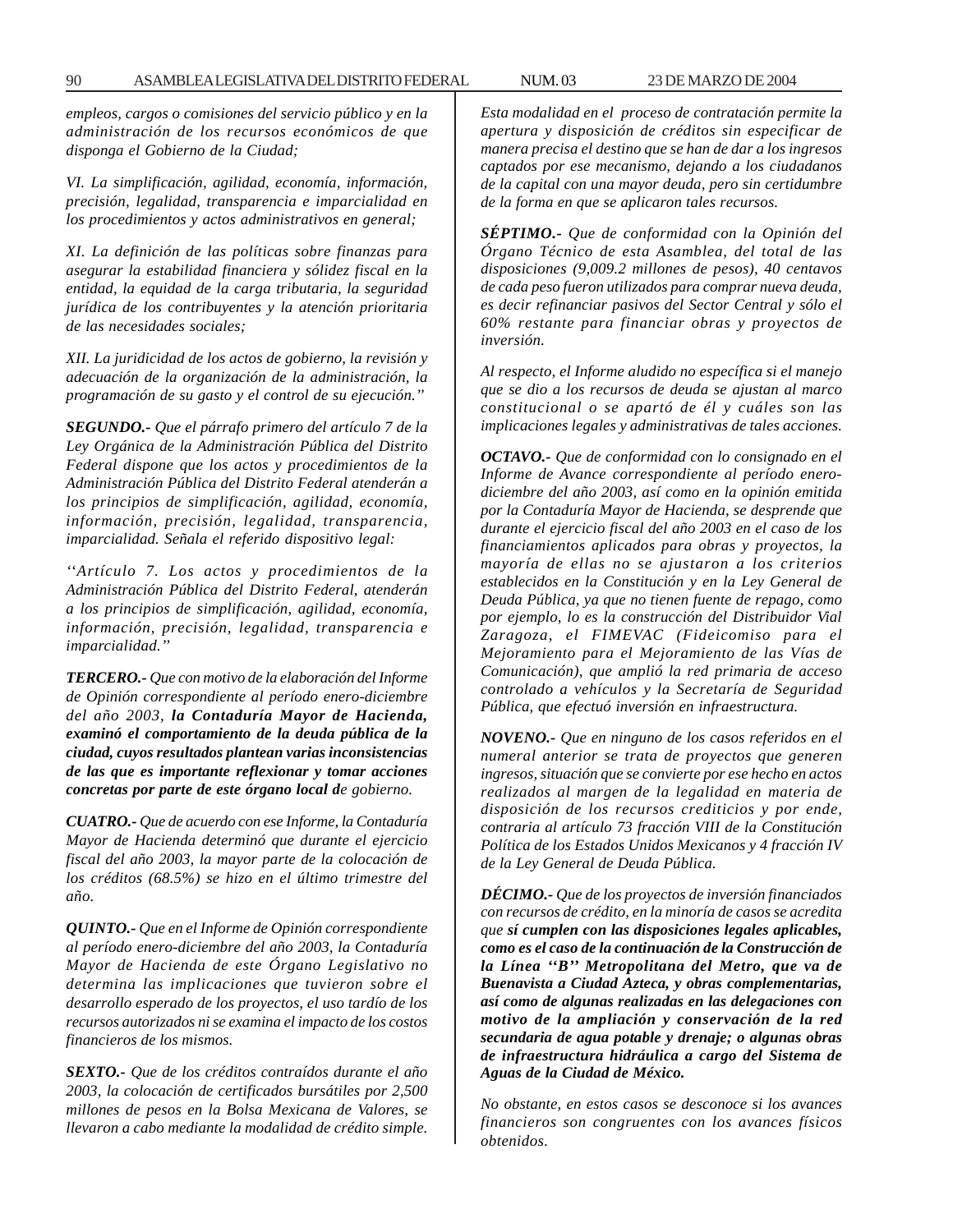*UNDÉCIMO.- Que existe además, un claro vacío de información respecto al destino específico que se dio a tales recursos, ya que según la Contaduría: ''…el Informe de Avance no reporta el número de programa, programa especial y actividad institucional a que corresponden las asignaciones de deuda pública para financiar obras y proyectos de inversión, a pesar de que en los artículos 3º y undécimo transitorio de la Ley de Ingresos de la Federación y los artículos 23 y 24 del Presupuesto de Egresos para la Federación se relacionan los programas, dependencias receptoras y actividades institucionales, con los importes de los recursos de deuda.''*

*DUODÉCIMO.- Que el gasto se desvió de las determinaciones del Congreso y de la propia Asamblea, sin que se tenga certidumbre de su aplicación específica, ya que, según señala la Contaduría: si se comparan las asignaciones programadas de cada unidad receptora de los recursos ejercidos, se observa que no se aplicó el total de financiamiento en alguna de ellas, sin que se informe qué programas y actividades institucionales se dejaron de atender.*

*Sobre este particular, la Contaduría señala que sería conveniente que estas deficiencias de información se subsanarán al presentar la Cuenta Pública, a fin de hacerla comparable con lo autorizado y determinar si se cumplieron los objetivos de cada programa.*

*DÉCIMO TERCERO.- Que es relevante determinar si en la aplicación del gasto financiado con recursos de créditos en los órganos político administrativos del Distrito Federal, la contratación, asignación, y pago de los créditos, y el uso de los recursos, se ajustó estricta y puntualmente a la legislación aplicable en la materia, ahora que se conoce que el presupuesto de las Delegaciones sea utilizado para toda clase de manejos dudosos de los recursos públicos, tomando en cuenta el hallazgo de la Contaduría Mayor de Hacienda, respecto a que en las Delegaciones no se registra recepción de créditos por parte de éstas; además de que tampoco refiere si estas han dispuesto recursos de deuda para financiar sus proyectos de inversión.*

*Por lo anteriormente expuesto, sometemos a la consideración de esta Asamblea Legislativa del Distrito Federal, III Legislatura, el siguiente*

# *PUNTO DE ACUERDO*

*Primero.- Se requiere a la Contaduría Mayor de Hacienda de la Asamblea Legislativa del Distrito Federal, practique a la brevedad una auditoría de los recursos de deuda pública aplicados en los órganos político administrativos en las demarcaciones territoriales, durante los ejercicios fiscales del 2000-2003.*

*Segundo.- La Contaduría Mayor de Hacienda, mediante la auditoría que practique, determinará si en la aplicación del gasto financiado con recursos de crédito*

*en los órganos político administrativos del Distrito Federal, la contratación, asignación y pago de los créditos, y uso de los recursos se ajustó estricta y puntualmente a la legislación aplicable en la materia.*

*Tercero.- La Contaduría Mayor de Hacienda, en la auditoría que practique, precisará si los recursos de crédito fueron utilizados con eficiencia, eficacia y economía, y si de su aplicación se derivan daños y perjuicios en contra del Estado y de la Hacienda Pública local y federal, por ser esta garante de la deuda, y si existe congruencia entre los avances físicos y financieros de dicha deuda.*

*Cuarto.- La Contaduría Mayor de Hacienda informará por escrito a esta Asamblea Legislativa del resultado de los trabajos de auditoría sobre los puntos señalados en la presente proposición, a efecto de trasparentar el ejercicio del gasto de la Administración Pública local.*

*Signan el presente Punto de Acuerdo las y los diputados: José Espina Von Roehrich, Obdulio Ávila Mayo, María Teresita de Jesús Aguilar Marmolejo, Juan Antonio Arévalo López, Benjamín Muciño, Gabriela Cuevas, Sofía Figueroa, Carlos Alberto Flores, Mariana Gómez del Campo, Gabriela González, Irma Islas, Jorge Alberto Lara, Jesús Sandoval, Christian Martín Lujano, Mónica Leticia Serrano Peña.*

Es cuanto, diputada.

**LA C. PRESIDENTA.-** Gracias diputado. Con fundamento en lo dispuesto por los artículos 36 fracciones V y VII de la Ley Orgánica de la Asamblea Legislativa del Distrito Federal, 28 y 129 del Reglamento para su Gobierno Interior, se turna para su análisis y dictamen a la Comisión de Presupuesto y Cuenta Pública.

Para presentar una propuesta con Punto de Acuerdo sobre las actuaciones de los Cuerpos Policíacos en el Distrito Federal, se concede el uso de la tribuna al diputado Jorge Alberto Lara Rivera, del Partido Acción Nacional.

**EL C. DIPUTADO JORGE ALBERTO LARA RIVERA.-** Gracias. Con el permiso de la Presidencia.

*PROPOSICIÓN CON PUNTO DE ACUERDO PARA SOLICITAR SE INFORME A ESTA REPRESENTACIÓN POPULAR, LA ACTUACIÓN DE LOS ELEMENTOS DE LA SECRETARÍA DE SEGURIDAD PÚBLICA EN UN ACTO CELEBRADO EL DÍA 20 DE MARZO, EN CANAL NACIONAL Y PERIFÉRICO SUR, AL DETENER AL CIUDADANO EDUARDO ÁLVAREZ DEL CASTILLO.*

*El suscrito Diputado Jorge Alberto Lara Rivera, integrante del grupo parlamentario del Partido Acción Nacional, con fundamento en lo dispuesto por los artículos 17 fracción VI; 46, 58 fracciones I y II de la Ley Orgánica;*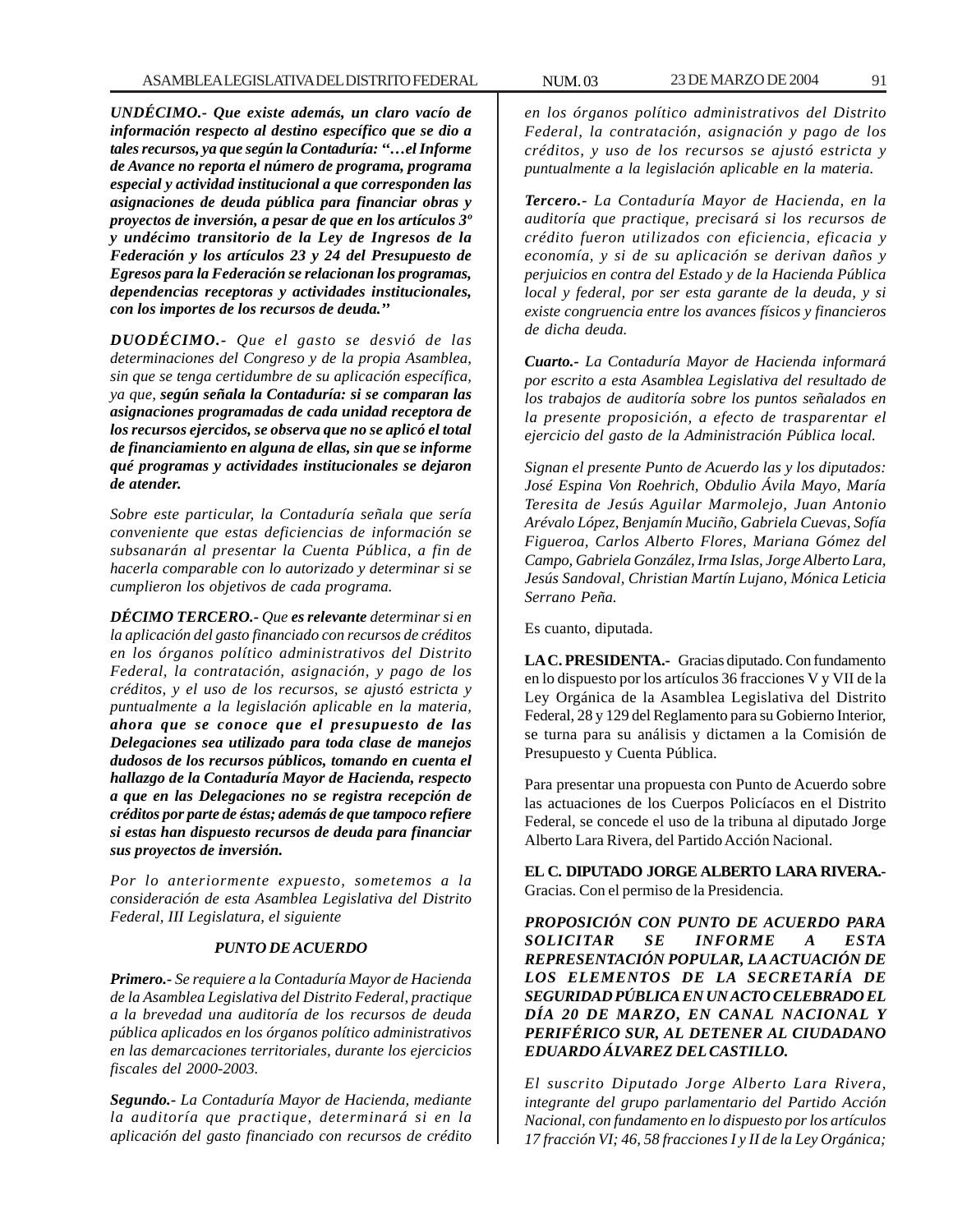*78 y 90 párrafo primero, 130 del Reglamento para el Gobierno Interior, ambos de la Asamblea Legislativa del Distrito Federal, someto a la consideración de esta H. Asamblea Legislativa la siguiente ''PROPOSICIÓN CON PUNTO DE ACUERDO PARA SOLICITAR SE INFORME A ESTA REPRESENTACIÓN POPULAR, LA ACTUACIÓN DE LOS ELEMENTOS DE LA SECRETARÍA DE SEGURIDAD PÚBLICA EN UN ACTO CELEBRADO EL DÍA 20 DE MARZO, EN CANAL NACIONAL Y PERIFÉRICO SUR, AL DETENER AL CIUDADANO EDUARDO ÁLVAREZ DEL CASTILLO'', con base en los siguientes*

#### *ANTECEDENTES*

*1.- El pasado 20 de marzo de 2004 se realizó la inauguración de la Coordinación Territorial de Seguridad Pública y de Procuración de Justicia, ubicada en Canal Nacional y Periférico Sur, en la Delegación Tlalpan, dicho evento fue encabezado por el Jefe de Gobierno Andrés Manuel López Obrador, el Secretario de Seguridad Pública Marcelo Ebrard Casaubon y el Procurador General de Justicia del Distrito Federal, Bernardo Bátiz.*

*2.- Un conductor al circular a bordo de su vehículo, por el lugar, profirió ''Eres un corrupto cabrón'', a los presentes, motivo por el cual fue perseguido y detenido junto con su acompañante durante 15 minutos, por elementos de la Secretaría de Seguridad Pública y amenazado de ser remitido al Juez Cívico, bajo el argumento de alterar el orden público e injuriar a las personas.*

*3.- Al ser entrevistado por los medios de comunicación respecto a los hechos sucedidos al Secretario de Seguridad Pública del Distrito Federal, Marcelo Ebrard Casaubon, manifestó ''tenemos que investigar por qué lo hace, no sabemos si tenga otra intención''.*

# *CONSIDERANDO*

*PRIMERO.- Que el Artículo 6º de la Constitución Política de los Estados Unidos Mexicanos establece:*

*''La manifestación de las ideas no será objeto de ninguna inquisición judicial o administrativa, sino en el caso de que ataque a la moral, los derechos de terceros, provoque algún delito o perturbe el orden público; el derecho a la información será garantizada por el Estado''.*

*SEGUNDO.- Que la Ley de Justicia Cívica para el Distrito Federal en el artículo 4º párrafo segundo establece:*

*''No se considerará como infracción el legítimo ejercicio de los derechos de expresión o manifestación de las ideas, de asociación o de reunión pacífica, y de tránsito, siempre que se ajuste a los términos establecidos en la Constitución Política de los Estados Unidos Mexicanos y en los demás ordenamientos aplicables. El Estatuto de Gobierno del Distrito Federal proveerá lo conducente para que en el ejercicio de estos derechos se observen las normas que para tales efectos dispone la Constitución''.*

*TERCERO.- Que el artículo 16 constitucional en el párrafo primero establece:*

*Nadie puede ser molestado en su persona, familia, domicilio, papeles y posesiones, sino en virtud de mandamiento escrito de la autoridad competente, que funde y motive la causa legal del procedimiento.*

*CUARTO.- Que el artículo 21 Constitucional en el párrafo quinto establece:*

*''La seguridad pública es una función pública a cargo de la Federación, el Distrito Federal, los Estados y los Municipios, en las respectivas competencias que esta Constitución señala. La actuación de las instituciones policiales se regirá por los principios de legalidad, eficiencia, profesionalismo y honradez''.*

*QUINTO.- Que la Constitución Política de los Estados Unidos Mexicanos, garantiza la libre expresión de las ideas. En el mismo sentido, la Ley de Justicia Cívica del Distrito Federal, en el articulo 4º párrafo segundo, establece cuando no se considera como una infracción el legítimo ejercicio del derecho de expresión, por lo que no procedía la detención del ciudadano Eduardo Álvarez del Castillo, quien únicamente ejerció uno de sus derechos irrenunciables: el de la libertad de expresión.*

*SEXTO.- Que todo acto de autoridad, debe ser fundado y motivado, motivo por el cual los elementos de la Secretaría de Seguridad Pública al detener al ciudadano Eduardo Álvarez del Castillo, se extralimitaron de su función y descubrieron el verdadero rostro represivo del Gobierno de la Ciudad, ya que el ciudadano únicamente manifestó su inconformidad por la corrupción de los funcionarios del Gobierno del Distrito Federal; de la cual, lamentablemente, todos hemos sido testigos.*

*SÉPTIMO.- Que al Secretario de Seguridad Pública, Marcelo Ebrard, actuó de una manera prepotente y arbitraria al no observar el principio de legalidad consagrado en el artículo 21 constitucional, el pasado 20 de marzo y violentó la esfera jurídica del C. Eduardo Álvarez del Castillo, quien únicamente hizo público un pensamiento que ronda a los habitantes de esta ciudad y que es la corrupción del gobierno que encabeza Andrés Manuel López Obrador.*

*OCTAVO.- Que el Derecho a la manifestación de ideas se consagra en la Declaración de los Derechos del Hombre, cuando adquiere un carácter público incorporándose como una garantía individual. Considerando a la libre expresión de ideas como un derecho inalienable e imprescriptible. Sin embargo, el Jefe de Gobierno del Distrito Federal, no tolera la manifestación de ideas de los ciudadanos cuando desean expresar su inconformidad por la corrupción de los funcionarios de su Administración, o acaso el rayo de esperanza considera que estas manifestaciones de la ciudadanía perjudican su popularidad; o estamos viendo el inicio de un gobierno con tintes fascistas y el uso de la fuerza de la Seguridad Pública para reprimir las expresiones que no estén de acuerdo con la corrupción del Gobierno de la Ciudad.*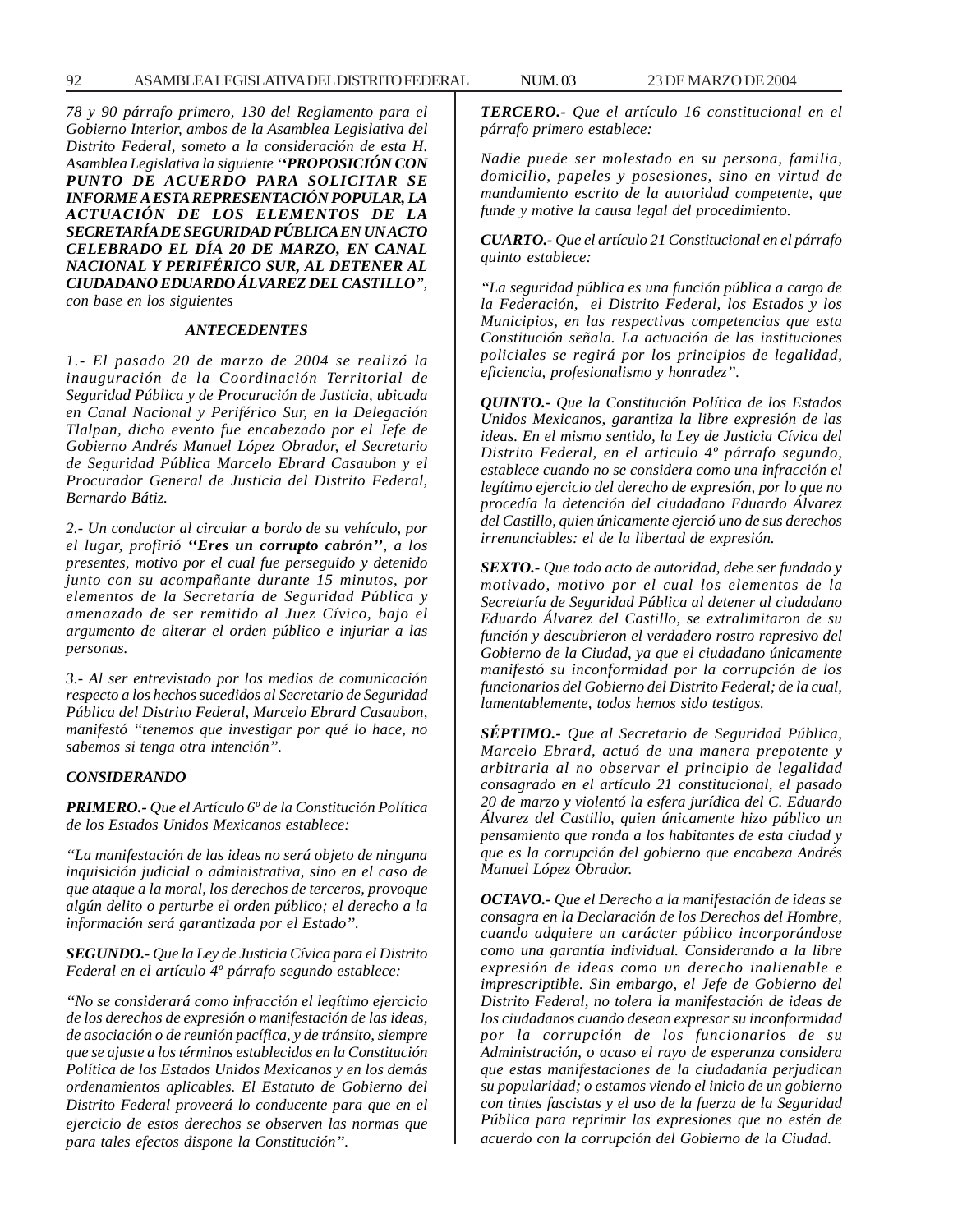*NOVENO.- Que al Jefe de Gobierno del Distrito Federal se le olvida su pasado histórico, cuando hace más de una década en la toma de pozos petroleros, de calles y de sus plantones al Zócalo de esta ciudad, manifestaba todo tipo de injurias en contra de los gobiernos local y federal, argumentando el derecho a manifestarse. Por el contrario, hoy un ciudadano no puede manifestarse en su contra o de los funcionarios de su gobierno por la corrupción, porque inmediatamente es detenido por los elementos de la Secretaría de Seguridad Pública del Distrito Federal, bajo las ordenes de Marcelo Ebrard Casaubon.*

*DÉCIMO.- Extremadamente preocupante es que el C. Secretario de Seguridad Pública Marcelo Ebrard Casaubon, olvide que lo que distingue el poder democrático del autocrático es que sólo el primero puede desarrollarse en su seno anticuerpos y permitir formas de su ocultamiento por medio de la crítica libre y el derecho de expresión de los diversos puntos de vista.*

*Del mismo modo, la declaración del propio Secretario de Seguridad Pública, es preocupante, ya que cualquier ciudadano al ejercer el derecho a la libertad de expresión, se convierte en objeto de represalias por parte de los cuerpos de Seguridad del Gobierno del Distrito Federal, situación que nos recuerda las peores dictaduras que ha padecido nuestro continente, al coartar un derecho tan básico como la libre manifestación de ideas y el derecho a expresar una circunstancia que por desgracia es cierta. La enorme corrupción del Gobierno de la Ciudad y ahora quien disienta con el gobierno ''democrático'' de la Ciudad de México, es un probable delincuente.*

*Asimismo, invitamos al Secretario de Seguridad Pública, a que se dedique a garantizar la seguridad de los habitantes de la ciudad y no ostentarse en funciones de guardaespaldas personal del Jefe de Gobierno, ya que esta función esta asignada al eficaz ''super chofer'' Nicolás Mollinedo.*

*Por lo que esta Soberanía exhorta al Secretario de Seguridad Pública, a dejar de actuar de manera facciosa defendiendo a los intereses de su grupo político; entre los que destacan el Jefe Delegacional de Gustavo A. Madero y de Manuel Camacho Solís, ya que en sus últimas actuaciones y declaraciones, lejos de garantizar la seguridad pública, está generando un clima de encono y de falta de libertad a civiles, similares a los que suceden en Venezuela.*

*Por lo anteriormente expuesto y fundado, someto a la consideración del Pleno de esta honorable Asamblea Legislativa del Distrito Federal, el siguiente:*

# *PUNTO DE ACUERDO*

*PRIMERO.- Se exhorta al Secretario de Seguridad Pública del Distrito Federal, a que su actuación se apegue al respeto del Estado de Derecho, respetando las garantías de todos los gobernados y que no se utilicen los cuerpos de Seguridad Pública como elementos represivos de aquellos ciudadanos que disientan con la actuación del Gobierno del Distrito Federal.*

*SEGUNDO.- Se solicita al Secretario de Seguridad Pública para que informe a esta representación popular quién ordenó la detención del C. Eduardo Álvarez del Castillo y bajo qué supuestos jurídicos fue detenido.*

*Dado en la Asamblea Legislativa del Distrito Federal, 23 de marzo del 2004.*

## *ATENTAMENTE*

#### *JORGE ALBERTO LARA RIVERA*

Es cuanto, señora Presidenta.

**LA C. PRESIDENTA.-** Gracias, diputado Lara. Con fundamento en lo dispuesto por los artículos 36 fracciones V y VII de la Ley Orgánica de la Asamblea Legislativa del Distrito Federal, 28 y 129 del Reglamento para su Gobierno Interior, se turna para a su análisis y dictamen a la Comisión de Seguridad Pública.

Sí, diputado Julio César Moreno, ¿con qué objeto?

**EL C. DIPUTADO JULIO CÉSAR MORENO RIVERA (Desde su curul).-** Para solicitar sea turnada también a la Comisión de Derechos Humanos.

**LA C. PRESIDENTA.-** Se amplía el turno a la Comisión de Derechos Humanos.

Con fundamento en lo dispuesto por el artículo 101 del Reglamento para el Gobierno Interior de la Asamblea Legislativa, proceda la secretaría a consultar a la Asamblea, en votación económica, si se prorroga la sesión hasta concluir los asuntos en cartera.

**EL C. SECRETARIO, DIPUTADO VÍCTOR GABRIEL VARELA LÓPEZ.-** Por instrucciones de la presidencia, y en votación económica, se consulta a la Asamblea si es de prorrogarse la sesión hasta la conclusión de los asuntos en cartera.

Los que estén por la afirmativa, sírvanse manifestarlo poniéndose de pie.

Los que estén por la negativa, sírvanse manifestarlo poniéndose de pie.

Aprobada la propuesta, diputada Presidenta.

**LA C. PRESIDENTA.-** Gracias, diputado Secretario. Para efemérides sobre el Día Mundial del Agua, se concede el uso de la tribuna a la diputada Martha Teresa Delgado Peralta.

**LA C. DIPUTADA MARTHA TERESA DELGADO PERALTA.-** Muy buenas tardes a todos ustedes, compañeros y compañeras diputadas.

Gracias por prorrogar la sesión solamente para escuchar efemérides relacionadas con la celebración del Día Mundial del Agua que tuvo lugar el día de ayer.